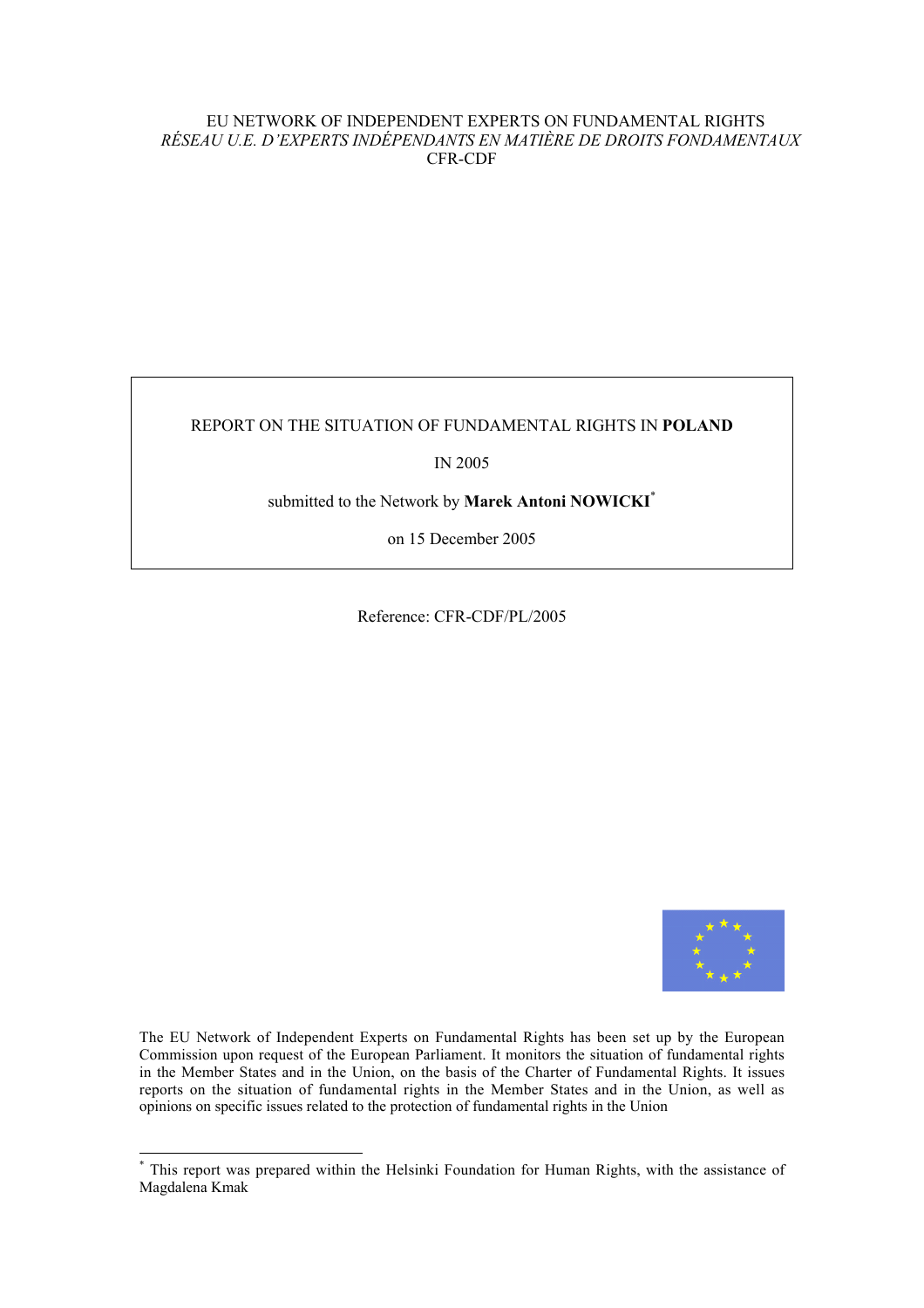CFR-CDF/Rep[PL]2005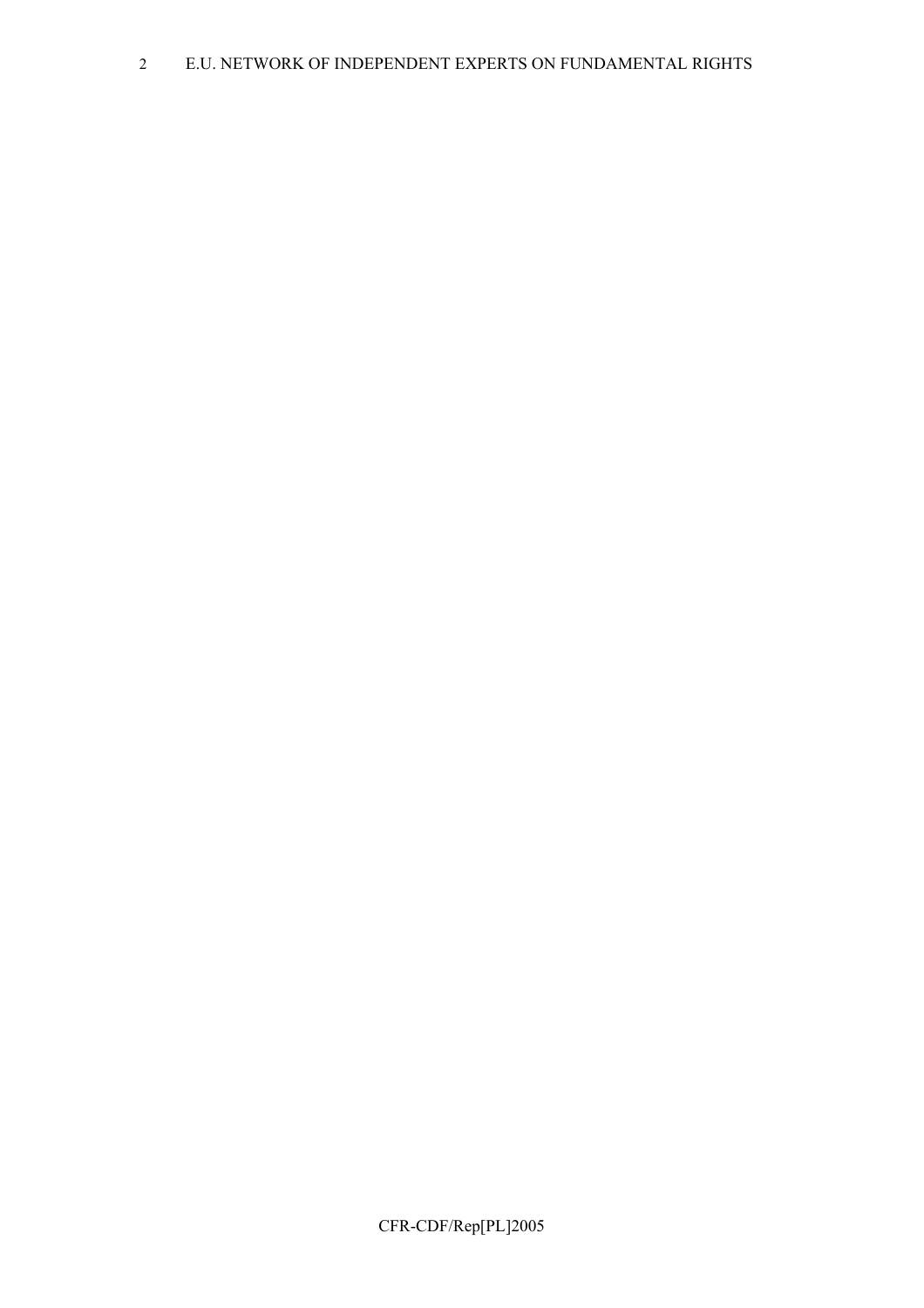## EU NETWORK OF INDEPENDENT EXPERTS ON FUNDAMENTAL RIGHTS *RÉSEAU U.E. D'EXPERTS INDÉPENDANTS EN MATIÈRE DE DROITS FONDAMENTAUX* CFR-CDF

## REPORT ON THE SITUATION OF FUNDAMENTAL RIGHTS IN POLAND

IN 2005

## submitted to the Network by Marek Antoni NOWICKI<sup>\*</sup>

on 15 December 2005

Reference: CFR-CDF/PL/2005

The EU Network of Independent Experts on Fundamental Rights has been set up by the European Commission upon request of the European Parliament. It monitors the situation of fundamental rights in the Member States and in the Union, on the basis of the Charter of Fundamental Rights. It issues reports on the situation of fundamental rights in the Member States and in the Union, as well as opinions on specific issues related to the protection of fundamental rights in the Union.

 <sup>\*</sup> This report was prepared within the Helsinki Foundation for Human Rights, with the assistance of Magdalena Kmak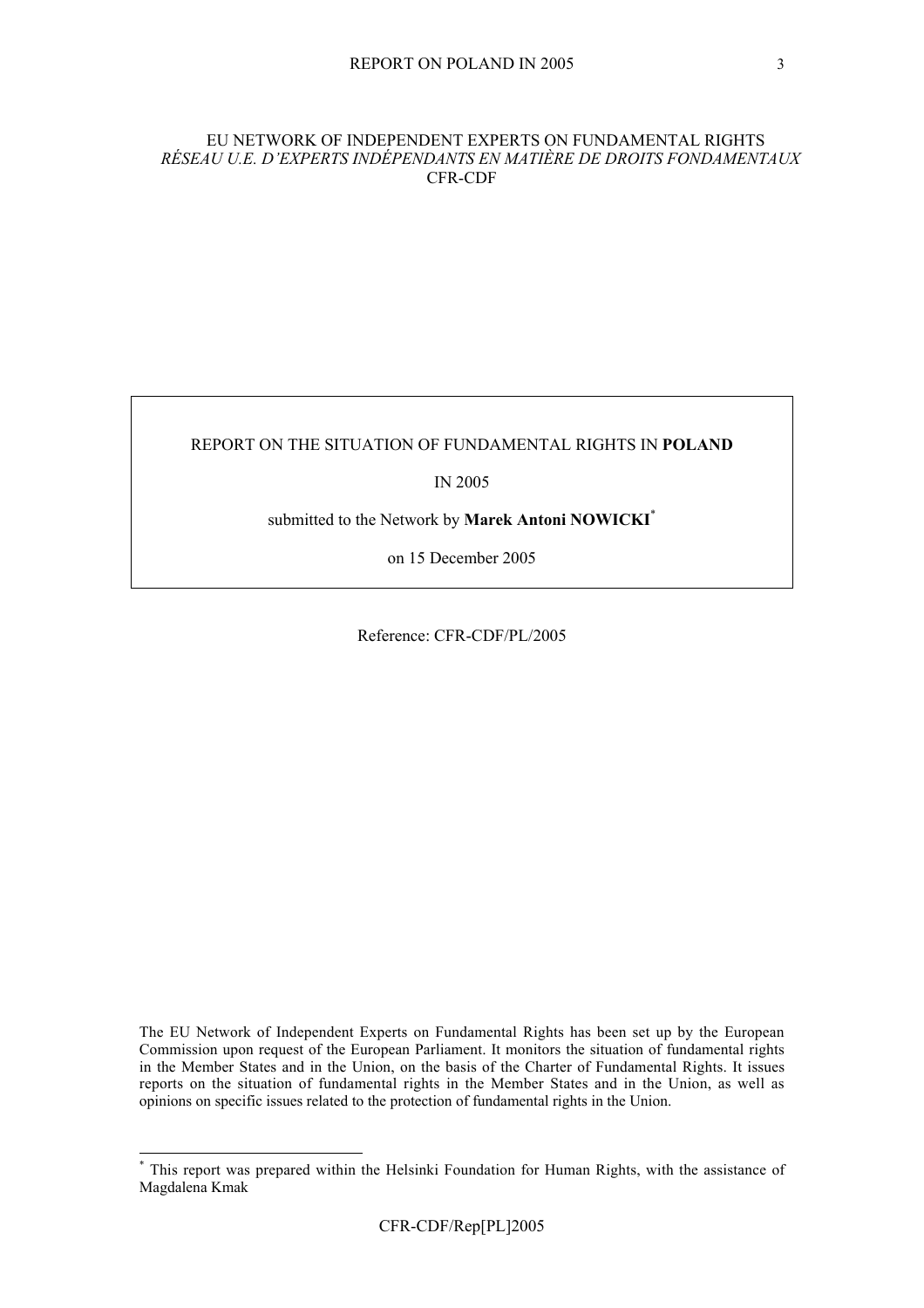Le Réseau UE d'Experts indépendants en matière de droits fondamentaux a été mis sur pied par la Commission européenne (DG Justice, liberté et sécurité), à la demande du Parlement européen. Depuis 2002, il assure le suivi de la situation des droits fondamentaux dans les Etats membres et dans l'Union, sur la base de la Charte des droits fondamentaux de l'Union européenne. Chaque Etat membre fait l'objet d'un rapport établi par un expert sous sa propre responsabilité, selon un canevas commun qui facilite la comparaison des données recueillies sur les différents Etats membres. Les activités des institutions de l'Union européenne font l'objet d'un rapport distinct, établi par le coordinateur. Sur la base de l'ensemble de ces (26) rapports, les membres du Réseau identifient les principales conclusions et recommandations qui se dégagent de l'année écoulée. Ces conclusions et recommandation sont réunies dans un Rapport de synthèse, qui est remis aux institutions européennes. Le contenu du rapport n'engage en aucune manière l'institution qui en est le commanditaire.

Le Réseau UE d'Experts indépendants en matière de droits fondamentaux se compose de Florence Benoît-Rohmer (France), Martin Buzinger (Rép. slovaque), Achilleas Demetriades (Chypre), Olivier De Schutter (Belgique), Maja Eriksson (Suède), Teresa Freixes (Espagne), Gabor Halmai (Hongrie), Wolfgang Heyde (Allemagne), Morten Kjaerum (suppléant Birgitte Kofod-Olsen) (Danemark), Henri Labayle (France), Rick Lawson (Pays-Bas), Lauri Malksoo (Estonie), Arne Mavcic (Slovénie), Vital Moreira (Portugal), Jeremy McBride (Royaume-Uni), François Moyse (Luxembourg), Bruno Nascimbene (Italie), Manfred Nowak (Autriche), Marek Antoni Nowicki (Pologne), Donncha O'Connell (Irlande), Ilvija Puce (Lettonie), Ian Refalo (Malte), Martin Scheinin (suppléant Tuomas Ojanen) (Finlande), Linos Alexandre Sicilianos (Grèce), Pavel Sturma (Rép. Tchèque), Edita Ziobiene (Lituanie). Le Réseau est coordonné par O. De Schutter, assisté par V. Van Goethem. Les documents du Réseau peuvent être consultés via :

http://www.europa.eu.int/comm/justice\_home/cfr\_cdf/index\_fr.htm

The EU Network of Independent Experts on Fundamental Rights has been set up by the European Commission (DG Justice, Freedom and Security), upon request of the European Parliament. Since 2002, it monitors the situation of fundamental rights in the Member States and in the Union, on the basis of the Charter of Fundamental Rights. A Report is prepared on each Member State, by a Member of the Network, under his/her own responsibility. The activities of the institutions of the European Union are evaluated in a separated report, prepared for the Network by the coordinator. On the basis of these (26) Reports, the members of the Network prepare a Synthesis Report, which identifies the main areas of concern and makes certain recommendations. The conclusions and recommendations are submitted to the institutions of the Union. The content of the Report is not binding on the institutions.

The EU Network of Independent Experts on Fundamental Rights is composed of Florence Benoît-Rohmer (France), Martin Buzinger (Slovak Republic), Achilleas Demetriades (Cyprus), Olivier De Schutter (Belgium), Maja Eriksson (Sweden), Teresa Freixes (Spain), Gabor Halmai (Hungary), Wolfgang Heyde (Germany), Morten Kjaerum (substitute Birgitte Kofod-Olsen) (Denmark), Henri Labayle (France), Rick Lawson (the Netherlands), Lauri Malksoo (Estonia), Arne Mavcic (Slovenia), Vital Moreira (Portugal), Jeremy McBride (United Kingdom), François Moyse (Luxembourg), Bruno Nascimbene (Italy), Manfred Nowak (Austria), Marek Antoni Nowicki (Poland), Donncha O'Connell (Ireland), Ilvija Puce (Latvia), Ian Refalo (Malta), Martin Scheinin (substitute Tuomas Ojanen) (Finland), Linos Alexandre Sicilianos (Greece), Pavel Sturma (Czech Republic), and Edita Ziobiene (Lithuania). The Network is coordinated by O. De Schutter, with the assistance of V. Van Goethem.

The documents of the Network may be consulted on :

http://www.europa.eu.int/comm/justice\_home/cfr\_cdf/index\_en.htm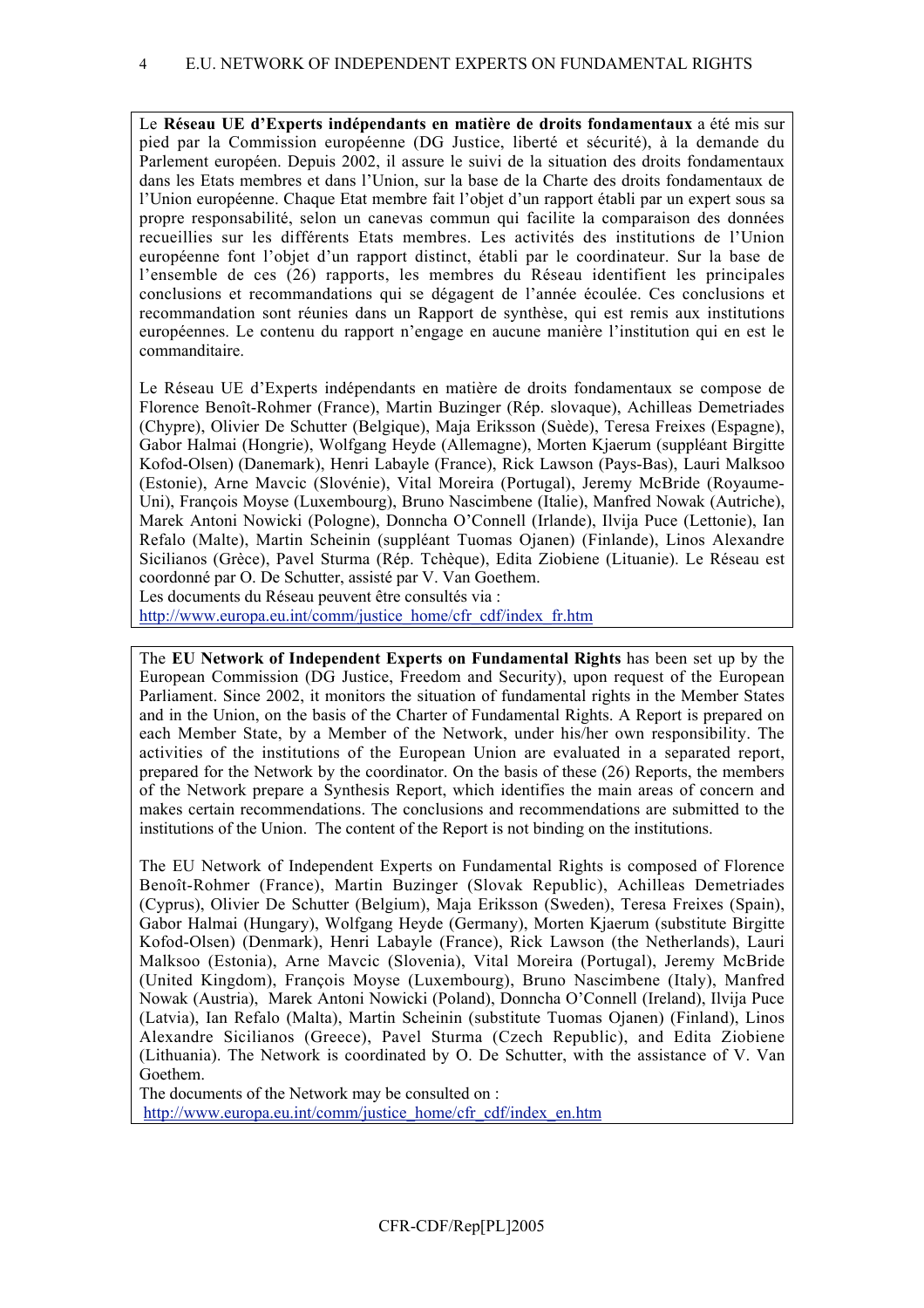# **TABLE OF CONTENTS**

| ARTICLE 4. PROHIBITION OF TORTURE AND INHUMAN OR DEGRADING TREATMENT OR PUNISHMENT 11             |  |
|---------------------------------------------------------------------------------------------------|--|
|                                                                                                   |  |
| Penal institutions and institutions for the detention of persons with a mental disability 12      |  |
|                                                                                                   |  |
|                                                                                                   |  |
|                                                                                                   |  |
|                                                                                                   |  |
|                                                                                                   |  |
|                                                                                                   |  |
|                                                                                                   |  |
|                                                                                                   |  |
|                                                                                                   |  |
|                                                                                                   |  |
|                                                                                                   |  |
|                                                                                                   |  |
|                                                                                                   |  |
|                                                                                                   |  |
|                                                                                                   |  |
|                                                                                                   |  |
| Criminal investigations and the use of special or particular methods of inquiry or research  20   |  |
|                                                                                                   |  |
|                                                                                                   |  |
|                                                                                                   |  |
|                                                                                                   |  |
|                                                                                                   |  |
|                                                                                                   |  |
|                                                                                                   |  |
|                                                                                                   |  |
|                                                                                                   |  |
|                                                                                                   |  |
| Legal recognition of same-sex partnerships and recognition of the right to marry for transsexuals |  |
|                                                                                                   |  |
|                                                                                                   |  |
|                                                                                                   |  |
| Incentives and reasonable accommodations provided in order to ensure the freedom of religion,     |  |
|                                                                                                   |  |
|                                                                                                   |  |
|                                                                                                   |  |
|                                                                                                   |  |
|                                                                                                   |  |
|                                                                                                   |  |
|                                                                                                   |  |
|                                                                                                   |  |
|                                                                                                   |  |
|                                                                                                   |  |
|                                                                                                   |  |
|                                                                                                   |  |
| ARTICLE 15. FREEDOM TO CHOOSE AN OCCUPATION AND RIGHT TO ENGAGE IN WORK 34                        |  |
| The right to engage in work and the right for nationals from other member States to seek          |  |
|                                                                                                   |  |
|                                                                                                   |  |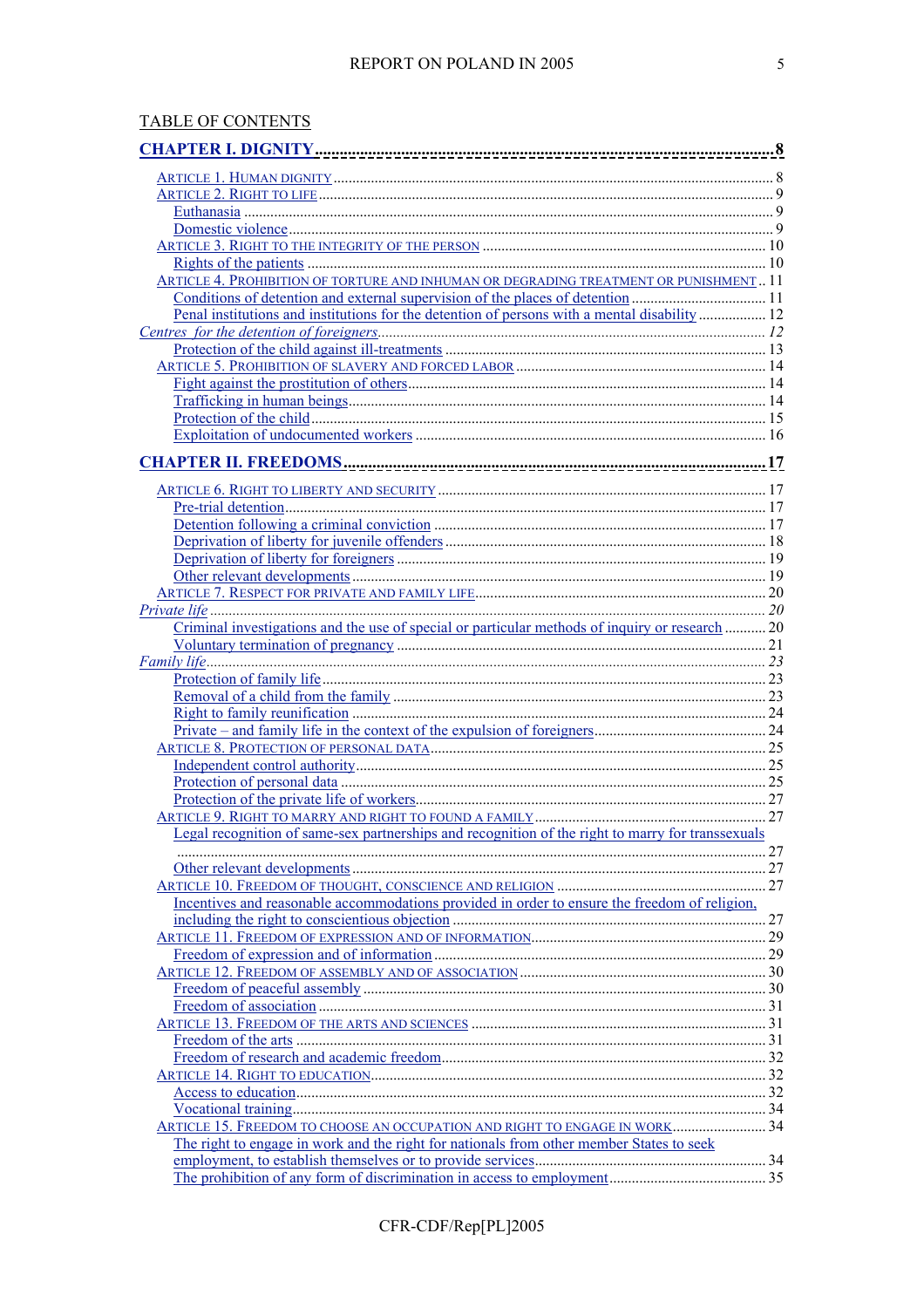| ARTICLE 19. PROTECTION IN THE EVENT OF REMOVAL, EXPULSION OR EXTRADITION  42                             |  |
|----------------------------------------------------------------------------------------------------------|--|
|                                                                                                          |  |
| Subsidiary protection and prohibition of removals of foreigners to countries where they face a real      |  |
| and serious risk of being killed or being subjected to torture or to other cruel, inhuman and            |  |
|                                                                                                          |  |
|                                                                                                          |  |
|                                                                                                          |  |
| Legal remedies and procedural guarantees regarding the removal of foreigners 43                          |  |
|                                                                                                          |  |
|                                                                                                          |  |
|                                                                                                          |  |
|                                                                                                          |  |
|                                                                                                          |  |
|                                                                                                          |  |
|                                                                                                          |  |
|                                                                                                          |  |
|                                                                                                          |  |
|                                                                                                          |  |
|                                                                                                          |  |
|                                                                                                          |  |
|                                                                                                          |  |
|                                                                                                          |  |
|                                                                                                          |  |
|                                                                                                          |  |
|                                                                                                          |  |
|                                                                                                          |  |
|                                                                                                          |  |
| Possibility for the child to be heard, to act and to be represented in judicial proceedings  49          |  |
|                                                                                                          |  |
|                                                                                                          |  |
|                                                                                                          |  |
|                                                                                                          |  |
|                                                                                                          |  |
| <u>Professional integration of persons with disabilities: positive actions and employment quotas  51</u> |  |
|                                                                                                          |  |
|                                                                                                          |  |
| ARTICLE 27. WORKERS' RIGHT TO INFORMATION AND CONSULTATION WITHIN THE UNDERTAKING 54                     |  |
|                                                                                                          |  |
|                                                                                                          |  |
| The right of collective actions (right to strike) and the freedom of enterprise or the right to          |  |
|                                                                                                          |  |
|                                                                                                          |  |
|                                                                                                          |  |
|                                                                                                          |  |
|                                                                                                          |  |
|                                                                                                          |  |
| Remedies against the decision of dismissal and compensation due in the event of an unjustified           |  |
|                                                                                                          |  |
|                                                                                                          |  |
|                                                                                                          |  |
|                                                                                                          |  |
|                                                                                                          |  |
| ARTICLE 32. PROHIBITION OF CHILD LABOUR AND PROTECTION OF YOUNG PERSONS AT WORK  58                      |  |

CFR-CDF/Rep[PL]2005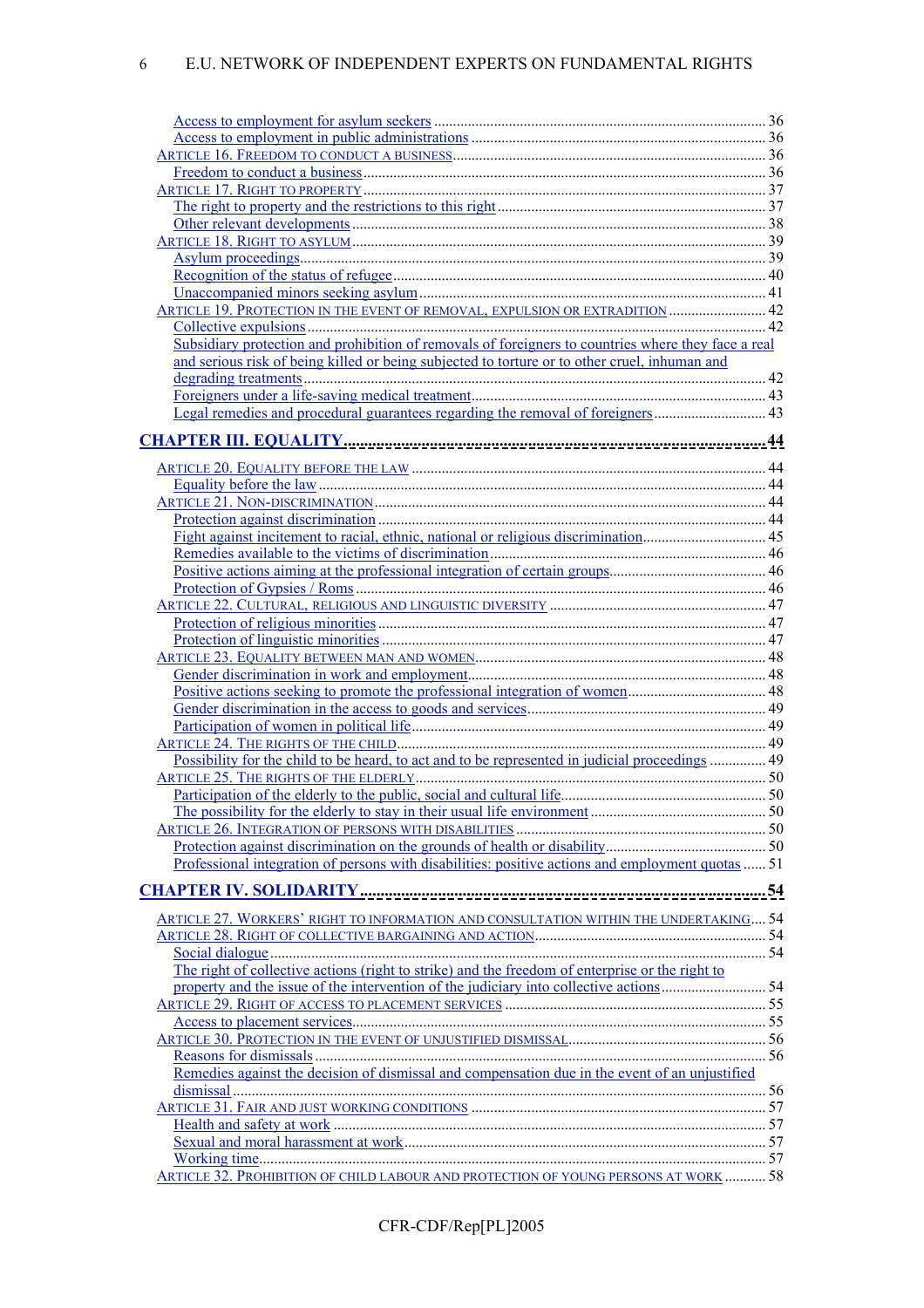| Parental leaves and initiatives to facilitate the conciliation of family and professional life 59 |  |
|---------------------------------------------------------------------------------------------------|--|
| Protection against dismissal on grounds related to the exercise of family responsibilities  59    |  |
|                                                                                                   |  |
|                                                                                                   |  |
|                                                                                                   |  |
|                                                                                                   |  |
|                                                                                                   |  |
|                                                                                                   |  |
|                                                                                                   |  |
|                                                                                                   |  |
|                                                                                                   |  |
|                                                                                                   |  |
|                                                                                                   |  |
|                                                                                                   |  |
|                                                                                                   |  |
| ARTICLE 39. RIGHT TO VOTE AND TO STAND AS A CANDIDATE AT ELECTIONS TO THE EUROPEAN                |  |
|                                                                                                   |  |
| ARTICLE 40. RIGHT TO VOTE AND TO STAND AS A CANDIDATE AT MUNICIPAL ELECTIONS 67                   |  |
|                                                                                                   |  |
|                                                                                                   |  |
|                                                                                                   |  |
|                                                                                                   |  |
|                                                                                                   |  |
| Right to social assistance for the persons who have exercised their freedom of movement  67       |  |
|                                                                                                   |  |
|                                                                                                   |  |
|                                                                                                   |  |
|                                                                                                   |  |
|                                                                                                   |  |
|                                                                                                   |  |
|                                                                                                   |  |
|                                                                                                   |  |
|                                                                                                   |  |
|                                                                                                   |  |
|                                                                                                   |  |
|                                                                                                   |  |
| ARTICLE 49. PRINCIPLES OF LEGALITY AND PROPORTIONALITY OF CRIMINAL OFFENCES AND                   |  |
|                                                                                                   |  |
| ARTICLE 50. RIGHT NOT TO BE TRIED OR PUNISHED TWICE IN CRIMINAL PROCEEDINGS FOR THE SAME          |  |
|                                                                                                   |  |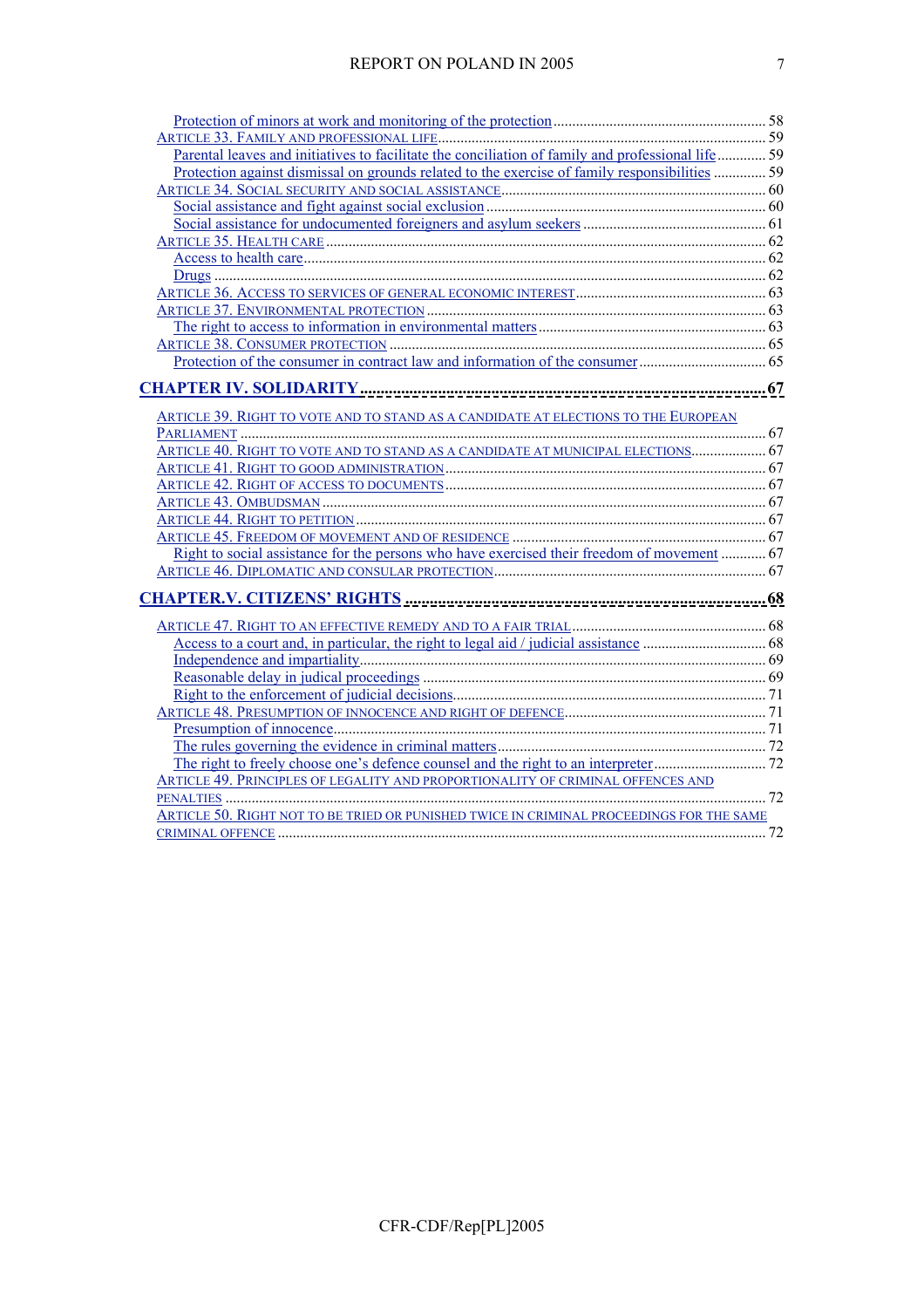## CHAPTER I. DIGNITY

TOCPAGEREFPAGEREFPAGEREFPAGEREFPAGEREFPAGEREFPAGEREFPAGEREF PAGEREFPAGEREFPAGEREFPAGEREFPAGEREFPAGEREFPAGEREFPAGEREFPAG EREFPAGEREFPAGEREFPAGEREFPAGEREFPAGEREFPAGEREFPAGEREFPAGERE FPAGEREFPAGEREFPAGEREFPAGEREFPAGEREFPAGEREFPAGEREFPAGEREFPA GEREFPAGEREFPAGEREFPAGEREFPAGEREFPAGEREFPAGEREFPAGEREFPAGER EFPAGEREFPAGEREFPAGEREFPAGEREFPAGEREFPAGEREFPAGEREFPAGEREFP AGEREFPAGEREFPAGEREFPAGEREFPAGEREFPAGEREFPAGEREFPAGEREFPAGE REFPAGEREFPAGEREFPAGEREFPAGEREFPAGEREFPAGEREFPAGEREFPAGEREF PAGEREFPAGEREFPAGEREFPAGEREFPAGEREFPAGEREFPAGEREFPAGEREFPAG EREFPAGEREFPAGEREFPAGEREFPAGEREFPAGEREFPAGEREFPAGEREFPAGERE FPAGEREFPAGEREFPAGEREFPAGEREFPAGEREFPAGEREFPAGEREFPAGEREFPA GEREFPAGEREFPAGEREFPAGEREFPAGEREFPAGEREFPAGEREFPAGEREFPAGER EFPAGEREFPAGEREFPAGEREFPAGEREFPAGEREFPAGEREFPAGEREFPAGEREFP AGEREFPAGEREFPAGEREFPAGEREFPAGEREFPAGEREFPAGEREFPAGEREFPAGE REFPAGEREFPAGEREFPAGEREFPAGEREFPAGEREFPAGEREFPAGEREFPAGEREF PAGEREFPAGEREFPAGEREFPAGEREFPAGEREFPAGEREFPAGEREFPAGEREFPAG EREFPAGEREFPAGEREFPAGEREFPAGEREFPAGEREFPAGEREFPAGEREFPAGERE FPAGEREFPAGEREFPAGEREFPAGEREFPAGEREFPAGEREFPAGEREFPAGEREFPA GEREFPAGEREFPAGEREFPAGEREFPAGEREFPAGEREFPAGEREFPAGEREFPAGER EFPAGEREFPAGEREFPAGEREFPAGEREFPAGEREFPAGEREFPAGEREFPAGEREFP AGEREFPAGEREFPAGEREFPAGEREFPAGEREFPAGEREFPAGEREFPAGEREFPAGE REFPAGEREFPAGEREFPAGEREFPAGEREFPAGEREFPAGEREFPAGEREFPAGEREF PAGEREFPAGEREFPAGEREFPAGEREFPAGEREFPAGEREFPAGEREFPAGEREFPAG EREFPAGEREFPAGEREFPAGEREFPAGEREFPAGEREFPAGEREFPAGEREFPAGERE FPAGEREFPAGEREFPAGEREFPAGEREFPAGEREFPAGEREFPAGEREFPAGEREFPA GEREFPAGEREFPAGEREFPAGEREFPAGEREFPAGEREFPAGEREFPAGEREFPAGER EFPAGEREFPAGEREFPAGEREFPAGEREFPAGEREFPAGEREFPAGEREFPAGEREFP AGEREFPAGEREFPAGEREFPAGEREFPAGEREFPAGEREFPAGEREFPAGEREFPAGE REFPAGEREFPAGEREFPAGEREFPAGEREFPAGEREFPAGEREFPAGEREFPAGEREF PAGEREFPAGEREFPAGEREFPAGEREFPAGEREFPAGEREFPAGEREFPAGEREFPAG EREFPAGEREFPAGEREFPAGEREFPAGEREFPAGEREFPAGEREFPAGEREFPAGERE FPAGEREFPAGEREFPAGEREFPAGEREFPAGEREFPAGEREFPAGEREFPAGEREFPA GEREFPAGEREFPAGEREFPAGEREFPAGEREFPAGEREFPAGEREFPAGEREFPAGER EFPAGEREFPAGEREFPAGEREFPAGEREFPAGEREFPAGEREFPAGEREFPAGEREFP AGEREFPAGEREFPAGEREFPAGEREFPAGEREFPAGEREFPAGEREFPAGEREFPAGE REFPAGEREFPAGEREFPAGEREFPAGEREFPAGEREFPAGEREFPAGEREFPAGEREF PAGEREFPAGEREFPAGEREFPAGEREFPAGEREFPAGEREFPAGEREFPAGEREFPAG EREF

### Article 1. Human dignity

Legislative initiatives, national case law and practices of national authorities

The problem from the point of view of the constitutional guarantees concerning dignity and freedom is the exclusion of an incapacitated individual from the circle of persons entitled to file a motion to initiate legal proceedings to overrule or change the incapacitation decision. The Ombudsman has brought this matter before the Constitutional Tribunal<sup>1</sup> in order to affirm the inconsistency with the Constitution<sup>2</sup> Art. 559 in connection with Art. 545 par. 1 and 2 of

 $\frac{1}{1}$ <sup>1</sup>General Approach of the Ombudsman to the Constitutional Tribunal of 27 July 2005, No. RPO/491629/04/XI

<sup>2</sup> Konstytucja Rzeczpospolitej Polskiej z 2 kwietnia 1997 r. (Dz.U. z 1997 r. nr 78, poz. 483) [The Constitution of the Republic of Poland of 2 April 1997, (The Official Journal of 1997, No. 78, item 483)]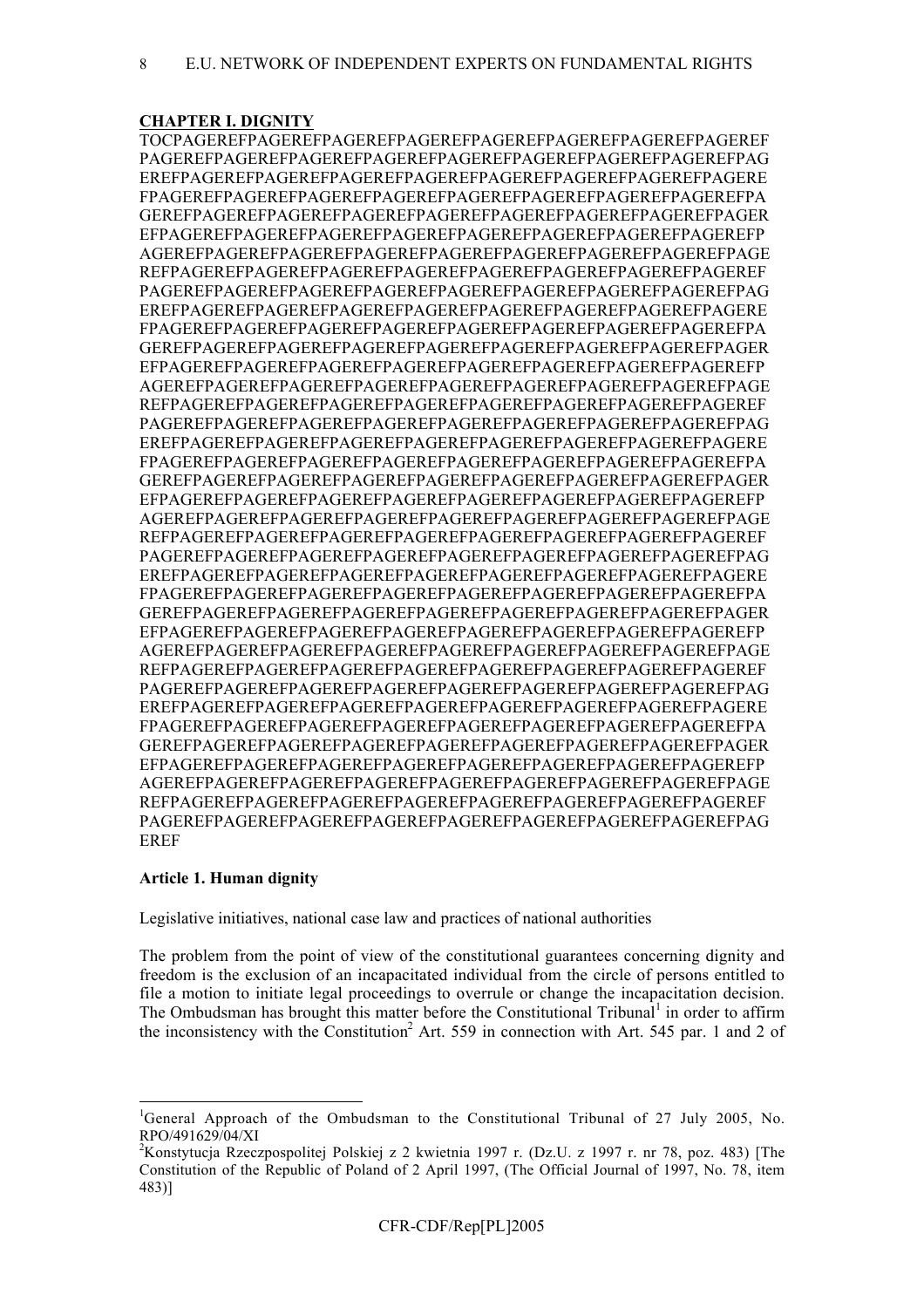the Civil Code<sup>3</sup> to the extent that it excludes an incapacitated individual from the circle of parties entitled to file a motion concerning the initiation of legal proceedings to overrule or change the incapacitation decision. According to the Ombudsman, these provisions contradict Articles 30 and 31 of the Constitution, which grant everyone the right to the protection of their personal dignity and freedom. As of 6 November, the Constitutional Tribunal has not delivered a judgment on this case.

The Ombudsman brought this matter also before the Codification Commission working on the amendments to the Civil Code<sup>4</sup>. In his reply, the Head of the Commission informed the Ombudsman that the Commission prepared a project of amendments to the Civil Code which includes the Ombudsman's propositions concerning the rights of incapacitated individuals<sup>5</sup>.

#### Reasons for concern

No possibility for an incapacitated individual to file a motion to initiate legal proceedings to overrule or change the incapacitation decision.

#### Article 2. Right to life

#### **Euthanasia**

During the period under scrutiny, no cases of euthanasia<sup>6</sup> were reported.

#### Domestic violence

#### *Legislative initiatives, national case law and practices of national authorities*

Thanks to the Act on counteracting domestic violence<sup>7</sup>, passed by the Sejm (the lower chamber of the Parliament) it has been possible to regulate, among others, the principles of protecting the victims of domestic violence. According to this Act, in the case when the court applies a conditional discontinuation of proceedings and a conditional stay-of-execution of the prison sentence against the perpetrator of the violence, it may oblige him/her to refrain from contacting particular individuals, as well as to leave the premises occupied together with the victim. The court may also specify the manner in which the perpetrator is allowed to contact the victim, i.e. prohibit him/her from approaching the victim under given circumstances and order him/her to undergo treatment or to participate in educational and corrective programmes. The commune (*gmina*) and district (*powiat*) have an obligation to create their own programmes for counteracting domestic violence, as well as to conduct counselling and run support centres for the victims.

<sup>&</sup>lt;sup>2</sup><br>3 <sup>3</sup>Ustawa z dnia 23 kwietnia 1964 r. Kodeks Cywilny (Dz.U. z 1964 r. nr 16, poz. 93 z pó $n$ . zm. [The Act of 23 April 1964 - the Civil Code (The Official Journal of 1964, No. 16, item 93, with further amendments)]

<sup>&</sup>lt;sup>4</sup>General Approach of the Ombudsman to the Head of the Codification Commission of 17 May 2005, No. RPO-418864-02-XI/GR

<sup>5</sup> Response of 13 September 2005, No. KKPC 136/04/01/2005

<sup>6</sup> Artyku\_y 149, 152, 153, 154 i 157a Kodeksu Karnego z 6 czerwca 1997 (Dz.U. z 1997 nr 88, poz 553 z pó\_niejszymi zmianami) [Articles 149, 152, 153, 154 and 157a of the Penal Code of 6 January 1997 (The Official Journal of 1997, No. 88, item 553, as amended)] Statistics: Police http://www.kwp.gov.pl

<sup>7</sup> Ustawa z dnia 29 lipca 2005 r. o przeciwdzia\_aniu przemocy w rodzinie, (Dz.U. z 2005 r. nr 180, poz. 1493) [The Act of 29 July 2005 on counteracting domestic violence (The Official Journal of 2005, No. 180, item 1493)]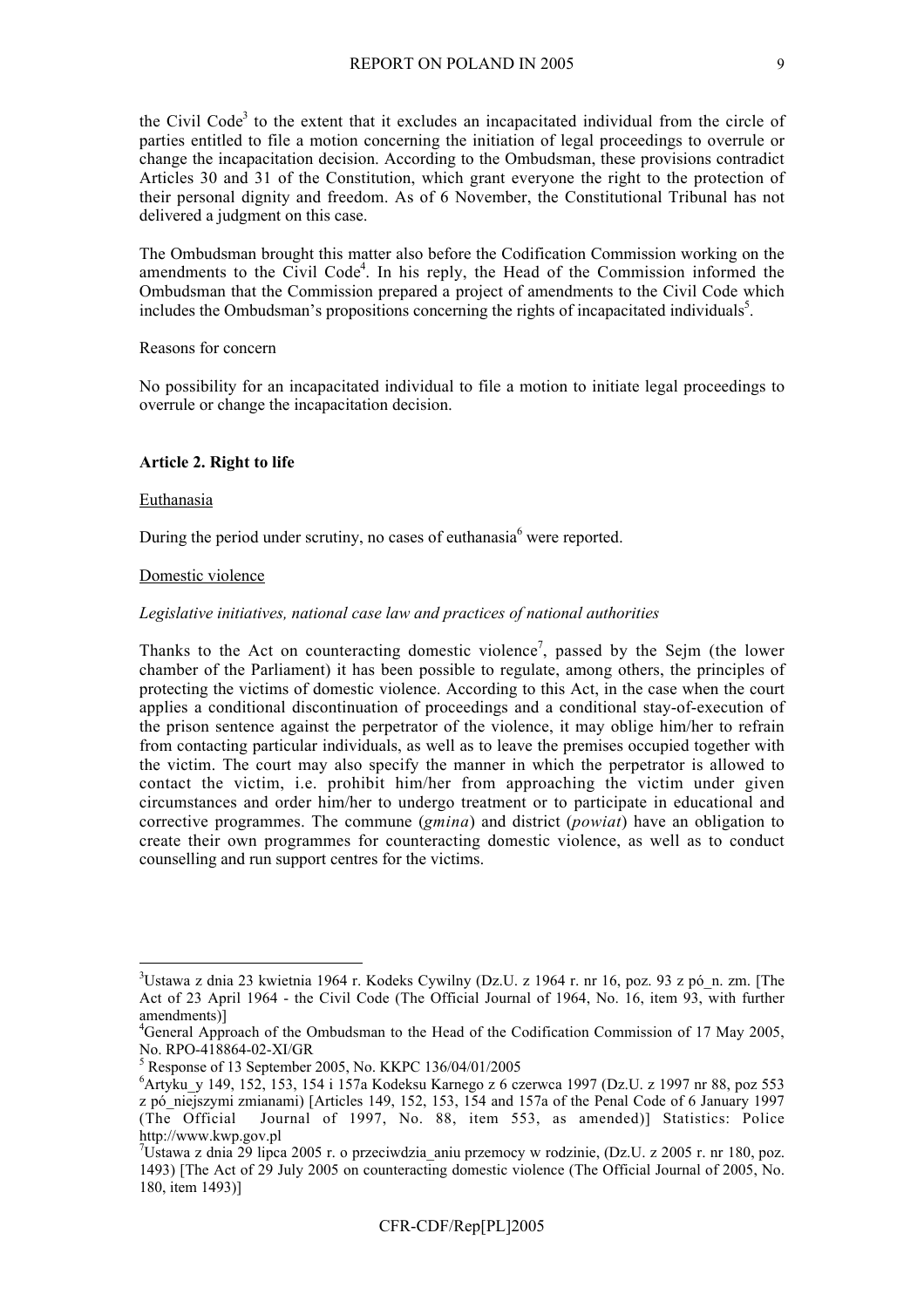The possibility to carry out an eviction of an individual, who abuses his/her family, has been limited in the amended Article 1046 of the Civil Code<sup>8</sup>, which came into effect on 5 February 2005. This Act introduced a ban on the execution of an eviction judgment in a situation where the evicted individual is not entitled to a social or replacement premises. The debt collector responsible for executing the court's ruling must refrain from executing it until the moment when the commune authorities assign temporary premises for the evicted individual or this person finds a place to stay. In connection with these provisions, the Ombudsman, in his General Approach to the Minister of Justice<sup>9</sup>, moved to consider the possibility of taking legislative actions that would ensure complete and effective protection for the individuals who hold court judgments ordering the eviction of the party guilty of abusing family members. In the response to the Ombudsman's approach, the Secretary of State at the Ministry of Justice<sup>10</sup> agreed with his reservations and confirmed that the proposed changes will be considered during the next amendments to the Code of Civil Procedure. However, as of 30 October 2005 such an amendment has not been introduced.

According to data received from the General Headquarters of the Police, in 2005 the Police noted 17894 crimes associated with domestic violence.

### *Positive aspects*

The adoption by the Sejm of the Act on counteracting domestic violence.

## Article 3. Right to the integrity of the person

### Rights of the patients

## *Legislative initiatives, national case law and practices of national authorities*

The Sejm has amended the Act on mental health protection by introducing detailed principles of hospitalisation at psychiatric hospitals. The Act introduces, among others, the institution of the Spokesperson of Patients' Rights at every psychiatric hospital. In accordance with Article 10a of the amended Act, the hospital's patient, as well as his/her statutory representative and legal or actual guardian, is entitled to seek support in protecting his/her rights, which in particular consists in the opportunity to file an oral or written complaint to the Spokesperson of Patients' Rights, to meet with him/her, and to receive information on the decision concerning the issues raised. The Spokesperson of Patients' Rights has the right to inspect the hospital, make motions regarding the possibility to take actions in an aim to remove the cause of the complaint or the existing violations, and to review the medical documentation following the consent of the person who filed the complaint.

The Act also specifies the principles of admitting persons with mental disorders to psychiatric hospitals, as well as the principles of using direct coercion $11$ .

According to the Ombudsman's information, in 2004, the Ombudsman received 58 complaints against the violation of patients' rights at health-care institutions, including 33 against the violation of the rights of patients undergoing treatment at hospitals for persons suffering from nervous and mental illness. However, according to the Ombudsman, the results

 <sup>8</sup> Ustawa z dnia 2 lipca 204 r. o nowelizacji Kodeksu Post\_powania Cywilnego i niektórych innych ustraw, (Dz.U. z 2004 r. nr 172, poz. 1804) [The Act of 2 July 2004 amending the Act – The Code of Civil Procedure and some other acts (The Official Journal of 2004, No. 172, item 1804)]

<sup>&</sup>lt;sup>9</sup>General Approach to the Minister of Justice – General Prosecutor of 20 May 2005 No.

RPO/502007/05/V<br><sup>10</sup>Response of 8 June 2005

<sup>11</sup> Ustawa z dnia 1 lipca 2005 r. o zmianie ustawy o ochronie zdrowia psychicznego (Dz.U. z 2005 r, nr 141, poz. 1182) [The Act of 1 July 2005 amending the Act on mental health protection (The Official Journal of 2005, No. 141, item 1182)]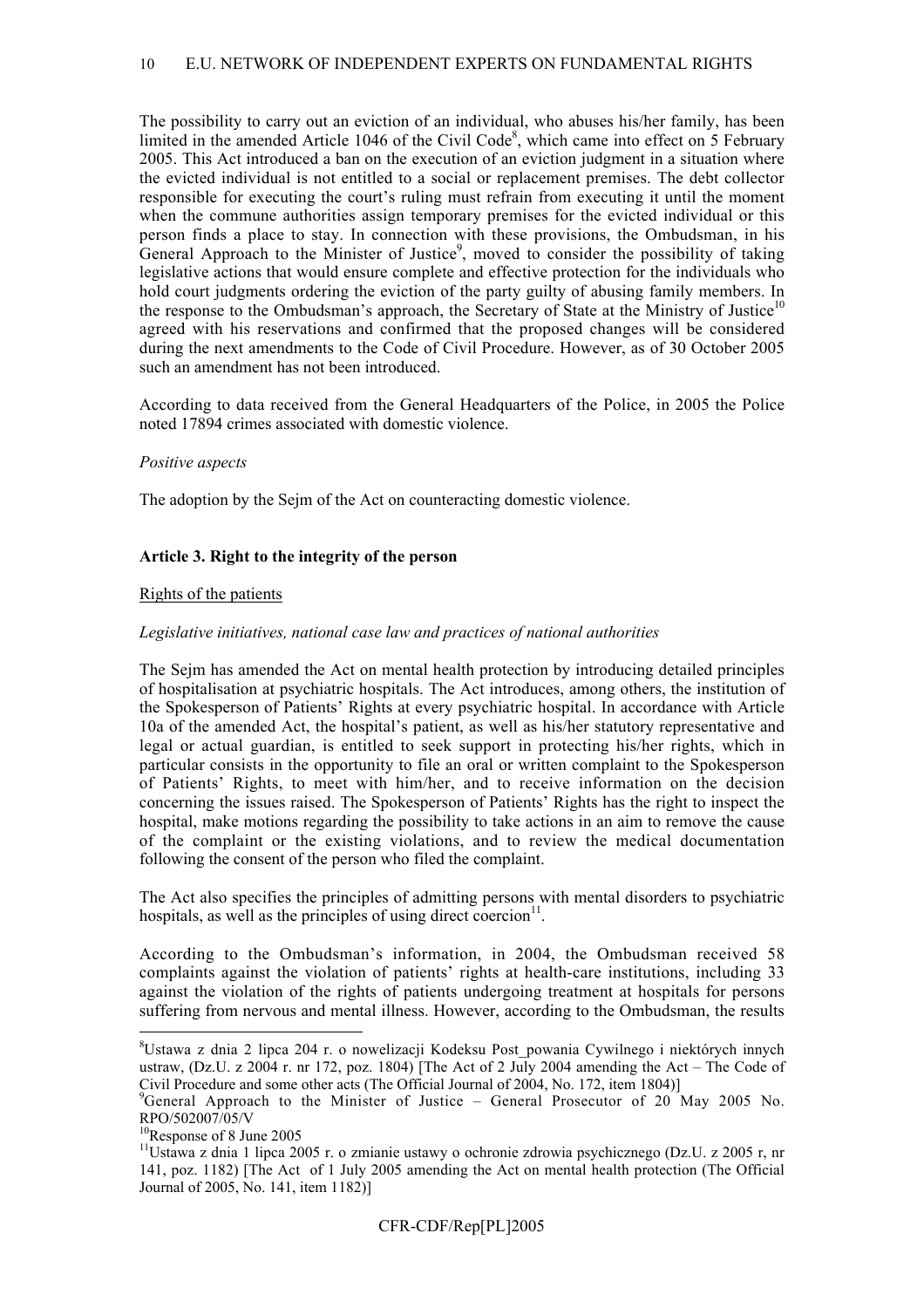of the performed inspections showed that in general the rights of patients at these institutions are being respected; they have access to information regarding their condition and to decisions concerning their consent or refusal to undergo specific medical procedures. No flagrant violations have been stated regarding the right to intimacy and dignity during the provision of medical services; the patients were given an opportunity to contact persons from the outside and benefited from pastoral care. According to the Ombudsman, there have been cases of interference with access to medical documentation, such as exceeding deadlines for issuing documents, charging excessive fees for preparing copies or transcripts of the requested documents, or even refusals to issue documents. In these matters, the Ombudsman intervened on a case by case basis<sup>12</sup>.

In the period between 1 January and 31 October 2005, 5842 reports were submitted to the Patients' Rights Bureau working alongside the Ministry of Health concerning the violation of patients' rights<sup>13</sup>. The complaints mainly concerned hindrances in access to medical services  $(1557)$ , problems in receiving medical documentation (232), corruption (13) and complaints against medical errors (182), organisational errors (9), infections (85), and issues associated with the death of a patient (75). The Spokesperson for Patients' Rights carried out five interventions, made explanations in 2 569 cases concerning the existing health-care system and other provisions, and 685 cases were directed back to the competent organs.

#### *Positive aspects*

The introduction in every psychiatric hospital of the institution of the Spokeperson for Patients's Rights.

#### Article 4. Prohibition of torture and inhuman or degrading treatment or punishment

#### *Legislative initiatives, national case law and practices of national authorities*

#### Conditions of detention and external supervision of the places of detention

According to the Central Management of the Prison Service, the number of prisoners in 2005, which amounts to 83 000, is the greatest in 17 years. At the same time the prison capacity is 70 000. Around 38 000 individuals await the execution of their sentence. There are 2.6 square meters of space for each prisoner and this is systematically decreasing. According to the Director of the Central Management of the Prison Service, the tightening of penal policies, which has been announced by the new Government, will not be possible without violating the prisoners' rights defined in the Penal Executive Code.<sup>14</sup>

According to the Ombudsman's information, the Ombudsman receives complaints from temporarily convicted and detained individuals concerning deteriorating sanitary conditions at prisons, as well as lack of access to medical specialists and problems with receiving medical services and appropriate medicine<sup>15</sup>. The prisoners complained about the manner in which they are treated by prison service officers, in particular about the circumstances surrounding the disciplinary punishment decisions made against them, the use of physical force and direct coercion measures, inclusion in prisoner groups considered as dangerous and requiring increased supervision and the application of disciplinary measures resulting from the

11

<sup>&</sup>lt;sup>12</sup>Information from the Ombudsman, Prof. Andrzej Zoll for the year 2004, Ombudsman Information Bulletin No. 50, Warsaw 2005, p. 154 - 156

<sup>&</sup>lt;sup>13</sup>Information received from the Patients' Rights Bureau, A letter to the Helsinki Foundation for Human Rights of 22 November 2005, No. BPP-1636-075-36/05/MB/05

<sup>&</sup>lt;sup>14</sup>Central Management of the Prison Service, http://www.czsw.gov.pl Daily *Rzeczpospolita* of 14 October 2005 p. C2

<sup>&</sup>lt;sup>15</sup>Information from the Ombudsman, Prof. Andrzej Zoll for the year 2004, Ombudsman Information Bulletin No. 50, Warsaw 2005, p. 186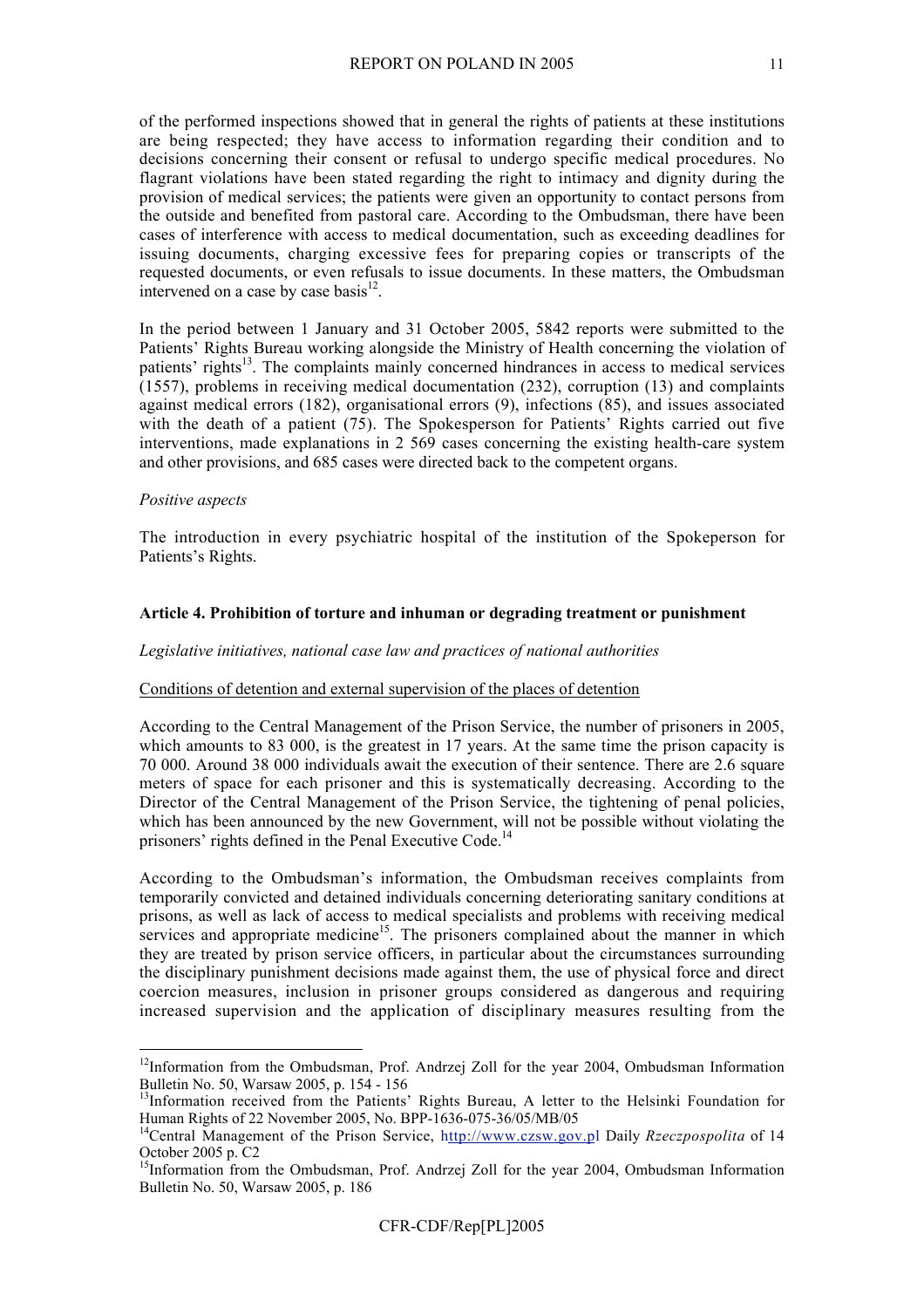inclusion in such groups, inappropriate treatment by wardens and custodians, difficulties in applying for education, presentation of unjust opinions, discrimination in the scope of employment, permits to leave the prison and applications for release on parole, inappropriate treatment of prisoners' deposits and packages, transgressions during cell inspections. In his approach, the Ombudsman directed attention to the number of complaints (unchanged for several years) submitted to the Ombudsman Office against the use of direct coercion measures by the Prison Service. The number of complaints is not decreasing despite numerous interventions carried out by the Ombudsman<sup>16</sup>.

The possibility for prisoners to perform work also remains an issue. Despite a twofold increase in prisoner employment with external contracting parties – from 412 in March 2004 to 860 in March 2005 - 30 000 prisoners capable of working still remain unemployed. There is a lack of appropriate provisions and no officers who would handle marketing<sup>17</sup>. The lack of satisfactory results in the scope of increasing the number of prisoners performing work was subject to criticism from the Ombudsman $18$ .

## Penal institutions and institutions for the detention of persons with a mental disability

In the period between 1 January and 31 October 2005, the Patients' Rights Bureau received 133 complaints regarding patients with mental disturbances, out of which 25 complaints concerned the living conditions at facilities for mentally ill individuals. The complaints mainly concerned inappropriate social care and the lack of assistance and understanding from medical personnel (mainly concerning the issues of walks, rehabilitation and manual  $occupations)^{19}$ .

### *Positive aspects*

An increase in the number of prisoners able to find work with external contracting parties.

### *Reasons for concern*

- Considerable overcrowding of prisons and other detention places,

- Inadequate access of prisoners to appropriate medical care,

- Violations of the prisoners' rights by Prison Service officers, through the manner in

- which decisions are made against the prisoners concerning disciplinary punishment, the use of physical force and direct coercion measures, and a way of qualifying prisoners to groups considered as dangerous,

- Use of direct coercion measures, as well as discrimination in various domains of prison life.

### *Centres for the detention of foreigners*

### *Legislative initiatives, national case law and practices of national authorities*

The monitoring of the Polish deportation facilities and a guarded centre carried out in 2005 by the Halina Nie\_ Human Rights Association shows that the living conditions at the detention facilities are decent and do not violate the principles of humanitarianism and prisoners' dignity. However, the inability to exercise the other rights of the individuals placed in such institutions can be considered as a serious problem. As the monitoring has shown, the fundamental problems of foreigners detained at these isolated institutions consist in the

<sup>&</sup>lt;sup>16</sup>Information from the Ombudsman, Prof. Andrzej Zoll for the year 2004, Ombudsman Information Bulletin No. 50, Warsaw 2005, p. 289-290

<sup>&</sup>lt;sup>17</sup>Daily *Rzeczpospolita* of 19-20 March 2005 p.C1<sup>18</sup>Information from the Ombudsman, Prof. And

 $^{18}$ Information from the Ombudsman, Prof. Andrzej Zoll for the year 2004, Ombudsman Information Bulletin No. 50, Warsaw 2005, p. 284

<sup>&</sup>lt;sup>19</sup>Information received from the Patients' Rights Bureau, A letter to the Helsinki Foundation for Human Rights of 22 November 2005, No. BPP-1636-075-36/05/MB/05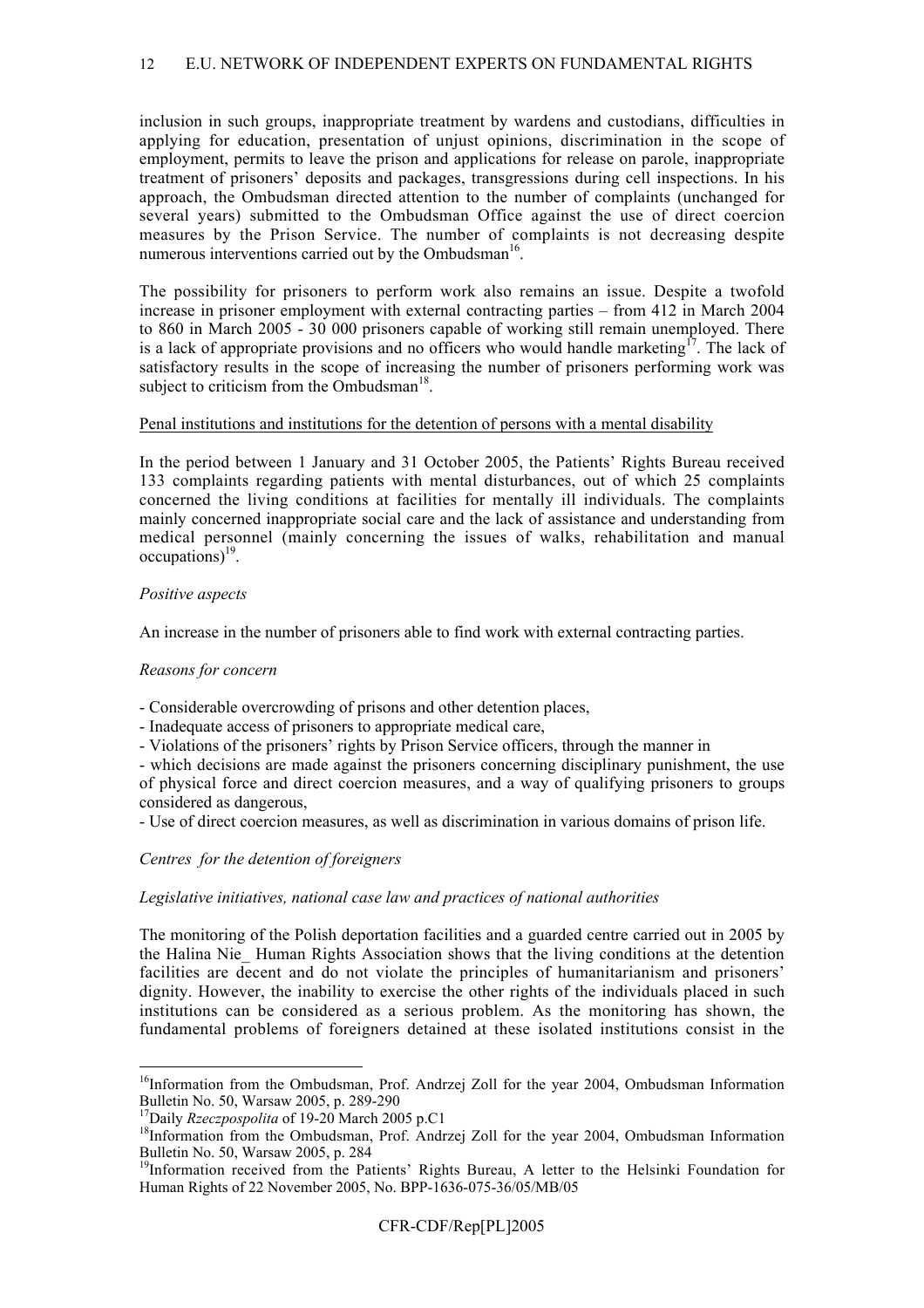detention facilities authorities' inability to guarantee the right to information (these charges were aimed at detention facilities run by the Police), the lack of access to legal assistance and interpreters, financial shortages resulting in serious problems in providing foreigners with such items as free clothing suited to the time of year or the inability to organise their free time in any way and to provide them with access to newspapers, books, sports equipment and facilities. It is necessary to immediately resolve the issue concerning access to medical services, in particular complementation of the current health care system with epidemiological diagnostics, assistance for persons requiring special treatment (psychological and posttraumatic) and appropriate nourishment more adequately suited to the foreigners' cultural habits and religious beliefs. Studies show that following the previous monitoring<sup>20</sup> there was an improvement in the living conditions of foreigners detained at isolated institutions, especially at deportation facilities run by the Border Guard<sup>21</sup>.

#### *Positive aspects*

Decent living conditions at deportation facilities and the guarded centre.

#### *Good practices*

Improvement of the state of observance of the rights of foreigners being held at deportation facilities run by the Border Guard, in particular the scope of improvement of living conditions and access to information.

#### *Reasons for concern*

Lack of sufficient financial means necessary to provide foreigners held at detention facilities in particular with appropriate medical care, access to legal assistance and interpreters.

#### Protection of the child against ill-treatments

### *Legislative initiatives, national case law and practices of national authorities*

The Regulation of the Council of Ministers on the conditions and manner of using direct coercion measures against juveniles<sup>22</sup> came into effect on 26 February 2005. According to this Regulation, the use of direct coercion measures cannot be aimed at degrading or humiliating a juvenile and may only be used when other actions turn out to be ineffective. The Regulation also defines the manner of applying physical force, which may only consist in swift, manual overpowering, and specifies the conditions that must be met by an isolation chamber, in which a juvenile is placed. According to paragraph 5 of the Regulation, this chamber must be soundproof, heated, illuminated and equipped with a table, chair and bed, which are fastened to the floor. A juvenile may be immobilized using a strait jacket or a restraining belt for a period no longer than two hours. Only the facility's director can administer the continued use of these measures and only after consultations with a doctor. A report is prepared following each such case. In accordance with the contents of this Regulation, a juvenile has the right to file a complaint against the application of a coercion measure against him, which is then considered by the judge responsible for supervising the facility or centre.

<sup>&</sup>lt;sup>20</sup>A Report: The Rights of Foreigners Being Held at Deportation Arrests and the Detention Centre, Helsinki Foundation for Human Rights, Warsaw 2004

<sup>&</sup>lt;sup>21</sup>The Halina Nie Human Rights Association, Monitoring of the Polish Deportation Arrests and the Detention Centre, Final Report, No. 6/2005, Krakow 2005

 $^{22}$ Rozporz dzenie Rady Ministrów z dnia 1 lutego 2005 r. w sprawie szczegó owych warunków i sposobów u ycia przymusu bezpo redniego wobec nieletnich umieszczonych w zak adach poprawczych, schroniskach dla nieletnich, m\_odzie\_owych o\_rodkach wychowawczych oraz m\_odzie\_owych o\_rodkach socjoterapii (Dz.U. z  $2005$  r. nr 25, poz. 203) [The regulation of the Council of Ministers of 1 February 2005 on the conditions and manner of using direct coercion measures against juveniles placed in correctional facilities, juvenile shelters, youth educational centres and youth socio-therapeutic centres, (The Official Journal of 2005, No. 25, item 203)]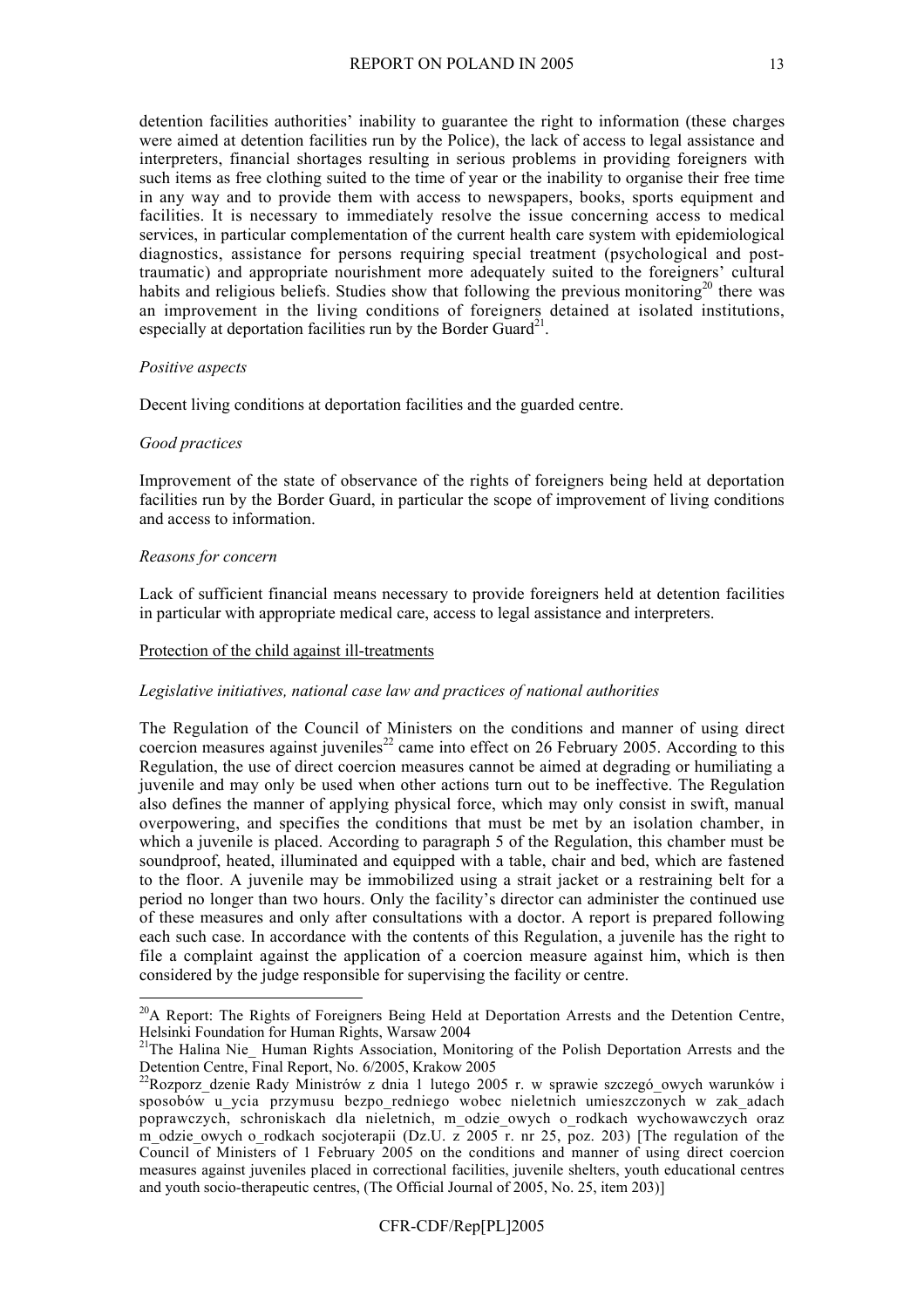## *Positive aspects*

Appropriate legal provisions of the conditions and manner of using direct coercion measures against juveniles.

## Article 5. Prohibition of slavery and forced labor

## Fight against the prostitution of others

## *Legislative initiatives, national case law and practices of national authorities*

Data from the General Headquarters of the Police shows that during the period from January -October 2005 the Police noted 3696 cases of crimes against sexual freedom<sup>23</sup>. At the end of 2004, the Police noted 46 cases of pimping<sup>24</sup>

## Trafficking in human beings

## *Legislative initiatives, national case law and practices of national authorities*

The amendment of the Act on aliens and granting protection to aliens on the territory of the Republic of Poland<sup>25</sup> came into effect on 1 October 2005 and introduced broader protection to aliens – victims of human trafficking. According to the contents of this Act, an alien, who is the victim of human trafficking, may be granted a visa with a defined time of stay, as well as permission to settle for a limited period. In accordance with Article 33 of the Act, an alien is granted a stay visa (permit), despite the existence of circumstances, based on which he/she should be refused one, if there is just cause to believe that this alien is a victim of human trafficking. According to the contents of Article 53, par. 1, point 15 of this Act, the alien is permitted to settle for a limited period under the condition that he/she has begun cooperation with organs of the penal prosecution responsible for combating human trafficking (the police, the public prosecutor's office, the border guard) and has broken all contact with the individuals suspected of committing a prohibited act associated with human trafficking. Permission to stay for a limited time is granted to such an alien for a period of six months. It is not possible to refuse granting permission to a victim of human trafficking, especially if an alien's stay on the territory of Poland is illegal.

Statistical data concerning human trafficking, prepared in 2004 by the Organized Crime Office at the Prosecutors Department of the Ministry of Justice<sup>26</sup> shows that public prosecutor offices conducted 25 pre-trial investigations on human trafficking, 18 of which resulted in bringing an indictment act before the court. Two such cases were discontinued because the perpetrator was not found and five because they lacked the characteristics of a crime. In these cases, 39 individuals were accused and 98 were among the victims. Two victims benefited from police protection and six from the support of the non-governmental organisation "La Strada". From among the victims, two were juveniles.

<sup>&</sup>lt;sup>23</sup>Information from the General Headquarters of the Police of 18 November 2005, No. WK-II-

<sup>733/719/05</sup> 24 Data from the General Headquarters of the Police

<sup>&</sup>lt;sup>25</sup>Ustawa z dnia 22 kwietnia 2005 o zmianie ustawy o cudzoziemcach oraz ustawy o udzielaniu cudzoziemcom ochrony na terytorium Rzeczypospolitej Polskiej oraz niektórych innych ustaw, (Dz.U. z 2005 r. nr 94, poz. 788) [The Act of 22 April 2005 amending the Act on aliens and the Act on granting protection to aliens within the territory of the Republic of Poland (The Official Journal of 2005, No. 94, item. 788)]

<sup>&</sup>lt;sup>26</sup>http://www.mswia.gov.pl/index.php?dzial=166&id=2001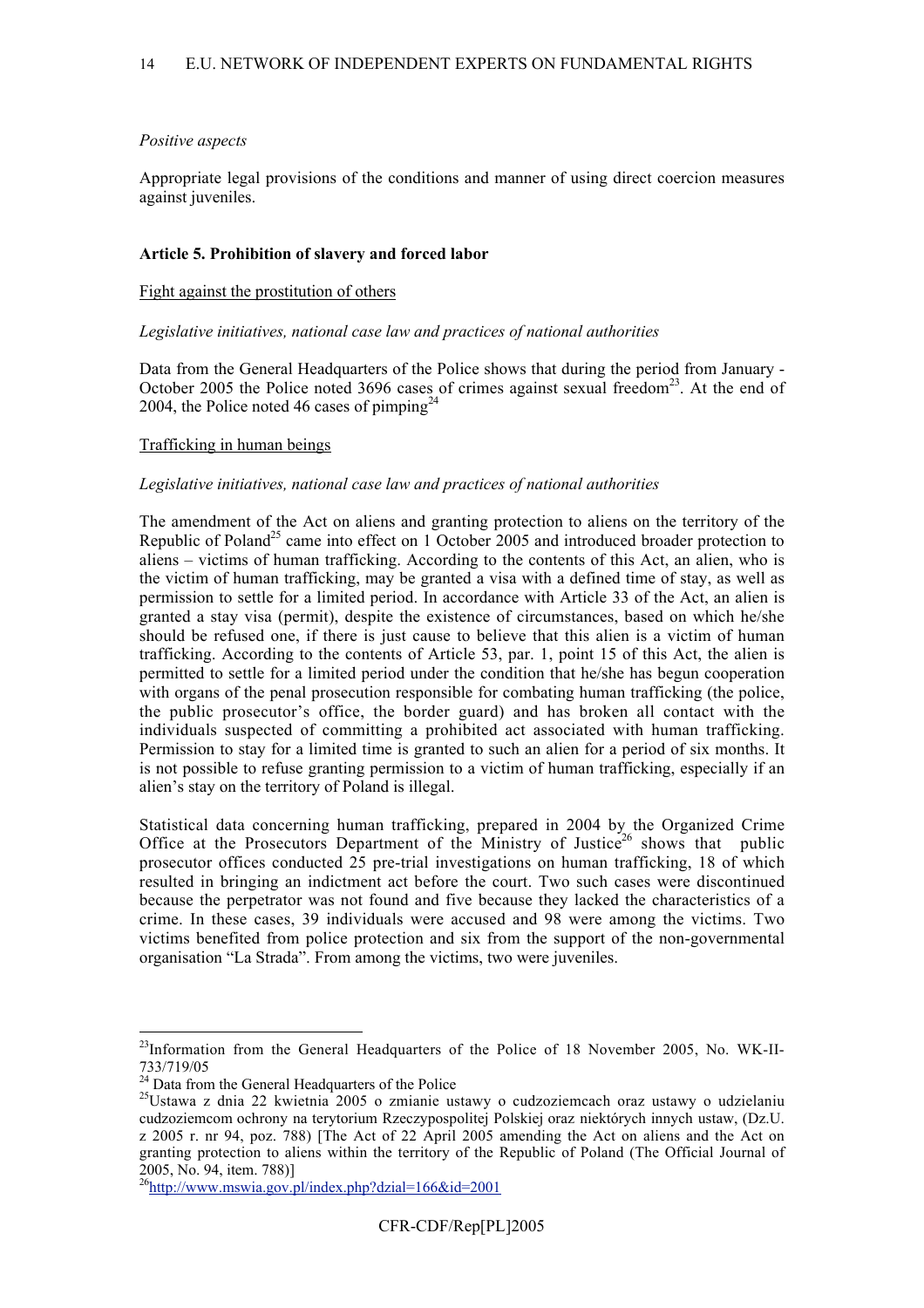According to the report of the European Commission against Racism and Intolerance<sup>27</sup>, Poland is a country from which the victims of human trafficking originate, but more frequently it is also becoming a transit country for human trafficking. This mainly concerns the trafficking of women for sexual purposes. In its report, the ECRI advised the Polish authorities to introduce additional measures that would constitute an answer to the problem of human trafficking, especially through preventive campaigns raising the awareness of all interested groups of citizens. In particular it encourages the Polish authorities to protect the victims of human trafficking, especially by providing them with assistance and guaranteeing their safety. It also recommends the application of efficient measures of punishing the traffickers.

#### *Positive aspects*

Strengthening of the rights of aliens – victims of human trafficking

#### Protection of the child

#### *Legislative initiatives, national case law and practices of national authorities*

On 27 July, the Sejm amended the following codes: Penal Code and Penal Executive Code, and increased the penalties and principles of criminal responsibility for sex crimes, especially those committed against juveniles. Crimes such as paedophilia are subject to more severe penalties. Its perpetrators are liable to a sentence of two to 12 years of imprisonment. The amendment also introduced the ban on conducting activity associated with the upbringing, treatment and education of juveniles or their safe-keeping, and the opportunity for the court to pass a judgment prohibiting a convict from leaving a particular place of residence without the court's consent. If the victim is under 15 years of age, the convict cannot count on the effacement of the sentence. After the perpetrator of a sexual offence, committed in connection with mental disturbance on sexual grounds, has served his/her sentence, the court can place him/her in a closed facility or direct him/her for out-patient treatment. The court can also suspend the execution of the penalty and oblige the convict to undergo sobering-up or rehabilitation treatment, and possibly therapeutic interaction, as well as to refrain from contacting other persons<sup>28</sup>.

According to studies carried out by Prof. Zbigniew Izdebski<sup>29</sup>, 18% of Polish teenagers say that they have experienced sexual violence and 16% admitted to having been forced into sexual acts.

#### *Positive aspects*

Positive changes in criminal ( material and procedural) law concerning the punishment of perpetrators of sexual offences .

#### *Reasons for concern*

A large number of juveniles who have experienced sexual violence or have been forced into sexual acts.

<sup>&</sup>lt;sup>27</sup>European Commission against Racism and Intolerance, The third report on Poland, Strasbourg, 14 June 2005

<sup>&</sup>lt;sup>28</sup>Ustawa z dnia 27 lipca 2005r. O zmianie ustawy – Kodeks karny, ustawy - Kodeks post powania karnego i ustawy - Kodeks karny wykonawczy, (Dz.U. z 2005 r. nr 163, poz. 1363) [The act of 27 July 2005 amending the acts – The Penal Code, The Code of Penal Procedure and The Penal Executive Code (The Official Journal of 2005, No. 163, item 1363)]

<sup>&</sup>lt;sup>29</sup>The report of TNS OBOP (O\_rodek Badania Opini Publicznej) of 16 March 2005, M\_odzie\_ o sobie czyli do\_wiadcznie polskich nastolatków [The Youth about Themselves - the Experience of Polish Teenagers], available on the website http://www.tns-global.pl/centrum/2005/2005-03/wid/979.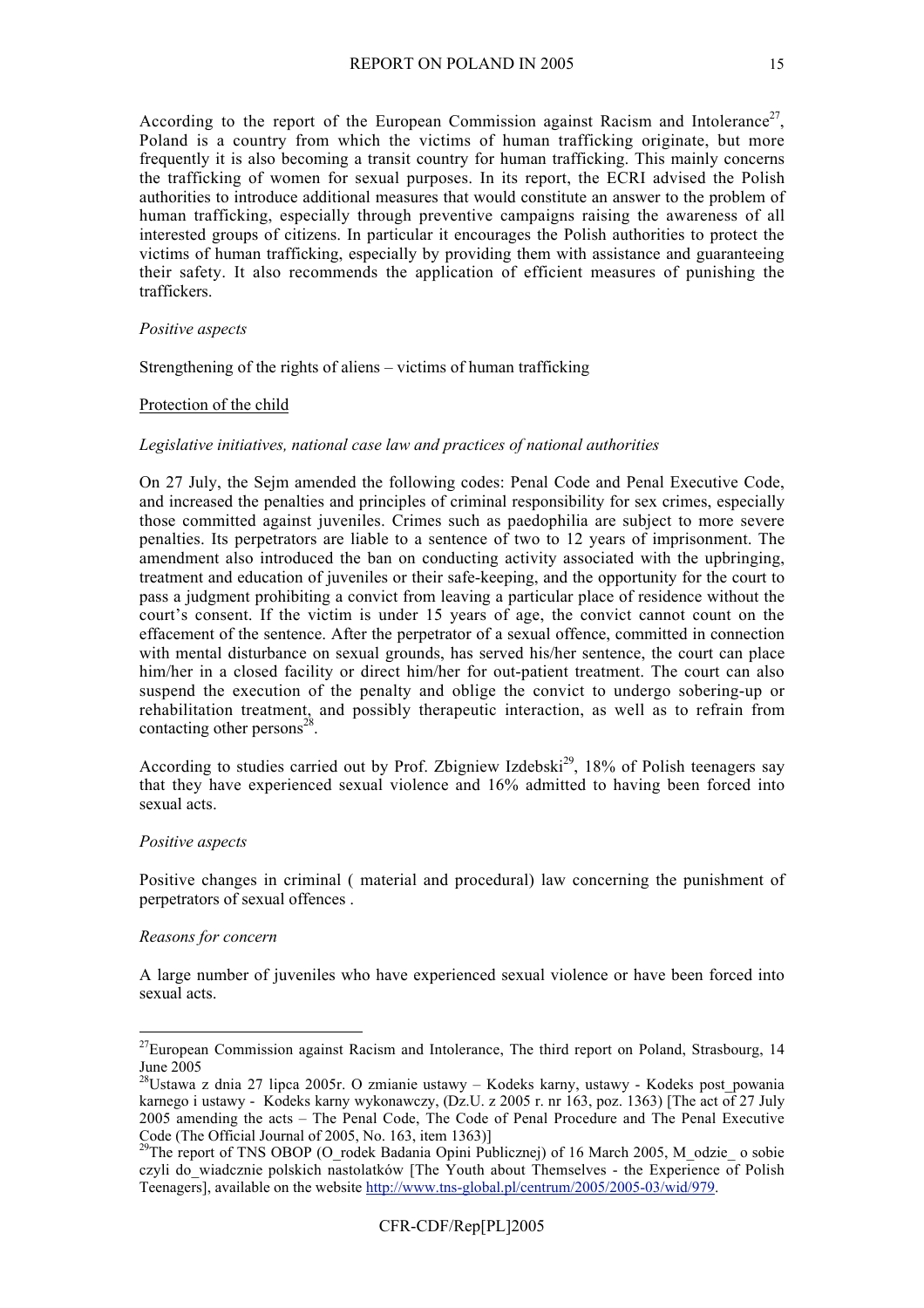#### E.U. NETWORK OF INDEPENDENT EXPERTS ON FUNDAMENTAL RIGHTS 16

## Exploitation of undocumented workers

## *Legislative initiatives, national case law and practices of national authorities*

According to the information received from the Ministry of the Economy and Labour, in the first half of 2005, the employment inspection services working in particular regions (voivodships) inspected 11 000 entities providing employment. The inspection showed that there are 3 139 persons, including 958 foreigners, working illegally for 2 427 of the inspected entities.

In accordance with the report $30$  containing the results of the inspection regarding the legality of employment in 2004, the most frequent violations of legal provisions, stated by the employment inspection services, included: hiring an employee without written confirmation of having entered into a contract of employment; violation of the provisions of the binding law through the performance of work by unemployed individuals registered with the labour office; the employers not requiring individuals who are being hired or given new tasks to present a written statement concerning being entered into or crossed out of the unemployment register; not paying out the amounts due for the performed work; the employers not fulfilling their promises as to the legalisation of work, which results in a situation where persons already employed register at labour offices in order to receive health insurance; not fulfilling the obligation to pay the due taxes; illegal performance of work by foreigners.

According to estimated data from the Central Bureau for Statistics  $(GUS)^{31}$ , the number of persons working on the "grey-market" during the first nine months of 2004 amounted to 1 317 000 persons.

<sup>&</sup>lt;sup>30</sup>Labour Market Department, Ministry of the Economy and Labour, The report "Collective results from the activity of the employment legality inspection services in 2004", Warsaw, March 2005 <sup>31</sup>Unregistered employment in Poland in 2004, the Central Bureau for Statistics, http://www.stat.gov.pl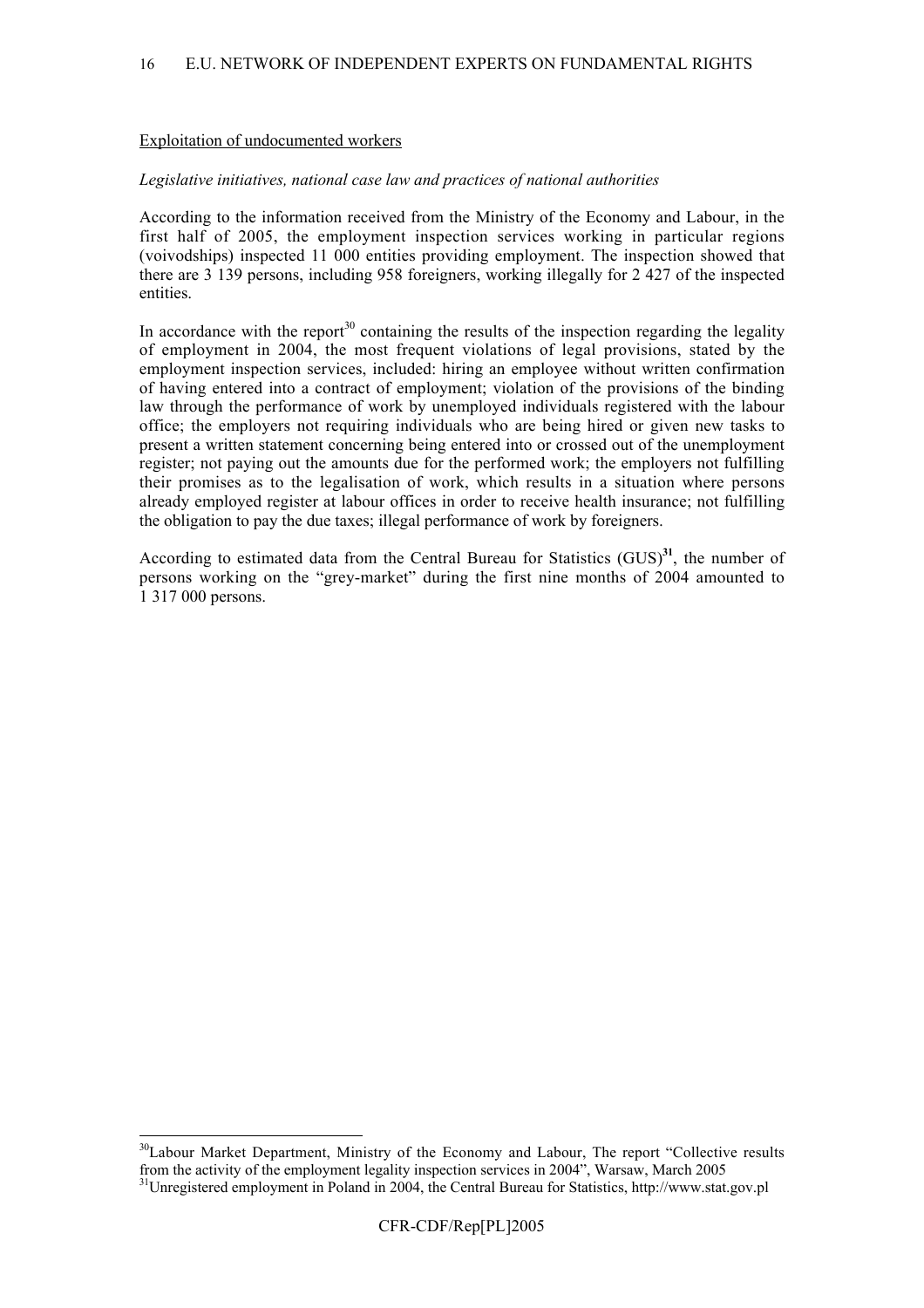## Article 6. Right to liberty and security

#### Pre-trial detention

## *International case law and concluding observations of expert committees adopted during the period under scrutiny and their follow-up*

In its judgment of 11 October 2005, the European Court of Human Rights ordered the Polish authorities to pay 7 000 Euros in compensation to a person who had been placed in pre-trial detention for an excessive period of time. In the judgment the Court confirmed that Robert B.'s detention was illegal and therefore it violated Article 5 para. 1 of the European Convention on Human Rights, which prohibits arbitrary deprivation of liberty<sup>32</sup>.

## *Legislative initiatives, national case law and practices of national authorities*

Pre-trial detention continues to be the most commonly used preventive measure in criminal cases and its duration still remains a serious problem.

As of 30 June 2005, 1 544 persons were detained on the basis of regional courts' decisions, and 994 of them had been detained for a period longer than two years. In cases of pre-trial detention applied by district courts, the numbers were 1 6771 and 192 respectively. Only a very small percentage of the appeals against court decisions concerning pre-trial detention was allowed (469 in regional courts and 404 in district courts) and more lenient measures were then used<sup>33</sup>.

The Helsinki Foundation for Human Rights is handling the case of Tomasz W., who has been placed in pre-trial detention. The court extended his stay in pre-trial detention for a period of over two years. Tomasz W. filed a complaint to the Constitutional Tribunal stating that the lack of provisions of the maximum period of pre-trial detention in the Code of Penal Procedure is inconsistent with the Polish Constitution. The complaint has been declared admissible . The Ombudsman has joined in the complaint and the Helsinki Foundation has presented an *amicus curiae* opinion.

Each year more and more persons receive compensation for being wrongly detained or being subjected to pre-trial detention. In 2000, courts adjudged compensation to a total of 63 persons in the amount of 670 000 zloty. In 2004, 231 persons received compensation amounting to 3.84 million zloty. There is no statistical data on disciplinary proceedings against prosecutors, who often wrongly apply pre-trial detention<sup>34</sup>.

## Detention following a criminal conviction

#### *Legislative initiatives, national case law and practices of national authorities*

The Sejm received from the Government draft amendments to the Penal Code introducing an electronic supervision system, which would replace isolation punishments. However, the Act was not passed before the end of the mandate of the previous Parliament.

For years there has been a discussion on the subject of applying non-isolation punishments. More frequent use of non-isolation penalties would allow for the reduction of the number of individuals awaiting the execution of sentences (in 2005 the number is around 30 000) and

<sup>&</sup>lt;sup>32</sup> <sup>32</sup>Eur.Ct. H.R. of; *Baginski v. Poland* of 11October 2005, No. 37444/97<br><sup>33</sup> Data required from the Ministry of Justice of 14 November 2005, No.

<sup>&</sup>lt;sup>33</sup> Data received from the Ministry of Justice of 14 November 2005, No. DSP-I-5006-460/05

<sup>34</sup> Daily *Rzeczpospolita* of 24 of June 2005, p. C1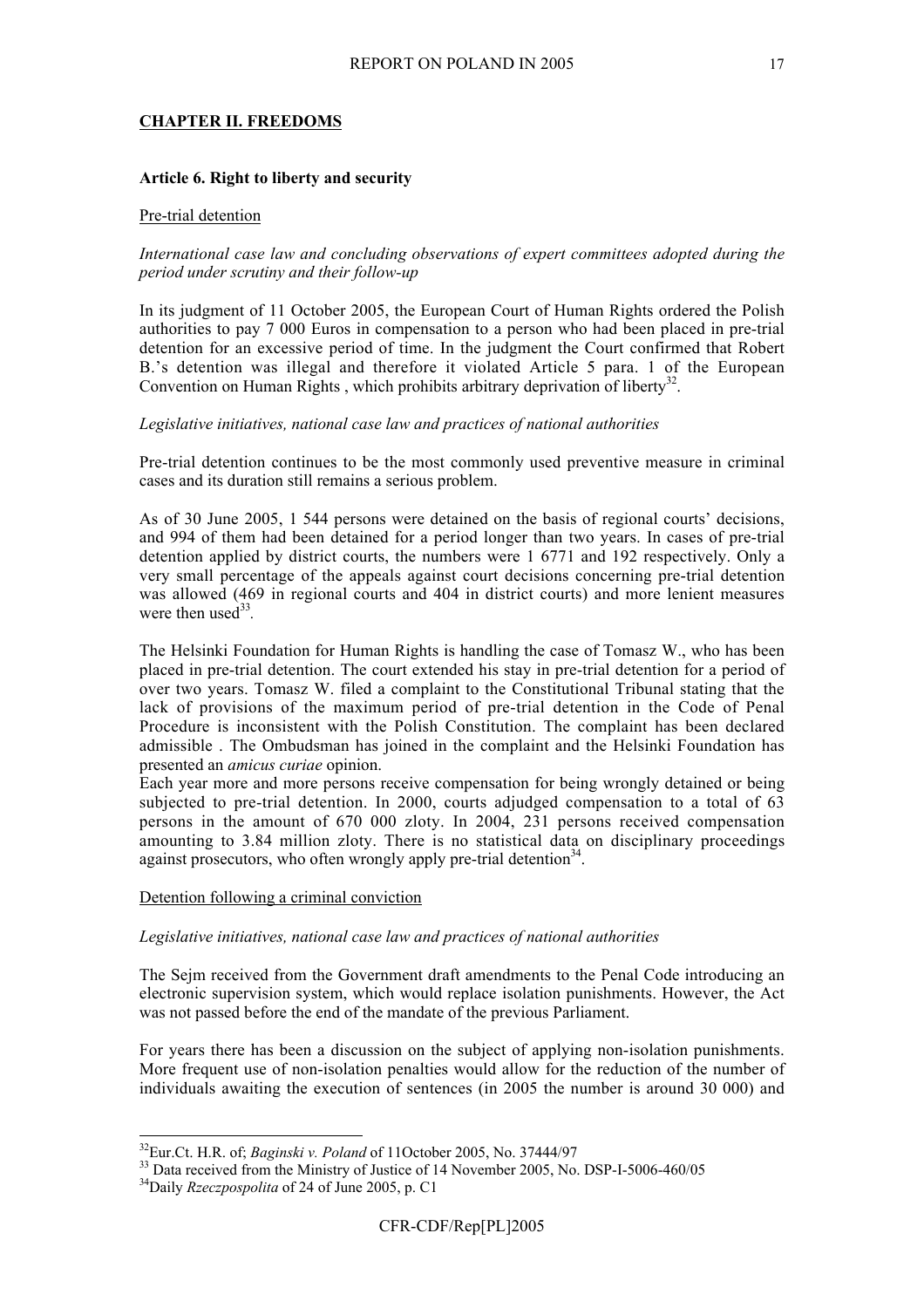would limit the overpopulation of prisons. However, the new Government has announced the amendment of the Penal Code and the introduction of more severe sanctions .

In his approach to the Minister of Justice, the Ombudsman pointed out the necessity to establish treatment and rehabilitation wards at selected penitentiary units for individuals convicted of sexual offences. According to the Ombudsman, the Prison Service is not prepared for the treatment and therapy of sexual disorders. There is also no health care facility, which could handle the treatment and rehabilitation of an individual released from a penitentiary institution.

The Ombudsman also pointed out that the National Health Fund ceased to finance sexual advice clinics (poradnia seksuologiczna) which could provide out-patient treatment within their territory to the perpetrators of sex-related offences released from penitentiary institutions. The amended Penal Code provides that in case of a stay-of-execution of a prison sentence, the court is obliged to hand the perpetrator of a crime, committed in connection with disturbances of sexual preferences (zaburzenia preferencji seksualnych), over for supervision and may oblige him to undergo therapeutic treatment. A court may also impose this obligation in cases of a conditional release on parole<sup>35</sup>. In practice, according to the Ombudsman this can turn out to be impossible to execute.

## Deprivation of liberty for juvenile offenders

## *Legislative initiatives, national case law and practices of national authorities*

In accordance with the report prepared by the Council of Ministers, counteracting juvenile crime cannot be based on their complete isolation from society. According to the Council of Ministers, it is necessary to introduce changes to the system in this domain, in particular to create a legal and organizational basis for conducting work, which would provide the opportunity for personal treatment of each individual. According to the report, during the previous year minors committed 70 000 crimes and offences. What is also alarming<sup>36</sup> is that there has been an increase in the number of crimes committed by children under 13 years of age.

According to the information received from the Helsinki Foundation for Human Rights and the Ombudsman Office, the average period of the juveniles' stay at correctional institutions has increased in recent times. There are some cases where the court makes decisions to send minors to correctional institutions following pressure from public opinion, instead of applying other educational measures. These situations were the subject of many approaches by the Ombudsman<sup>37</sup>.

#### *Reasons for concern*

Increase in the number of minors committing criminal offences, especially children under the age of 13.

 <sup>35</sup> Ustawa z dnia 27 lipca 2005 r. o zmianie ustawy – Kodeks karny, ustawy – Kodeks post\_powania karnego i ustawy – Kodeks karny wykonawczy (Dz.U. Z 2005 r., nr 163, poz. 1363) [The Act of 27 July 2005 amending the acts – The Penal Code, The Code of Penal Procedure and The Penal Executive Code (The Official Journal of 2005, No. 163, item 1363)]

<sup>&</sup>lt;sup>36</sup>Daily Rzeczpospolita of 6-7 August 2005 p. C1

<sup>37</sup> http://www.brpo.gov.pl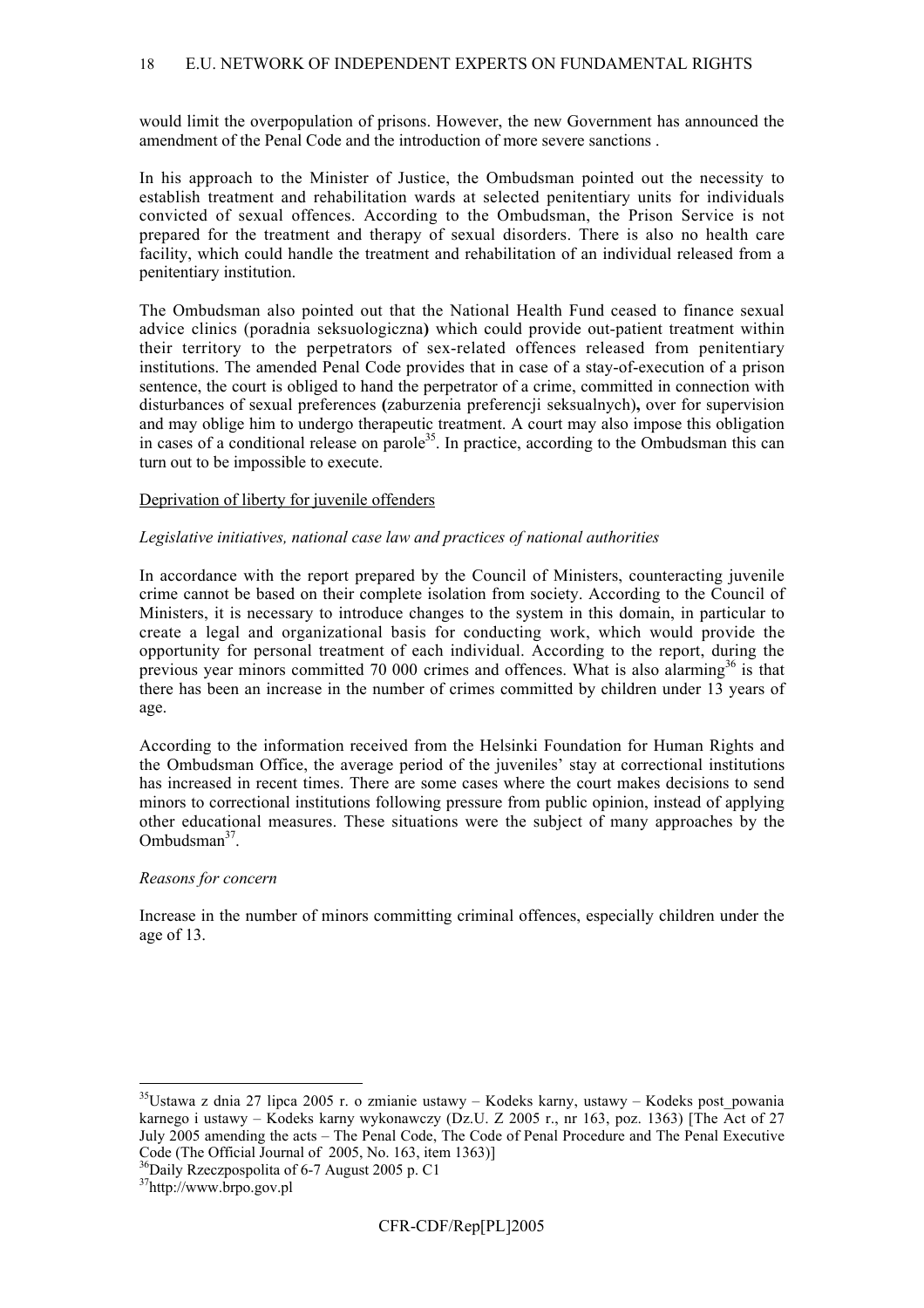19

## Deprivation of liberty for foreigners

## *Legislative initiatives, national case law and practices of national authorities*

The amendment of the Act on aliens and on granting protection to aliens within the territory of the Republic of Poland<sup>38</sup> introduced, directly into the Act, the principles for detaining aliens. The Act, in its previous content, referred to the provisions of the Code of Penal Procedure in this domain. In accordance with Article 101 of this Act, an alien, for whom there are circumstances justifying deportation, as well as an alien who evades the performance of obligations defined in the deportation decision, may be detained for a period no longer than 48 hours. In accordance with paragraph 3a of this article, the alien is released, if he is not placed at the disposal of the court within 48 hours of the moment of being detained along with a motion to place him in a guarded centre or a deportation facility, and if within 24 hours of being placed at the disposal of the court he has not been delivered a decision concerning placement in a guarded centre or deportation facility. Furthermore, an alien is released following a court order or once the reason for the detention has ceased. This change came into effect as of 14 June 2005.

## Other relevant developments

## *International case law and concluding observations of expert committees adopted during the period under scrutiny and their follow-up*

In its communication of 4 August 2005<sup>39</sup>, the Human Rights Committee stated that Poland has violated Article 9.1 and 9.4 of the European Covenant on Civil and Political Rights. According to the Committee, not providing persons suffering from schizophrenia with appropriate representation before the courts, which decide about their placement in psychiatric hospitals, constituted an arbitrary detention specified in Article 9 par. 1 of the Covenant. The Tribunal also stated that not providing women with the opportunity to file an appeal against the court's judgment constituted a violation of Article 9 par. 4 of the Covenant.

## *Legislative initiatives, national case law and practices of national authorities*

On 7 July 2005, the Sejm passed the Act amending the act – the Code of Penal Procedure<sup>40</sup>, which allows the detainee and his lawyer to participate in the hearing, during which the court considers the complaint against the detention. The Act was amended in accordance with the judgment of the Constitutional Tribunal of 6 December 2004, which ruled that the previous provisions did not ensure an opportunity for the detainee to present his arguments and defend his case. The Constitutional Tribunal considered the appealed provisions of the Code of Penal Procedure inconsistent with the Constitution. The amended Article 464 came into effect on 20 September 2005.

The Supreme Court, in its judgment of 5 October 2005, stated that it is necessary to release a woman, who wrote letters defaming the public prosecutor and a judge, from a psychiatric hospital. The Ombudsman demanded the repeal of the decision of the regional court, which placed her in that facility. She had previously been detained there for a period of 10 months.

 <sup>38</sup> Ustawa z dnia 22 kwietnia 2005 r. O zmianie ustawy o cudzoziemcach oraz ustawy o udzielaniu cudzoziemcom ochrony na terytorium Rzeczypospolitej Polskiej oraz niektórych innych ustaw, (Dz.U. z 2005 r. Nr 94, poz. 788) [The Act of 22 April 2005 amending the Act on aliens and Act on granting protection to aliens within the territory of the Republic of Poland (The Official Journal of 2005, No. 94,

item. 788)]<br><sup>39</sup>No. CCPR/C/84/D/1061/2002<br><sup>40</sup>Ustawa z dnie 27 linee 2005

Ustawa z dnia 27 lipca 2005 r. o zmianie Kodeks post\_powania karnego (Dz.U. z 2005 r., nr 169, poz. 1416) [The Act of 7 July 2005 amending the acts The Code of Penal Procedure (The Official Journal of 2005, No. 169, item 1416)]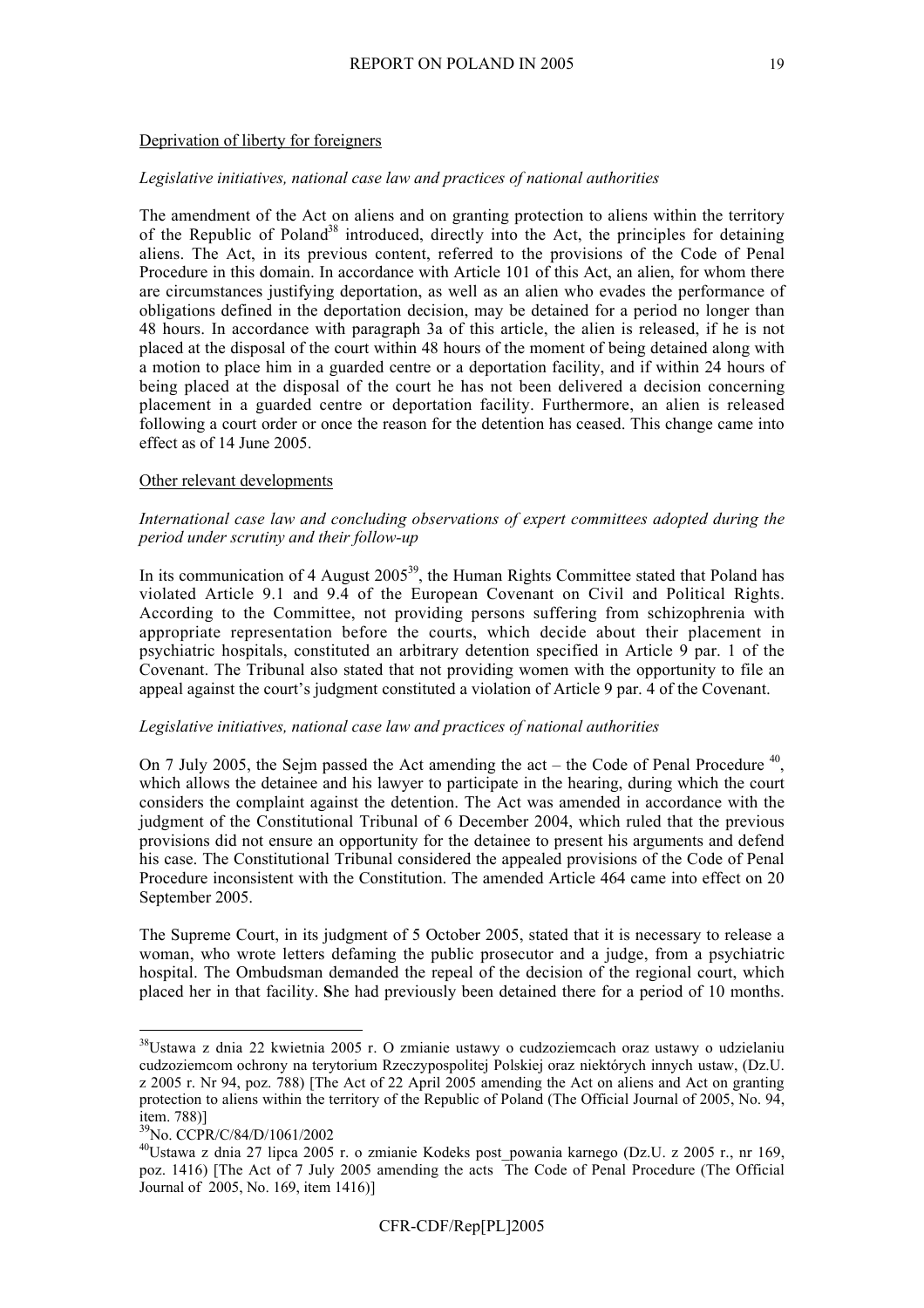She had also not been brought in for the court's hearings and her *ex officio* lawyer did not appear before the court.

### *Positive aspects*

The amendment of the Code of Penal Procedure giving the detainee or his lawyer the right to participate in the hearing, during which the court considers the complaint against the detention.

## Article 7. Respect for private and family life

## *Private life*

Criminal investigations and the use of special or particular methods of inquiry or research

### *Legislative initiatives, national case law and practices of national authorities*

On 26 July 2005, the Council of Ministers issued a provision, which expanded the authority of the police within the activities associated with the identification and registration of incidents occurring in public places<sup>41</sup>.

Apart from his existing authority, a police officer also has the right to record sounds and images of incidents occurring in public places. Officers may also take smear tests from the mucous membrane in the cheeks of individuals or from the biological material taken from unidentified human corpses using special crime detection packets. This must be noted in the protocol.

In his approach to the Minister of Justice – the General Prosecutor of 17 February  $2005^{42}$ , the Ombudsman expressed his concern due to the large number of operational surveillances of telephone calls performed by the Police. In 2004, the Ombudsman submitted two motions to the Constitutional Tribunal concerning compliance with the Constitution of the provisions included in the Act on tax control and the Act on the Police concerning provisions regulating operational surveillance and recording the contents of telephone calls, as well as destroying stored materials considered to be irrelevant for the proceedings conducted by the authorised body.

The Constitutional Tribunal considered the Ombudsman's motion concerning the Act on tax control<sup>43</sup> and in its judgment of 20 June 2005 it stated that the rights granted to tax boards concerning the collection, storage, processing and use of information about individuals provide the agents of the tax intelligence with excessive freedom to intrude on privacy. The legislator did not state when it is possible to collect information about individuals and to what extent. The Tribunal also questioned the amendment of the  $act<sup>44</sup>$  that entitles the tax intelligence personnel to monitor and register images and sounds of events taking place in public locations using technical measures. The Tribunal also has doubts about the provisions

 <sup>41</sup> Ustawa z dnia 17 grudnia 2004 r. O zmianie ustawy o Policji oraz ustawy Kodeks post\_powania karnego (Dz.U.z 2005 r. nr 10, poz. 70) [The Act of 17 December 2004 on the amendment of the Act on the Police and the Act – the Code of Penal Procedure (The Official Journal of 2005, No. 10, item 70)]

 $^{42}$ General Approach to the Minister of Justice – General Prosecutor of 17 February 2005, No. RPO/480974/04/VII

<sup>43</sup> Ustawa z dnia 28 wrze\_nia 1991 r. o kontroli skarbowej (Dz.U. z 1991 r. nr 100, poz. 442 z pó\_n.zm.) [The Act of 28 September 1991 on Tax control (The Official Journal of 1991, No. 100, item  $44\overline{2}$  with further amendments)

<sup>44</sup> Ustawa z dnia 19 marca 2004 r. o zmianie ustawy - Ordynacja podatkowa oraz o zmianie ustawy o kontroli skarbowej (Dz.U. z 2004 r. nr 91, poz. 868) [The Act of 19 March 2004 amending the act on the law on taxes and tax control (The Official Journal of 2004, No. 91, item 868)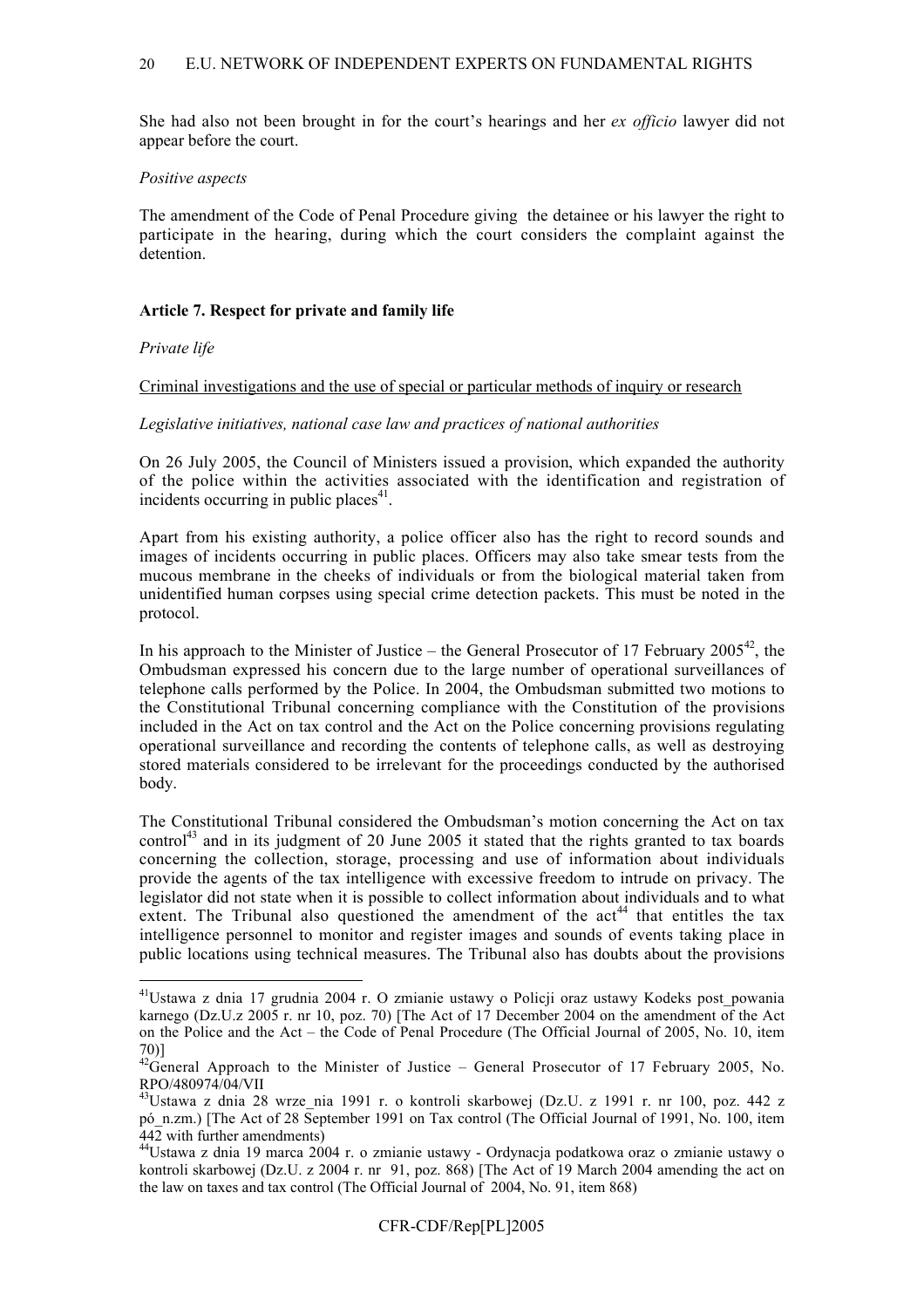concerning subscriber (abonent) identification. Before the amendment, the act provided that subscriber identification may be presented to the tax control only in cases concerning crime prevention or detection. The current law does not include such a restriction.

On 29 March 2005, the Ombudsman approached the Minister of Justice – the General Prosecutor<sup>45</sup> with the issue concerning the manner of dealing with the correspondence of individuals placed in pre-trial detention. The Ombudsman informed the Minister about the complaints he received concerning censorship of the pre-trial detainees' correspondence with State and local government bodies and the Ombudsman, as well as that of bodies appointed based on international agreements on human rights protection, ratified by Poland, and asked to amend the provisions of the Penal Executive Code. In his reply of 11 April 2005, the Secretary of State at the Ministry of Justice informed that he recommended the absolute observance of the ban on censorship concerning the correspondence of convicts and pre-trial detainees, however the Penal Law Codification Commission at the Ministry of Justice expressed an opinion that the amendment of the Penal Executive Code in the scope of dealing with the correspondence of convicts and pre-trial detainees, advisable as it may be, does not require an urgent legislative initiative and should be carried out as part of the future amendments to the Code

In his approach to the Minister of National Education and Sport (MENiS), the Ombudsman pointed out the abnormalities in the performance of activities aimed at counteracting drug  $a$ ddiction<sup>46</sup>, in particular by means of conducting drug tests at schools and introducing dogs trained to find narcotics. Such procedures were carried out without any legal grounds, solely based on the executive provisions issued by MENiS. According to the Ombudsman, these actions were performed by unqualified individuals without the consent of parents and students. The Ombudsman called for establishing supervision over programmes concerning the prophylactics of counteracting drug addiction, ensuring their compliance with the binding laws, and to promote various forms of lectures and speeches influencing the youth.

In his reply of 28 June 2005, the Deputy Secretary of State at the MENIS agreed with the Ombudsman's opinion, but indicated the incidental character of the problem.

#### *Positive aspects*

The Constitutional Tribunal judgment stating an inconsistency with the Constitution of certain provisions of the Act on tax control, which violated the right to privacy.

#### *Reasons for concern*

- Cases of violation of the right to privacy by the Police during operational activities;

- Censorship of the convicts' correspondence with the Ombudsman and international institutions for human rights protection;

- Violation of the students' right to privacy through the performance of drug tests at schools.

## Voluntary termination of pregnancy

#### *Legislative initiatives, national case law and practices of national authorities*

In accordance with the additional information concerning the fulfilment of recommendations 8, 9 and 17 of the Human Rights Committee, formulated following the examination of the  $5<sup>th</sup>$ periodic report for the Republic of Poland from the implementation of the provisions of the International Covenant on Civil and Political Rights covering the period between 1 January

<sup>&</sup>lt;sup>45</sup> General Approach to the Minister of Justice – General Prosecutor of 29 March 2005, No. RPO/480974/04/VII

<sup>&</sup>lt;sup>46</sup>General Approach to the Minister of National Education and Sport of 30 May 2005 RPO/466316/04/XI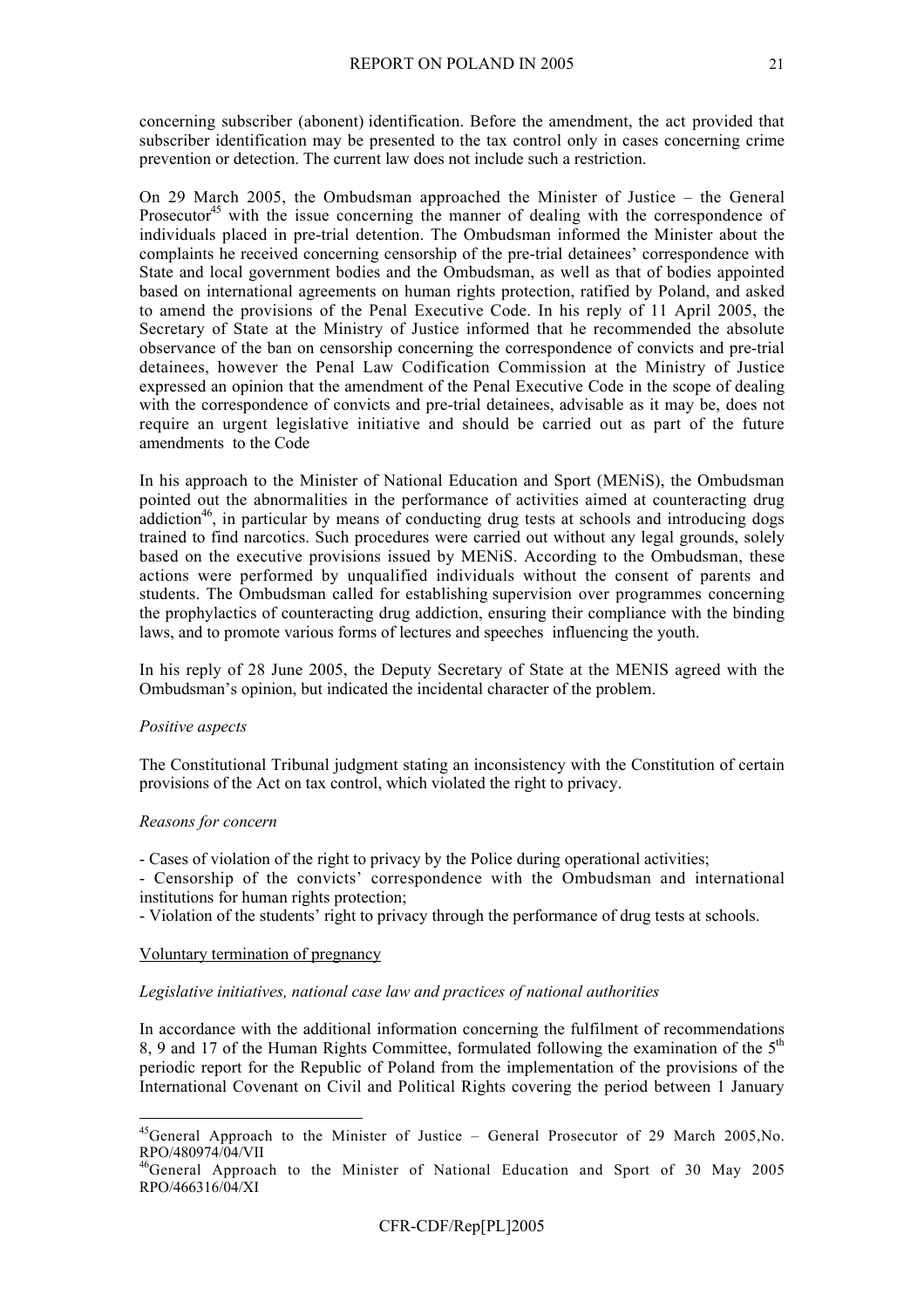1995 and 1 October 2003, the Minister of Health sent a letter on 7 March 2005 to the heads of all provinces (voivodships), asking them to remind public health care facilities providing medical services in the scope of gynecology and midwifery about the absolute obligation to implement the provisions of the  $Act^{47}$ .

Despite the fact that Polish legislation allows for an abortion to be performed in situations specified in Article 4a of the Act of 7 January 1993 on family planning, human embryo protection and conditions of permissibility of abortion<sup>48</sup> there are cases of refusals to perform an abortion in Poland in circumstances where an abortion is legal.

According to the information obtained at the Ministry of Health, 193 abortions were performed in 2004 in accordance with the above-mentioned Act and accordingly 174 and 159 such acts in 2003 and 2002. According to the data presented by the Polish Government to the Human Rights Committee, 50 000 – 70 000 illegal abortions are performed in Poland each year 49 .

The information obtained at the Office of Patients' Rights, operating alongside the Ministry of Health, shows that the Office received only two complaints against doctors refusing to perform a legal abortion during its entire period of its more than three years activity. It did not undertake any actions in these cases, because the women who reported to the Office did not demand further intervention and did not put forward any case documents.

According to estimates on the extent of the "abortion underground", presented by the Polish Federation for Women and Family Planning, between 80 000 to 200 000 illegal abortions are performed in Poland each year<sup>50</sup>. In accordance with the information provided by the Federation, the estimates included in the report remain up-to-date.

Non-governmental organisations handling women's rights also argue that Polish law lacks an effective means of appeal against the decisions of doctors refusing to perform an abortion. Also, the women themselves are not familiar with the rights they are entitled to.

On 14 June 2005, the Minister of Health appointed a supervisory group in connection with the case concerning the death of a resident of Pi a, who lost her life as a result of a doctor's refusal to perform a necessary examination due to the risk of miscarriage<sup>51</sup>. The group's task will be to examine all the circumstances and to explain the cause of this woman's death in connection with the violation of the Act on family planning, human embryo protection and conditions of permissibility of abortion.

The Supreme Court considered the cassation appeal concerning a disability pension for a girl who was born seriously ill following the doctors' refusal to conduct pre-natal examinations and give her mother an abortion due to serious damage to the foetus. The Court considered

<sup>&</sup>lt;sup>47</sup> http://www.ms.gov.pl/prawa\_czl\_onz/V\_sprawozdanie\_informacja\_dodatkowa\_pl.doc

 $^{48}$ Ustawa z dnia 7 stycznia 1993 r. o planowaniu rodziny, ochronie p\_odu ludzkiego oraz warunkach i dopuszczalno\_ci przerywania ci\_y (Dz.U. Z 1993 r. nr 154, poz. 1792) [The Act of 7 January 1993 on family planning, human embryo protection and conditions of permissibility of abortion (The Official

Journal of 2003, No. 154, item 1792)]<br><sup>49</sup>As stated in the abridged minutes from the 2240th session of the Human Rights Committee, Geneva, 27 October 2004

*<sup>50</sup>* The anti-abortion act in Poland, The Functioning, Social Consequences, Attitudes and Behaviors, The Report – September 2000, available at the website:

http://www.federa.org.pl/publikacje/raporty/aborcja2000/index.htm<br><sup>51</sup>The daily "Gazeta Wyborcza", Tomasz Micha\_owicz "Ci\_\_a albo\_ycie" ("Pregnancy or Life") of 2 May 2005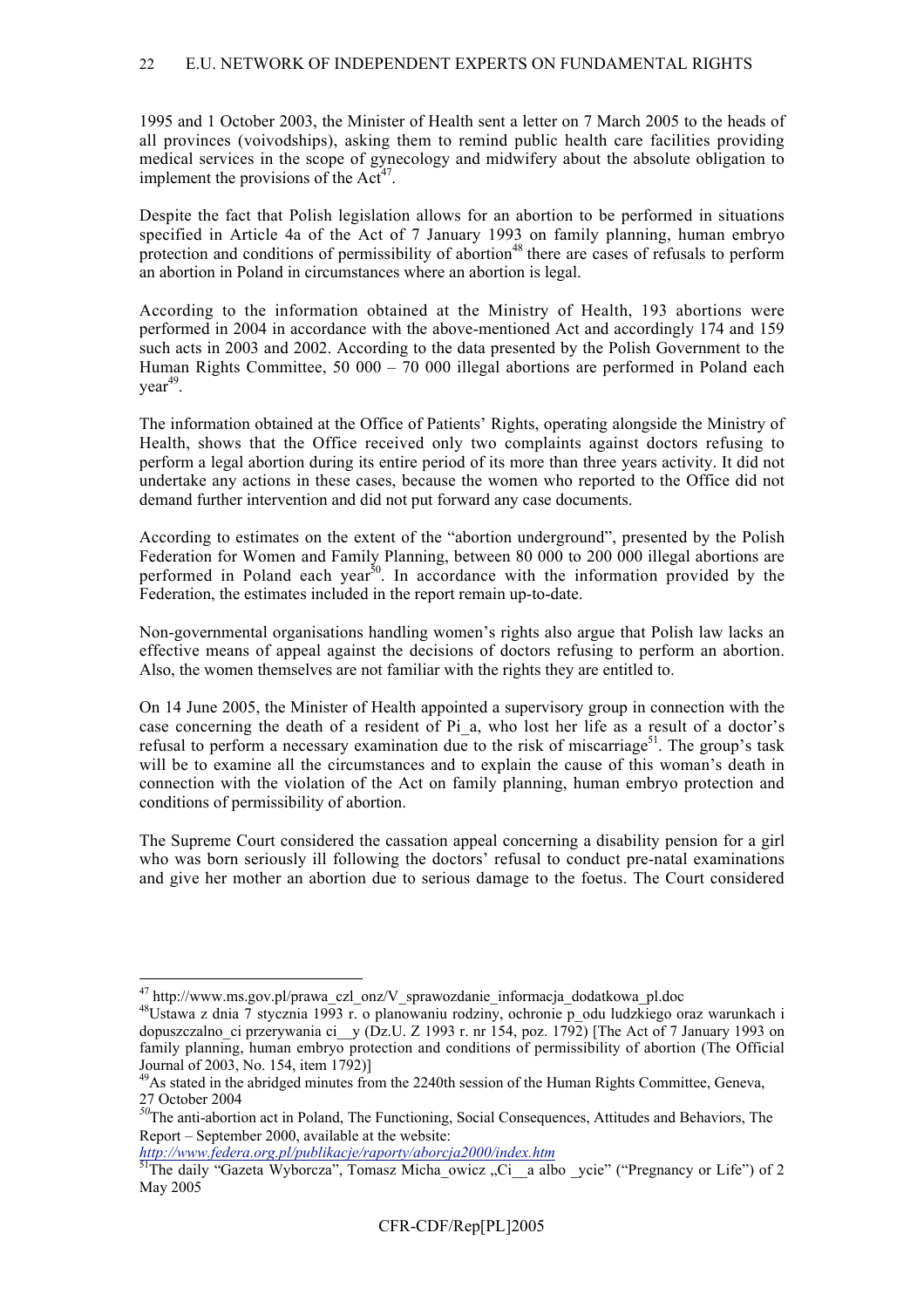that the refusal of an abortion constituted a violation of the law and granted compensation to the parents<sup>52</sup>.

The European Court of Human Rights is currently examining the case of Alicja Tysi  $c^{53}$ , who, as a result of a refusal to perform an abortion justified by health considerations, became a category I disabled person due to loss of eyesight. She filed a complaint about the violation by Poland of Article 13 of the European Convention on Human Rights due to the lack of an effective means of appeal against the decision of a doctor, who refused to perform an abortion

### *Positive aspects*

The Supreme Court judgment granting compensation to a woman who suffered damages due to a refusal to perform an abortion.

### *Reasons for concern*

Number of cases of refusing women the performance of a legal abortion .

## *Family life*

## Protection of family life

## *Legislative initiatives, national case law and practices of national authorities*

The amendment of the Act on aliens and granting protection to aliens on the territory of the Republic of Poland<sup>54</sup> provided for the expansion of the scope of granting permission to stay for a limited period to aliens married to Polish citizens and aliens who came to Poland to reunite with their family. Such permission is granted to an alien who had been staying in Poland based on permission to take up residence for a limited period, granted in association with marriage to a Polish citizen, as well as in association with being reunited with family and in cases of losing a spouse, divorce or separation, especially if this is justified by his/her interest.

### *Positive aspects*

Regulation of the legal situation of aliens, former spouses of Polish citizens, who find themselves in a difficult personal situation as a result of losing a spouse, divorce or separation.

### Removal of a child from the family

## *Legislative initiatives, national case law and practices of national authorities*

According to the information received from the Helsinki Foundation for Human Rights<sup>55</sup>, the provisions governing the principles for placing children in child-care institutions are in line with international standards, there are cases however where they have not been applied by the judges. For example, there are situations when judges pass judgments concerning the removal

 $^{52}$ Decision of the Court of 14 October 2005 r. The daily "Gazeta Wyborcza", Ewa Siedlecka, "S\_d Najwy szy zbada spraw " le urodzonej" (The Supreme Court will examine the case of the "ill born")

of 11 August 2005<br><sup>53</sup> Application No. 5410/03

<sup>54</sup> Ustawa z dnia 22 kwietnia 2005 r. O zmianie ustawy o cudzoziemcach oraz ustawy o udzielaniu cudzoziemcom ochrony na terytorium Rzeczypospolitej Polskiej oraz niektórych innych ustaw (Dz.U. Z 2005 r. Nr 94, poz. 788) [The Act of 22 April 2005 amending the Act on aliens and Act on granting protection to aliens within the territory of the Republic of Poland (The Official Journal of 2005, No. 94, item. 788)]

<sup>55</sup> Program Prawa Dziecka {The Programme – Child's Rights]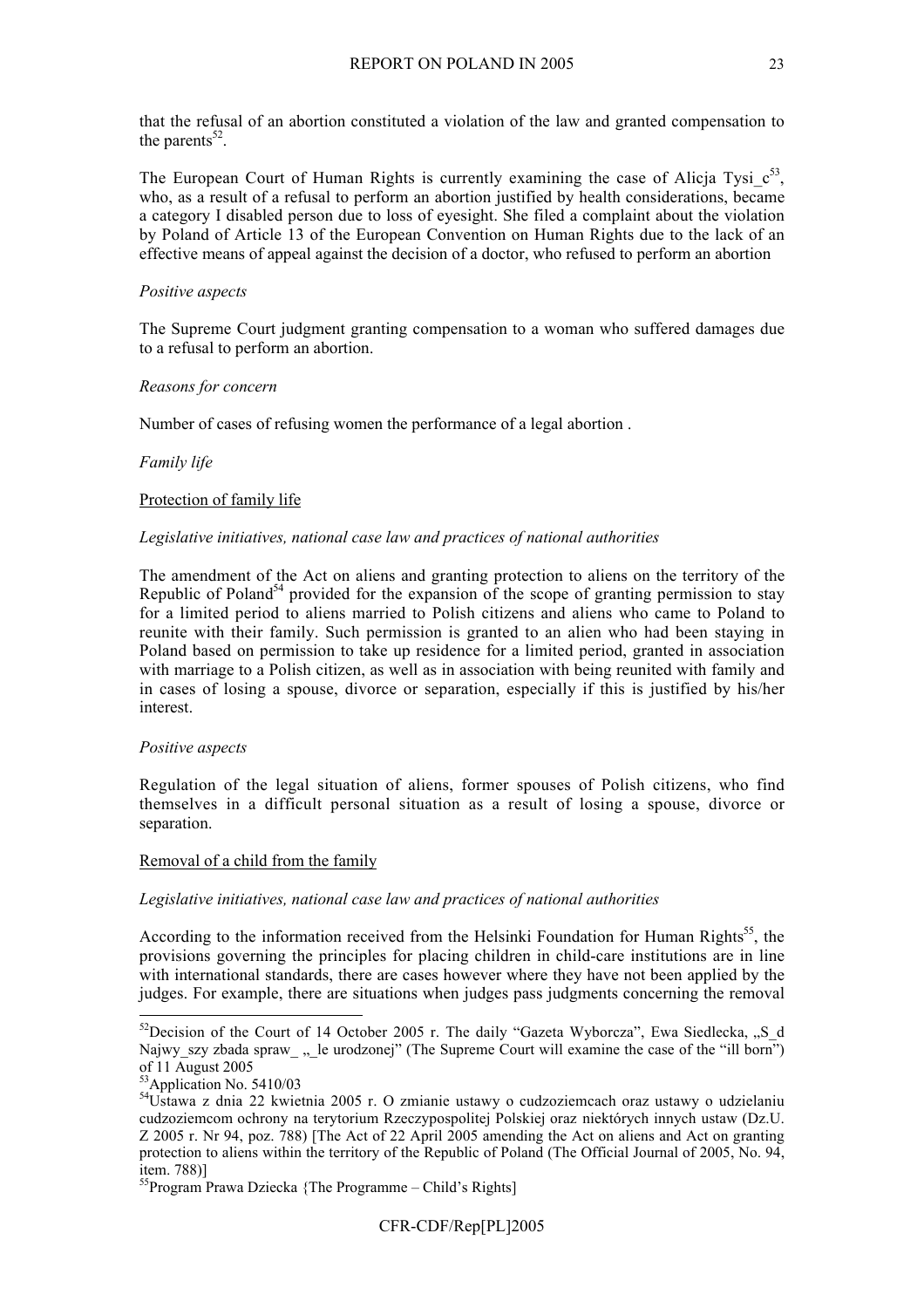of a child from the family without carefully examining the case. Children are placed in childcare institutions for the duration of the explanatory proceeding, which in most cases lasts a very long time

## Right to family reunification

#### *Legislative initiatives, national case law and practices of national authorities*

The amendment of the Act on aliens and granting protection to aliens on the territory of the Republic of Poland was introduced in order to implement the EU directive on reuniting families. In accordance with the contents of the amendment, permission to take up residence for a limited period in order to reunite with family is granted to an alien who resides outside the territory of the Republic of Poland or has come to Poland and is the family member of an alien who lives in Poland and meets the criteria defined by the Act. An application for permission to stay for a limited period can be filed by the spouse of an alien residing on the territory of Poland, under the condition that the marriage is recognised by Polish law, the underage child of the alien and a person married to him/her, as long as the marriage is recognised by Polish law, including a child adopted by him/her, the underage child of the alien or one adopted by him/her, the underage child of the spouse of an alien residing outside the territory of Poland, which remains under his/her care, if the spouse actually has parental authority over the child. However, according to the Act, the possibility to reunite with family depends on the fulfilment of the condition of having a stable and constant source of income, sufficient to cover the costs of providing for oneself as well as family members remaining under the alien's care, and the costs of health insurance or confirmation that an insurance company has covered the costs of treatment on the territory of Poland. Individuals, who were granted refugee status, are released from the obligation to fulfil this condition if they apply for reuniting with family members within three months of the day on which they were granted refugee status. In comparison with the previous act which relieved the refugee from the obligation to fulfil this obligation without time constraints, the current law seems to be stricter and limiting the refugee's opportunity to reunite with his/her family.

## *Reasons for concern*

Limiting, in comparison with the law previously in force, of the opportunity to reunite with family members for individuals who were granted refugee status.

#### Private – and family life in the context of the expulsion of foreigners

### *Legislative initiatives, national case law and practices of national authorities*

In accordance with the amendment of the Act on aliens and granting protection to aliens on the territory of the Republic of Poland, an alien is not presented with a deportation decision, and one that has been issued against him is not executed, if the alien is married to a Polish citizen or an alien who has received permission to settle or consent to stay as a long-term resident of the European Union and the alien's further stay does not constitute a threat to national defence and safety or public safety and order, unless the decision to marry was taken with a view to avoid deportation<sup>56</sup>. According to the amendment of the Act, such an alien no longer receives consent for a tolerated stay, as was the case before, but permission to reside for a limited period, which is granted to him/her even in the case of an illegal stay in Poland. This makes it easier for the alien to receive later permission to settle.

 <sup>56</sup> Art. 89 ust. 1 p. 2 ustawy z dnia 22 kwietnia 2005 r. O zmianie ustawy o cudzoziemcach oraz ustawy o udzielaniu cudzoziemcom ochrony na terytorium Rzeczypospolitej Polskiej oraz niektórych innych ustaw (Dz.U. z 2005 r. Nr 94, poz. 788) [The Act of 22 April 2005 amending the Act on aliens and Act on granting protection to aliens within the territory of the Republic of Poland (The Official Journal of 2005, No. 94, item. 788)]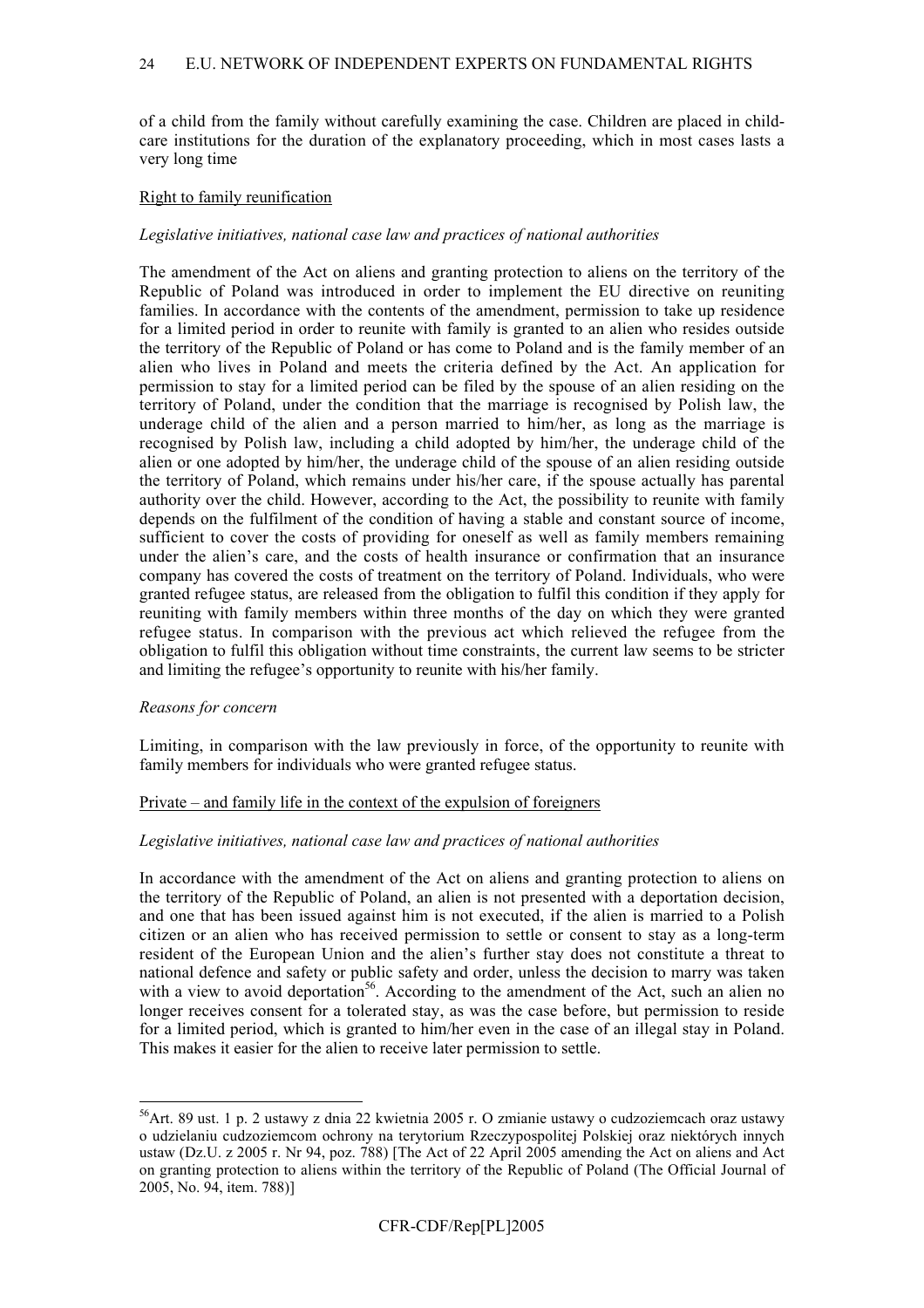In accordance with the information received from the Helsinki Foundation for Human Rights, there are sometimes cases of separating families due to placement in a guarded centre or a detention facility. The spouses are often placed in two different facilities, which are frequently quite remote.

## *Positive aspects*

Improvement of the legal situation of aliens married to Polish citizens.

## *Reasons for concern*

Cases of violation of the right to the protection of family life of aliens placed in detention facilities.

## Article 8. Protection of personal data

## Independent control authority

### *Legislative initiatives, national case law and practices of national authorities*

The decision of the General Inspector for Personal Data Protection (Generalny Inspektor Ochrony Danych Osobowych - GIODO), according to which from 31 August 2005 the catalogues listing the contents of the Institute of National Remembrance (IPN) archives are inaccessible to researchers who are not employed at the Institute, met with objections from historians, staff and members of the IPN Board. According to them, this prevents the performance of scientific research and the disclosure of truth about the mechanisms of the police state and the lawlessness of the Polish Persons's Republic (PRL) era.

However, according to Ewa Kulesza, the General Inspector, this decision was issued following the inspection within the IPN, during which it turned out that the fundamental obligations resulting from the Act on personal data protection<sup>57</sup> were not fulfilled.

### Protection of personal data

### *Legislative initiatives, national case law and practices of national authorities*

According to the information received from the  $GIOD^{58}$ , during the period of 1 January to 5 November 2005 the GIODO received 746 complaints concerning the violation of the Act on personal data protection, 2 172 inquiries concerning the interpretation of the Act and 276 legal acts for opinion about their compatibility with the Act on personal data protection. The GIODO performed 93 reviews and issued 573 decisions, including 48 concerning a refusal to register a set of personal data, as well as 154 decisions to erase a set of personal data from the nationwide register. During this period the GIODO lodged 46 notifications of criminal offences to the prosecution authorities.

According to the report about the GIODO's activity, published in  $2005<sup>59</sup>$ , general awareness of the personal data protection is successively increasing. However it is not satisfactory. The level of personal data processing by the bodies active in the public domain is systematically improving. In 2005, the GIODO invoked violations of the Act on personal data protection by

 <sup>57</sup> <sup>S/</sup>Interview with Ewa Kulesza, Daily *Rzeczpospolita* of 6 October 2005 p.A3<sup>58</sup>Information available at the website http://www.giode.gov.pl/346/

Information available at the website http://www.giodo.gov.pl/246/

<sup>&</sup>lt;sup>59</sup>The report of the General Inspector for Personal Data Protection for 2004, published in 2005, available at the website http://www.giodo.gov.pl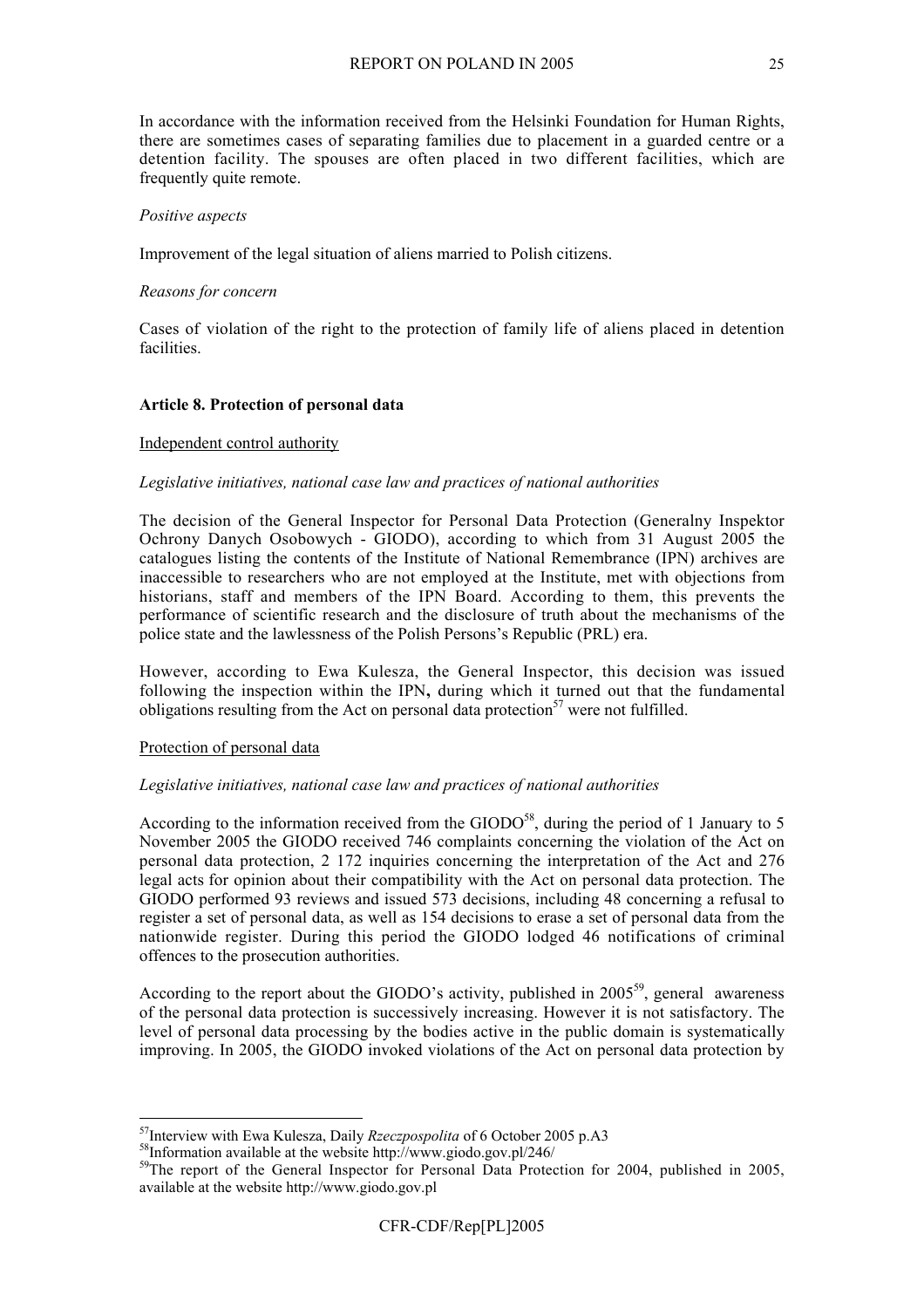#### E.U. NETWORK OF INDEPENDENT EXPERTS ON FUNDAMENTAL RIGHTS 26

the Public Prosecutor's Office $\frac{60}{5}$ , hospitals and clinics that perform prophylactic analyses of women's breasts<sup>61</sup>, City Guard officers who collect health-related information, including data regarding physical and mental defects and other disabilities, and enter them in protocols from the questioning of individuals suspected of committing a criminal offence $62$ .

There has been a significant increase in the number of consumer complaints against private sector entities – companies providing telecommunications services, banks, cable network operators, and companies performing marketing activities $^{63}$ .

On 20 September 2005, the Minister of Finance issued a Regulation on the scope of processing information concerning private persons (consumers) following the termination of the obligation resulting from the agreement reached with a bank or any other institution entitled by law to grant credit, and the course of removing this information<sup>64</sup> from banks' registers.

In accordance with this Regulation, banks and other entities allowed to grant credit to consumers, as well as i.e. The Bureau of Credit Information (BIK), have the right to process information regarding private persons, which are subject to the bank's professional discretion, however only to the extent necessary to assess credit capacity and to perform a credit risk analysis. Following the termination of this obligation, any other processing of consumer data requires written consent. The client can withdraw this consent at any time.

Other principles apply to the so called "negative" information about a client, who i.e. has trouble with the repayment of credit or some of its instalments. This data may be processed for a maximum period of five years following the end of the obligation period. In this case there is no need to receive the interested person's consent, under the condition however that the client has not fulfilled his obligation or is over 60 days late with payments and at least 30 days have passed from the moment in which he received information about the intention to process such negative data without his consent<sup>65</sup>.

### *Positive aspects*

-Improvement of the situation in the area of personal data protection in the public sector; -Regulation of the personal data processing principles for clients of banks and other entities granting credit, protecting the personal data of these individuals.

### *Reasons for concern*

Increased number of complaints of violation of the Act on personal data protection in the private sector.

 <sup>60</sup> Orzeczenie Wojewódzkiego S\_du Administracyjnego w Warszawie z 7 sierpnia 2005, Nr VI SA/Wa 2280/04, Orzeczenie Wojewódzkiego S\_du Administracyjnego w Warszawie z dnia 5 pa\_dziernika 2005 nr II SA/Wa 734/05 [Judgments of the Voivodship Administrative Court in Warsaw of 7 August 2005. No. VI SA/Wa 2280/04 and of 5 October 2005, No. II SA/Wa 734/05] <sup>61</sup>

<sup>&</sup>lt;sup>61</sup>Daily *Rzeczpospolita* of 9 August 2005 p. C2

<sup>&</sup>lt;sup>62</sup>Daily *Rzeczpospolita* of 6-7 August 2005 p. C1

 $^{63}$ The report of the General Inspector for Personal Data Protection for 2004, published in 2005, available at the website http://www.giodo.gov.pl

<sup>64</sup> Rozporz\_dzenie Ministra Finansów z dnia 20 wrze\_nia 2005 r. w sprawie zakresu przetwarzanych informacji dotycz\_cych osób fizycznych (konsumentów) po wyga\_ni\_ciu zobowi\_zania wynikaj\_cego z umowy zawartej z bankiem lub inn\_ instytucj\_ ustawowo upowa\_nion\_ do udzielania kredytów oraz trybu usuwania tych informacji (Dz.U. z 2005 r. nr 189, poz. 1596) [Regulation of Minister of Finance of 20 September 2006 on the scope of processing information concerning private persons (consumers) following the termination of the obligation resulting from the agreement reached with a bank or any other institution entitled by law to grant credit, and the course of removing this information (The Official Journal of No. 189, item 1596)]

<sup>65</sup> Daily *Rzeczpospolita* of 15 October 2005 p. C2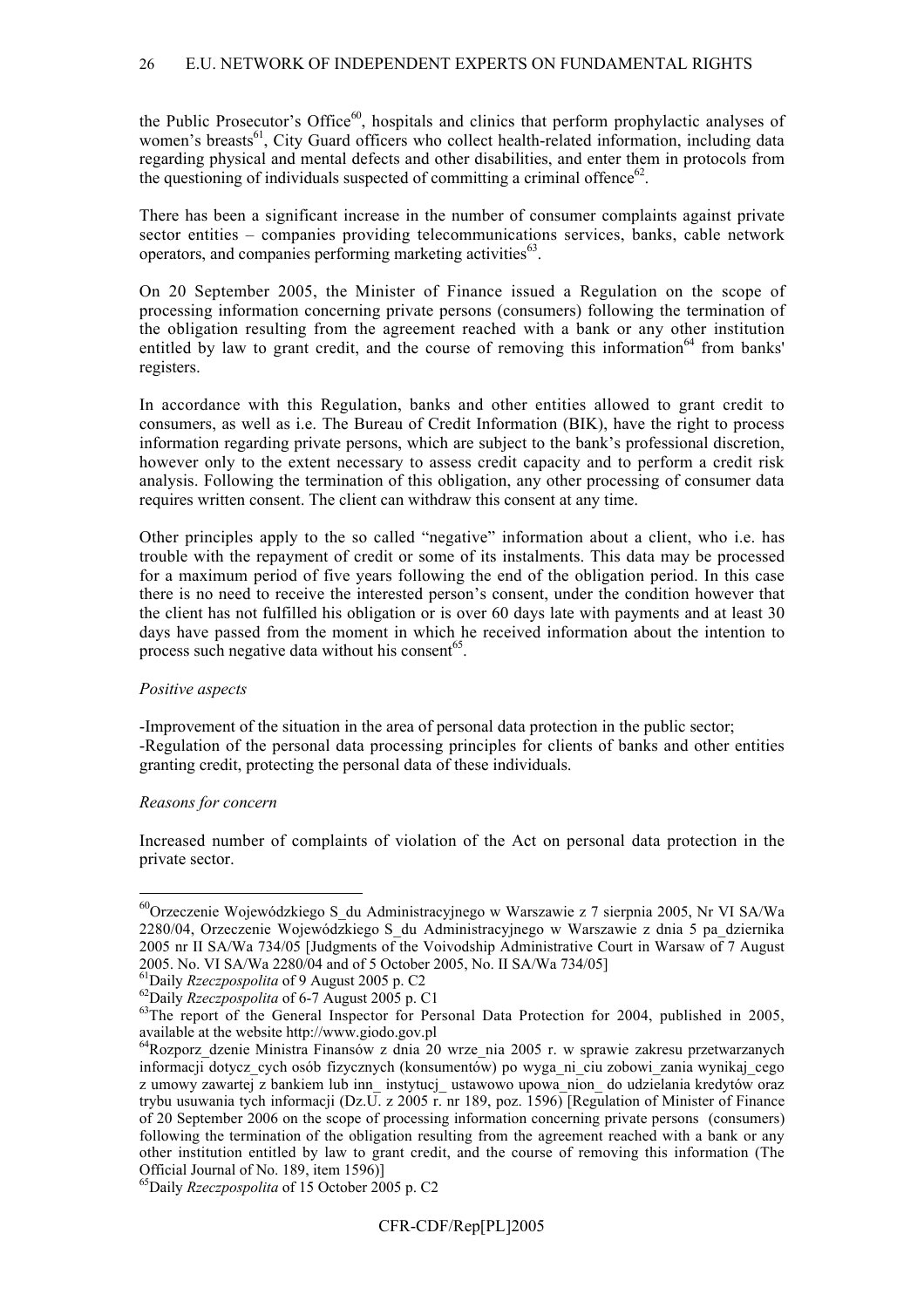## Protection of the private life of workers

## *Legislative initiatives, national case law and practices of national authorities*

According to the information from the State Labour Inspection (Pa\_stwowa Inspekcja Pracy - PIP), there are cases of violations of employees' right to privacy, yet there is no statistical data outlining the extent of this occurrence. The violations mainly consist in reading electronic mail, inspecting employees' offices, tapping private calls made from company's phones, examining employees using a lie detector, or performing alcohol or narcotics tests.

## Article 9. Right to marry and right to found a family

Legal recognition of same-sex partnerships and recognition of the right to marry for transsexuals

## *Legislative initiatives, national case law and practices of national authorities*

Polish law still does not allow for establishing partner relationships and same sex or transsexual marriages.

## Other relevant developments

## *Legislative initiatives, national case law and practices of national authorities*

According to the Children's Rights Ombudsman, children raised in full families, whose lowincome parents have once again married, are discriminated as regards advances on alimony. He approached the Ombudsman with a request to file an appeal to the Constitutional Tribunal against the provisions of the Act on proceedings towards alimony debtors and alimony advance as being inconsistent with the Constitution and the Convention on the Rights of the Child. According to the Spokesperson for Children's Rights, these criteria also make it more difficult for single mothers to build up a new family, because they would lose the advance after getting married<sup>66</sup>.

## *Reasons for concern*

Limiting single mothers' possibility to build up a new family by the provisions of the new Act on proceedings towards alimony debtors and alimony advance.

## Article 10. Freedom of thought, conscience and religion

Incentives and reasonable accommodations provided in order to ensure the freedom of religion, including the right to conscientious objection

### *Legislative initiatives, national case law and practices of national authorities*

In December 2004, the High Commissioner of the Police appointed the Plenipotentiary of the High Police Commissioner for Human Rights Protection and the Plenipotentiaries for Human Rights Protection Issues acting in the voivodship headquarters and police academies. The Plenipotentiaries' tasks are included in the Police action schedule in the domain of human rights for 2005 and cover the monitoring and coordination of police activities undertaken in an aim to combat ethnic and racial discrimination, anti-Semitism and xenophobia, as well as cases of hate speech.

 <sup>66</sup> Daily Rzeczpospolita of 15 September 2005 p. C1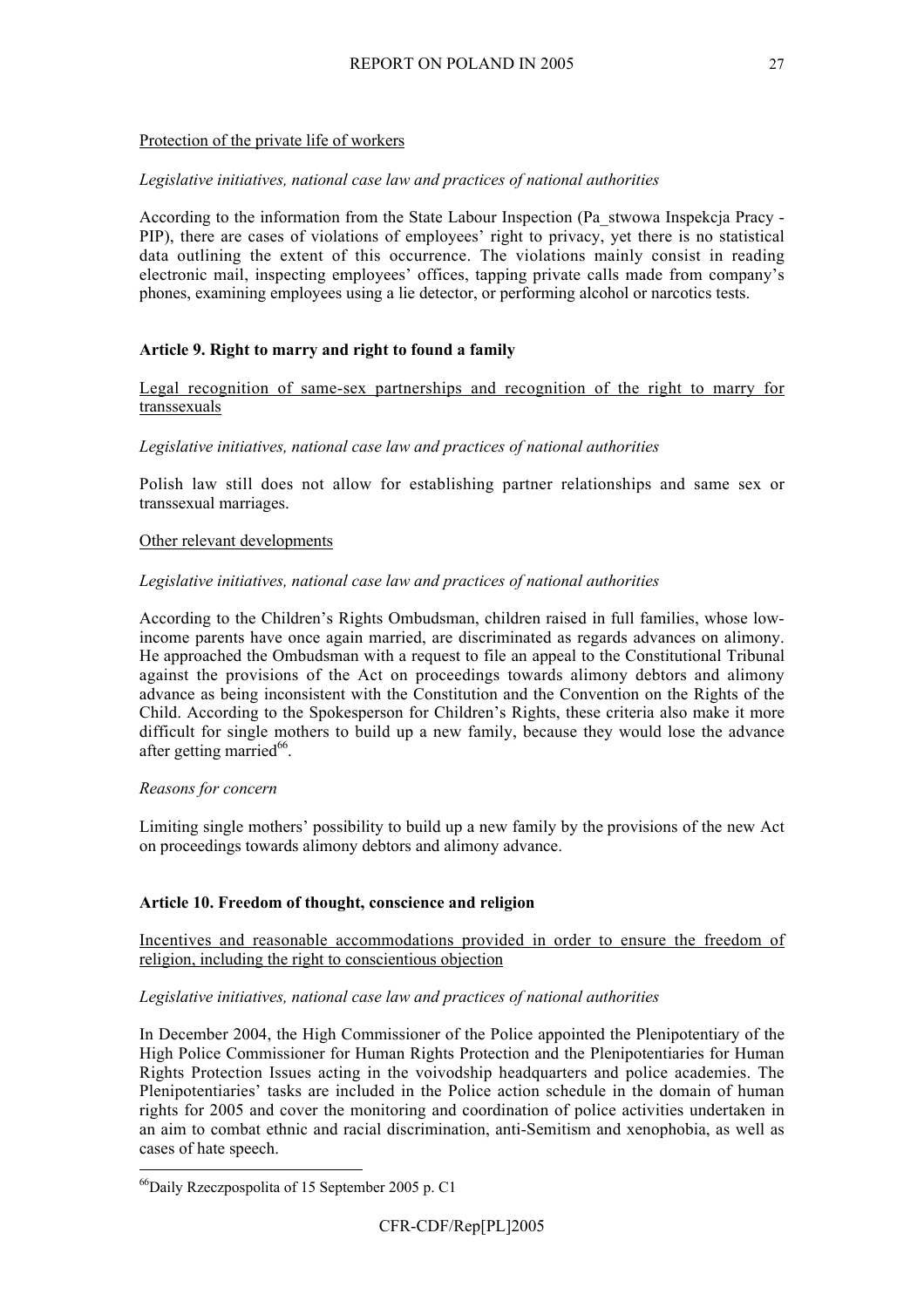According to the report of the European Commission against Racism and Intolerance<sup>67</sup> (ECRI), the measures taken by the Polish authorities are still insufficient to significantly reduce the number of anti-Semitism symptoms, which are sporadically displayed through physical aggression towards Jews, vandalism against synagogues and Jewish schools, as well as the desecration of Jewish graves and cemeteries, and even more often through written and verbal abuse aimed at Jews.

The ECRI recommended that the Polish authorities make significant effort to fight against anti-Semitism through the use of all possible measures necessary to combat its manifestations, regardless of their origin, especially through the effective use of the existing legislation, aimed at preventing and punishing anti-Semitism by persons associated with the justice system and establishing cooperation with and assistance to non-governmental organisations. The ERCI also recommends that the Polish authorities encourage politicians and public opinion-makers, in particular religious leaders, to take a firm public stance against anti-Semitism.

This report was however criticised by the Association of Jewish Religious Communes and representative of the Embassy of Israel. According to them Poland is not an anti-Semitic country and no attacks on members of Jewish community or Synagogues were observed<sup>68</sup>.

In accordance with information received from the Helsinki Foundation for Human Rights, there is no data concerning the racist incidents directed against Muslims, as well as no publicly available study of islamophobia in Poland.

According to the information from the Ministry of the Economy of January  $2005^{\text{69}}$ , in the last decade there has been a significant increase in the general number of recruits performing substitute military service, from 5 450 in 1993 to 11 670 in 2003. In 2004 the voivodship commissions for substitute military service considered 3 692 applications from recruits regarding the possibility of being transferred to substitute military service, and 1 642 recruits were later transferred. At the end of 2004, an overall number of 10 130 recruits were eligible for substitute military service, out of which 3 306 actually performed substitute military service. This amounts to 32.6% of the total number of recruits eligible for substitute military service. As a result of a lack of employment, 6 825 recruits await the assignment of substitute military service.

### *Good practices*

The appointment of the Plenipotentiary of the High Police Commissioner for Human Rights Protection and Plenipotentiaries for Human Rights Protection Issues acting in the voivodship headquarters and police academies.

<sup>&</sup>lt;sup>67</sup>European Commission against Racism and Intolerance, Third report on Poland, Strasbourg 14 June 2005 p. 30

<sup>&</sup>lt;sup>68</sup> Daily "Gazeta Wyborcza" of 16 Junde 2005, p. 7, also http://fzp.jewish.org.pl/news0605.html<br><sup>69</sup>Ministerature Geopodarki i Presu. Department Spreu. Obrony sk Apelice funkcione uspie s <sup>69</sup>Ministerstwo Gospodarki i Pracy, Departament Spraw Obronnych, Analiza funkcjonowania s\_u\_by

zast pczej w 2004 r. Raport dost pny na stronie [The Ministry of the Economy and Labour, Department for Defense Issues, Functional analysis of the substitute military service in 2004, Report

available at the website] http://www.http://www.mgip.gov.pl/Praca/SLUZBA+ZASTEPCZA/Funkcjonowanie+sluzby+zastepcz

ej/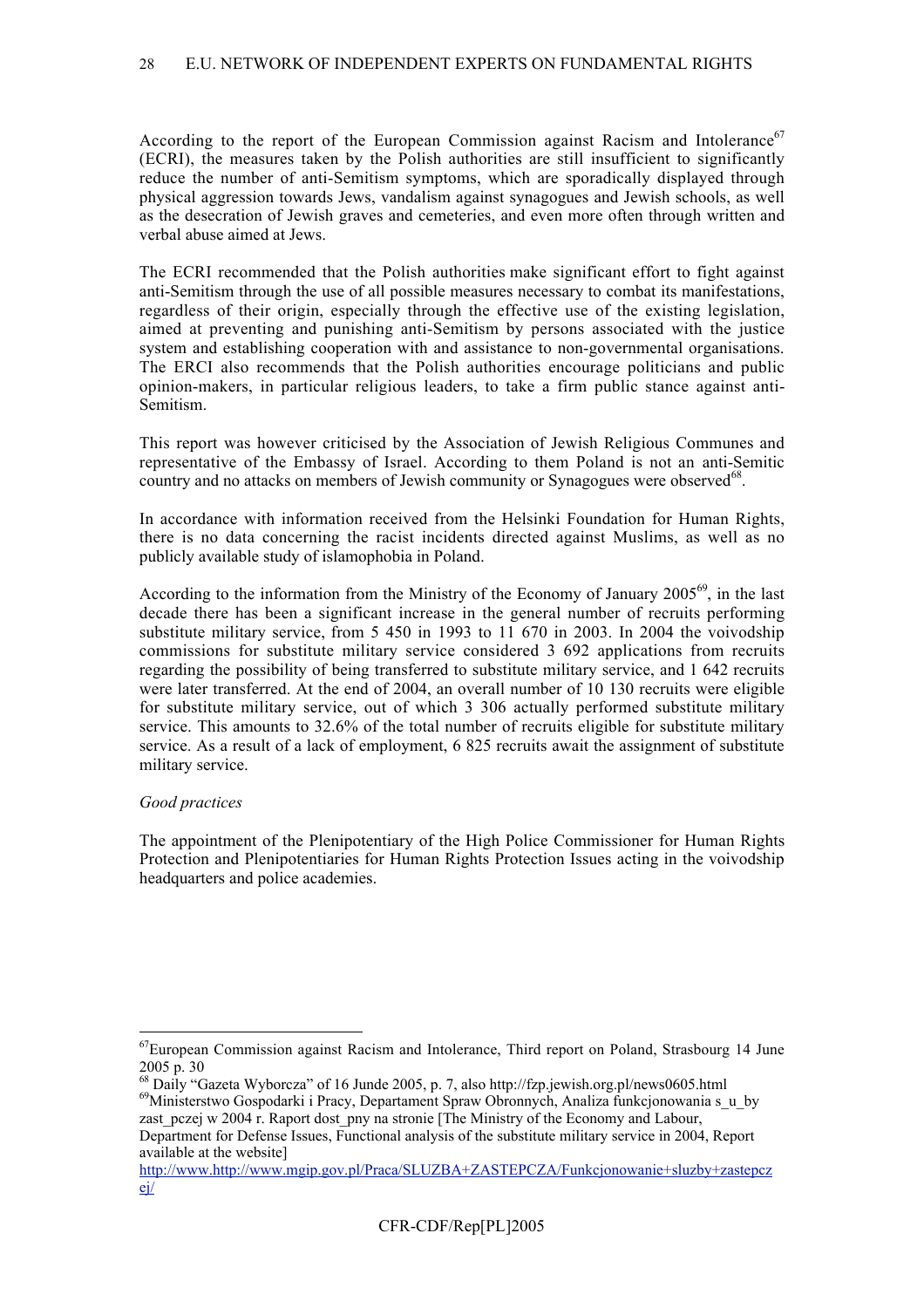#### Article 11. Freedom of expression and of information

#### Freedom of expression and of information

## *Legislative initiatives, national case law and practices of national authorities*

On 28 July, The Sejm adopted three Acts: on the circulation of financial instruments<sup>70</sup>; on the public offer and the conditions for entering financial instruments into organised circulation and on public companies<sup>71</sup>; on the supervision of the financial market<sup>72</sup>. They replaced the single Act on the public circulation (sale) of stocks and bonds. These Acts contain provisions imposing honesty and reliability requirements on journalists who write about the stockexchange, similar to those concerning analysts recommending the purchase or sale of stocks. The Sejm rejected the amendment of the Senate and the arguments of the Press Chamber (Izba Wydawców Prasy), which stated that the press law is an instrument that insufficiently guarantees the honesty and reliability of information presented by journalists $^{73}$ .

Criminal proceedings in defamation cases have continued to be a serious problem in 2005. Such a possibility is provided for by Article 212 par. 2 of the Penal Code<sup>74</sup>. According to the statistical data obtained in the Press Freedom Monitoring Center in the years 2003 – 2004 prosecutor offices dealt with 131 criminal cases against journalists, editors and redactors. 393 cases were dealt with by courts (338 brought by private persons). 96 cases were remitted and in 15 other cases accused persons were convicted. Another 15 persons were acquitted by the courts.

On 8 June 2005, the Helsinki Foundation for Human Rights filed a constitutional complaint to the Constitutional Tribunal in the case of Marian M. – a journalist, who was sentenced by the District Court in Brzeg for publishing an article in which he allegedly used defamatory language against prosecutors, debt collectors and judges in Wroclaw. The Helsinki Foundation entered the proceedings as a public representative on 11 December 2004 and presented an *amicus curiae* opinion suggesting the submission of a legal question to the Constitutional Tribunal. On 22 February 2005, the Regional Court in Opole passed a judgment, in which it upheld the judgment of the District Court.

Another problem regarding freedom of speech is the possibility to secure a complaint in court cases related to the media activities and the similar possibility for the court to secure a complaint on the protection of personal interests by prohibiting the publication of information about a given person or problem <sup>75</sup> The Helsinki Foundation for Human Rights presented an *amicus curiae* opinion to the Court of Appeal in Warsaw. In the opinion the Foundation questioned the conformity with the Constitution of the provisions of the Code of Civil Procedure on securing complaints in court cases concerning the protection of personal interests filed against the media and asked the court to present a legal question to the Constitutional Tribunal.

 <sup>70</sup> Ustawa z dnia 29 lipca 2005 r. O obrocie instrumentami finansowymi (Dz.U. z 2005 r. Nr 183), poz. 1538 [Act of 29 July 2005 on the circulation of financial instruments (The Official Journal of 2005, No. 183, item 1538)]

<sup>&</sup>lt;sup>71</sup>Ustawa z dnia 29 lipca 2005 r. o ofercie publicznej i warunkach wprowadzania instrumentów finansowych do zorganizowanego obrotu oraz o spó\_kach publicznych (Dz.U. z 2005 r. Nr 183, poz. 1539) [Act of 29 July 2005 on the public offer and the conditions for entering financial instruments into organised circulation and on public companies (The Official Journal of 2005, No. 183, item 1539)]

<sup>&</sup>lt;sup>72</sup>Ustawa z dnia 29 lipca 2005 r. O nadzorze nad rynkiem kapita\_owym (Dz.U. z 2005 r. Nr 183, poz. 1537) [Act of 29 July 2005 on the supervision of the financial market (The Official Journal of 2005, No. 183, item 1537)]

 $73$ Centrum Monitoringu Wolno ci Prasy [The Centre for Monitoring Freedom of Speech], http://www.freepress.org.pl/syg\_prawo.html

<sup>&</sup>lt;sup>74</sup> Ustawa z dnia 16 czerwca 1997 r. Kodeks karny (Dz.U. z 1997 r. Nr 88, poz. 553) [Act of 16 June 1997 The Penal Code (The Official Journal of 1997, No. 88, item 553)]

<sup>&</sup>lt;sup>75</sup> Art. 730 Kodeksu post\_powania cywilnego [Article 730 of the Code of Civil Procedure]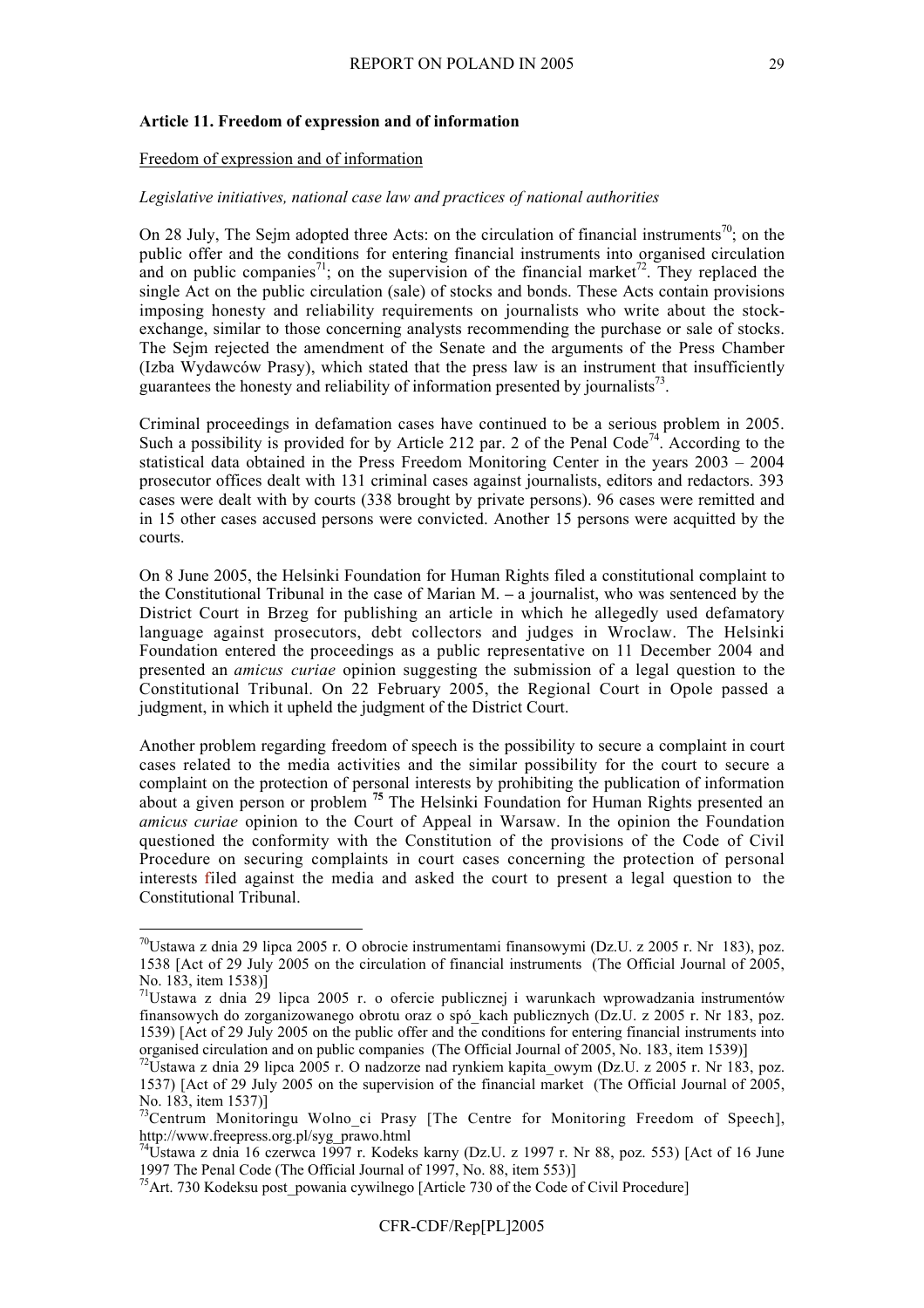Another example of interference in the freedom of speech is the prohibition to contact and to interview prosecutors, which was applied by the Regional Prosecutor's Office in Lublin to a journalist of the daily *Dziennik Wschodni*. The ban was imposed due to criticism aimed at the prosecutor's office expressed in one of the articles published by this journalist. The prosecutor's office only allowed for written correspondence with the prosecutors<sup>76</sup>.

In another case the public prosecutor indicted the editor-in-chief of the daily *Rzeczpospolita* for the publication of parts of file notes from a pending case meaning the unauthorised dissemination of information from pre-trial investigations despite the fact that this information leaked out of the prosecutor's office<sup>77</sup>.

On 2 August 2005, Robert Biedro\_, the Head of the NGO called Campaign Against Homophobia was fined 600 zloty (around 150 euro) by the District Court in Elbl  $g^{78}$  for insulting Catholics.

He told journalists that the statement made by the activist of the Catholic organisation - the Polish Family Association - who called homosexuality a disease and suggested to prohibit homosexuals from working as teachers, "fully expresses the fascist, nationalist and Catholic nature of the witch-hunt against the homosexual community".

The case was decided in absentia ( the accused was not summoned for the trial). Such a course of action could only have been used based on Article 500 par. 3 of the Code of Penal Procedure in a situation in which the court considers unquestionable the circumstances of the offence and the guilt of the accused. The Helsinki Foundation for Human Rights helped the accused to prepare a protest against the judgment.

Earlier, the same Prosecutor's Office rejected the information against the activist of the Polish Family Association for slandering homosexuals<sup>79</sup>.

## *Reasons for concern*

- Cases of criminal proceedings for defamation;

- Possibility to secure a complaint lodged with the court against media by means of prohibiting certain press reports.

## Article 12. Freedom of assembly and of association

### Freedom of peaceful assembly

## *Legislative initiatives, national case law and practices of national authorities*

The Ombudsman approached the Constitutional Tribunal<sup>80</sup> with a motion to state the inconsistency with the Constitution of Article 65 in connection with Article 65a par. 2 and 3 of the Act – The traffic law to the extent to which it makes the organisation of an assembly conditional on receiving permission to carry it out. According to the Ombudsman, the provisions of the Act – The traffic law considerably limit the constitutional freedom to peaceful assemblies $81$ .

 <sup>76</sup> <sup>th</sup>Daily *Rzeczpospolita* of 31 October – 1 November 2005, p. A3<sup>77</sup>Daily *Presencepolita* of 26 Awayst 2005 p. A1

<sup>&</sup>lt;sup>77</sup>Daily *Rzeczpospolita* of 26 August 2005 p. A1

<sup>&</sup>lt;sup>78</sup>A judgment of the District Court in Elbl\_g X City Department of 27 July 2005 r. No. X K 845/05<sup>79</sup><br><sup>79</sup>Daily *Gazeta Wyborcza*, Ewa Siedlecka, "Proces jak u Kafki" 4 sierpnia 2005<br><sup>80</sup>General Annreach to Constitutional

General Approach to Constitutional Tribunal of 30 June 2005 No. RPO/505746/05/I

<sup>81</sup> Ustawa z dnia 20 czerwca 1997 r. Prawo o ruchu drogowym (Dz.U.z 1997 r. Nr 98, item 602) [Act of 20 June 1997 – The traffic law (The Official Journal of 1997, No. 98, item 602)]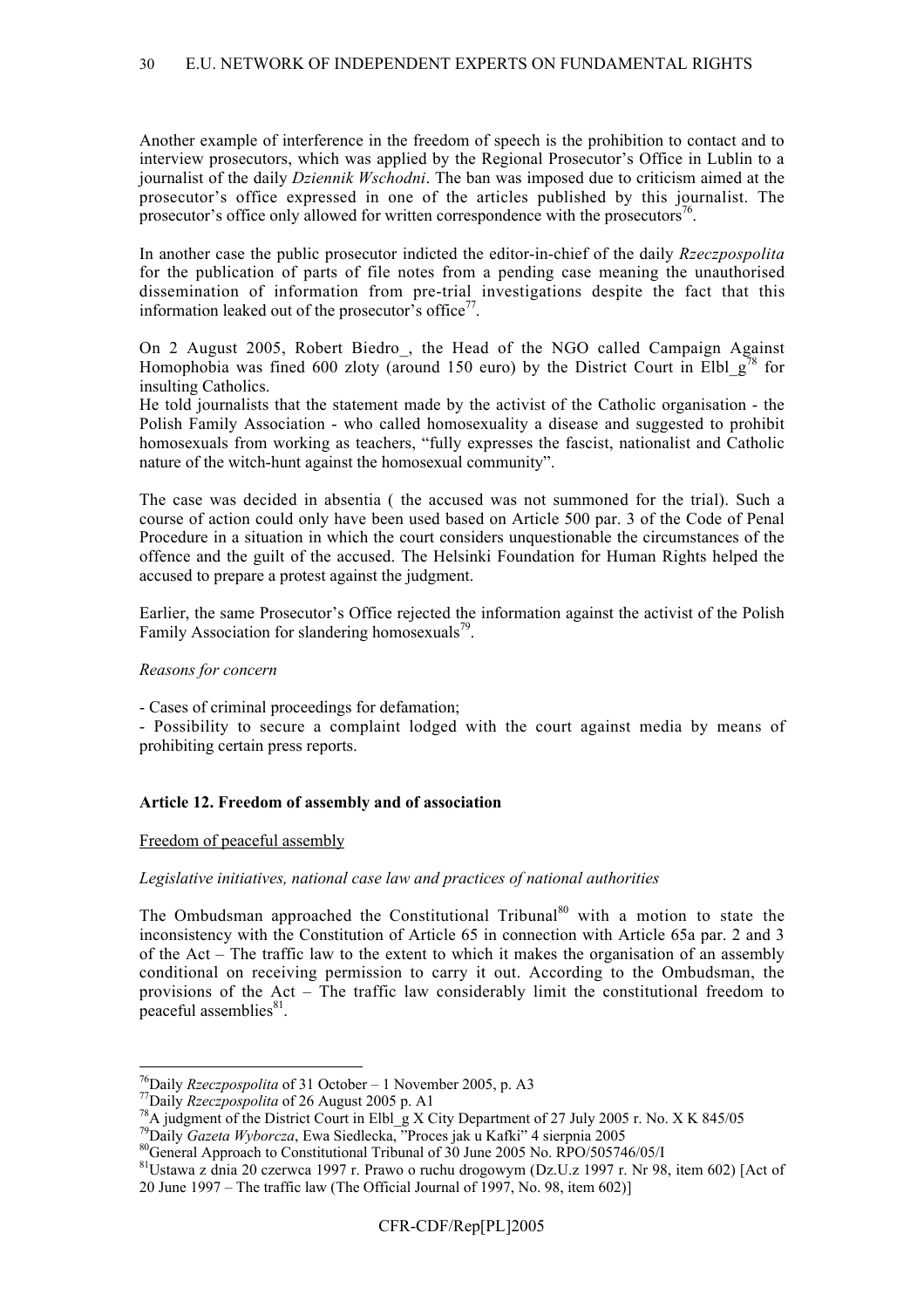The Helsinki Foundation for Human Rights presented its *amicus curiae* opinion in this case.

The President of Warsaw refused the Equality Foundation permission to organise the Equality Parade, which was intended as a demonstration in defence of the rights of homosexuals. On 10 May 2005, the Equality Foundation filed a request to the President concerning the organisation of the parade. President, in accordance with his previous announcements, issued a negative decision on 3 June 2005, in which he cited the insufficient fulfilment of the requirements of the traffic regulations. The organisers filed applications to organise eight rallies. The President of Warsaw refused to grant permission for six of those rallies. Appeals were not considered before the day of the parade. The parade, which can be considered as illegal in light of the decision issued by the President of Warsaw, took place on 11 June 2005. Yet the police protected the demonstration's participants. It became a demonstration in defence of the freedom of assembly, and not just the rights of homosexuals. This practice continued in the later period. On 19 November in Poznan, the police detained around 60 participants of the manifestation entitled "The Equality March", for which the authorities had not given consent. The demonstrators protested against discrimination due to gender, skin colour, sexual orientation and disability. However, the police failed to react to the slogans of the anti-gay demonstrators, who shouted out such things as "Gas the gay!" and "send dykes to Auschwitz". Poznan authorities, was appealed by organizers of the march to the Regional Administrative Court. In its judgment of 14 December  $2005^{82}$  the Court quashed the decision as taken in violation of Article 11 of the ECHR and Article 57 of the Constitution. A week after "The Equality March" in Poznan demonstrations in defense of the democratic right to assembly, entitled "The freedom march walks on", were held in most cities in Poland. They were peaceful. In most cities the authorities allowed for them to be held.

#### *Reasons for concern*

President of Warsaw's prohibition of the Equality Parade in June 2005.

#### Freedom of association

#### *Legislative initiatives, national case law and practices of national authorities*

The Helsinki Foundation for Human Rights informed the District Prosecutor's Office in Lód -Widzew about the criminal offence of interfering with trade union activities. The case concerned the violation by an employer – a supermarket – of the rights of activists of trade unions by subjecting them to persecution and dismissing them, which constitutes a criminal offence on the basis of Article 35 of the Act on trade unions<sup>83</sup>. The public prosecutor refused to initiate criminal proceedings.

#### Article 13. Freedom of the arts and sciences

#### Freedom of the arts

#### *Legislative initiatives, national case law and practices of national authorities*

Judicial proceedings are still pending in the case of Dorota Nieznalska convicted by the District Court in Gda\_sk for offending religious feelings by organising the exhibition entitled "Passion". The Regional Court quashed the judgment of the District Court and sent the case back to the first instance. Representatives of the Helsinki Foundation for Human Rights monitor the hearings.

<sup>&</sup>lt;sup>82</sup> Judgment of the Regional Administrative Court In Poznan f 14 December 2005, No. IV SA/Po 983/05

Ustawa z dnia 23 maja 1991 r. O zwi\_zkach zawodowych (Dz.U. Z 1991 r. Nr 55, item 234 z pó\_n.zm) [Act of 23 May 1991 on trade unions (the Official Journal of 1991, No. 55, item 234, with further amendments)]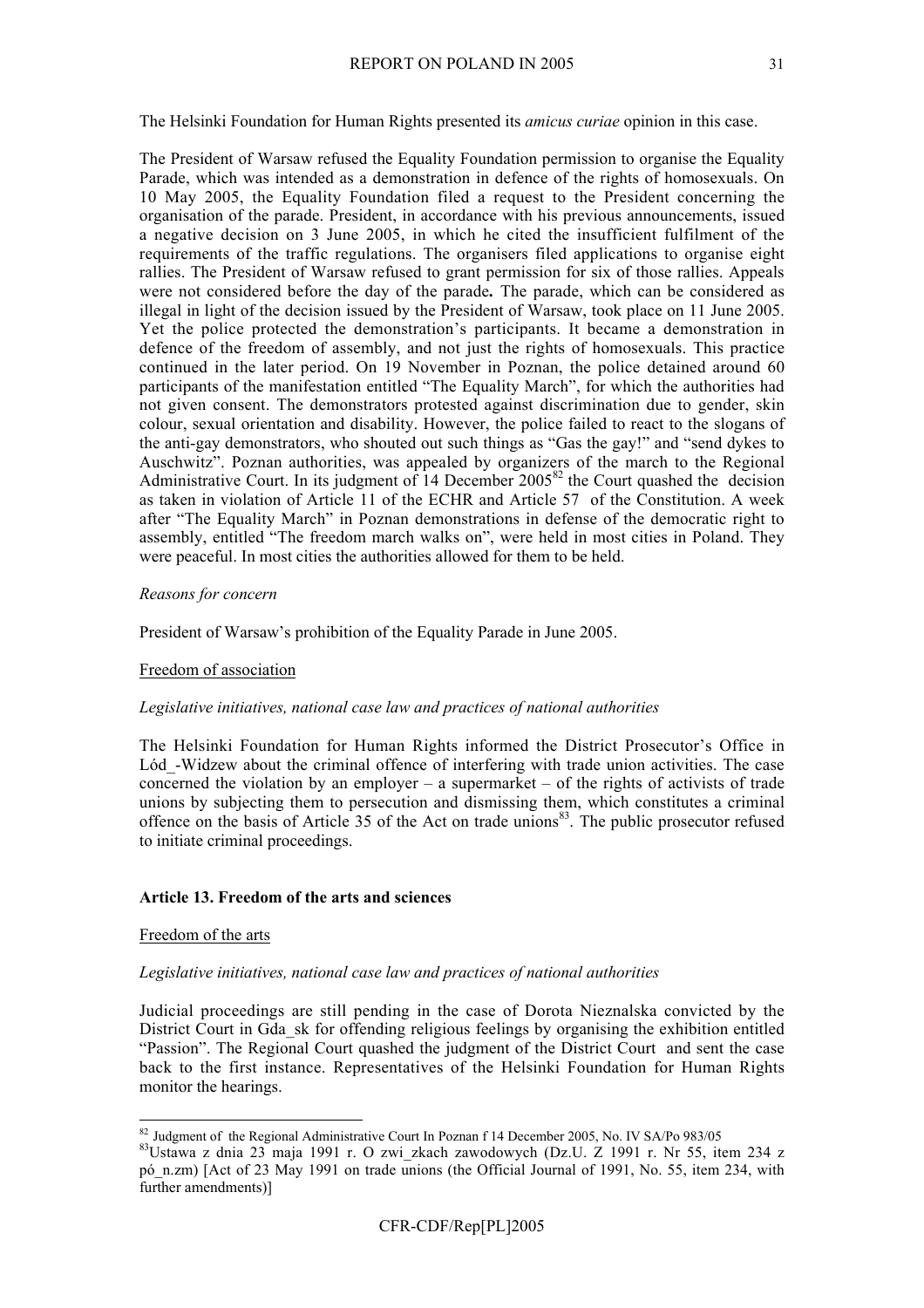## Freedom of research and academic freedom

## *Legislative initiatives, national case law and practices of national authorities*

Controversy concerning the limitation of access to scientific research was aroused by the GIODO decision of 31 August 2005 ( mentioned at the page 27 of the report) on the prohibition of access to the catalogues listing the contents of the IPN archives for researchers, who are not the employees of the Institute. According to the GIODO, a review carried out at the Institute revealed that access to personal files found in the catalogues had been granted to unauthorised individuals. The GIODO's decision came under protest from historians, employees and members of the IPN Board. According to them, "this decision makes it impossible to conduct scientific research and to disclose the truth about the mechanisms of the police state and the lawlessness of the Polish Persons's Republic (PRL) era. This prevents IPN from performing its statutory tasks, which include providing information regarding the assembled files. This exemplifies the abuse of authority, because the majority of the archive materials do not contain any names  $84$ .

## Article 14. Right to education

### Access to education

## *Legislative initiatives, national case law and practices of national authorities*

On 2 August 2005, the Polish Government adopted the Educational Strategy for the years 2007-2013, the objective of which is to raise the level of education of Polish society and to adapt the educational model to the changing social conditions. As part of the strategy, the Government proposed inter alia to develop a system of early support for children who have additional schooling needs, to remove barriers in access to education for individuals with special educational needs, to increase access to education, and to increase the role of preschool education. In addition, access of children from national minorities to education should be improved.

In the educational strategy the Government also included a recommendation to charge fees for all higher education, combined with a grant system for students from low-income families and a student loan system. This has been met with a general protest from politicians. Moreover, in order to make such changes, the Polish Constitution would have to be amended<sup>85</sup>.

The regulation of the Minister of National Education and Sport of 23 April 2004 on the detailed principles for pedagogic supervision<sup>86</sup> came into effect on 1 September 2005. It introduces the new methods of checking the quality of work of schools and educational institutions and obliges persons working in the field of educational supervision to possess the necessary qualifications. The regulation applies to the employees of the MENiS education offices, the supervisory unit of the Ministry of Culture and district pedagogical supervisory teams at regional courts. Such persons will have to complete special training.

 <sup>84</sup> <sup>84</sup>Daily *Rzeczpospolita* of 1 September 2005 r. p.A3<br><sup>85</sup>Deily *Rzeczpospolita* of 2 Ayout 2005 p. A1

<sup>&</sup>lt;sup>85</sup>Daily *Rzeczpospolita* of 3 August 2005 p. A1

<sup>&</sup>lt;sup>86</sup>Rozporz dzenie Ministra Edukacji Narodowej i Sportu z 23 kwietnia 2004 r. o szczegó owych zasadach sprawowania nadzoru pedagogicznego (Dz.U. Z 2004 r. nr 89, poz. 845) [The regulation of the Minister of the National Education and Sport of 23 April 2004 on the detailed principles for pedagogic supervision (The Official Journal of 2004 No 89, item 845)]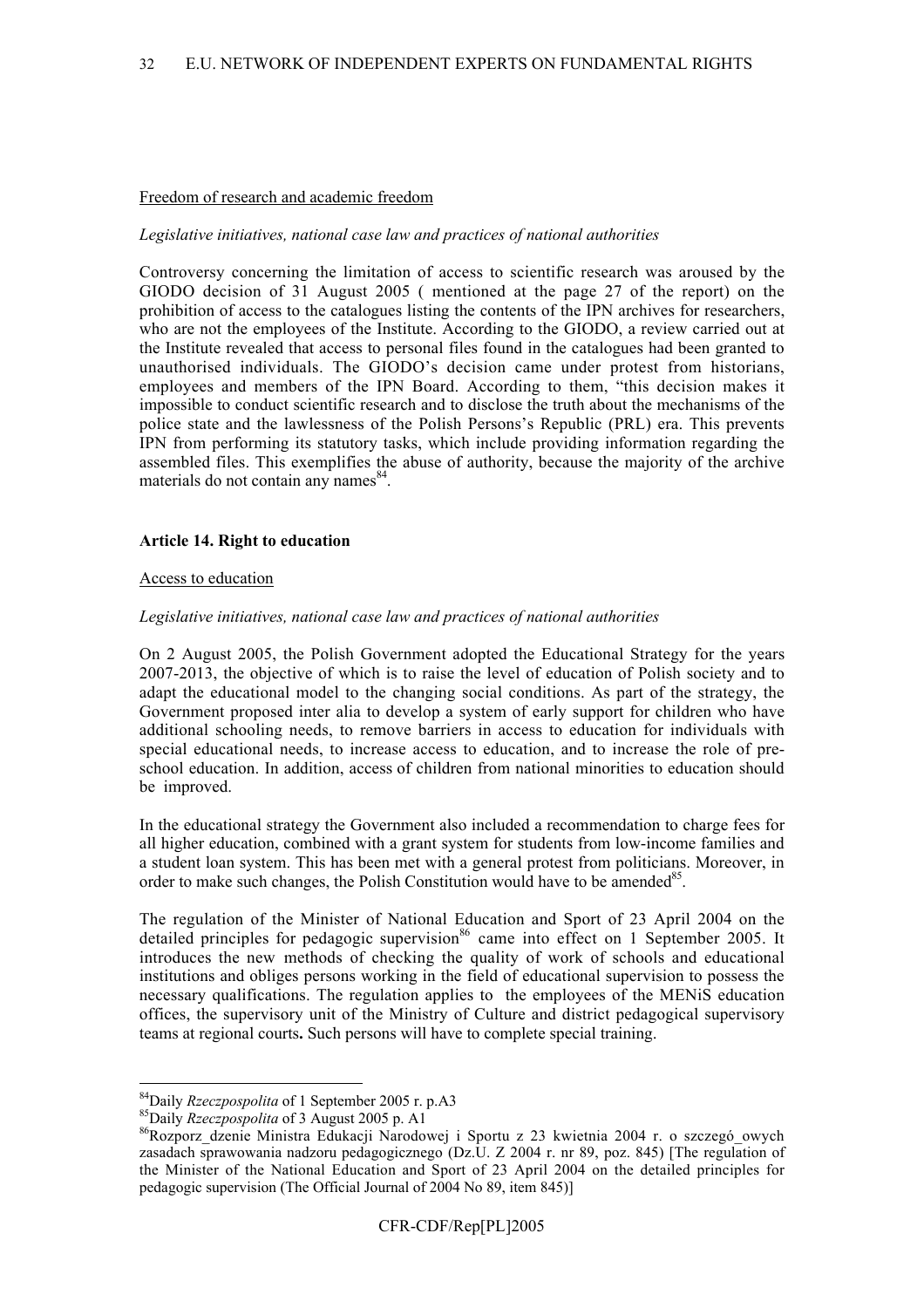#### Access to schooling for disabled children and youth

On 18 January 2005, the MENiS issued two regulations: on the conditions for organising schooling, education, and care for the disabled and socially unadjusted children and youths in pre-schools and openly accessible or integrative schools, as well as on the conditions for organising schooling, education, and care for the disabled and socially unadjusted children and youths in special pre-schools and schools, as well as centres. In these regulations the following matters were settled: ensuring students and graduates with a medical certificate stating their need for special schooling, appropriate conditions and forms for taking exams in elementary schools, middle schools, school-leaving exams in high schools, as well as exams confirming professional qualifications.

There are cases of restricted access of disabled children to schooling. One such report is the subject of a General Approach of the Ombudsman to the Minister of Social Policy<sup>87</sup>, in which he pointed out that a significant percentage of children living in social care institutions are not able to fulfil their educational obligations.

One of the examples is the case of a six-year-old, Marek F., who is disabled. His mother attempted for several months to get the commune (*gmina*) authorities to ensure transport for him to the rehabilitation-education centre<sup>88</sup> so that he could continue his education. As a result of the intervention of the Helsinki Foundation of Human Rights including a complaint lodged with the Voivodeship Administrative Court, the head of the commune organised transport to schools for disabled children.

The Helsinki Foundation for Human Rights intervened with the MENiS stressing the necessity to supervise the activities of the communes regarding the transportation of disabled children to schools. MENiS ordered the educational authorities to oversee the situation in this respect.

## Refugees and persons applying for refugee status

The amended Act on the Educational System extended the right to free schooling to the children of individuals applying for refugee status. According to Article 94A par. 2 p.  $10^{89}$ , since 1 October children of aliens applying for refugee status are granted the right to education on similar conditions as Polish citizens.

However, according to the UN High Commissioner for Refugees, the data from the Office for Repatriation and Aliens indicates that in fact less than 10 percent of children of asylum seekers attend schools<sup>90</sup>. A similar percentage of children attend Polish language classes organised in the refugee centres. Both parents and children complain about the organisation of these classes (all children, regardless of their age, go to the same class, which slows down the learning process). The classes are held infrequently – usually twice a week. An example of good practice is the increasing number of volunteers teaching Polish both in refugee centres and in the Polish Humanitarian Action offices.

The amended Act of 13 June 2003 on granting protection to aliens within the territory of the Republic of Poland introduced changes in the conditions for providing social aid to aliens. According to Article 61 par. 1 p. 3 of the Act - social aid in refugee centres also includes the provision of didactic materials for children attending public educational institutions and

 <sup>87</sup> General Approach to Minister of Social Policy of 9 May 2005, No. PO/451217/03/XI

<sup>88</sup> Such a duty is defined in the Art. 69 of the Constitution

<sup>&</sup>lt;sup>89</sup>Ustawa o zmianie ustawy o cudzoziemcach oraz ustawy o udzielaniu cudzoziemcom ochrony na terytorium Rzeczypospolitej Polskiej [Act on the amendment of the Act on aliens and the Act on

granting protection to aliens within the territory of the Republic of Poland]<br><sup>90</sup>UNHCR, « Integracja – Wydarzenia », Z Obcej Ziemi, No. 22, available at the website http://www.unhcr.pl/publikacje/zobcejziemi/nr22integracja\_wydarzenia.php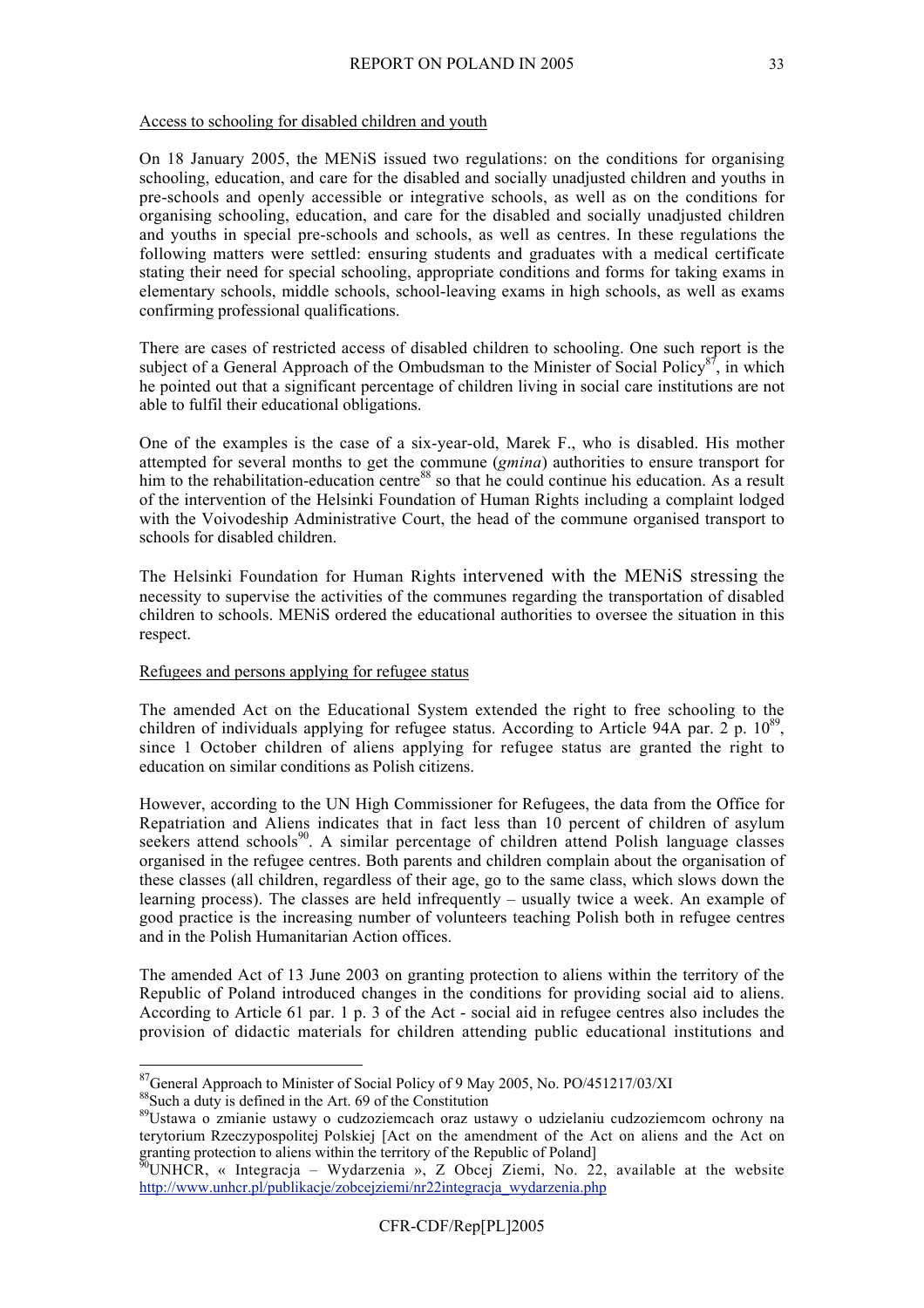#### E.U. NETWORK OF INDEPENDENT EXPERTS ON FUNDAMENTAL RIGHTS 34

schools and covering the related costs. According to par. 5 of the Article, children who attend school receive funds for buying food at school.

## National minorities

The Act on national and ethnic minorities and regional language<sup>91</sup>, adopted by the Sejm on 6 January 2005, confirmed, in Article 17, the right of individuals, who belong to national or ethnic minorities to learn the minority language or have classes held in the minority language, and to learn the history and culture of the minority. The method of fulfillment of this right is defined by the amended Act on the Educational System<sup>92</sup>, which in Article 13 obliges the Minister of Education to ensure that teachers are prepared for teaching these subjects, handbooks are provided for the schools teaching minorities, activities that popularise the knowledge about the history, culture, language and religious traditions of the national and ethnic minorities are taking place.

## *Positive aspects*

- Adoption of the Educational Strategy of the Government for the years 2007-2013;
- Granting the right to education to children of asylum seekers on the same conditions as for Polish citizens;
- Adoption of the Act on national and ethnic minorities and regional language.

## *Reasons for concern*

Limited access to education for the disabled children.

## Vocational training

## *Legislative initiatives, national case law and practices of national authorities*

According to the amendment to the Act on promotion of employment and job market institutions, made by the Act on amendment of the Act on aliens and the Act on granting protection to aliens within the territory of the Republic of Poland, the aliens who received permission for a tolerated stay obtained the opportunity to register as unemployed persons at employment offices and to participate in vocational training organised by these offices<sup>93</sup>.

### Article 15. Freedom to choose an occupation and right to engage in work

The right to engage in work and the right for nationals from other member States to seek employment, to establish themselves or to provide services

### *Legislative initiatives, national case law and practices of national authorities*

Poland introduced on a reciprocal basis a two-year transitional period for free access to the labour market for citizens of certain European Union member states. Citizens of the United

 <sup>91</sup> Ustawa z dnia 6 stycznia 2005 r. O mniejszo\_ciach narodowych i etnicznych oraz o j\_zyku regionalnym (Dz.U. Z 2005 r. Nr 17, poz. 141) [The Act of 6 January 2005 on national and ethnic minorities and regional language (The Official Journal of 2005, No 17, item. 141)]

<sup>92</sup> Ustawa z dnia 7 wrzesnia 1991 r. O systemie o\_wiaty (Dz.U. Z 1991 r. Nr 95, poz. 425 z pó\_n.zm) [Act of 7 September 1991 on the educational system (The Official Journal of 1991, No 95, item 425 with further amendments)]

<sup>93</sup> Ustawa z dnia 20 kwietnia 2004 o promocji zatrudnienia i instytucjach rynku pracy (Dz.U. z 2004 r. Nr 99, poz. 1001, z pó n.zm) [Act of 20 April 2004 on promotion of employment and job market institutions (The Official Journal of 2004, No 99, item. 1001, with further amendments)]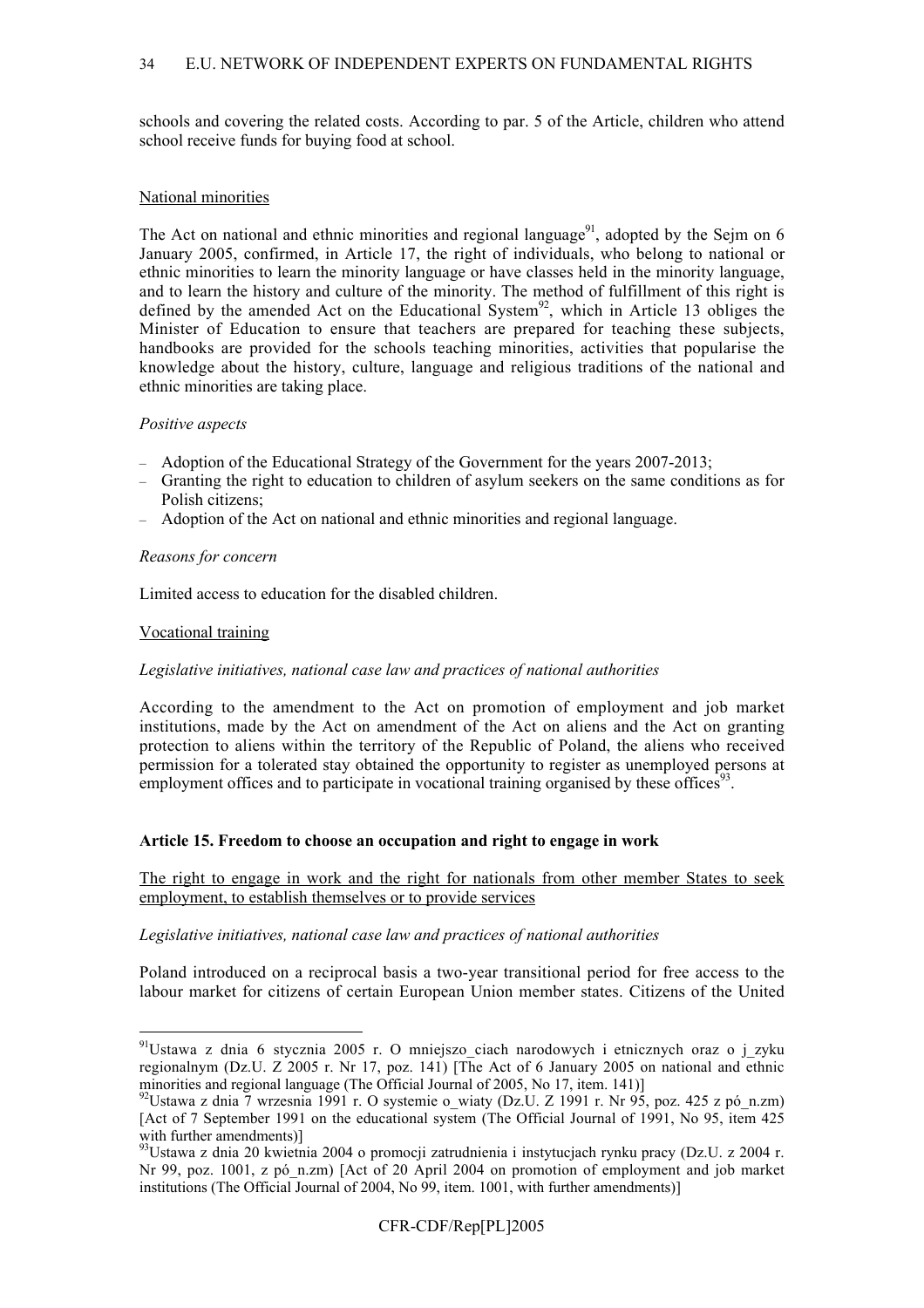Kingdom, Ireland, Sweden, and of those countries that acceded to the EU on May 1 2004 are not obliged to obtain a work permit.

According to the amendments to the Act on aliens and the Act on granting protection to aliens within the territory of the Republic of Poland<sup>94</sup>, there is no obligation to obtain a work permit for those foreigners who have a long-term EU resident permit, are members of a family of Polish citizens, are citizens of EU countries and of countries with whom the European Union entered into free movement agreements, if they have a permit to live on the territory of the Republic of Poland for a defined period and for foreigners who have a long-term EU resident permit for another member country and who will receive a permit to live in Poland for a defined period.

#### *Positive aspects*

Exemption from the obligation to obtain a work permit for citizens of the EU and countries with whom the European Union entered into free movement agreements, who are the family members of Polish citizens.

#### The prohibition of any form of discrimination in access to employment

#### *Legislative initiatives, national case law and practices of national authorities*

In 2004 the State Labour Inspection (PIP) received 94 complaints regarding discrimination in employment. The PIP inspectors considered 21% of them as justified and 4% of them as partially confirmed. In 2005 the number of complaints increased two-fold. During the first half of 2005, the PIP received 156 complaints concerning discrimination in employment<sup>95</sup>. The complaints included the descriptions of various reasons and criteria for the discrimination. In many cases the complainants indicated a few possible criteria or just limited themselves to a general statement concerning the existence of discrimination, without stating the motives for it. The accusations included in the complaints most frequently concerned discrimination due to age, health and disability, extent of working hours and membership in unions, and to a lesser degree due to gender. In the opinion of the complainants, the most frequent manifestation of discrimination consists in offering unfavourable terms of remuneration or other employment aspects. A lesser number of complaints concerned employees being overlooked during promotions or selection for training aimed at improving professional qualifications<sup>96</sup>. Following the inspection, the PIP submitted post-inspection reports to employers regarding the violation by the employers of the obligation to make the contents of the provisions on the equal treatment in employment available to employees. The PIP stated that there was no such information in the case of 32.6% of the inspected employers. The employees, who complained against these discriminative actions, received information concerning the right to file a complaint to the labour court<sup>97</sup>.

 <sup>94</sup> Art. 17 ustawy z dnia 22 kwietnia 2005 r. O zmianie ustawy o cudzoziemcach, ustawy o udzielaniu cudzoziemcom ochrony na terytorium Rzeczypospolitej Polskiej oraz niektórych innych ustaw. (Dz.U.z 2005 r. Nr 94, poz. 788) [Art. 17 of the Act of 22 April 2005 on the amendment of the Act on aliens, Act on granting protection to aliens within the territory of the Republic of Poland and other selected acts (The Official Journal of 2005, No 94, item. 788)]

<sup>&</sup>lt;sup>95</sup>Informacja uzyskana z Pa\_stwowej Inspekcji Pracy nr GNP-306-4560-1007/05/PE [Information received from the State Labour Inspection, No. GNP-306-4560-1007/05/PE]

<sup>96</sup> Pa\_stwowa Inspekcja Pracy, G\_ówny Inspektorat Pracy, Równe Traktowanie Kobiet i M\_\_czyzn w stosunkach pracy, Mobbing w \_rodowisku pracy, Warszawa 2005 r. [State Labour Inspection, Equal Treatment of Women and Men, Mobbing in the working environment, Warsaw 2005]

<sup>97</sup> Pa\_stwowa Inspekcja Pracy, G\_ówny Inspektorat Pracy, Równe Traktowanie Kobiet i M\_\_czyzn w stosunkach pracy, Mobbing w \_rodowisku pracy, Warszawa 2005 r. [State Labour Inspection, Equal Treatment of Women and Men, Mobbing in the working environment, Warsaw 2005]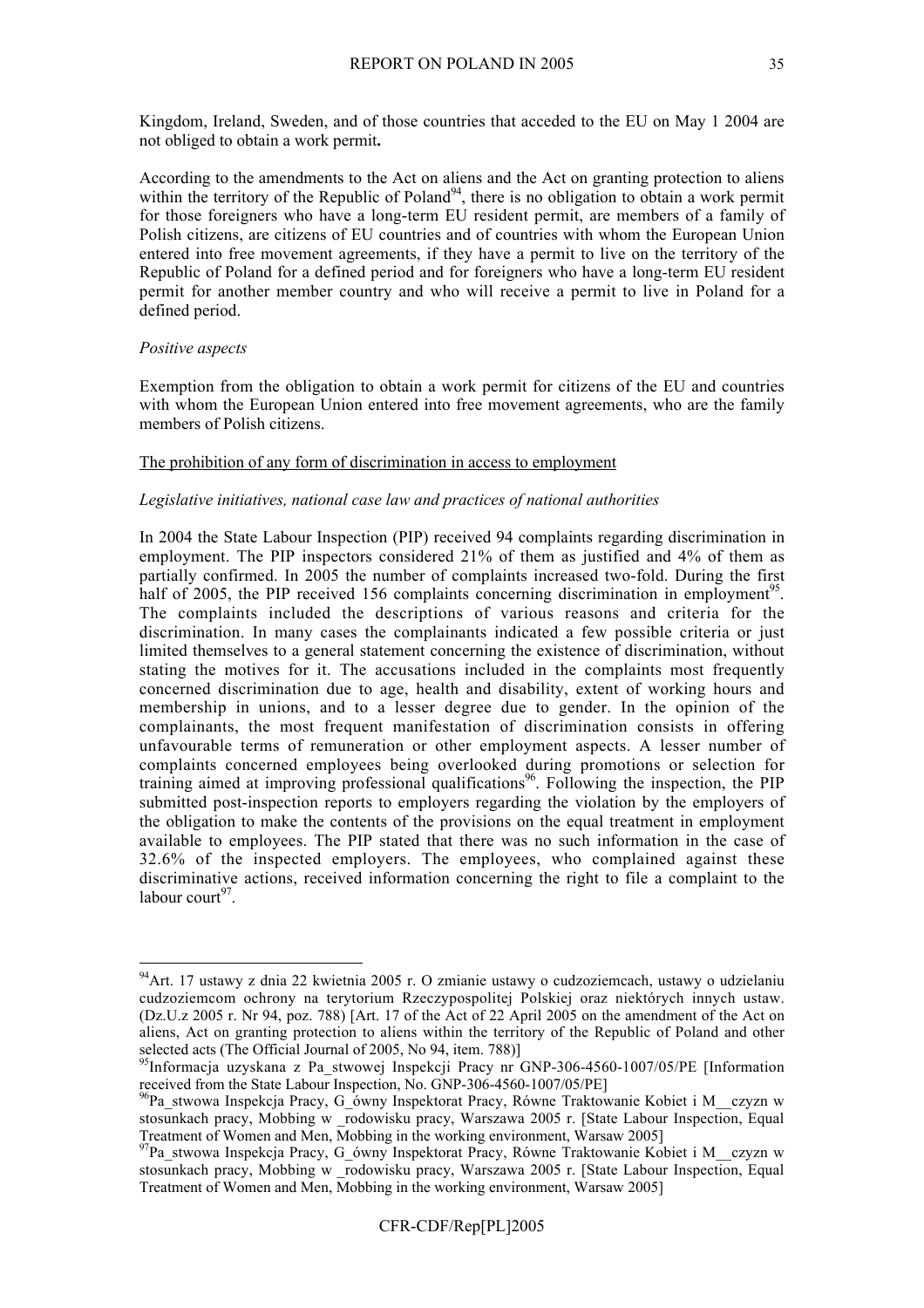## Access to employment for asylum seekers

### *Legislative initiatives, national case law and practices of national authorities*

The amended Act on granting protection to aliens within the territory of the Republic of Poland introduced the possibility for an asylum seeker to be employed. According to Article 30A of the Act, the asylum seeker has the right to work, if the decision on the status of refugee in the first instance is not delivered within one year from the application and the delay was not caused by the alien. He/she can then apply to the President of the Office of Repatriation and Aliens, who will issue a certificate which, together with a temporary certificate of identity of the alien, constitutes the basis for the alien to obtain a work permit.

### Access to employment in public administrations

## *Legislative initiatives, national case law and practices of national authorities*

On 17 June 2005, the Sejm amended the Act on civil service and local government employees<sup>98</sup>, reducing the possibility to employ individuals with political party links or friends and family of office heads at central government and local administration. Those applying for civil service positions will have to fulfil strict conditions – publication of free positions on notice boards at the office and in the Public Information Bulletin (internet) along with the conditions that must be met, publishing the list of candidates that meet the conditions and after the selection – publication of the name of the person selected along with the reasoning of the decision or publication of the information about not selecting any of the candidates. This will apply for all leadership positions in the civil service, public agencies and public funds.

### *Positive aspects*

Limiting the employment of persons linked politically or friends and family of the heads of the offices at central and local administration.

### Article 16. Freedom to conduct a business

#### Freedom to conduct a business

### *Legislative initiatives, national case law and practices of national authorities*

In a judgment of 20 May 2005 the Supreme Court<sup>99</sup> stated that clauses in contracts, which limit the economic freedom of one of the parties, violate the principles of social co-existence and thus have no legal force. This thesis was formulated by the Court as a result of a case in which two parties had a contract, based on which the plaintiff company agreed to sell the defendant certain goods, which he then sold to his clients. The contract contained a clause that in case of late payment all discounts granted by the seller would be annulled. According to the Supreme Court, maintaining the commercial relationship under these conditions for the sole

<sup>&</sup>lt;sup>98</sup> Ustawa z dnia 7 czerwca 2005 r. o zmianie ustawy o s\_u\_bie cywilnej oraz niektórych innych ustaw (Dz.U. z 2005 r. nr 139, poz. 1164) [Act of 7 June 2005 amending the Act on civil service and other acts, (The Official Journal of 2005, No. 139, item 1164)]

<sup>99</sup> Wyrok S\_du Najwy\_szego z 20 maja 2005 r. sygn. II CK 354/03, OSNC z 2005 r. nr 5, poz. 91 [Judgment of the Supreme Court of 20 May 2005 No. II CK 354/03, OSNC of 2005, No 5, item 91]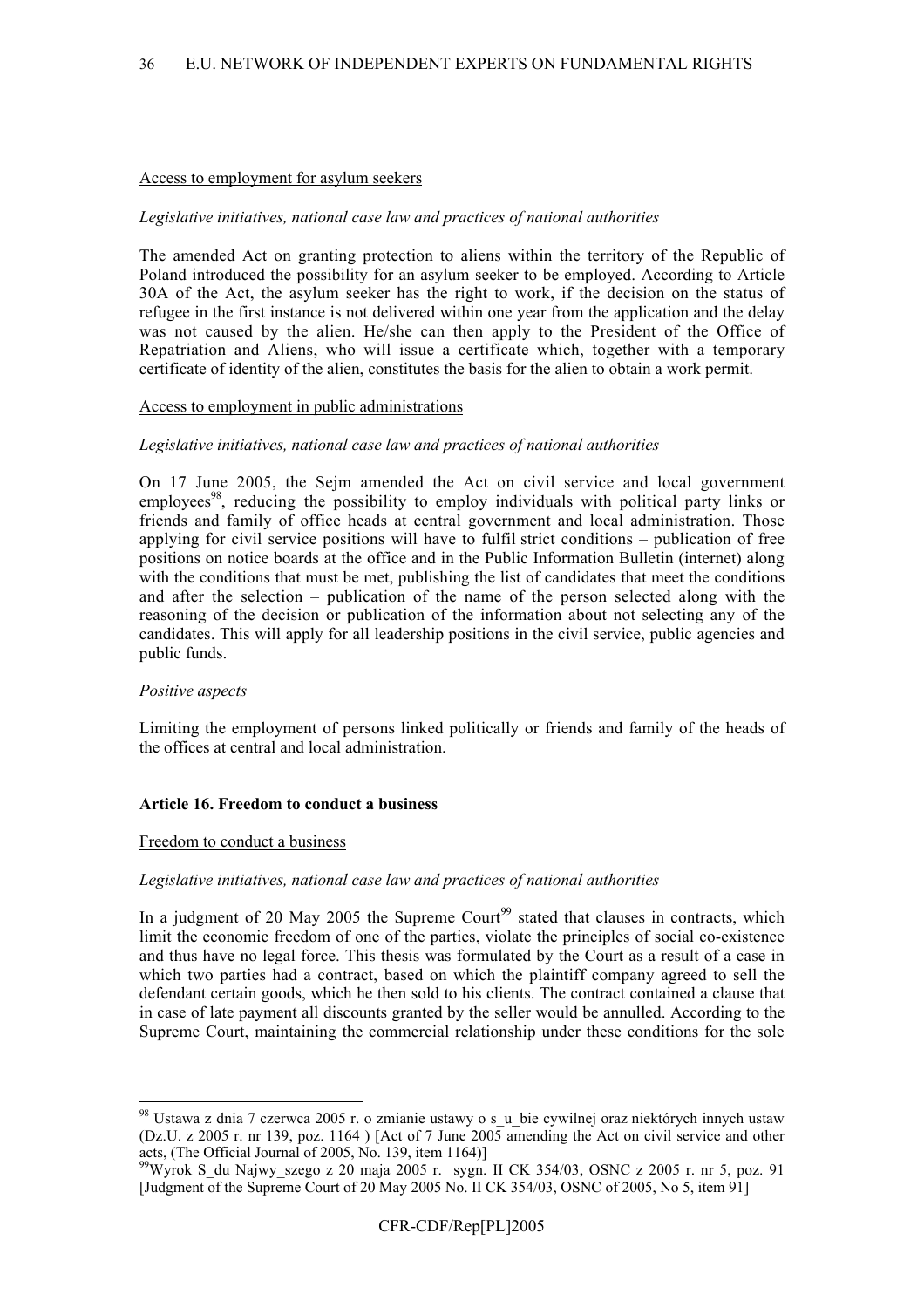reason that the defendant may use his undefined contract rights limits economic freedom, and therefore violate the principle of community life  $100$ .

The Ombudsman asked the Constitutional Tribunal to declare unconstitutional article 1 p. 20 of the Act of 29 July 2005 amending the act on the profession of a nurse and midwife and about the profession of a medical doctor and dentist  $^{10^{\dagger}}$ , coming into force on 1 January 2006. It makes it irregular for nurses and midwives to be employed on the basis of civil-law contracts. This restriction applies to all public health institutions, not only public but also private.

According to a World Bank report Poland fell nine places in the ranking of countries reviewed on the ease of conducting economic activity and is now in  $54<sup>th</sup>$  place<sup>102</sup>.

#### Article 17. Right to property

#### The right to property and the restrictions to this right

*International case law and concluding observations of expert committees adopted during the period under scrutiny and their follow-up*

The European Court of Human Rights, in its judgment of 28 July  $2005^{103}$  has found a violation by Poland of Article 1 of the Additional Protocol to the European Convention on Human Rights in the case of the decision to revoke a customs depot license by a Customs Office. As a result the company of the applicant went into bankruptcy. The Customs Office did not present any legal basis for its decision.

In another case, Hutten-Czapska vs. Poland<sup>104</sup>, the Court has found a violation of Article 1 of the Additional Protocol to the European Convention on Human Rights, because of the law that limits the amount of rent charged by the owners of private apartment buildings to 3% of the replacement value of the building. Such an amount does not allow the owners of the buildings even to make necessary renovations and to maintain the buildings. The judgment is not final. The case is pending before the Grand Chamber of the Court.

## *Legislative initiatives, national case law and practices of national authorities*

According to the Supreme Court judgment of 28 September 2005, I CK 164/05, the owner of a store or a person providing services at premises, in which there is a radio playing, must pay for broadcasting the music or prove that it does not bring material benefits $^{105}$ .

In a General Approach to the Minister of Infrastructure of 13 May 2005, the Ombudsman pointed out that owners, who were dispossessed because their properties were in the path of highways to be built, do not get compensation for the use of their land prior to the act of dispossession. The Ministry of Infrastructure responded by saying that it would prepare

<sup>&</sup>lt;sup>100</sup> <sup>100</sup>Daily *Rzeczpospolita* of 12 October 2005 p.C2<br><sup>101</sup>Llatays a dnie 20 linea 2005 o gminuje urtav

<sup>&</sup>lt;sup>101</sup>Ustawa z dnia 29 lipca 2005 o zmianie ustawy o zawodach piel\_gniarki i po\_oznej oraz o zawodzie lekarza i lekarza dentysty (Dz.U. z 2005 r. nr 175, poz. 1461) [Act of 29 July 2005 on the profession of a nurse and midwife and about the profession of a medical doctor and dentist (The Official Journal of 2005, No. 175, item 1461)]

 $102$  Daily *Rzeczpospolita* of 4 November 2005 p. C1

<sup>&</sup>lt;sup>103</sup> Ec.H.R. Rozenzweig and Bonded Warehouses Ltd v. Poland, judgment of 28 July 2005, Appl. No. 51728/00

<sup>&</sup>lt;sup>104</sup> Ec.H.R. *Hutten – Czapska v. Poland*, judgment of 22 February 2005, Appl. No. 35014/97

<sup>&</sup>lt;sup>105</sup> Orzeczenie S\_du Nawy\_szego z 28 wrze\_nia 2005 r. Nr I CK 164/05 [Supreme Court judgment of 28 September 2005, No I CK 164/05]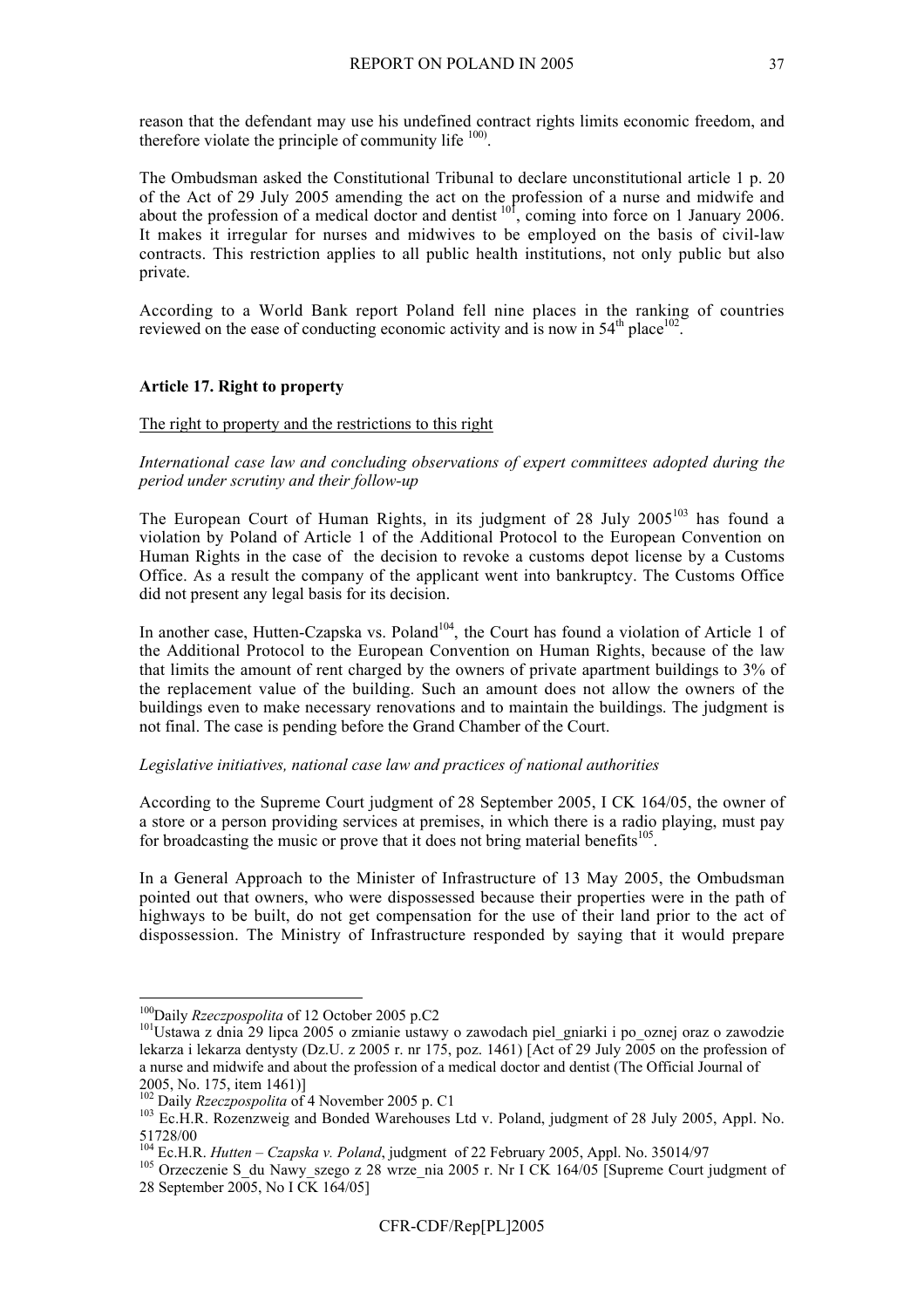appropriate draft bills<sup>106</sup> to correct this situation. To date, the necessary provisions have not been adopted.

#### *Positive aspects*

Strengthening of copyright protection for music authors.

## *Reasons for concern*

The lack of provisions for granting compensation to owners of land, dispossessed for the purpose of highway construction, for the usage of their land prior to the act of dispossession.

#### Other relevant developments

## *International case law and concluding observations of expert committees adopted during the period under scrutiny and their follow-up*

In a judgment of 28 September 2005, the European Court of Human Rights approved the friendly settlement in the case regarding the property left by Polish citizens on the territory of the former Soviet Union <sup>107</sup> (the so-called *mienie zaburza skie*). The Polish Government agreed to award the applicant  $108$  the amount of 213 000 Polish zloty (about 53 000 Euro) as just satisfaction and about 24 thousand Polish zloty (about six thousand Euro) for costs and expenses.

## *Legislative initiatives, national case law and practices of national authorities*

On 8 July 2005, the Sejm adopted the Act on exercise of the right to compensation for properties left outside of the current borders of the Republic of Poland<sup>109</sup>. The aim of the law was to properly and fully implement the above mentioned judgment of the European Court of Human Rights in the case of Broniowski vs. Poland<sup>110</sup>. At the end of April 2005, as a result of the judgment of the Constitutional Tribunal, the article of the 2003 Act on compensation for the Polish citizens who left property on the territory of the former Soviet Union, became invalid. This provision restricted compensation to 15% of the value of the property, the compensation however could not exceed 50 thousand zloty. On the basis of this judgment, the provision of the 1996 Act on commercialisation and privatisation of companies which limited in a similar way the right to include the value of privatised state-owned companies as part of the compensation also became invalid. According to the new Act, the list of persons entitled to compensation was expanded and it no longer solely includes persons driven from the former territory of the Republic of Poland or those who left this territory as a result of treaties and agreements listed in the Act, but also those who as a result of other circumstances related to the war that began in 1939 were forced to leave the former territory of Poland.

The right to compensation will be confirmed following the applications which are to be submitted by the end of 2008.

<sup>&</sup>lt;sup>106</sup> <sup>106</sup>General Approach to Minister of Infrastructure of 13 May 2005, No. RPO/452332/03/IV  $^{107}$ Ee HP, *Pusniquali ii*, *Poland* of 28 Soptember 2005, Appl. No. 21442/06 <sup>107</sup>Ec.HR. *Broniowski v. Poland* of 28 September 2005, Appl. No. 31443/96  $108$ Ibidem

 $109$ Ustawa z dnia 8 lipca 2005 r. o realizacji prawa do rekompensaty z tytu\_u pozostawienia nieruchomosci poza obecnymi granicami Rzeczypospolitej Polskiej (Dz.U. z 2005 r. Nr 169, poz. 1418) [Act of 8 July 2005 on the realization of the right to compensation for leaving property outside of the current borders of the Republic of Poland (The Official Journal of 2005 No. 169, item 1418)] 110 Ec.HR. *Broniowski v. Poland* of 28 September 2005, Appl. No. 31443/96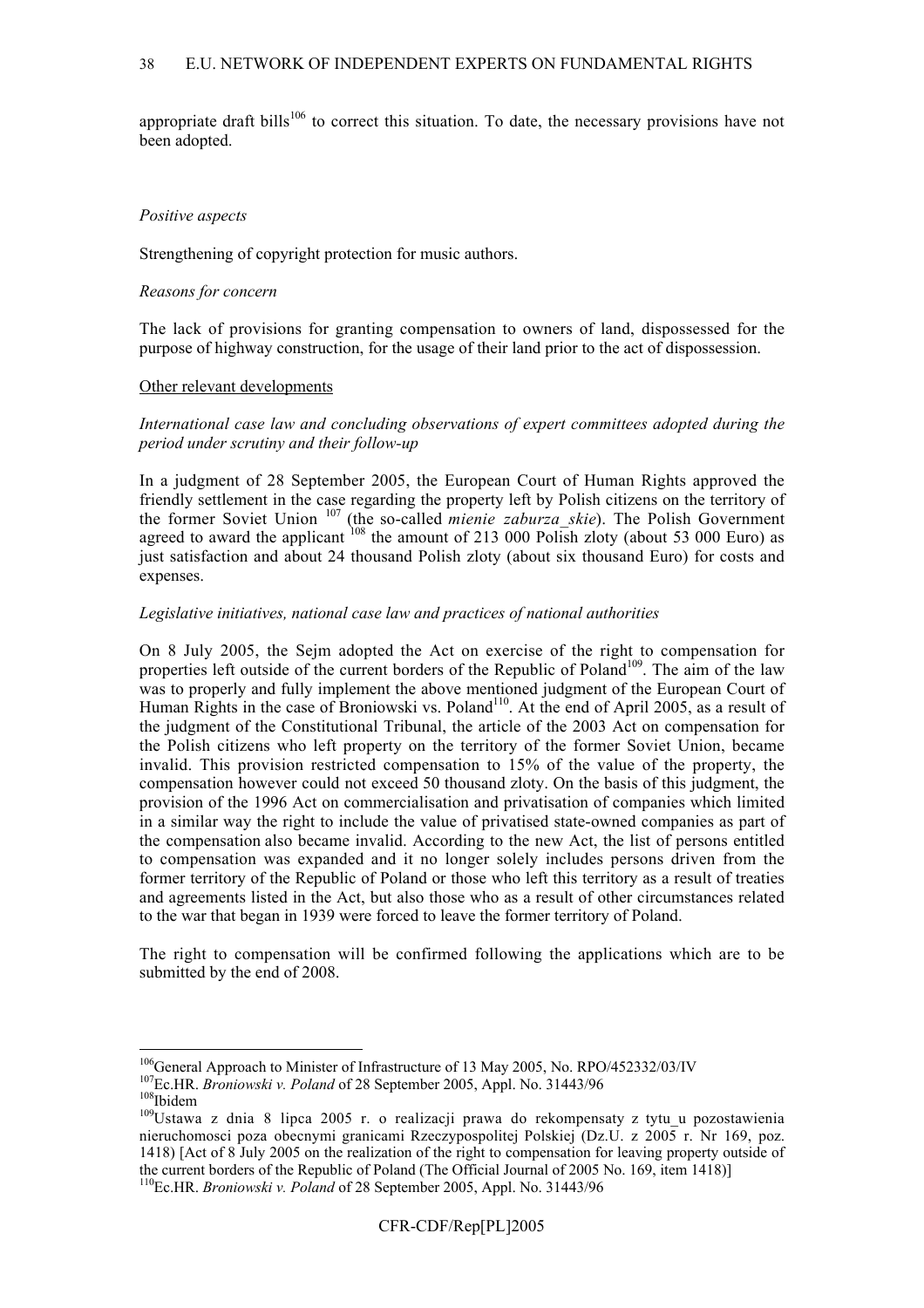The law introduced several new forms of compensation. One of them is to include the value of real estate left behind the current border of Poland in the payment for real estate belonging to the State Treasury. Another form is a payment from the Compensation Fund.

## *Positive aspects*

New provisions on the right to compensation in the so called *mienie zabu\_a\_skie* cases.

## Article 18. Right to asylum

## Asylum proceedings

## *Legislative initiatives, national case law and practices of national authorities*

The majority of rights granted to the asylum seekers by the current laws are fulfilled by the authorities responsible for considering the applications for granting refugee status. Nongovernmental organisations have been informed that asylum seekers, during their status interviews, have problems with reading out the records of the interviews and with the manner of justifying the negative decisions, misinforming the aliens by the public officials.

The most important problem is however the lack of access to free legal assistance. Such assistance is not provided by the State, instead it is provided by some non-governmental organisations. Their estimates show that only 15-20% of the asylum seekers have access to legal assistance in the course of the refugee status proceedings

Amendments to the Act of aliens and Act on granting protection to aliens within the territory of the Republic of Poland introduced a number of changes in the refugee status proceedings. Article 11 expanded the possibility to have translated documents that are evidence in such proceedings. From 14 June 2005, if necessary, documents may also be translated by the second instance authority – The Refugee Board.

Article 22 of the Act obliges the authority receiving the refugee status application to inform the alien, in a language understandable to him/her, about his/her rights and obligations and about the legal consequences of not fulfilling these obligations. Additionally, information should be given about the organisations that have a statutory obligation to assist refugees. Problems with receiving information about the rights to which the asylum seekers are entitled, are especially acute for persons who are in guarded centres or in deportation facilities.

According to the new provisions the alien, who retracted his/her application to grant refugee status, can receive financial aid for voluntary departure from Poland.

Contrary to most countries of the European Union, Poles have a positive opinion about asylum seekers. According to a study undertaken by the public opinion study centre TNS OBOP (O\_rodek Badania Opinii Publicznej), most Poles (77%) think that Poland should accept refugees, because in the past Poles were asylum seekers themselves. At the same time 67% of persons polled are afraid that the inflow of asylum seekers will increase unemployment, and 49% are afraid that it will cause crime to rise. At the same time, 63% think that the State should guarantee the refugees the right to stay in special centres until they are able to support their living  $111$ .

## Reception of asylum seekers

According to the report of the control of the performance of duties associated with the protection of aliens by the central government, carried out by the Supreme Chamber of

 $111$ www.tns-global.pl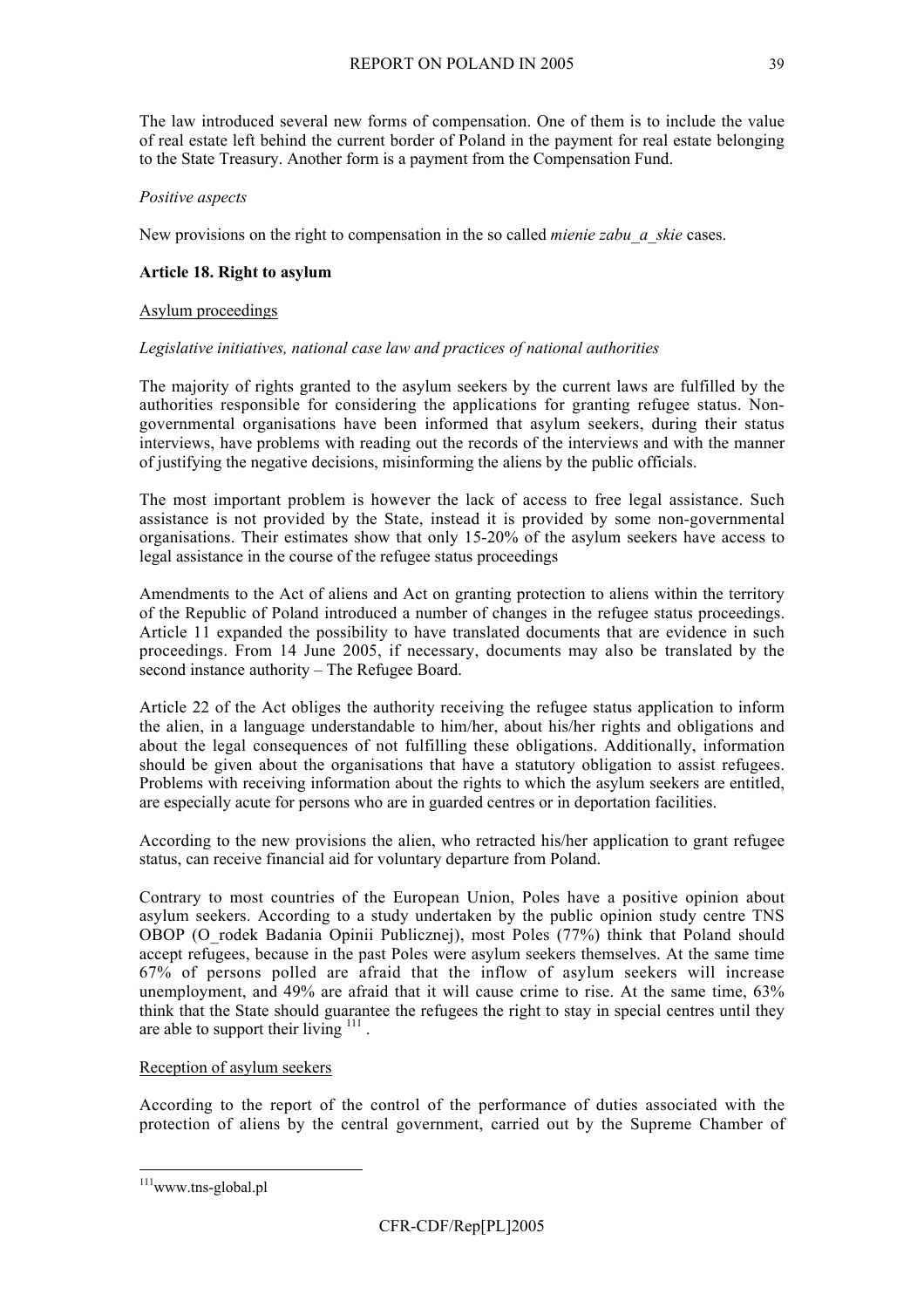Control (Najwy sza Izba Kontroli - NIK) as a part of the EU accession preparation<sup>112</sup>, the NIK has positively assessed the standards of living in the refugee centres. At the same time, the NIK observed irregularities in ensuring adequate living standards in one of the centres and ensuring secure conditions to both the foreigners and the employees of the centre, as well as the centre itself.

#### *Positive aspects*

The amendment of the Act on granting protection to aliens within the territory of the Republic of Poland improving the situation of asylum seekers in the status proceedings .

#### *Good practices*

Respecting the procedural rights of persons seeking refugee status.

#### Recognition of the status of refugee

#### *Legislative initiatives, national case law and practices of national authorities*

According to the data received from the Office for Repatriation and Aliens (URIC) the recognition rate (the percentage of positive decisions for granting refugee status) in the period from 1 January to 6 December 2005 equalled about 10 % (6 203 asylum seekers applied for refugee status, 2 170 decisions were issued and in 285 cases asylum seeker was granted refugee status).

Such a low percentage of refugee statuses granted results from the fact that in the majority of cases, the Polish authorities do not grant refugee status to the Russian citizens of Chechen origin , even though they meet the conditions of the Geneva Convention and the New York Protocol, i.e. they have justified reason to fear retribution based on their nationality or political beliefs. These individuals usually receive a permit for a tolerated stay based on Article 97 para. 1. 1 of the Act on granting protection to aliens within the territory of the Republic of Poland.

There are drastic cases in which the Office for Repatriation and Aliens refuses – in violation of Article  $1A^{113}$  of the Convention Relating to the Status of Refugees (Geneva Convention) to grant refugee status to Chechen women, who are victims of rape by soldiers or other officials of the Russian Federation stationed or working in Chechnya.

The Office of Repatriation and Aliens applies improper interpretation of the definition of the exclusion clause from Article  $1F<sup>114</sup>$  of the Geneva Convention. According to the information

nde 112<br>
112 Najwy sza Izba Kontroli, Informacja o wynikach kontroli realizacji przez administracj rz dow zada zwi zanych z ochron cudzoziemców w kontek cie przyst pienia Polski do Unii Europejskiej, 27 czerwca 2005 r. dost\_pna na stronie http://bip.nik.gov.pl/pl/bip/wyniki\_kontroli\_wstep [Supreme Chamber of Control (NIK), Information about the review results from the performance by the government administration of duties associated with the protection of aliens in the context of Poland's accession in the European Union, 27 June 2005, available on the website http://bip.nik.gov.pl/pl/bip/wyniki\_kontroli\_wstep

<sup>&</sup>lt;sup>113</sup>Art. 1A: »For the purpose of the present Convention, the term « refugee » shall apply to any person who owing to well-founded fear of being persecuted for reasons of race, religion, nationality, membership in a particular social group or political opinion, is outside the country of his nationality and is unable, or owing to such fear, is unwilling to avail himself of the protection of that country, or who, not having a nationality and being outside the country of his former habitual residence as a result of such events, is unable or, owing to such fear, is unwilling to return to it  $\frac{114}{114}$  art 1E;  $\frac{11}{114}$  art 1E;  $\frac{11}{114}$  art 1E;  $\frac{11}{114}$ 

<sup>&</sup>lt;sup>4</sup>Art. 1F:  $\sqrt{2}$  The provision of this Convention shall not apply to any person with respect to whom there are serious reasons for considering that a)He has commited a crime against peace, a war crime, or a crime against humanity, as defined in the international instruments drawn up to make a provision in respect of such crimes; b)He has committed a serious non-political crime outside the country of refuge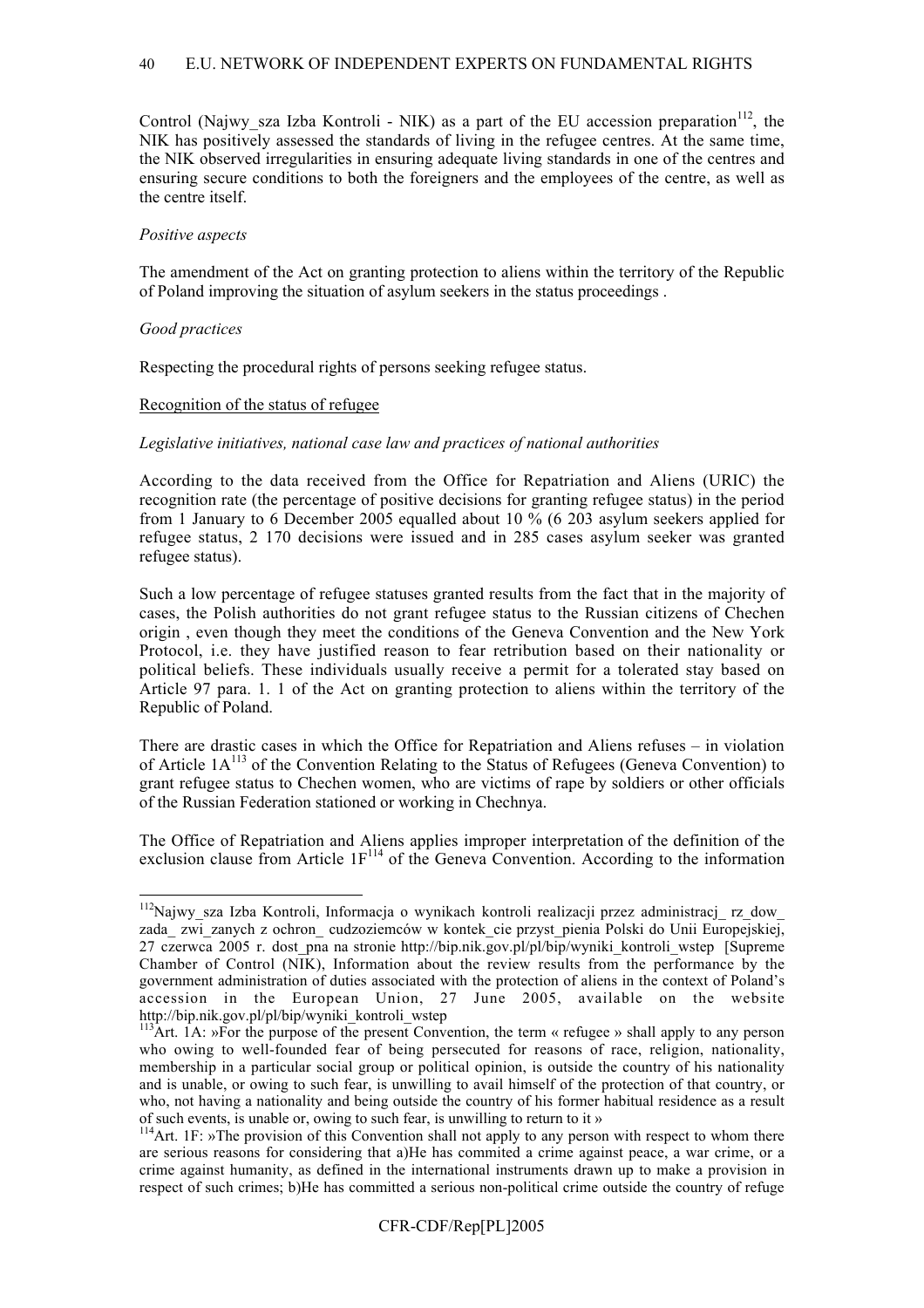from non-governmental organisations assisting the aliens and refugees in many cases the administrative authorities do not interpret correctly the concepts of crimes against peace and humanity, as well as non-political crimes. In one of the cases the Office for Repatriation and Aliens refused granting refugee status to a woman who only delivered food to fighters accused of terrorist activities<sup>115</sup>. However, the refusals to grant refugee status based on the Art. 1F are sporadic.

#### *Reasons for concern*

Cases of improper interpretation of Art. 1A and 1F of the Geneva Convention by the administrative authorities in refugee status related cases.

#### Unaccompanied minors seeking asylum

#### *Legislative initiatives, national case law and practices of national authorities*

Each year the Border Guard directed approximately 200 minors to the Police Shelters for Children after they illegally crossed the Polish border. 80% of these juveniles run away without informing the employees of the public facilities.

In the period from 1 January to 6 December 2005 125 unaccompanied minors applied for refugee status (169 in 2004, 146 in 2003 and 161 in 2002). The minors mainly originate from countries such as Romania, the Russian Federation, Vietnam, India, Pakistan, Afghanistan, China and Mongolia.

In 2004, the Polish authorities signed an agreement with local government authorities in Warsaw concerning the possibility to place about 10 unaccompanied minors, who applied for refugee status, in a foster home. Another agreement was signed in September 2005. As a result, about 20 children were given the opportunity to stay at two foster homes. The problem that remains is the inability to grant legal status to those children, who were not granted refugee status and a tolerated residence, and who cannot be deported to their country of origin $116$ .

According to the Supreme Chamber of Control report of 27 June 2005 covering the period from 1 September 2003 to 30 June 2004, there were certain violations of rights of unaccompanied minors, in particular with regard to ensuring around the clock care, as required by the Regulation of the Minister of Internal Affairs and Administration on the conditions of accommodation for unaccompanied minors and the standards of care in centres for aliens. As a result of placing two families in the zone for minors, one of the unaccompanied minors was beaten and cut with a knife by an adult living in the zone.<sup>117</sup>

*Reasons for concern*

<sup>116</sup> Information received from the Office of the United Nations High Commissioner for Refugees in Warsaw

<sup>117</sup>Najwy sza Izba Kontroli, Informacja o wynikach kontroli realizacji przez administracj rz dow zada zwi zanych z ochron cudzoziemców w kontek cie przyst pienia Polski do Unii Europejskiej, 27 czerwca 2005 r. dost\_pna na stronie http://bip.nik.gov.pl/pl/bip/wyniki\_kontroli\_wstep [Supreme Chamber of Control (NIK), Information about the review results from the realization by the government administration of tasks associated with the protection of aliens in the context of Poland's accession in the European Union, 27 June 2005, available on the website http://bip.nik.gov.pl/pl/bip/wyniki\_kontroli\_wstep ]

prior to his admission to that country as a refugee; c) He has been guilty of acts contrary to the purposes and principles of the United Nations »

<sup>&</sup>lt;sup>115</sup> *Inter alia* Decision of the Chairman of the Office for Repatriation and Aliens of 6 November 2005 No. DP-II-2347/SU/2004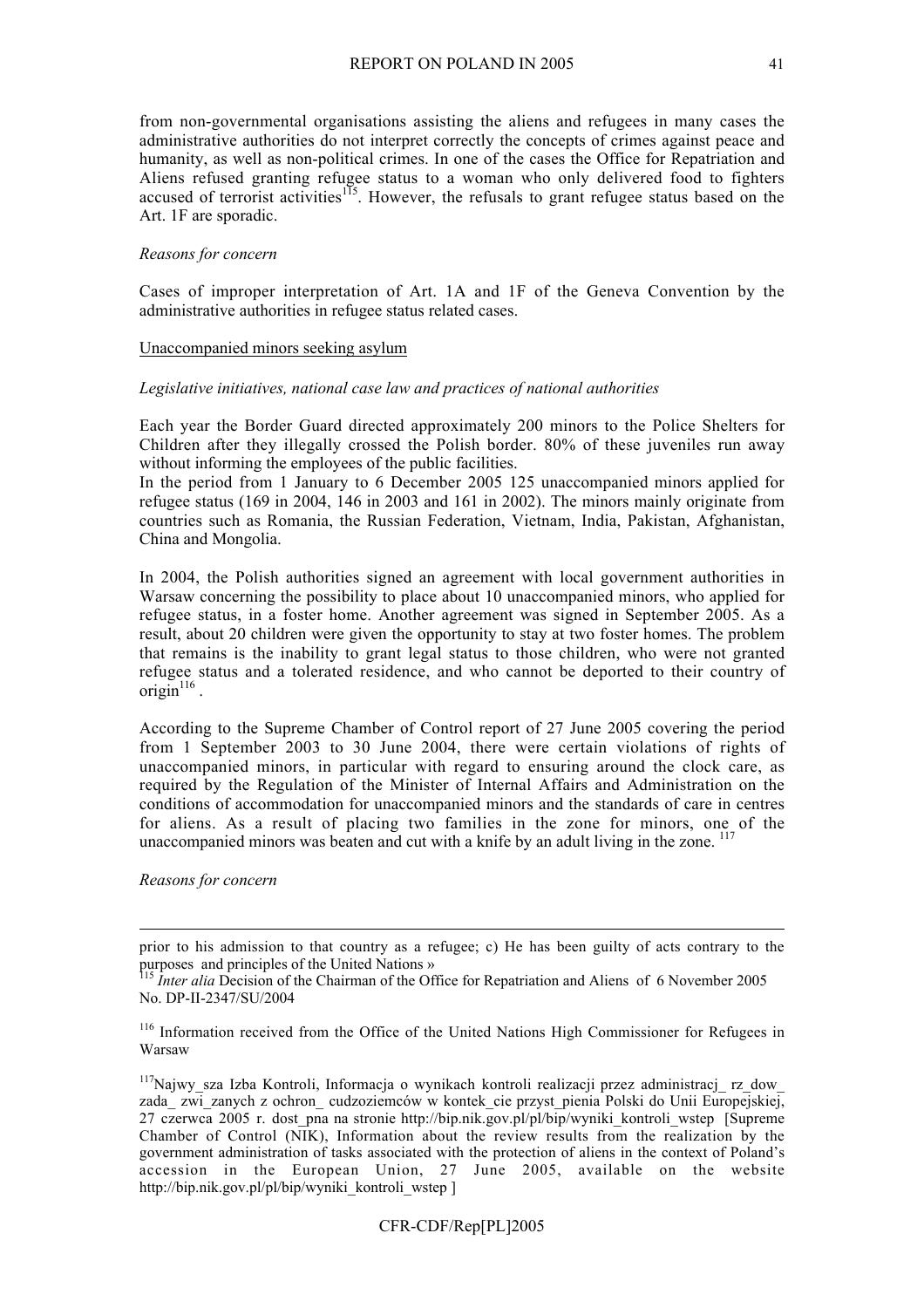Lack of around the clock care for unaccompanied minors.

## Article 19. Protection in the event of removal, expulsion or extradition

#### Collective expulsions

No collective expulsions established

Subsidiary protection and prohibition of removals of foreigners to countries where they face a real and serious risk of being killed or being subjected to torture or to other cruel, inhuman and degrading treatments

#### *Legislative initiatives, national case law and practices of national authorities*

The Act on granting protection to aliens within the territory of the Republic of Poland<sup>118</sup> introduced more favourable provisions on the release of aliens from deportation facilities or guarded centres. According to Article 44 para. 1 of the Act the aliens placed in detention because they submitted an application for refugee status while not having the right to enter or stay in Poland, can be released from detention under certain conditions. These include the probability that they meet the conditions to be granted asylum, as defined in the Geneva Convention, or conditions for permission for a tolerated stay based on Article 97 para. 1.1 of the Act on granting protection to aliens within the territory of the Republic of Poland. Previously it was possible to release aliens only in the case of the probability that they meet the conditions to be granted refugee status.

According to the statistical data of the Office for Repatriation and Aliens in the period from 1 January to 6 December 2005, 1 684 permissions were granted. They were obtained mostly by aliens from Chechnya.

For individuals of Chechen origin the permission for a tolerated stay was given to persons fulfilling the conditions for receiving refugee status. According to information from nongovernmental organisations that provide legal assistance to aliens and refugees, there are cases in which persons, who meet the conditions for getting subsidiary protection, do not receive the permission for a tolerated stay. The organisations reported that there were only rare cases where a person was forcibly expelled after they were refused refugee status or the permission for a tolerated stay and obliged to leave the territory of the Republic of Poland.

There is no data regarding the number of expulsions of Chechen nationals to the territory of Belarus or the Russian Federation. According to the data received from the Polish Border Guards, a majority of the expulsions were performed on the request of individuals staying in the deportation facilities. It cannot be excluded that there are cases of expelling individuals to countries in which there is a risk of being exposed to a treatment that violates Article 2 or 3 of the European Convention on Human Rights.

*Positive aspects*

 <sup>118</sup> Ustawa z dnia 22 kwietnia 2005 r. O zmianie ustawy o cudzoziemcach, ustawy o udzielaniu cudzoziemcom ochrony na terytorium Rzeczypospolitej Polskiej oraz niektórych innych ustaw. (Dz.U.z 2005 r. Nr 94, poz. 788) [Act of 22 April 2005 on the amendment of the Act on Aliens, Act on granting protection to aliens within the territory of Republic of Poland and other selected acts. (The Official Journal of 2005, No 94, item 788)]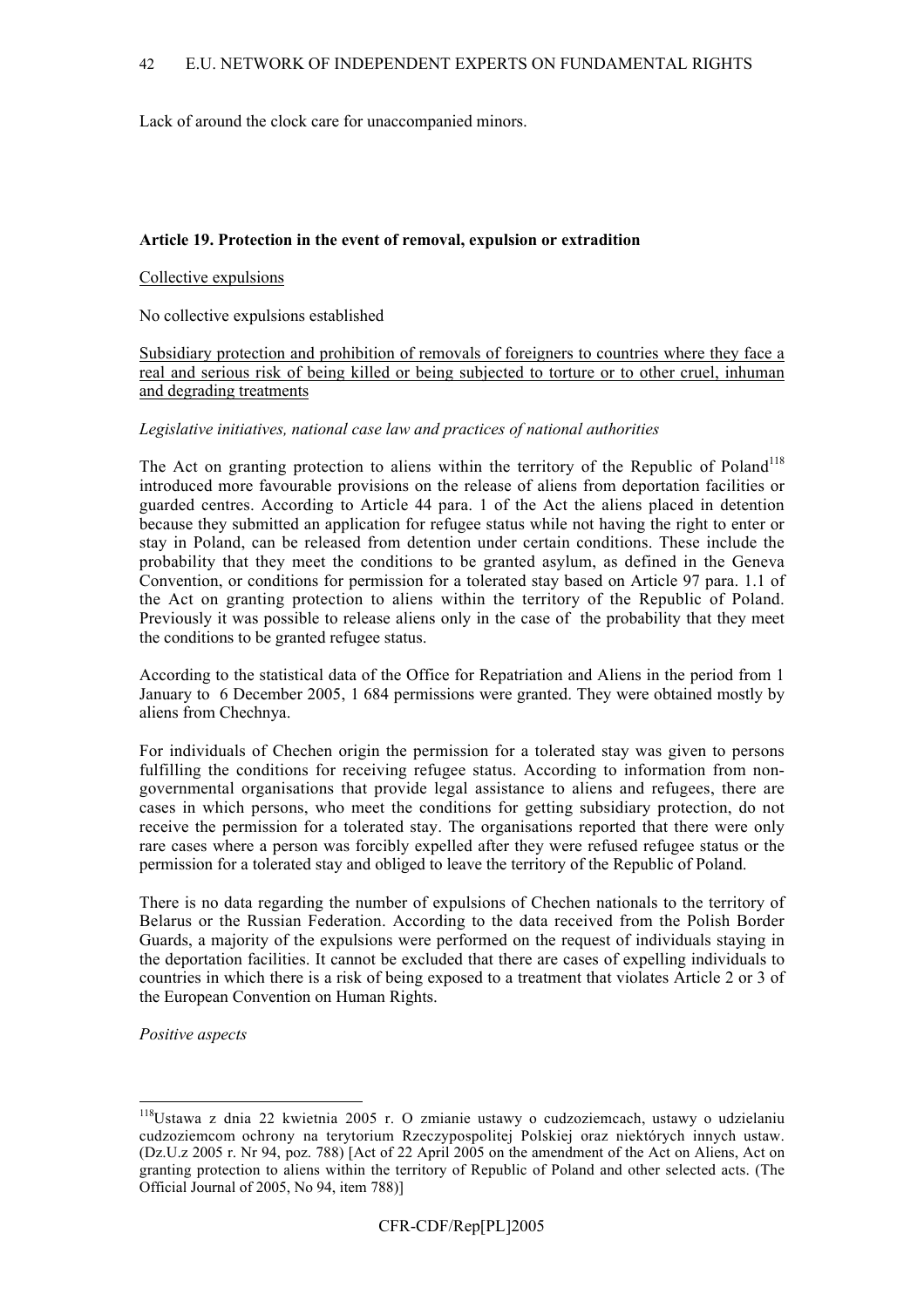Introduction of the new law regarding the release from deportation facilities aliens when it is probable that they meet the conditions for receiving a permit for a tolerated stay.

## *Reasons for concern*

Granting only subsidiary protection (tolerated stay) to persons who meet the conditions for receiving refugee status.

## Foreigners under a life-saving medical treatment

## *Legislative initiatives, national case law and practices of national authorities*

Non-governmental organisations providing legal assistance to aliens and refugees are aware of many cases of granting permission for a tolerated stay to foreigners under a life-saving medical treatment. These permissions were given based on Article 97 par. 1 p. 1 and 2 of the Act on granting protection to aliens within the territory of the Republic of Poland. It happened in cases where the expulsion of the aliens would cause a threat to their lives or expose them to torture, inhumane or degrading treatment, and punishment, as well as in cases where it was not possible to execute the expulsion decision because of reasons caused neither by the authority nor the alien. However there is no data regarding the number of permits granted to this category of aliens. Also there is no data available on the number of expulsions from the territory of Poland of aliens, who belong to this category.

## *Positive aspects*

Granting foreigners under a life-saving medical treatment permission for a tolerated stay.

## Legal remedies and procedural guarantees regarding the removal of foreigners

## *Legislative initiatives, national case law and practices of national authorities*

In the cases of expulsions the rights of the aliens are generally respected. The main problem is the lack of access to legal assistance and translators for the majority of aliens staying in guarded centres and deportation facilities.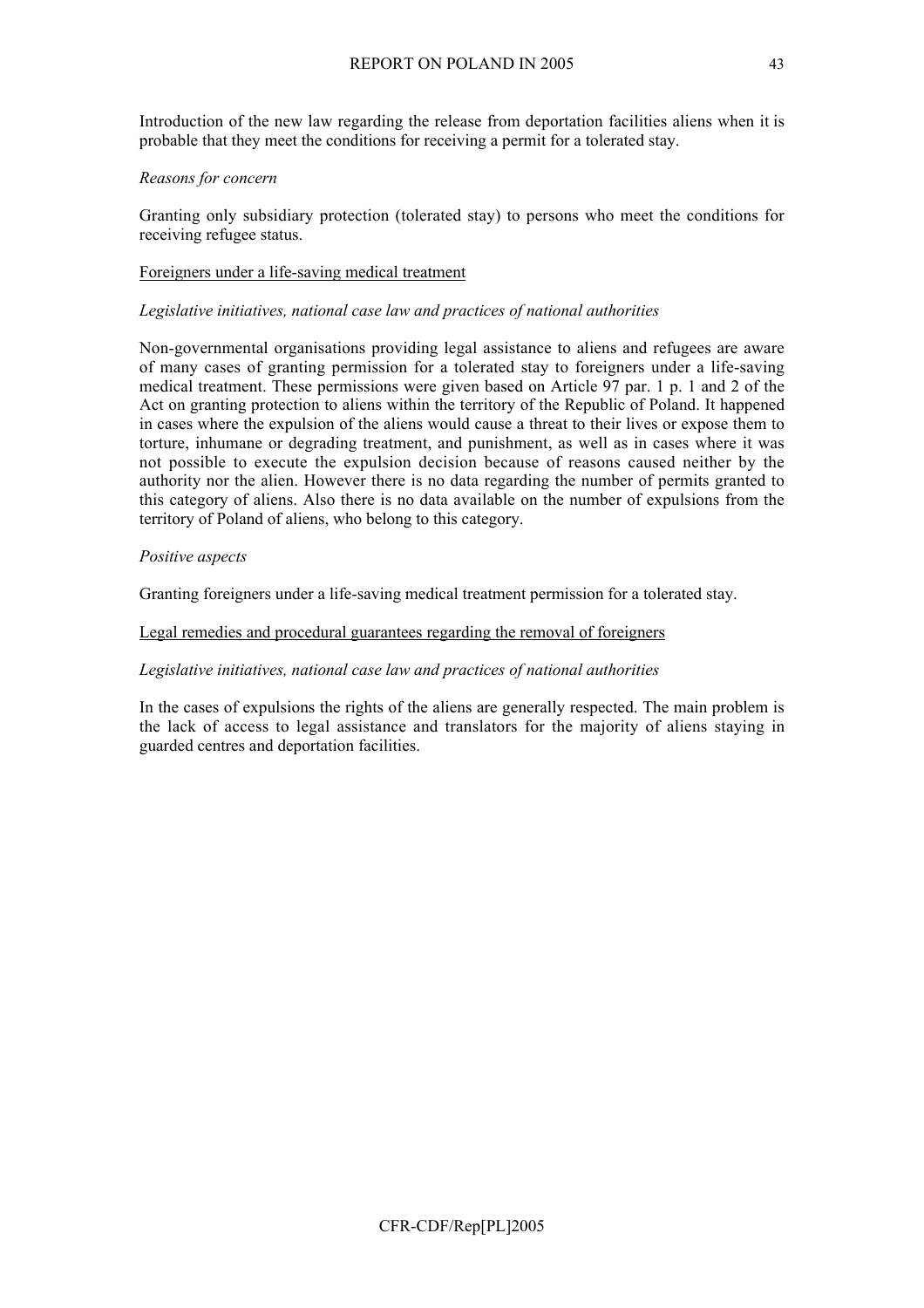#### E.U. NETWORK OF INDEPENDENT EXPERTS ON FUNDAMENTAL RIGHTS 44

# CHAPTER III. EQUALITY

## Article 20. Equality before the law

#### Equality before the law

## *Legislative initiatives, national case law and practices of national authorities*

In the approach to the Head of the Parliamentary Committee on Administration and Internal Affairs<sup>119</sup> of the Sejm the Ombudsman pointed out the unequal treatment in the scope of the right to repatriation of individuals of Polish origin residing in the Asian part of the Russian Federation and Poles residing in the European part of the country.

The provisions of Article 10 of the Act on repatriation<sup>120</sup> states that the Council of Ministers may specify, by means of a regulation, the countries or parts of the Russian Federation, other than those listed in Article 9, whose citizens of Polish origin can apply for an entry visa for repatriation, in particular the countries in which individuals of Polish origin are discriminated against because of religion, nationality or political opinions. In his response<sup>121</sup>, the Head of the Parliamentary Committee on Administration and Internal Affairs stated that the Committee's work plan for the upcoming period does not include taking legislative initiatives regarding the amendment of the Act on repatriation.

#### *Reasons for concern*

Unequal treatment of individuals of Polish origin in the scope of the opportunity to apply for repatriation.

## Article 21. Non-discrimination

#### Protection against discrimination

#### *Legislative initiatives, national case law and practices of national authorities*

The Act of 6 January 2005 on national and ethnic minorities in the Republic of Poland and on regional language<sup>122</sup> introduces a ban on discrimination as a result of belonging to such minorities<sup>123</sup>. According to Article 6 par. 2 of this Act, public authorities are obliged to take appropriate measures to support the full and actual equality in the sphere of economic, social, political and cultural life between individuals belonging to minorities and the majority; protect individuals who are exposed to discrimination, hostility and violence resulting from their belonging to particular minorities; and to consolidate multicultural dialogue. Based on Article 23 of this Act, a Joint Commission of the Government and National and Ethnic Minorities has been established as an opinion-making and advisory body for the President of the Council of Ministers.

<sup>&</sup>lt;sup>119</sup> General Approach to the Head of the Parliamentary Committee on Administration and Internal Affairs of 30 March 2005, No. RPO/498764/64/05/IX<br><sup>120</sup>Ustawa z dnia 9 listopada 2000 r. o Repatriacji (Dz.U. z 2000 r. nr 106, poz. 1118) [Act of 9

November 2000 on Repatriation (The Official Journal of 2000, No 106, item 1118)]

<sup>&</sup>lt;sup>121</sup>The response of 20 June 2005

<sup>&</sup>lt;sup>122</sup> Ustawa z dnia 6 stycznia 2005 r. O mniejszo\_ciach narodowych i etnicznych oraz o j\_zyku regionalnym (Dz.U. z 2005 r. Nr 17, poz. 141) [The Act of 6 January 2005 on national and ethnic minorities and regional language (The Official Journal of 2005, No 17, item. 141)]

<sup>&</sup>lt;sup>123</sup> In accordance with the contents of Article 2 of the Act, this only applies to Polish citizens.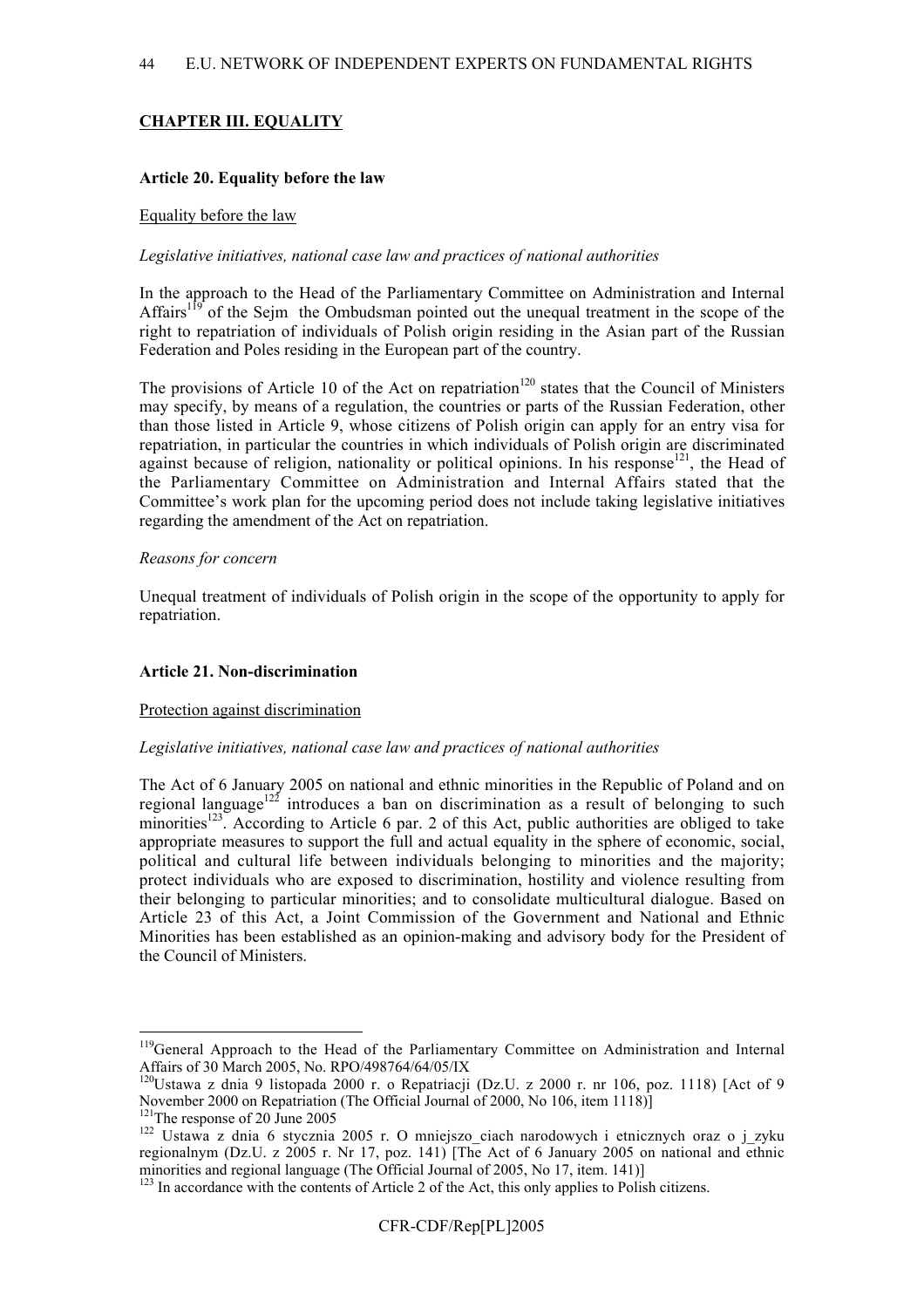Council Directive 2000/78/EC was implemented in its entirety, whereas the implementation of Directive 2000/43/EC is not satisfactory. In 2003, only laws concerning the ban on discrimination in employment were entered into the Polish legislation<sup>124</sup>. To date, no special body has been established under Article 13 of the Directive 2000/43/EC. On 5 November 2005, the new Government liquidated the Office of the Government Plenipotentiary for the Equal Status of Men and Women, which performed the tasks referred to in the Directive, mainly counteracting the discrimination of women, discrimination due to age, as well as racial discrimination, xenophobia and intolerance. The Office's tasks will now be handled by one of the departments within the Ministry of Employment and Social Policies.

An attempt to systematise activities in support of counteracting racism and xenophobia is exemplified by the National Action Plan for Counteracting Racial Discrimination Xenophobia and Related Intolerance, approved by the Council of Ministers in 2004, which is to be implemented in the years  $2004 - 2009$ . The Programme's strategic objective is to prepare methods of counteracting racism and xenophobia, in particular by means of educational and preventive activities intended to raise social awareness, as well as carrying out studies, including statistical ones<sup>125</sup>. The programme is being implemented by relevant ministers, central administration, central public institutions, the Ombudsman, public broadcasters and the provincial organs of government administration, in cooperation with local government entities and non-governmental organisations. However, at present there is no study available describing the state of implementation and the results of the programme.

#### *Positive aspects*

- Entry into force of the Act on national and ethnic minorities in the Republic of Poland and on regional language, which introduced a ban on discrimination as a result of belonging to such minorities;

- Implementation of the National Action Plan for Counteracting Racial Discrimination Xenophobia and Related Intolerance.

#### *Reasons for concern*

Liquidation of the Office of the Government Plenipotentiary for the Equal Status of Women and Men.

#### Fight against incitement to racial, ethnic, national or religious discrimination

## *Legislative initiatives, national case law and practices of national authorities*

The Sejm conducted work on the amendments to the Penal Code. One of the proposed amendments concerned the inclusion of paragraphs 2 and 3 in Article 256, which would enable the prosecution of perpetrators preparatory actions undertaken for the purpose of divulging materials that propagate a fascist or other totalitarian political system and incite hatred on grounds of differences in nationality, ethnicity, race or denomination, or due to lack of denomination<sup>126</sup>. However, the amendment was not passed prior to the completion of the previous Sejm's term.

 <sup>124</sup> The Labor Code has been amended: Ustawa z dnia 14 listopada 2003 r. o zmianie ustawy – Kodeks Pracy (Dz.U. z 2003 r. nr 213, poz. 2081) [The Act pf 14 November 2003 on the amendment of the Act

<sup>-</sup> Labour Code and the amendment of some other acts (The Official Journal of 2003 No. 213, item 2081)]; Ustawa z dnia 7 marca 2003 o zatrudnieniu i przeciwdzia\_aniu bezrobociu (Dz.U. Z 2003 r. nr 58, poz. 514) [The Act on 7 march 2003 on employment and counteracting unemployment, The Official Journal of 2003 No. 58, item 514)]

<sup>&</sup>lt;sup>125</sup> National Action Plan for Counteracting Racial Discrimination Xenophobia and Related Intolerance  $2004 - 2009$ , published on the webpage of the Government Plenipotentiary for Equal Status for Women and Men, http://www.rownystatus.gov.pl p. 4

<sup>&</sup>lt;sup>126</sup> The draft bill presented by the President of the Republic of Poland on the amendment of the Act – The Penal Code, the act – Introductory provisions of the Penal Code and some other acts, a Sejm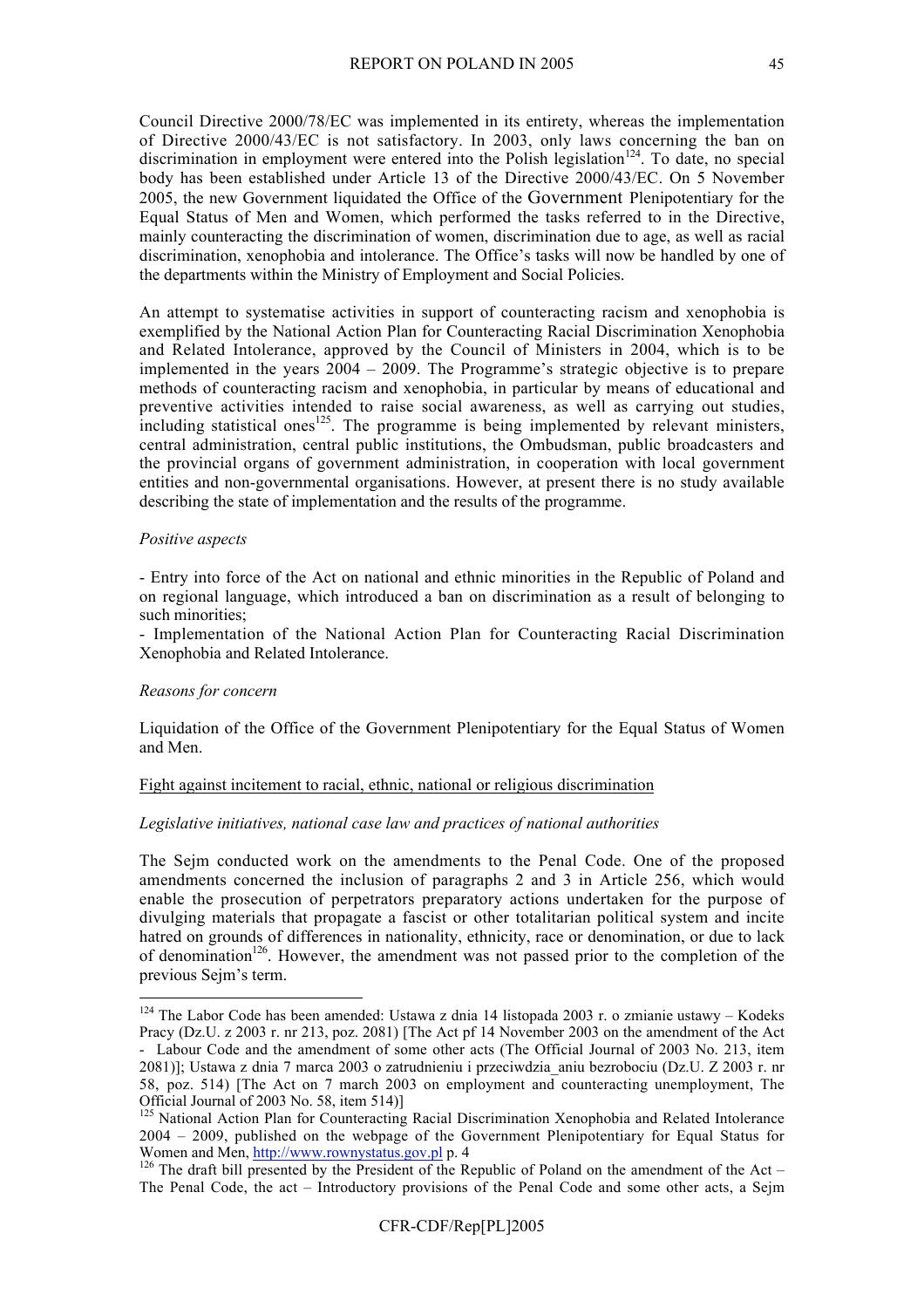The District Court in Warsaw issued a judgment in the case of Leszek Bubel, parliamentary candidate from the Polish National Party, sentencing him to half a year's imprisonment suspended for two years and a fine of 25 000 zloty for publishing a collection of articles entitled "The Polish-Jewish War on Crosses" ("Polsko-\_ydowska wojna o krzy\_e") in 2000. The Court decided that the statements and opinions included in the collection constitute an infringement of the constitutional freedom of speech and insulted the entire Jewish nation.

#### Remedies available to the victims of discrimination

## *Legislative initiatives, national case law and practices of national authorities*

Article 61, paragraph 4 of the Code of Civil Procedure, which was amended in order to implement Directive 2000/43/EC and entered into force on 5 February 2005, provides nongovernmental organisations whose statutory tasks include the protection of equality and nondiscrimination, with the right to file a complaint to the court with the consent and on behalf of the persons allegedly subject to discrimination, as well as to enter, at any stage, into the proceedings with the consent of the plaintiff $127$ .

## *Positive aspects*

Amendments to the Code of Civil Procedure providing non-governmental organisations the right to file a complaint to the court with the consent and on behalf of the persons allegedly subject to discrimination, as well as to enter, at any stage, into the proceedings with the consent of the plaintiff.

#### Positive actions aiming at the professional integration of certain groups

## *Legislative initiatives, national case law and practices of national authorities*

As part of the implementation of the Programme in support of the Roma community<sup>128</sup>, financial means were distributed among local communities that implemented programmes aimed at improving the situation of Roma on the labour market, in particular through professional training. However, the majority of Roma, who benefited from the programme, found employment within their community – as assistants for Roma education in schools or provide services for other persons of Roma origin<sup>129</sup>.

#### Protection of Gypsies / Roms

## *Legislative initiatives, national case law and practices of national authorities*

Currently, a long-term, nation-wide Programme in support of the Roma community is being executed by the Minister of Interior and Administration<sup>130</sup>. One of the objectives of this programme is to improve security and decrease Polish society's reluctance towards individuals belonging to the Roma community, in particular by preparing police officers for working within the Roma environment.

publication No. 181, available on the website of the Polish Sejm http://ks.sejm.gov.pl/proc4/wykazy/ust10h.htm

<sup>127</sup> Ustawa z dnia 2 lipca 2004 r. o zmianie ustawy – Kodeks Postepowania cywilnego i niektórych innych ustaw (Dz.U. z 2004 r. nr 172, poz. 1804) [The Act of 2 July 2004 amending the act – The Code of Civil Procedure and some other acts (The Official Journal of 2004, No. 172, item 1804)]

 $128$ Programme for the Roma community in Poland, Warsaw, August 2003, available on the webpage http://www.mswia.gov.pl./spr\_oby\_mn\_prog\_romowie\_txt.html

<sup>&</sup>lt;sup>129</sup>Informacja uzyskana w Helsi\_skiej Fundacji Praw Cz\_owieka

 $130$  Programme for the Roma community in Poland, Warsaw, August 2003, available on the webpage http://www.mswia.gov.pl./spr\_oby\_mn\_prog\_romowie\_txt.html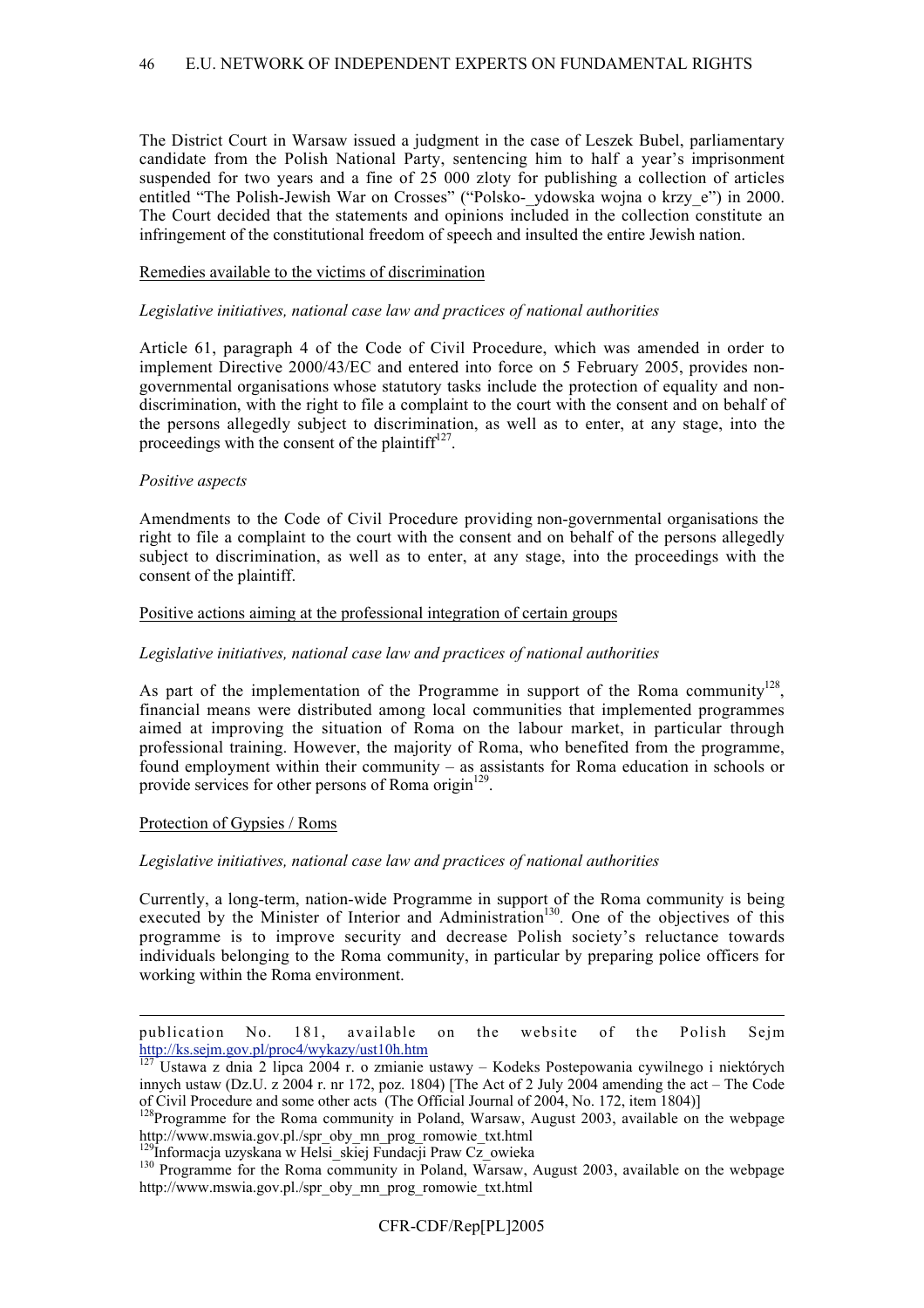47

However, according to the  $ECRI<sup>131</sup>$ , despite the approval of two government programmes for the Roma, the majority of the Roma Community suffer due to exclusion from society and difficult living conditions, and continue to be the victims of racial violence. The ECRI recommended that the Polish authorities perform an analysis of the impact of discrimination on the Roma Community and underlined the necessity to pass the entire legislation banning discrimination in all areas of social life.

# *Positive aspects*

Implementation of a long-term, nation-wide Programme in support of the Roma community.

# Article 22. Cultural, religious and linguistic diversity

## Protection of religious minorities

## *Legislative initiatives, national case law and practices of national authorities*

The Act on National and Ethnic Minorities and Regional Language<sup>132</sup> that entered into force on 6 January 2005, provides in Article 4, para 2 that no one can be obliged, other than on the basis of the Act, to reveal information about one's affiliation with a minority or about one's descent, minority, language or religion.

## Protection of linguistic minorities

## *Legislative initiatives, national case law and practices of national authorities*

The Act on National and Ethnic Minorities and Regional Language, confirms the right of the minorities to freely use their mother tongue in private and public life, in spreading and exchanging information and the right to learn their mother tongue or to be instructed in their mother tongue. According to the Act, traditional names of towns, villages and streets can be used alongside the official ones, but only on the territory of the communes entered into the Register of Communes, where the toponyms are used in the minority language. The Kashub language was recognised as a regional language.

The regulation regarding the placement of additional names in the languages of national and ethnic minorities and in regional languages on signs and boards<sup>133</sup> has been introduced and entered into force on 3 September 2005.

The Act on National and Ethnic Minorities and Regional Language gives the members of minority groups the right to use and spell their first names and surnames according to the rules of the minority language, in particular to register their names in the Registry Office and use them in such a form in IDs. The Act provides for the transcription of first names and surnames of persons from minorities whose languages use alphabets other than the Latin alphabet $^{134}$ .

<sup>&</sup>lt;sup>131</sup>European Commission against Racism and Intolerance, The third report on Poland, Strasbourg, 14 June 2005

<sup>&</sup>lt;sup>132</sup>Ustawa z dnia 6 stycznia 2005 r. O mniejszo\_ciach narodowych i etnicznych oraz o j\_zyku regionalnym (Dz.U. Z 2005 r. Nr 17, poz. 141) [The Act of 6 January 2005 on national and ethnic minorities and regional language (The Official Journal of 2005, No 17, item. 141)]

<sup>&</sup>lt;sup>133</sup>Rozporz\_dzenie Ministra Infrastruktury o umieszczaniu na znakach i tablicach dodatkowych nazw w j zykach mniejszo ci narodowych i etnicznych oraz j zykach regionalnych (Dz.U. Z 2005 r. nr 157, poz. 1320) [The regulation of the Minister of Infrastructure regarding the placement of additional names in the languages of national and ethnic minorities and in regional languages on signs and boards (The Official Journal of 2005, No. 157, item 1320)] 134 Article 7 of the Act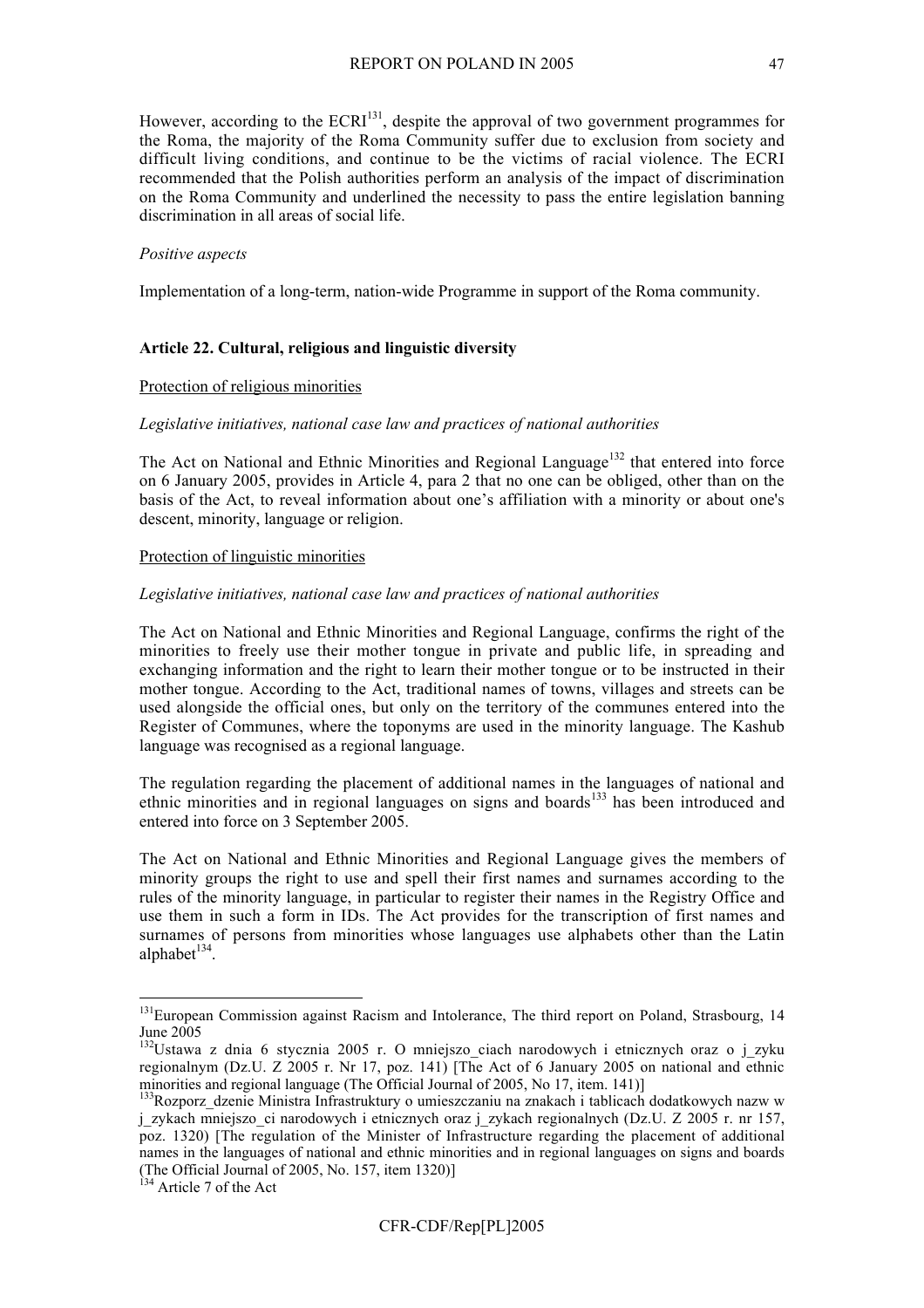## *Positive aspects*

Confirmation by the new Act of the right of the national and ethnic minorities to freely use their mother tongue in private and public life, in dissemination and exchange of information and the right to learn their mother tongue or to be instructed in their mother tongue.

## Article 23. Equality between man and women

## Gender discrimination in work and employment

## *Legislative initiatives, national case law and practices of national authorities*

In his approach to the Minister of Social Policy<sup>135</sup>, the Ombudsman recommended the introduction of a flexible retirement age for women, because the currently binding retirement age, which is lower for women than for men, results in women receiving lower pensions. According to the Ombudsman, maintaining the current situation will hinder the equal treatment of women and men on the labour market.

The Open Society Institute report on the situation of women in the new EU member states and the candidate states shows that in Poland 58% of all women are convinced as to the existence of discrimination. 35% of all men share this opinion. In accordance with the latest statistics women earn 83% of men's salaries. The report stresses that Poland does not have a transparent system that would enable to compare the salaries of men and women and it indicates the lack of proper legal foundation for the functioning of the Office of the Plenipotentiary for the Equal Status of Women and Men. According to the report there are no programmes encouraging men to play a greater role in family life, to change their views on the division of duties within the family or to take advantage of parental leave  $136$ .

#### *Reasons for concern*

- Lack of flexible retirement age for women;
- $\overline{a}$  Differences in the salaries of women and men.

#### Positive actions seeking to promote the professional integration of women

## *Legislative initiatives, national case law and practices of national authorities*

In accordance with the guidelines of the National Programme for Women (Krajowy Program Dzia a na Rzecz Kobiet) – the second phase of implementation<sup>137</sup>, established by the Government, the activities carried out as part of this programme in 2005 included tasks aimed at the professional integration of women: the increase of women's access to information on employment opportunities, efficient professional training, advisory and employment agency services, including outside their typical areas of employment, preparation and performance of professional training for women, publication of information on entrepreneurial activities, as well as other activities included in the National Programme, mainly dealing with the fight against discrimination and improving the possibility to consolidate motherhood and a professional career $^{138}$ .

 $h^{137}$ http://www.rownystatus.gov.pl/pl/index.php?m=artykul&art=65 (7.11.2005)

<sup>135</sup> <sup>133</sup>General Approach to the Minister of Social Policy of 11 May 2005, No. RPO/476111/04/III  $^{136}$  Doily *Brastnespolits* of 5 May 2005 p. A 8 <sup>136</sup>Daily *Rzeczpospolita* of 5 May 2005 p. A8

<sup>&</sup>lt;sup>138</sup>Informacja Rz\_du dotycz\_ca realizacji Krajowego Programu Dzia\_a\_ na Rzecz Kobiet – II etap wdro\_eniowy [Government information concerning the implementation of the National Programme for W o m e n  $\frac{1}{2}$  the second phase of implementation 1 Women - the second phase of implementation] http://www.rownystatus.gov.pl/pl/index.php?m=dokumenty&kat=12 (07.11.2005)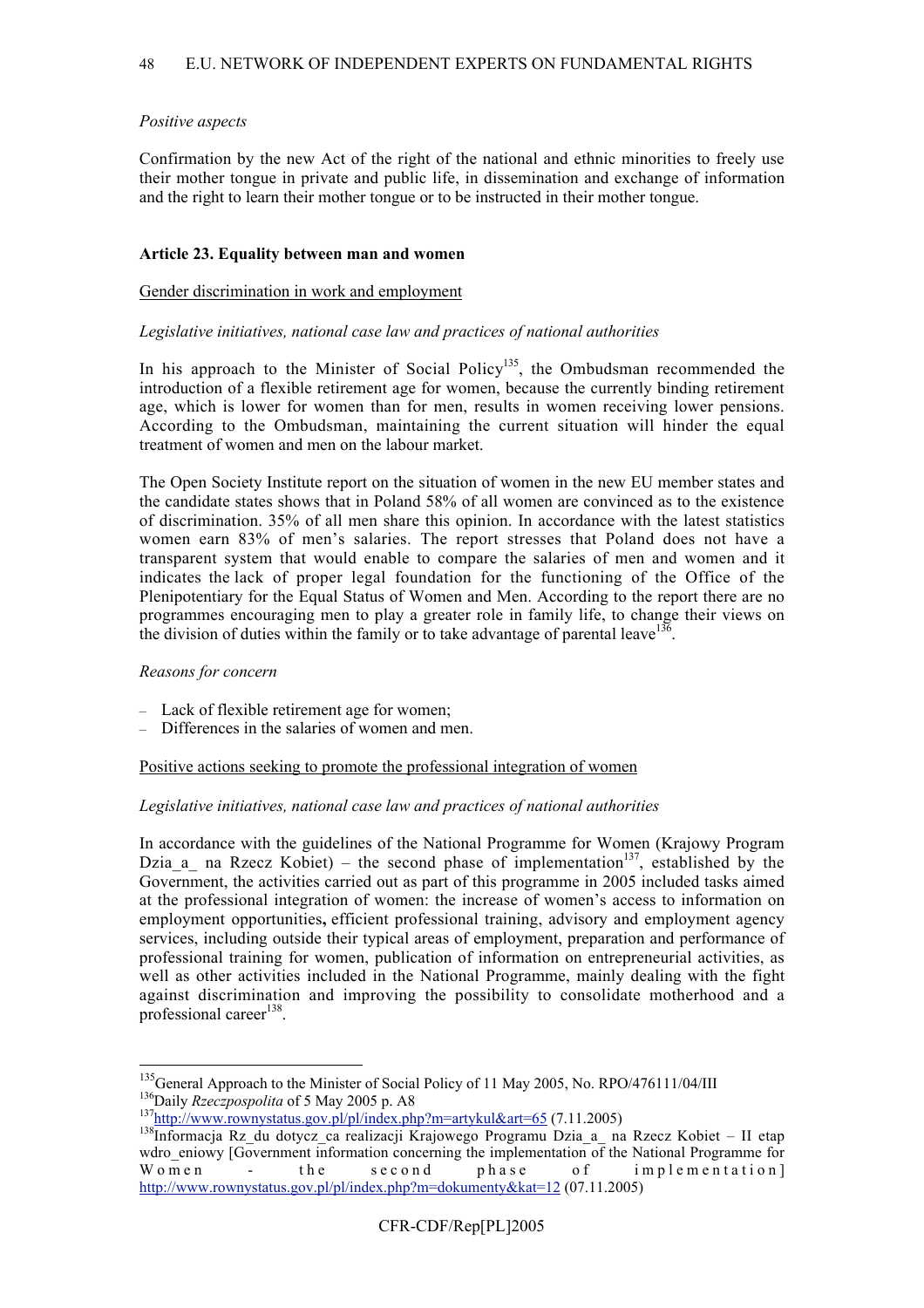## *Good practices*

The implementation of the National Programme for Women in the scope of the professional integration of women.

#### Gender discrimination in the access to goods and services

*Legislative initiatives, national case law and practices of national authorities*

According to the information received from women's organisations, women continue to have limited access to contraceptives and pre-natal tests. However, there is no statistical data presenting the extent of this occurrence.

#### *Reasons for concern*

Limited access for women to pre-natal tests and contraceptives.

#### Participation of women in political life

*Legislative initiatives, national case law and practices of national authorities*

Women continue to constitute the minority in political life. Women constituted only 22 % of persons holding senior positions in the previous government ( one minister only). As a result of the parliamentary elections that took place on 23 September 2005, 93 women were elected to the parliament. They constitute about 20% of all parliamentarians.

#### Article 24. The rights of the child

#### Possibility for the child to be heard, to act and to be represented in judicial proceedings

#### *Legislative initiatives, national case law and practices of national authorities*

The amendment to the Code of Civil Procedure<sup>139</sup> of 2004 introduced in Articles 185 a and b rules for questioning witnesses under the age of 15 in cases involving sexual offences and offences against morality, as well as offences against family. According to these provisions the minor can be questioned only once. The questioning should be performed in the presence of a qualified psychologist. In 2005 the new law entered into force and judges are becoming more sensitive to this problem. In addition, special rooms for questioning children were created at police stations.

However, in family related matters, there are still situations in which the judges deciding custody cases do not listen to the opinion of children, even those who are 15 or 16 years old.

#### *Good practices*

Positive changes regarding questioning by the courts witnesses under 15 years of age in cases involving sexual offences and offences against morality, family and caretakers.

 <sup>139</sup> Ustawa z dnia 6 czerwca 1997 Kodeks post\_powania karnego (Dz.U. z 1997 r. nr 89, poz. 555) [Act of 6 June 1997 Code of Criminal Procedure (The Official Journal of 1997, No 89, item. 555)]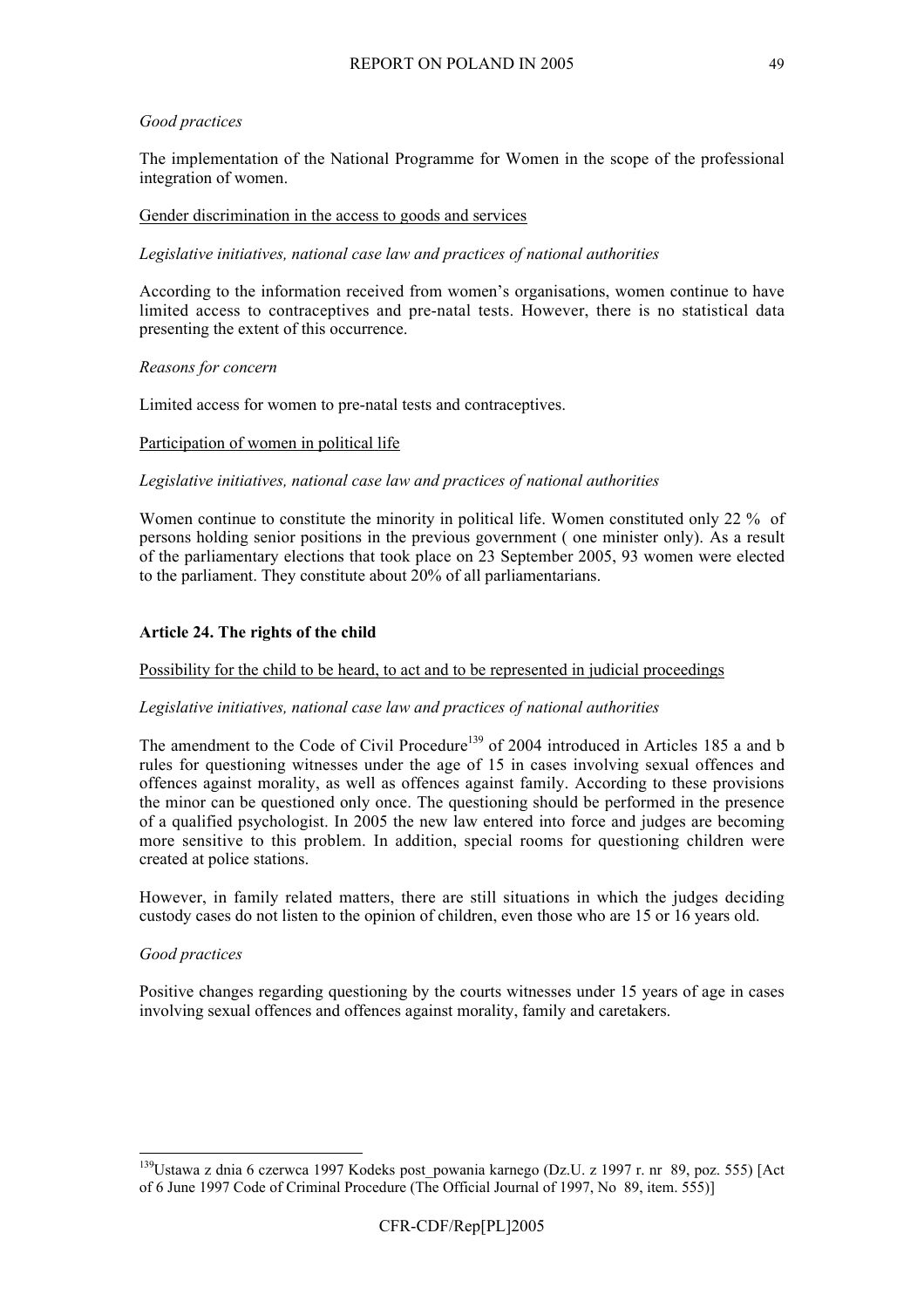## Article 25. The rights of the elderly

## Participation of the elderly to the public, social and cultural life

## *Legislative initiatives, national case law and practices of national authorities*

The amendments to the Act on social security came into force on 1 September  $2005^{140}$ . New provisions limit the possibility to earn a living for individuals receiving pensions and disability or family payments (rents) by changing the limit of earnings, below which the pension and disability payment will be paid in full. In accordance with the Act, only pensioners who have reached the common retirement age of 60 years for women and 65 years for men can earn additional money above their pensions without limitations. All other persons, including those receiving payments (as a result of inability to work or associated with family issues), must declare their additional income. The pension and payment will be paid out in full, if the person's income does not exceed the amount equal to the bottom limit. This amounts to 70% of the average monthly salary for a quarter of the year. However, the payment of a social pension will be suspended if the pensioner earns income higher than 30% of the average salary.

In his approach to the Minister of National Education and Sport, the Ombudsman pointed out the practice of limiting the period of leave for recuperation for teachers having the right to retire. In accordance with Article 73 par. 2 and Article 88 of the Teachers' Charter, a teacher, who received certification from a doctor regarding the necessity to benefit from leave for recuperation and wishes to continue treatment, is "forced" to cease performing professional work. In the opposite situation, the period of leave is shortened. According to the Ombudsman, the very fact that a person has the right to retire cannot be interpreted as retirement in the case of applying for recuperation leave  $^{141}$ .

## *Reasons for concern*

- Limitation of the possibility to earn a living for individuals receiving pensions and disability or family payments (rents)

- Limitation of the period of recuperation leave for teachers who have the right to retirement.

#### The possibility for the elderly to stay in their usual life environment

#### *Legislative initiatives, national case law and practices of national authorities*

The number of welfare institutions for the elderly in Poland continues to be very low. In practice, the elderly do not have access to welfare institutions and therefore the majority of them live in their own homes. There is also a lack of access to assistance services for the elderly which could be performed at home.

#### Article 26. Integration of persons with disabilities

Protection against discrimination on the grounds of health or disability

*Legislative initiatives, national case law and practices of national authorities*

The Doctors' Trade Union of Poland filed a motion to the Constitutional Tribunal, in which it complained about certain provisions of the Act on social security related to workplace

 <sup>140</sup> Ustawa z dnia 29 lipca o zmianie ustawy o pomocy spo\_ecznej oraz ustawy – Karta Nauczyciela (Dz.U. z 2005 r. nr 179, poz. 1487) [Act of 29 July 2005 amending the act on social security and the act – The Teacher's Charter (The Offcial Journal of 2005, No. 179, item 1487)]

<sup>141</sup> Daily *Rzeczpospolita* of 13-15 August 2005 p. C1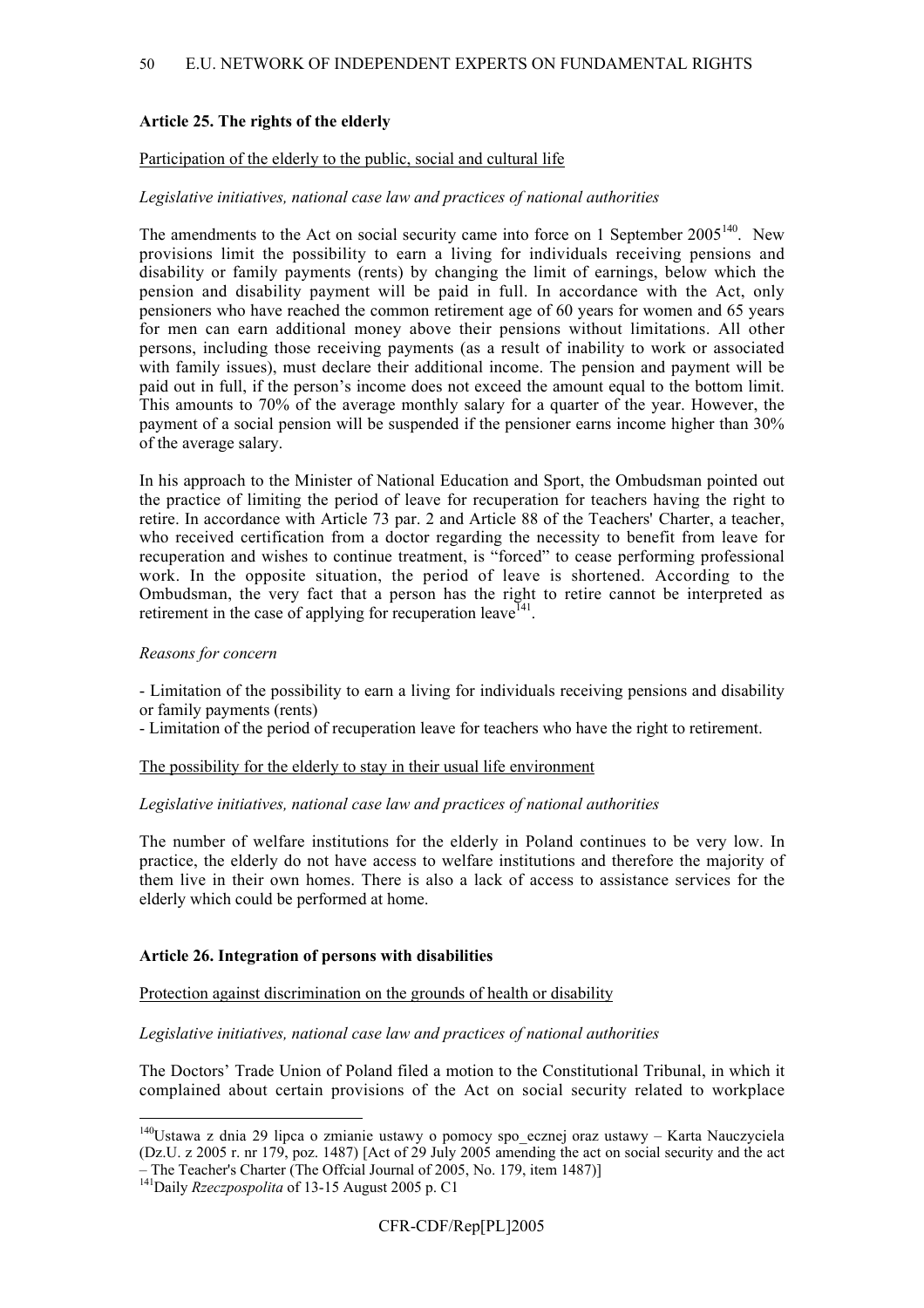accidents and occupational diseases $142$  stating that they violate the constitution and discriminate disabled persons in the job market. The Act introduced the obligation to suspend compensation payments for workplace accidents and occupational illness in cases where the disabled person has income, for example from a job. Such provisions push disabled persons to seek employment on the grey-market, if they need additional income.

Activities with the aim of improving the situation of disabled persons are coordinated by the State Fund for Rehabilitation of Disabled Persons (Pa\_stwowy Fundusz Rehabilitacji Osób Niepe nosprawnych - PFRON) which passed a resolution on 19 July 2005 that established new programmes for the integration of disabled persons called "Access", "Education" and "Disabled Persons Information Centres". The objective of the "Access" programme is to increase the accessibility of public utility buildings for disabled persons. The programme "Education" is designed to provide equal access of disabled children and youth to learning and to improve the conditions of children's and youths' stay in centres which provide 24-hour education and care. The programme "Disabled Persons Information Centres" aims to provide disabled persons, the institutions acting on their behalf, as well as their employers with current and reliable data necessary to receive and provide proper help and assistance $^{143}$ .

#### Professional integration of persons with disabilities: positive actions and employment quotas

#### *Legislative initiatives, national case law and practices of national authorities*

In 2005 several acts were passed, which regulate the situation of disabled persons in the labour market.

Poland ratified Convention No. 159 of the International Labour Organisation regarding vocational rehabilitation and employment of disabled persons<sup>144</sup>.

On 1 November 2005 the Act on vocational and social rehabilitation and employment of disabled persons came into force. According to the amended Article 11 of this Act, disabled persons registered in the district unemployment office or looking for work have the right to benefit from employment services as well as trainings, internships, intervention jobs and onthe-job training  $145$ .

On 15 October 2005 the amendment of the regulation of the Council of Ministers of 2005 on the conditions of giving *de minimis* assistance to businessmen, who operate sheltered workshops has entered into force<sup>146</sup>. The regulation governs the rules for paying out funds,

<sup>&</sup>lt;sup>142</sup>Ustawa z dnia 30 pa\_dziernika 2002 r. o ubezpieczeniu spo\_ecznym z tytu\_u wypadków przy pracy i chorób zawodowych (Dz.U. z 2002 r. nr 199 nr 1673) [Act of 30 October 2002 on social security related to workplace accidents and occupational diseases (The Official Journal of 2002, No 199, item 1673)]

<sup>&</sup>lt;sup>143</sup>Information available on the Web page of the Ministry of Social Policy, www.mps.gov.pl  $^{144}$ O wiedersnie Bz, dowe z dnie 20 stycznie 2005 r. w sprawie mogy obowi zwi, goi I

<sup>&</sup>lt;sup>144</sup>O wiadczenie Rz dowe z dnia 20 stycznia 2005 r. w sprawie mocy obowi\_zuj\_cej Konwencji nr 159 Mi\_dzynarodowej Organizacji Pracy dotycz\_cej rehabilitacji zawodowej i zatrudniania osób niepe nosprawnych, przyj tej w Genewie, dnia 20 czerwca 1983 r. (Dz.U. z 2005 r. nr 43, poz. 413) [Government Declaration of 20 January 2005 on the legal force of the binding Convention No. 159 of the International Labour Organisation concerning occupational rehabilitation and hiring of disabled persons, approved in Geneva on 20 June 1983 (The Official Journal of 2005, No. 43, item 413)]<br><sup>145</sup>Ustawa z dnia 27 sierpnia 1997 r. o rehabilitacji zawodowej i spo\_ecznej oraz zatrudnianiu osób

niepe\_nosprawnych, (Dz.U. z 1997 r. nr 123, poz. 776 ze zmianami wprowadzonymi ustaw\_ z dnia 28 lipca o zmianie ustawy o promocji zatrudnienia i instytucjach rynku pracy oraz o zmianie niektórych innych ustaw (Dz.U. z 2005 r. nr 164, poz. 1366) [Act of August 27, 1997 r. on the occupational and social rehabilitation and hiring of disabled persons, (The Official Journal of 1997, No 123, item 776 with later amendments introduced by the Act of 28 July 2005 on the amendment of the Act on promotion of employment and job market institutions and on the amendment of chosen other Acts (The Official Journal of 2005, No. 164, item 1366)]

<sup>&</sup>lt;sup>146</sup>Rozporz\_dzenie Rady Ministrów z dbnia 13 wrze\_nia 2005 r. zmieniaj\_ce rozporz\_dzenie w sprawie szczegó owych warunków udzielania pomocy de minimis przedsi biorcom prowadz cycm zak ady pracy chronionej (Dz. U. z 2005 r. nr 189, poz. 1591) [The regulation of the Council of Ministers of 13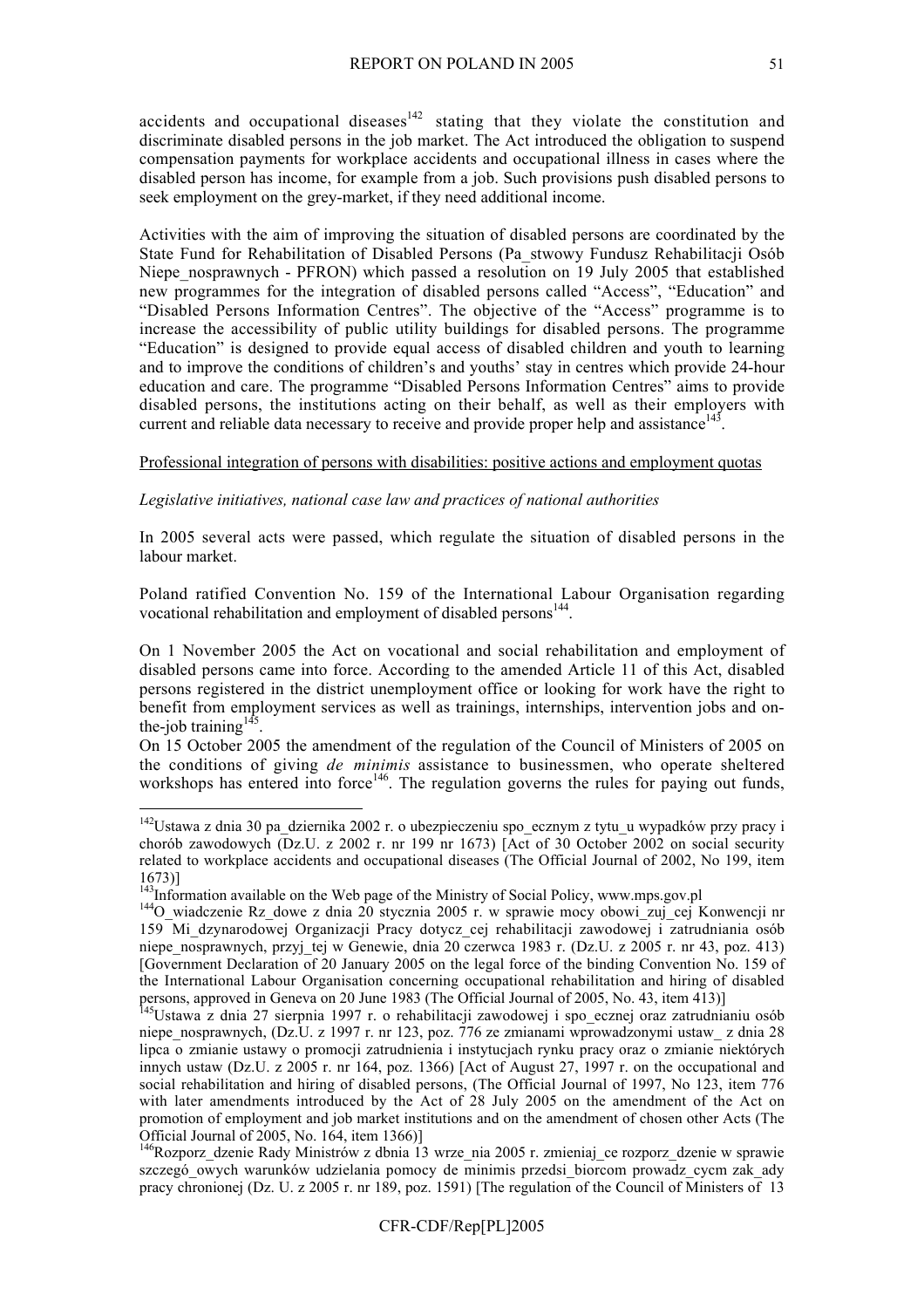which are equal to the difference between the salaries of disabled persons and the monthly subsidy to the salary paid from the PFRON. It also governs paying out advance payments for personal income tax for such expenditure as creation, modernisation, renovation and maintenance of the rehabilitation base, preparation of workstations and their adaptation, salaries of persons caring for participants in the rehabilitation programme, the organisation of rehabilitation medical holidays, sports and recreational activities. The employers can also spend the funds from the company fund on training, basic and specialist medical care, advice and rehabilitation services, supplemental pay for being able to communicate using sign language, and other expenses associated with individual rehabilitation programmes for disabled employees<sup>147</sup>.

In spite of the activities undertaken by government institutions in order to increase access to employment for disabled persons, their situation has not improved. According to the available statistical data, only 23.4% of disabled persons of a productive age had a job – compared to 74.9 percent of able bodied persons 148 . This number is 2.3% lower than in 2003. According to statistical data from the Ministry of Social Policy, in August 2005 the percentage of disabled persons among all those seeking jobs and registered in employment offices was equal to 2.7%.

According to Government information about the activities it undertook in 2004 in order to implement the 1 August 1997 Resolution of the Sejm - "The Disabled Persons Charter"<sup>149</sup>, the PFRON carried out the following activities: refunding the costs of the existing or new workplaces' adaptation for disabled persons, refunding salary costs of disabled persons, refunding social security taxes paid by the employers, financing of professional trainings, granting loans for disabled unemployed persons to start up business activities, co-financing bank loans taken out by sheltered workshops and refunding the increased costs of hiring disabled persons with mental disabilities or blindness.

According to this information, by 31 December 2005, 111 workplaces were adapted in the public sector and 378 in the private sector. As a result of this 498 disabled persons were hired. Other benefits for employers of disabled persons are as follows: contract with employers, on the basis of which they could receive every other month for 18 months a refund of a disabled person's salary and social security taxes to be paid by the employers if the disabled person was hired for an existing or new job. In 2004 the co-financing included 12 648 disabled persons. Also in 2004, 7 569 disabled persons were trained during courses organised by the district self-governments and employers. Out of this number, 1 146 persons received a job after the training was completed.

In addition to the activities described above, PFRON also carried out the following programmes – Telework (using IT techniques to aid the employment of disabled persons – in 2004 jobs were created for 41 persons), Junior (professional development of disabled graduates – 74 jobs created), disabled persons in public service (job creation in public administration institutions for disabled persons, who are unemployed and/or seeking a job  $-$ 670 jobs were created) and programme towards modernity (sustaining jobs for disabled persons in sheltered workshops).

It is difficult to assess the effectiveness of the activities carried out by the PFRON, because the report of the Supreme Chamber of Control (Najwy\_sza Izba Kontroli – NIK) compiled

September 2005 amending the regulation on the conditions of giving *de minimis* assistance to businessmen, who operate sheltered workshops has entered into force (The Official Journal of 2005 No. 189, item 1591)]

<sup>&</sup>lt;sup>147</sup>Daily *Rzeczpospolita* of 15 October 2005 p. C2<sup>148</sup>Dana statuture Ministerstwa Bolityki, Sp

<sup>&</sup>lt;sup>148</sup>Dane statystyczne Ministerstwa Polityki Spo\_ecznej [Statistical data of the Ministry of Social Policy] http://www.mps.gov.pl/\_osobyniepelnosprawne.php?dzial=389 (07.11.05)

<sup>&</sup>lt;sup>149</sup>Uchwa a Sejmu RP z dnia 1 sierpnia 1997 r. Karta Praw Osób Niepe nosprawnych [Sejm Resolution of 1 August 1997 - "Disabled Persons Charter"]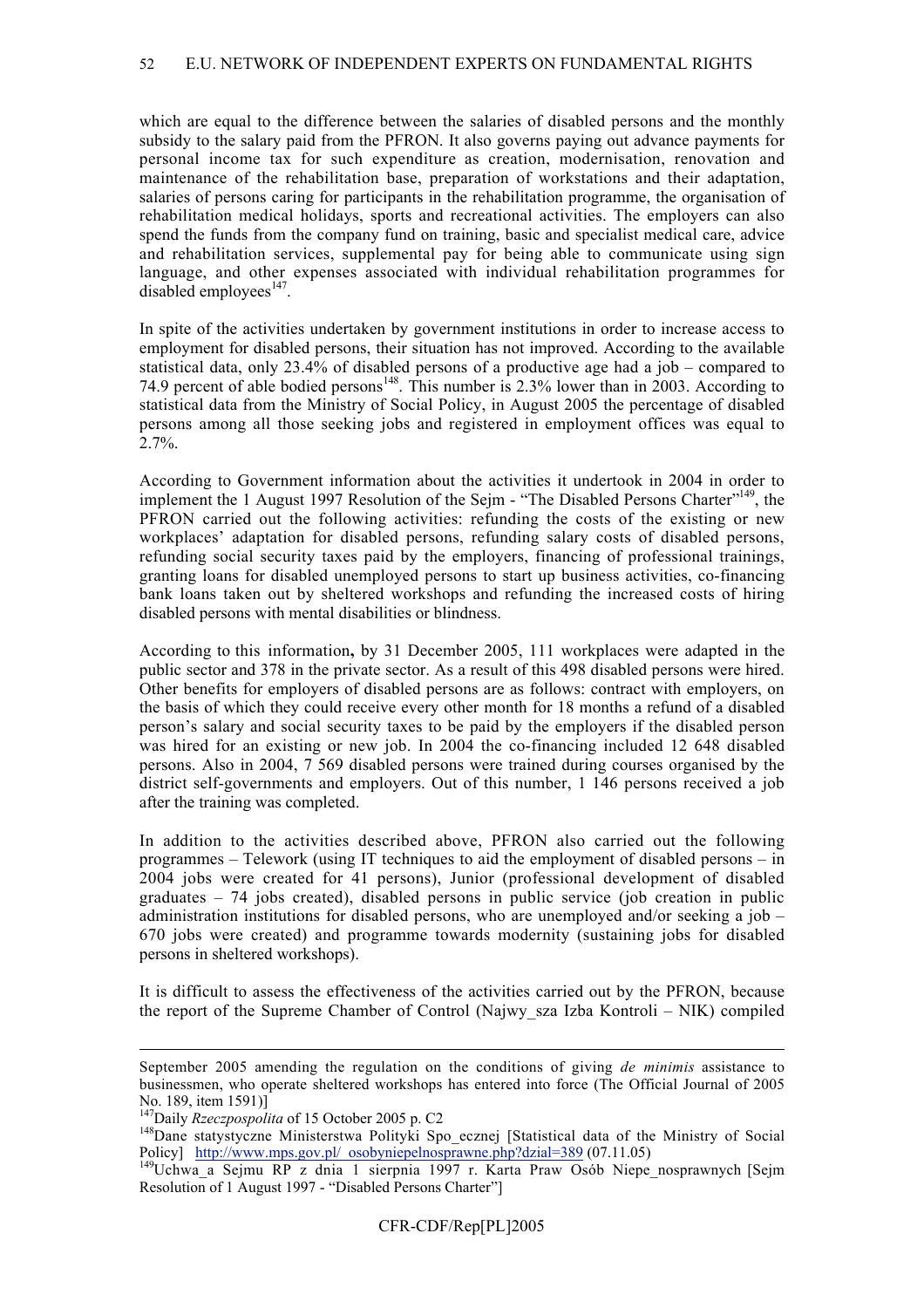during the second half of 2004, found that the financial resources of the Fund, earmarked for carrying out programmes for health and social rehabilitation of disabled persons, were spent uneconomically and incorrectly. The main concerns of the NIK were related to improper preparation of programmes, not compiling correct data and unequal treatment of the beneficiaries of the programmes $150$ .

# *Reasons for concern*

Low ratio of employment of disabled persons.

 <sup>150</sup> Supreme Chamber of Control report, http://www.niepe\_nosprawni.pl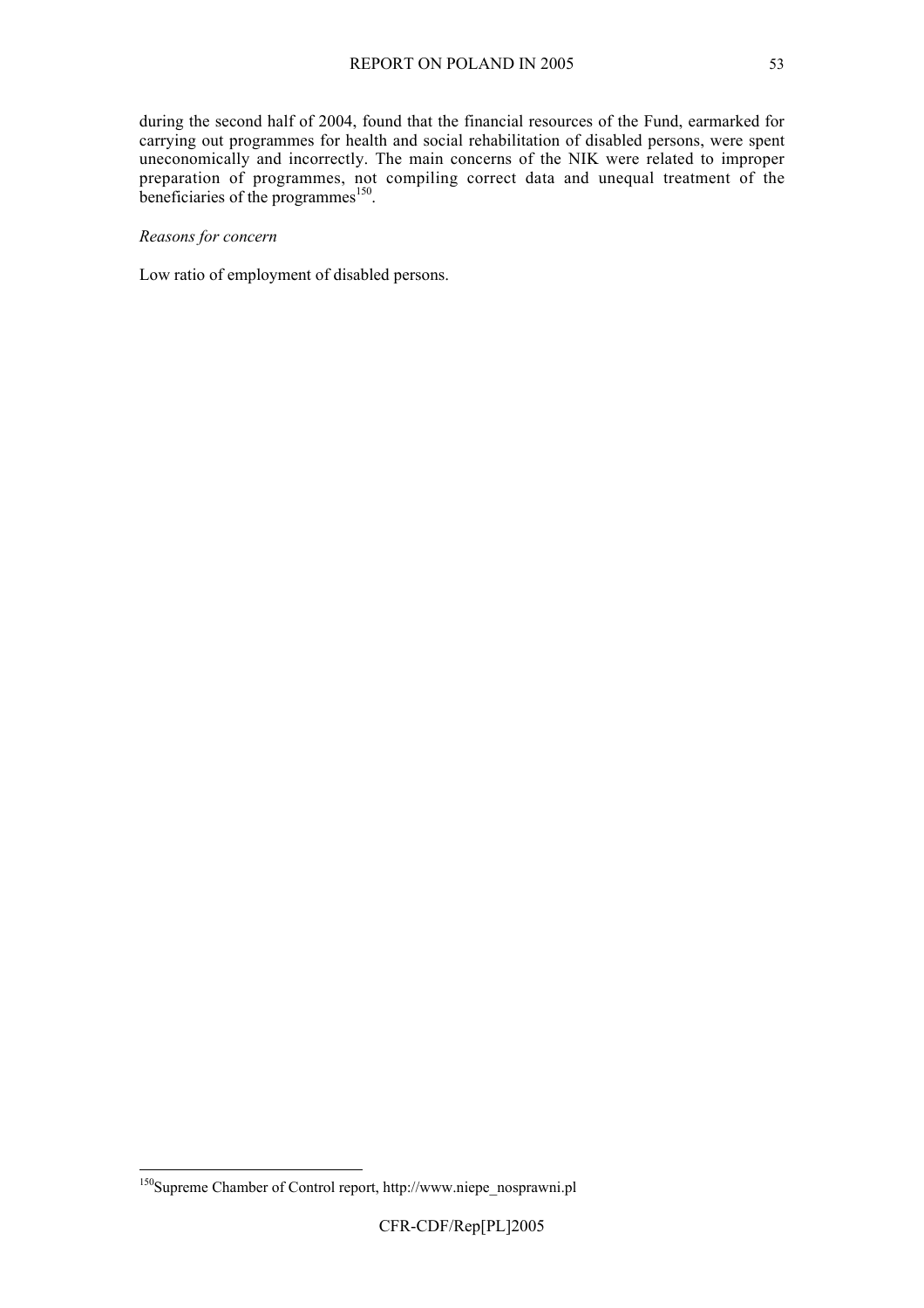# CHAPTER IV. SOLIDARITY

# Article 27. Workers' right to information and consultation within the undertaking

## Article 28. Right of collective bargaining and action

## Social dialogue

## *Legislative initiatives, national case law and practices of national authorities*

In accordance with the report of the National Committee of the Independent Self-Governing Trade Union (NSZZ) " Solidarno (Solidarity)" entitled "The annual review of the violations of trade union rights in Poland in 2004"<sup>151</sup>, the Trade Union Freedom Committee of the International Labour Organisation published a report about a complaint filed by NSZZ "Solidarno " concerning the Government's failure to guarantee the effective implementation of ILO Conventions No.  $87^{152}$ ,  $98^{153}$  and  $135^{154}$ . Part of the ILO report consists of recommendations for the Polish Government to renew and intensify efforts within a threeparty's Voivodship Social Dialogue Committee in order to persuade partners to hold talks and negotiations, as well as to renew the social dialogue aiming to guarantee the exercise of the freedom of association and collective negotiations, especially in the scope of recognising trade unions and protection against discrimination due to trade union membership.

The right of collective actions (right to strike) and the freedom of enterprise or the right to property and the issue of the intervention of the judiciary into collective actions

## *Legislative initiatives, national case law and practices of national authorities*

In accordance with the PIP's report for the year 2004, there has been a significant decrease in the number of refusals to register collective agreements in comparison with the previous year (12.2% in 2003 and 7.4% in 2004). However, the trade unions still have doubts as to the type of documents required to register a collective agreement.

In 2004 there has been an insignificant increase in the number of collective agreements containing provisions with certain irregularities. (from 24% in 2003 to 26% in 2004). The PIP pointed out, however, that it is becoming more and more sporadic for parties to include in the collective agreements provisions more favourable than provided in the Labour Code<sup>155</sup>.

## *Positive aspects*

A decrease in the number of refusals to register collective agreements.

 <sup>151</sup> <sup>151</sup>The report is available on the website <u>http://www.solidarnosc.org.pl/obrona/index.htm</u> 152K opusanea MOR pr 8.7 z 1948 r. a webpe, at zuit zkowei i ookronic prow zwitz

<sup>&</sup>lt;sup>152</sup>Konwencja MOP nr 87 z 1948 r. o wolno ci zwi zkowej i ochronie praw zwi\_zkowych (Dz.U.z 1958 r. nr 29, poz. 125) [ILO Convention No. 87 of 1948 on freedom of association and the protection of trade union rights (The Official Journal of 1958, No. 29, item 125)]

<sup>&</sup>lt;sup>153</sup> Konwencja MOP nr 98 z 1949 r. prawo organizowania si\_i rokowa\_zbiorowych (Dz.U. z 1958 r. nr 29, poz. 126) [The ILO Convention No. 87 of 1948 on the right to assembly and collective negotiations

<sup>(</sup>The Official Journal of 1958, No. 29, item 126)] 154 Konwencja MOP nr 135 z 1971 r. o reprezentacji pracowników (Dz.U. z 1977 r. nr 39, poz. 178) [ILO Convention No. 135 of 1971 on the representation of employees (The Official Journal of 1977, No. 39, item 178)]

<sup>&</sup>lt;sup>155</sup>Report of the Chief Labour Inspector on the work of the State Labour Inspection in 2004 presented to the Sejm in 2005. http://pip.bip.ornak.pl/pl/bip/sprawozd\_pip\_2004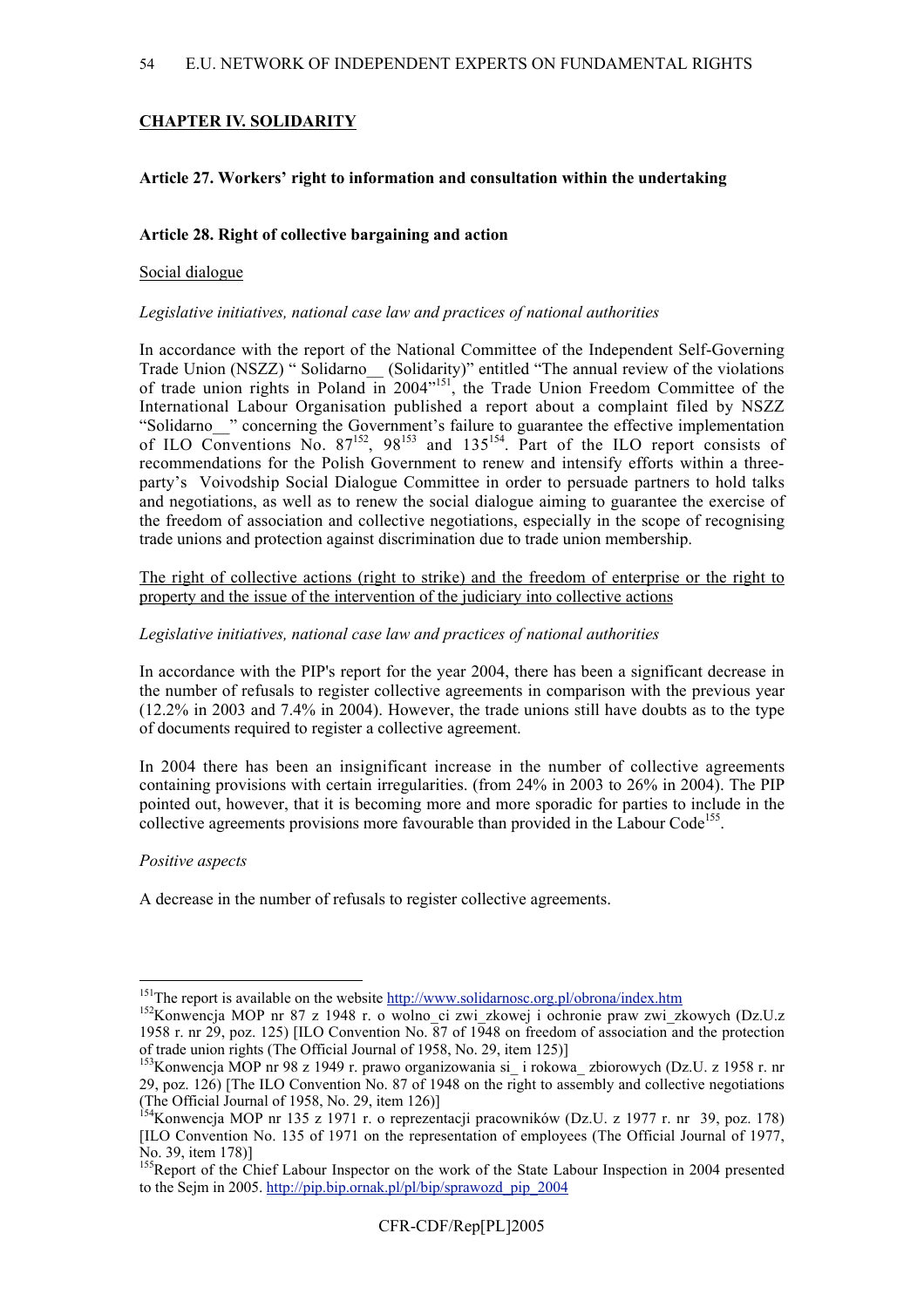## *Reasons for concern*

More sporadic cases of including in the collective agreements provisions more favourable than the Labour Code.

## Article 29. Right of access to placement services

#### Access to placement services

## *Legislative initiatives, national case law and practices of national authorities*

The Sejm adopted an amendment to the Act on the promotion of employment and on labour market institutions, which was published on 30 August 2005<sup>156</sup>. Changes of rules on financial support for employers providing working places for persons previously unemployed came into force on 1 November 2005. Employers are entitled to receive them from the employment office. The Act increases financial support to equip or supplement the workplace of an unemployed person over 50 years of age, who has been employed by a company as part of intervention work. Since 1 November communes (*gmina*) can also organise public work and the Head of the commune can direct unemployed persons who do not have the right to receive unemployment benefits or benefit from social aid, to perform the so called public utility work in their place of residence for 10 hours a week.

From 1 January 2006, anyone who legally employs an unemployed person as a house aid, will be able to deduct the incurred tax contributions from his\her taxes. From 1 January 2006, unemployment benefits will also be paid out to unemployed individuals who lost their job and are not entitled to an old age or disability pension $157$ .

On 1 July 2005 the Sejm passed an Act amending the social security system<sup>158</sup> in order to facilitate starting different business, especially by young unemployed persons. For this category of persons the amendment reduced the amount of instalment insurance premium for social security by 70%. However the Act does not cover individuals who intend to perform economic activity in the scope of learned professions. This raises doubts from the point of view of the principle of equality before the law.

The Ombudsman approached the Minister of Economy and Labour on the issue concerning the lack of opportunity to appeal the refusal to consider the motion for the Head of the commune to award an unemployed person financial means to undertake economic activity in accordance with the Act on the promotion of employment and on labour market institutions<sup>159</sup>. The amendments to this Act<sup>160</sup> only apply to an obligation of the Heads of communes to made public a list of employers and persons, with whom the labour market assistance agreements were reached, by placing it on an official notice-board for a period of 30 days.

 <sup>156</sup> Ustawa z dnia 28 lipca 2005 o zmianie ustawy o promocji zatrudnienia i instytucjach rynku pracy (Dz. U. z 2005 r. nr 164, poz. 1366) [Act of 28 July 2005 amending the Act on the promotion of employment and on labour market institutions (the Official Journal of 2005 No. 164, item 1366] <sup>157</sup>Daily *Rzeczpospolita* of 1 September 2005 p.C2<br><sup>158</sup>Ustawa z dnie 20 linea o zmienie ustawy o p

Ustawa z dnia 29 lipca o zmianie ustawy o pomocy spo\_ecznej oraz ustawy – Karta Nauczyciela (Dz.U. z 2005 r. nr 179, poz. 1487 [Act of 29 July 2005 amending the act on social security and the act

<sup>–</sup> The Teacher's Charter (The Offciial Journal of 2005, No. 179, item 1487)] 159 General Approach to the Minister of the Economy and Labour of 22 May 2005 No. RPO/479850/04/VIII

<sup>&</sup>lt;sup>160</sup>Ustawa z dnia 28 lipca 2005 r. o zmianie ustawy o promocji zatrudnienia i instytucjach rynku pracy oraz zmianie niektórych innych ustaw (Dz.U. z 2005 r. Nr 164 poz. 1365) [Act of 28 July 2005 on the promotion of employment and on labour market institutions and some other acts (the Official Journal of 2005, No. 164, item 1365)]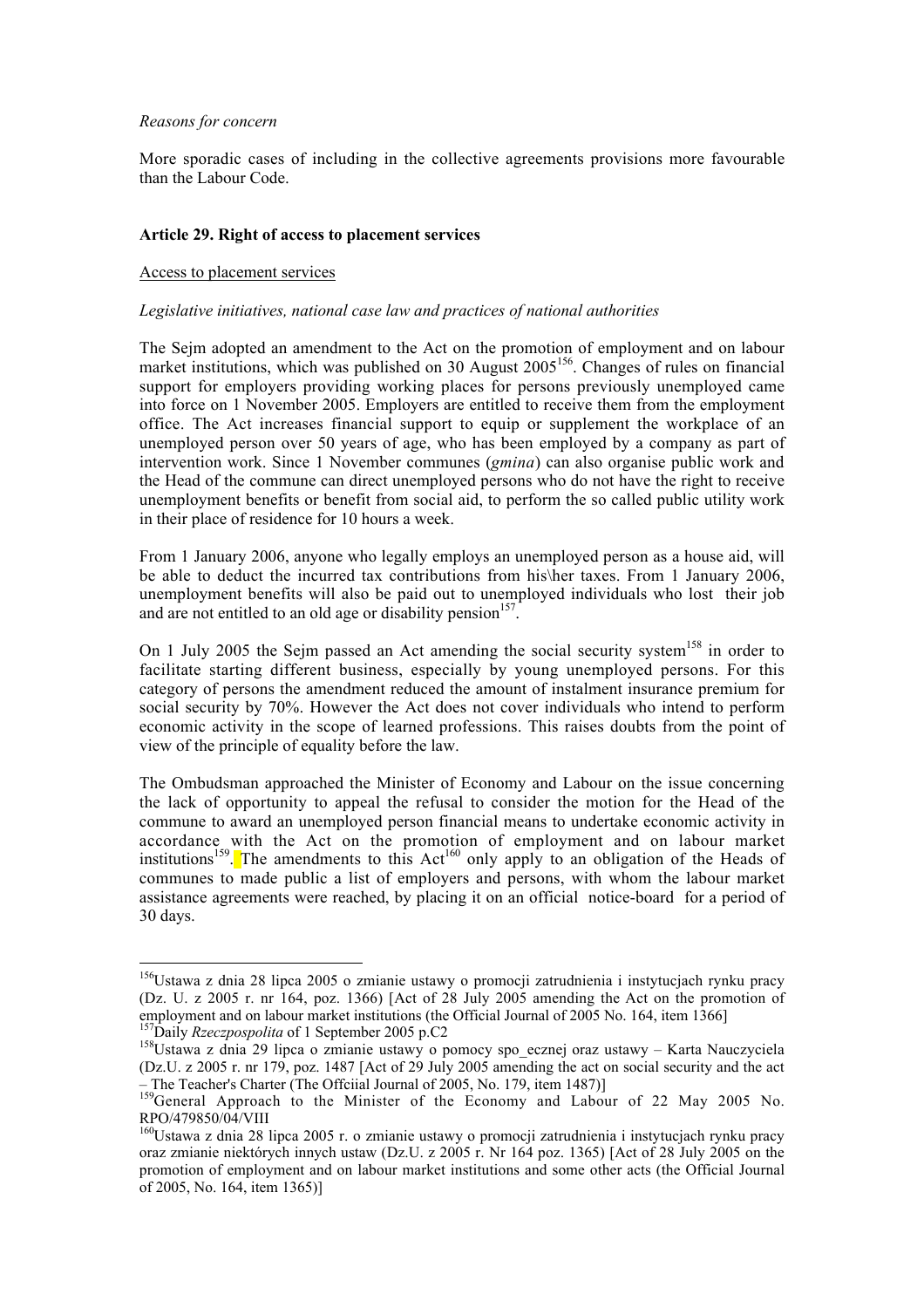## *Positive aspects*

Improving unemployed persons' access to placement services.

## Article 30. Protection in the event of unjustified dismissal

## Reasons for dismissals

## *Legislative initiatives, national case law and practices of national authorities*

In accordance with the National Committee of the Independent Self-Governing Trade Union "Solidarno " report, the termination of an employment contract with trade union activists remains one of the most frequently used methods of counteracting trade unions. According to the report, the employers often used disciplinary dismissals against the activists, which resulted in the immediate termination of work relations. There are also frequent cases of intimidating the members of a union in order to force them to resign from work. Some members of trade unions meet with discrimination at work due to their union affiliation, for example by receiving lower salaries than the other employees.

## Remedies against the decision of dismissal and compensation due in the event of an unjustified dismissal

# *Legislative initiatives, national case law and practices of national authorities*

The Constitutional Tribunal<sup>161</sup> in its judgment of 18 October 2005 stated that the provisions, according to which the courts can assess damages for unjustified dismissal equal to twoweeks' to three months' salary, are in compliance with the Constitution. The Tribunal ruled that in employment relationships equality before the law does not mean identical rules and obligations of different groups of employees.

According to the judgment of the Constitutional Tribunal<sup>162</sup> of 30 May 2005, the Act on protection of workers' claims in case of bankruptcy of the employer, amended in  $2002^{163}$ worsened the legal situation of employees. Their protection in case of bankruptcies of the employers was diminished. The Act changed the definition of bankruptcy of the employer and limited the scope of protection of workers. It also limited the scope of claims covered from the Fund of Guaranteed Workers Benefits (Fundusz Gwarantowanych \_wiadcze\_ Pracowniczych). According to the Tribunal, the fundamental principle of citizens' good faith in the state and the law it enacts was broken. This principle is a key element of the state ruled by  $law^{164}$ .

As a result of inspections performed at 191 employers, the PIP found that the largest number of irregularities in dissolving employment contracts due to reasons outside of the control of the employees was related to non-payment of severance pay (28%), understating the amount

 <sup>161</sup> Wyrok Trybuna\_u Konstytucyjnego z 18 pa\_dziernika 2005 r. nr SK 48/03 [Judgment of the Constitutional Tribunal, October 18, 2005 No SK 48/03]

<sup>&</sup>lt;sup>162</sup>Wyrok Trybuna u Konstytucyjnego z dnia 30 maja 2005 r. nr P 7/04 [Judgment of the Constitutional Tribunal, May 30, 2005 No P 7/04]

<sup>&</sup>lt;sup>163</sup>Ustawa z 30 sierpnia 2002 r. o restrukturyzacji niektórych nale no ci publicznoprawnych nowelizuj ca ustaw\_ z 29 sierpnia 1993 r. o ochronie roszcze\_ pracowniczych w razie niewyp acalno ci pracodawcy (Dz.U. z 2002 r. nr 155, poz. 1287) [Act of August 30, 2002 r. on the restructuring of certain public amounts due which amended the August 29, 1993 Act on protection of workers claims in case of bankruptcy of the employer (The Official Journal of 2002, No. 155, item 1287]

<sup>&</sup>lt;sup>164</sup> Art. 2 of the Constitution of the Republic of Poland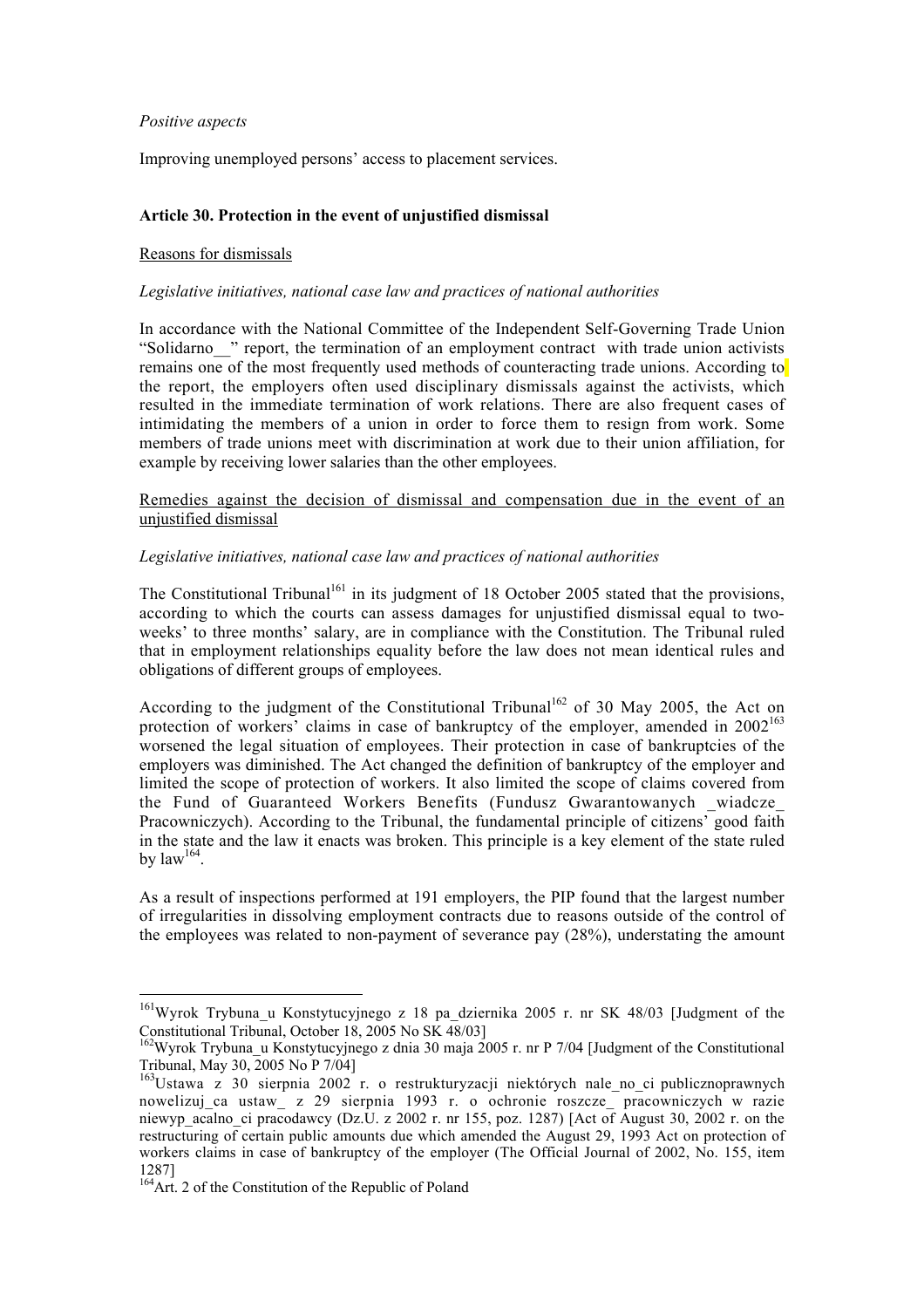of the severance pay (10%), and not paying compensation for shortening the period of notice  $(5\%)^{165}$ .

## *Reasons for concern*

Limiting the protection of employees in case of bankruptcy of employers.

## Article 31. Fair and just working conditions

## Health and safety at work

## *Legislative initiatives, national case law and practices of national authorities*

The inspections performed by the State Labour Inspection in retail stores show that in a significant number of the stores there were infringements of labour safety and hygiene provisions. The infringements concerned, in particular, the storage of goods, hygienic and sanitary equipment found in social rooms, organisation of workspaces, equipping employees in proper clothing and footwear. PIP paid special attention to blockage of evacuation routes (violations were found in 27% of the stores). The Inspectorate noted other violations as well – for example dangerous areas in the workplace were not marked properly, or employees did not have access to equipment manuals $^{166}$ .

#### Sexual and moral harassment at work

#### *Legislative initiatives, national case law and practices of national authorities*

In 2004, the PIP registered 395 complaints, in which accusations of mobbing were mentioned. Over half of them were considered to be unjustified, 31 complaints turned out to be fully justified and 43 cases of mobbing accusations were partially confirmed. The evidence, gathered during the inspections undertaken by PIP inspectors during the consideration of 76 complaints was not sufficient to claim the existence of mobbing. The complaints considered by the PIP with allegations against employers concerning actions defined as mobbing in the Labour Code, indicate that the complainants often expend the definition of mobbing onto other irregularities at labour institutions, e.g. violation of provisions concerning working hours by forcing employees to work longer than the statutory norms without appropriate compensation defined by the Labour Code. In response to the complaints, the inspectors most frequently informed the complainants about the arrangements made during the inspection and instructed them on the possibility to file a complaint to the labour court to award appropriate compensation from the employer  $^{167}$ .

## Working time

#### *Legislative initiatives, national case law and practices of national authorities*

Nearly half of the employers controlled in 2004 by the PIP violated the rules of paying supplements to salaries, including overtime pay. PIP raised the alarm in its report that there has been a significant deterioration of the situation of employees working overtime compared

<sup>&</sup>lt;sup>165</sup>Report of the Chief Labour Inspector on the work of the State Labour Inspection in 2004 presented to the Sejm in 2005. http://pip.bip.ornak.pl/pl/bip/sprawozd\_pip\_2004

<sup>&</sup>lt;sup>166</sup>Report of the Chief Labour Inspector on the work of the State Labour Inspection in 2004 presented

to the Sejm in 2005. http://pip.bip.ornak.pl/pl/bip/sprawozd\_pip\_2004<br><sup>167</sup>Pa\_stwowa Inspekcja Pracy, G\_ówny Inspektorat Pracy, Równe Traktowanie Kobiet i M\_\_czyzn w stosunkach pracy, Mobbing w rodowisku pracy, Warszawa 2005 r. [State Labour Inspection, Equal Treatment of Women and Men, Mobbing in the working environment, Warsaw 2005]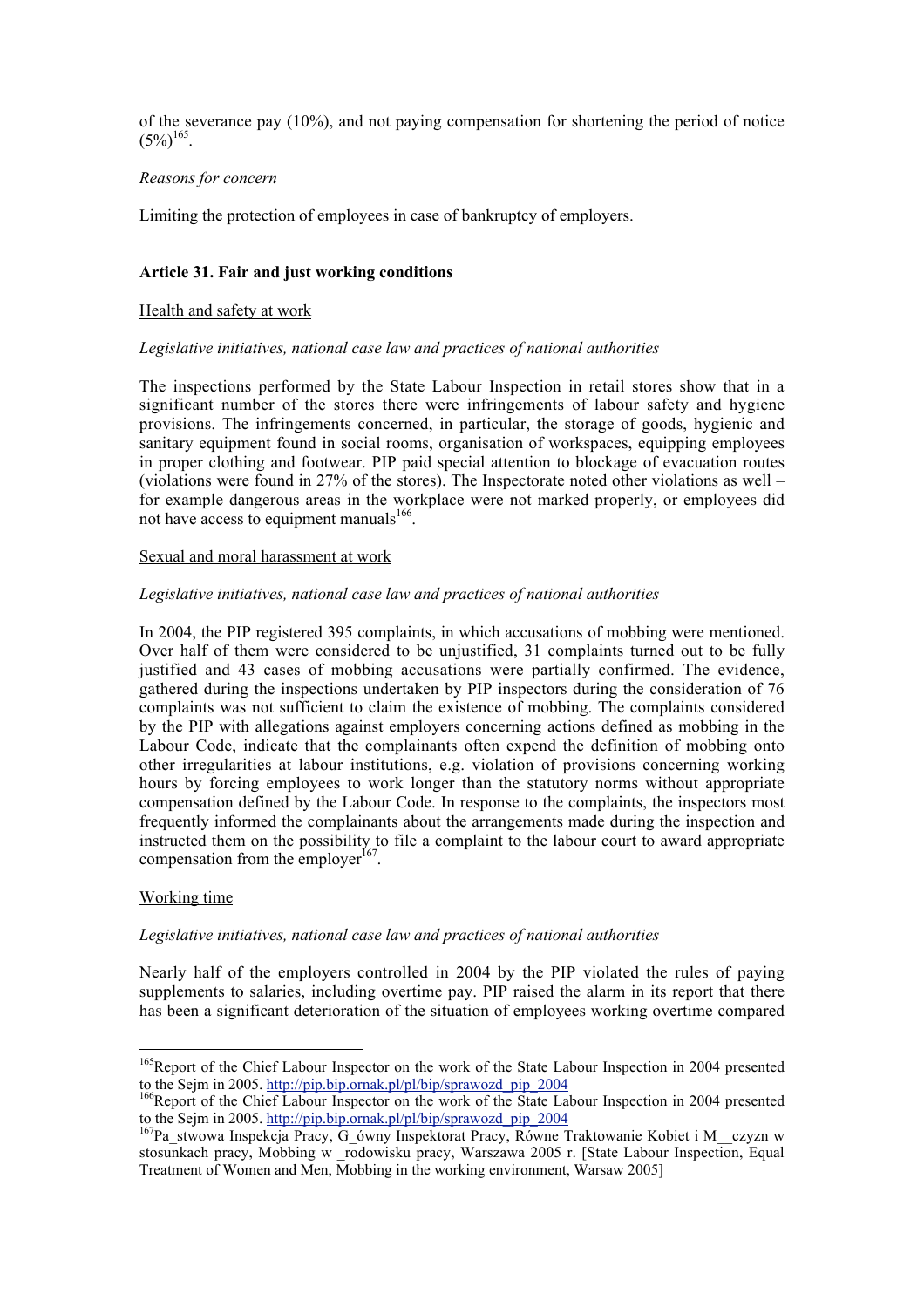to the previous year. The percentage of employers who improperly record working time has increased from 39 to  $49\%$ <sup>16</sup> .

According to the inspections performed by PIP in the "Biedronka" and "Kaufland" supermarket chains, the rights of workers were violated throughout Poland – especially regarding working hours. The main violations concerned falsifying attendance lists and infringing on safety provisions by forcing workers to carry heavy weights. Several cases are under investigation by the prosecutors throughout the country. Several dozen employees interviewed by the prosecutors confirmed that they were forced to work overtime without pay. Two former directors of the supermarket chains and two managers were indicted<sup>169</sup>.

On 19 January 2005 there was another hearing in the case brought to the court by a manager of one of the stores in the "Biedronka" supermarket chain. The manager was forced to work overtime without any additional compensation. It is the first case in which an employee of a supermarket brought a claim to court for overtime pay. The Regional Court in Gdansk awarded the claimant the overtime pay. The Court of Appeals in Gdansk heard the complaint of the other party and overturned the judgment of the lower court and sent the case to be tried again<sup>170</sup>. The Court of Appeals to a large extent agreed with the judgment of the Regional Court regarding the key problems. Because the court based its judgment on Article 322 of the Code of Civil Procedure, which serves to estimate the amount of hours worked, the judgment will have a great significance in defining the rules for estimating overtime in cases where the available evidence does not make it possible to calculate precisely the actual overtime of the employee.

At the same time, the State Labour Inspection informed the attorney general's office that the manager of the Biedronka store committed a criminal offence by falsifying working time records (to which she was forced) The Helsinki Human Rights Foundation intervened in this case at the office of the Chief Labour Inspector.

In the decision of 21 December  $2004^{171}$ , the Regional Prosecutor in Poznan overruled a decision of the District Prosecutor Pozna\_-Grunwald about the refusal to initiate investigations to examine whether the members of the Management Board of Jeronimo Martins Dystrybucja Sp. z o.o., the owner of the "Biedronka" chain, committed a criminal act defined in Article 218 and Article 220 of the Penal Code, and in particular whether they systematically abused workers' rights.

#### Article 32. Prohibition of child labour and protection of young persons at work

#### Protection of minors at work and monitoring of the protection

#### *Legislative initiatives, national case law and practices of national authorities*

According to the PIP report, there are fewer abuses of the rights of minors in the workplace each year. According to PIP, there were only incidental cases of employing minors at night time and in overtime or not paying wages to minors. However, PIP pointed out that there are still violations of rights of minors by employers. The situation worsened in the cases of preliminary medical examinations for minors (22%), or recording working time during work

<sup>&</sup>lt;sup>168</sup>Daily *Rzeczpospolita* of 3 August 2005 p. C2, Report of the Chief Labour Inspector on the work of the State Labour Inspection in 2004 presented to the Sejm in 2005. http://pip.bip.ornak.pl/pl/bip/sprawozd\_pip\_2004

<sup>&</sup>lt;sup>169</sup>Daily *Rzeczpospolita* of 14 September 2005 p.C1, Report of the Chief Labour Inspector on the work of the State Labour Inspection in 2004 presented to the Sejm in 2005. http://pip.bip.ornak.pl/pl/bip/sprawozd\_pip\_2004<br><sup>170</sup>Wyrok Sadu Apelacyjnego w Gda\_sku z dnia 19 stycznia 2005 r. sygn III Apa 125/04 [Judgment of

the Court of Appeals in Gdansk of 19 January 2005, signature III Apa 125/04]

<sup>&</sup>lt;sup>171</sup>Decision of the Regional Prosecutor Office in Poznan of 21 December 2004, No. I Dsn 3274/04/G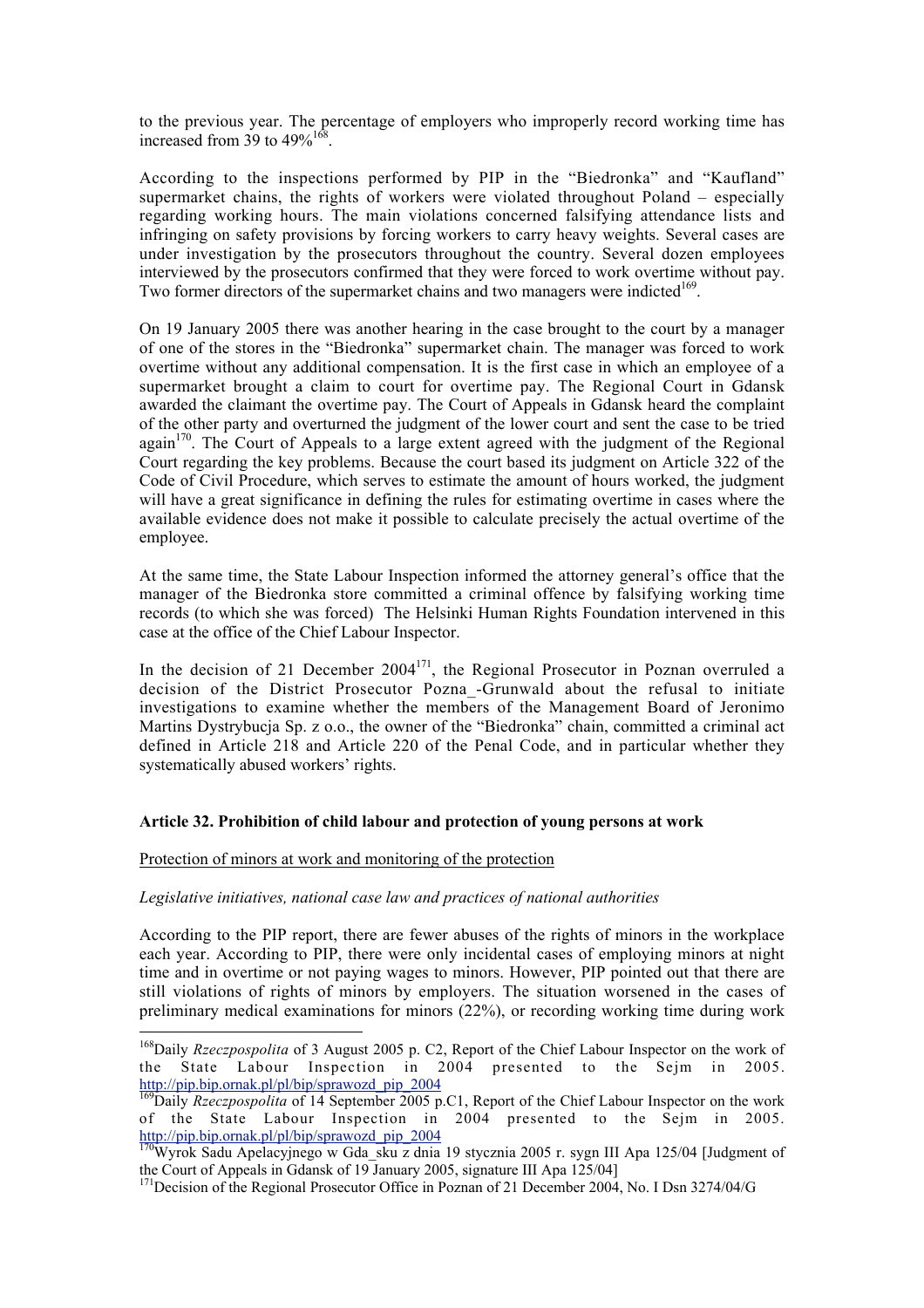performed for apprenticeship purposes (41%). According to PIP, the cause of such a situation is often an intention to limit the labour  $costs<sup>172</sup>$ .

## Article 33. Family and professional life

## Parental leaves and initiatives to facilitate the conciliation of family and professional life

## *Legislative initiatives, national case law and practices of national authorities*

According to the PIP report, women much more often than men use the parental leave rights associated with raising children. The number of women benefiting from the possibility of taking maternity leave is decreasing. According to the data from 2003, only one in 25 women took maternity leave. Even fewer women use the right to unpaid extended post-maternity leave.

As part of the National Programme for Women, actions are undertaken in order to improve the situation of women in the job market, including publishing information about workers rights – especially rights related to maternity – as well as actions to increase the availability of care institutions for children (day care centres, pre-schools, after-school clubs).<sup>173</sup>

The Ombudsman, in his General Approach to the Minister of Social Policy<sup>174</sup> stressed the incorrect interpretation of provisions regarding maternity benefits during maternity leave. The Undersecretary in the Ministry of Social Policy wrote, in response to the Approach<sup>175</sup>, that according to the opinion of the Minister of Economy and Labour it would be reasonable to define the length of the maternity leave in the Labour Code. To date, such provisions have not been introduced to the Labour Code.

#### *Positive aspects*

Government programmes intended for women with the purpose of dissemination of information about workers' rights with regard to maternity.

#### *Reasons for concern*

Decrease in the number of women applying for and using maternity leave and unpaid extended post-maternity leave.

## Protection against dismissal on grounds related to the exercise of family responsibilities

#### *Legislative initiatives, national case law and practices of national authorities*

According to PIP, the violations of workers' rights with regard to parental rights are fairly infrequent. However, a significant number of employees are not familiar with provisions of the Labour Code in this respect. In two companies inspected by PIP there were cases of refusal to grant the father maternity leave which was not used by the mother.

http://www.rownystatus.gov.pl/pl/index.php?m=dokumenty&kat=12 (07.11.2005)

<sup>&</sup>lt;sup>172</sup>Report of the Chief Labour Inspector on the work of the State Labour Inspection in 2004 presented to the Sejm in 2005. http://pip.bip.ornak.pl/pl/bip/sprawozd\_pip\_2004

<sup>&</sup>lt;sup>173</sup>Informacja Rz du dotycz ca realizacji Krajowego Programu Dzia\_a\_ na Rzecz Kobiet – II etap wdro eniowy [Government information concerning the implementation of the National Programme for Women - the second phase of implementation]

<sup>&</sup>lt;sup>4</sup>General Approach to the Minister of Social Policy of 16 June 2005, No. RPO/506917/05/III  $175$ Response of 18 July 2005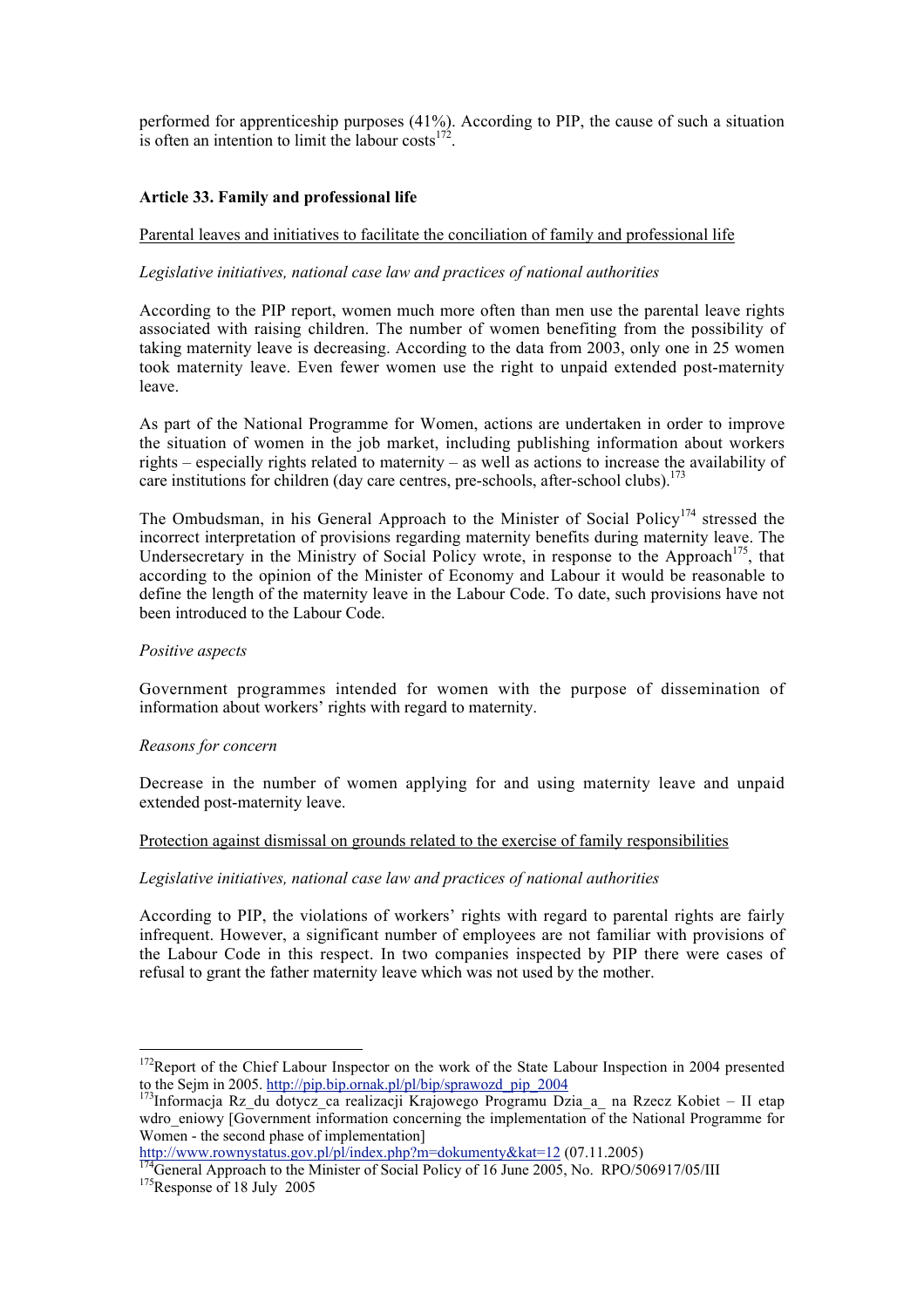PIP announced that it would undertake a promotional campaign in order to inform employees about their parental rights $^{176}$ .

## Article 34. Social security and social assistance

#### Social assistance and fight against social exclusion

## *Legislative initiatives, national case law and practices of national authorities*

On 25 September 2005, Poland signed the Revised European Social Charter. The ratification of the Charter will be carried out in accordance with Article 89 Sec. 1 of the Polish Constitution after a bill is passed to approve the ratification.

On 22 April 2005, the Sejm passed the Act on proceedings against alimony debtors<sup>177</sup> which replaced the Alimony Fund dissolved in  $2004^{178}$ . The Act introduced advance payments for alimony to which the children raised by single parents and full orphans of legal age were entitled. The payments can be awarded to persons who were granted alimony but for whom the payments could not be executed for at least three months, and for whom the average income in the family is below the amounts defined in the Act. On 28 July 2005 the Act was amended $179$  - the group of entitled persons was extended to include children raised by a person whose spouse is legally incapacitated or is in prison with a sentence longer than three months.

The Act closed a gap created by the dissolution of the Alimony Fund, but the Ombudsman was not satisfied with the provisions of the Act. According to his General Approach to the Minister of Social Policy, the advance alimony payments should be given to both children from single-parent families and full families. According to the Ombudsman, unequal treatment encourages divorces and separations. The Ombudsman stressed that such provisions violate the constitutional principle of equality and threaten the stability of marriages<sup>180</sup> .

The Ombudsman also made General Approaches to different institutions regarding issues related to social care. In an approach to the Constitutional Tribunal he asked to examine the compliance of provisions of the 2004 Act on Social Care with the Constitution, including provisions carried over from the 2001 Act that were already deemed unconstitutional by the Tribunal. The Approach concerned the determination of the income of persons conducting business activity, who seek legal assistance. The determination of income is based on estimates prepared by the Government institutions. According to the Ombudsman they violate the constitutional principle of equality, because for all other persons seeking benefits, the criterion is their real income  $181$ . In a judgment of 15 October 2005, the Constitutional Tribunal stated that the provisions are not in compliance with the Constitution.

In his General Approach to the Minister of Economy and Labour<sup>182</sup> the Ombudsman signalled that, as a result of the verification of the right to earlier retirement for persons taking care of a

<sup>180</sup>Daily *Rzeczpospolita* of 9 August 2005 p. C1<br><sup>181</sup>Daily *Presencepolita* of 13, 15 August 2005 r

<sup>&</sup>lt;sup>176</sup>Report of the Chief Labour Inspector on the work of the State Labour Inspection in 2004 presented to the Sejm in 2005. http://pip.bip.ornak.pl/pl/bip/sprawozd\_pip\_2004

Ustawa z dnia 22 kwietnia 2005 o post\_powaniu wobec d\_u\_ników alimentacyjnych oraz zaliczce alimentacyjnej (Dz.U. z 2005 r. nr 86, poz. 732) [The Act of April 22, 2005 on proceedings against alimony debtors and on advance alimony payments (The Official Journal 2005, No 86, item 732)]

 $8$  About the problems that arose from the dissolution of the Alimony Fund we wrote in the Report about observance of basic rights in Poland in 2004.<br><sup>179</sup>Ustawa z dnia 28 lipca 2005 o zmianie ustawy o promocji zatrudnienia i instytucjach rynku pracy

oraz o zmianie niektórych innych ustaw (Dz.U. Z 2005 r. nr. 164, poz. 1366) [The Act of July 28, 2005 on the change of the Act on promotion of employment and job market institutions and about the change of chosen other acts (The Official Journal of 2005, No. 164, item 1366)]<br> $\frac{180 \text{Fe}}{180 \text{Fe}}$ 

 $^{181}$ Daily *Rzeczpospolita* of 13-15 August 2005 p. C1

<sup>&</sup>lt;sup>182</sup>General Approach to Ministry of Economy and Labour of 15 May 2005, No. RPO/450839/03/III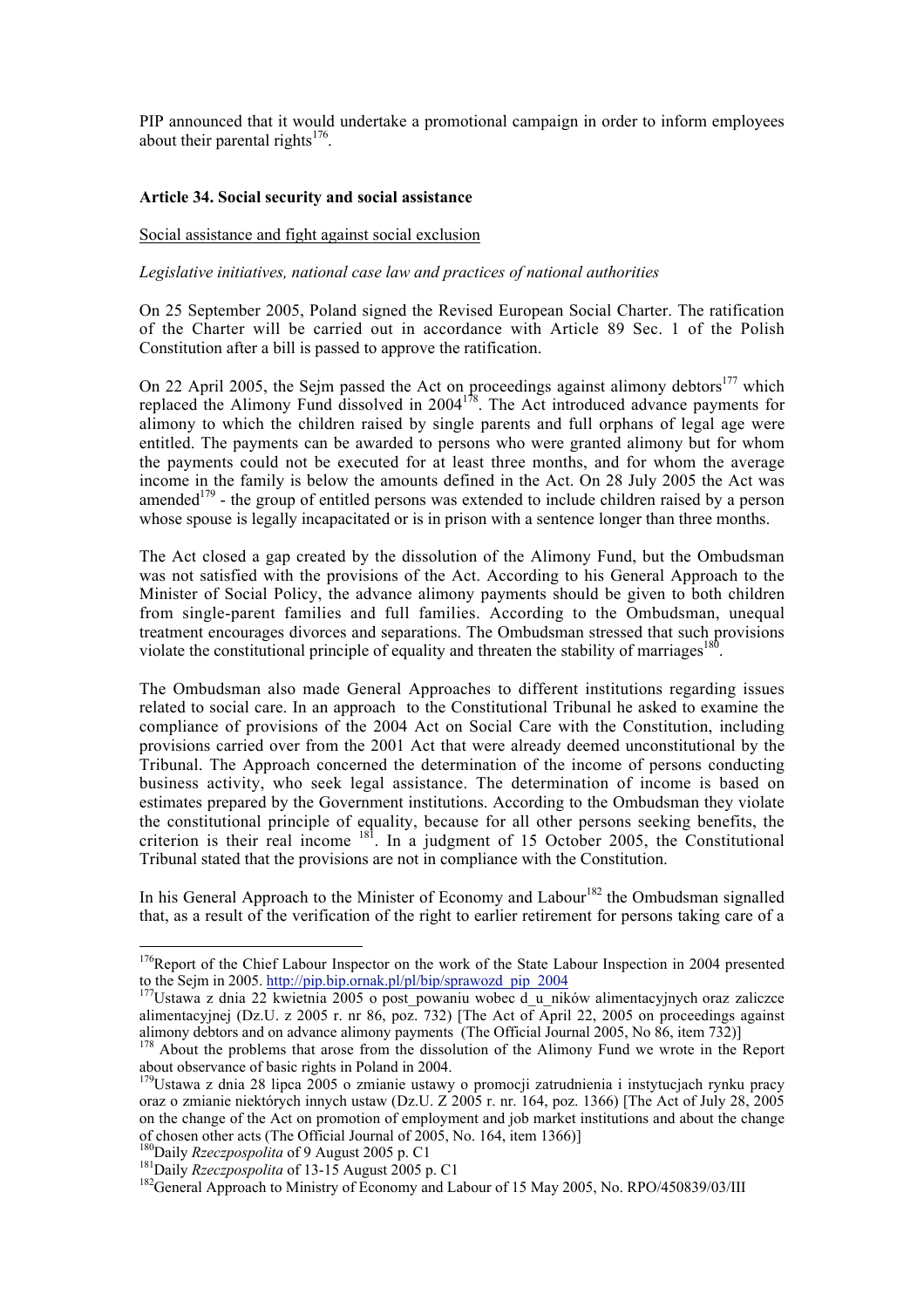disabled child, a number of persons have recently lost the right to benefits. Looking at the current situation on the job market it is more than likely that individuals, who lose the right to pension benefits will not find appropriate jobs.

The regulation of the Minister of Social Policy of 8 March 2005 on special shelters for mothers with small children and for pregnant women<sup>183</sup> came into force on 2 April 2005. The regulation defines the ways in which such special shelters function, the standards of services provided, the method of referral and admittance to the shelters. The special shelters are becoming support institutions and their role is to isolate the individuals seeking assistance from the perpetrators of violence and to help them overcome crisis situations.

In a judgment of 11 May 2005, the Constitutional Tribunal deemed unconstitutional the provisions of the Act on family benefits because of the violation of the principle of equality before the law. The Act stipulates that only single parents are entitled to such benefits. According to the Tribunal, the proposed provisions of the Act, which prefer single parents by giving them a supplement to family benefit, and taking away such benefits from persons raising children in a full family, encourage changing the legal status of a family, which endangers the permanence of marriages. Thus they violate Article 18 of the Constitution.

## *Positive aspects*

- Signing of the Revised European Social Charter;

- Introduction of the Act on proceedings against alimony debtors which regulates the situation of persons who were granted alimony but for whom the payments could not be executed.

#### Social assistance for undocumented foreigners and asylum seekers

## *Legislative initiatives, national case law and practices of national authorities*

The amendment to the Act on granting protection to aliens on the territory of the Republic of Poland<sup>184</sup> changed the rules for granting social benefits to aliens applying for refugee status. For aliens who received permission for a tolerated stay the amendment prolonged the period of stay in reception centres up to three months after receiving a final decision on their status. Before that, such a possibility was limited only to aliens who received refugee status.

The Act extended the benefits granted to asylum seekers to include the provision of didactic materials for children attending public educational institutions and schools and covering the related costs. It also gave the children the right to receive funds for buying food at school.

<sup>&</sup>lt;sup>183</sup>Rozporz\_dzenie Ministra Polityki Spo\_ecznej z 8 Marca 2005 r. w sprawie domów dla matek z ma oletnimi dzie mi i kobiet w ci y (Dz.U. Z 2005 r. nr 43, poz. 418) [The regulation of the Minister of Social Policy of 8 March 2005 on special shelters for mothers with small children and for pregnant women (The Official Journal of 2005, No. 43, item 418)]

<sup>&</sup>lt;sup>184</sup>Ustawa z dnia 22 kwietnia 2005 o zmianie ustawy o cudzoziemcach oraz ustawy o udzielaniu cudzoziemcom ochrony na terytorium Rzeczypospolitej Polskiej oraz niektórych innych ustaw, (Dz.U. z 2005 r. nr 94, poz. 788) [The Act of 22 April 2005 amending the Act on aliens and the Act on granting protection to aliens within the territory of the Republic of Poland (The Official Journal of 2005, No. 94, item. 788)]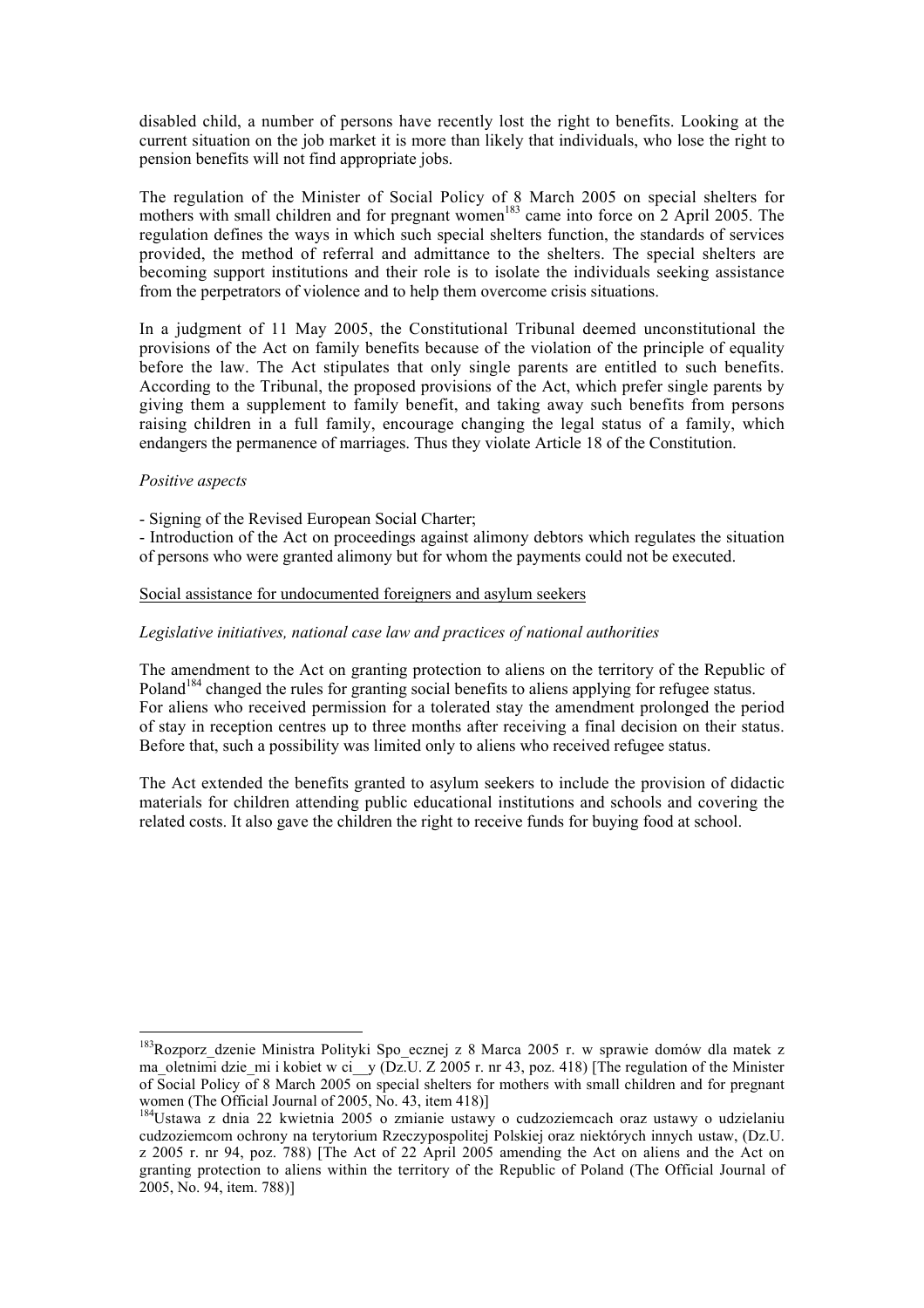## Article 35. Health care

## Access to health care

## *Legislative initiatives, national case law and practices of national authorities*

Because the situation in health care services remains difficult, access to many specialist services is scarce. There are cases, however, when the National Health Fund (Narodowy Fundusz Zdrowia – NFZ) refuses to finance medical procedures for certain categories of patients without any convincing legal basis. It happens particularly often to patients suffering from cancer. According to the Ombudsman<sup>185</sup>, the NFZ uses the age criterion to make a decision whether to finance a given treatment. This was the case for a man who had colon cancer. The NFZ refused to finance an expensive therapy because he was over 65 years old. In his response<sup>186</sup>, the Chairman of the NFZ ensured that he would make all efforts to increase the financing of drug programmes.

Another case of a refusal to provide medical treatment by the NFZ was referred to the Voivodship Administrative Court. The Court decided that a decision of the NFZ to refuse repayment of a diagnostic test, which led to identifying a dangerous brain tumour requiring immediate intervention, was immoral and cannot be tolerated. It pointed out that the law allows providing medical treatment without the required doctor's referral and the Fund had an obligation to pay for medical examinations done at private institutions, if it was only thanks to them that a life was saved. The case concerned a patient who was refused a referral to a specialist doctor by the so-called "doctor of first contact"<sup>187</sup>.

## *Reasons for concern*

- The generally difficult financial situation of health care service providers;

- Discrimination of certain categories of patients as far as access to cancer therapies is concerned.

## Drugs

#### *Legislative initiatives, national case law and practices of national authorities*

In 2005, following a public debate, a new Act on counteracting drug addiction was passed<sup>188</sup>. In comparison to the old Act it increased the number of health care institutions that can administer methadone therapies to include private health care institutions. According to the new Act, drug and psychotropic substance possession will still be penalised. According to Article 62 of the Act, a person who has drugs or psychotropic substances in his\her possession, is subject to a prison term of up to three years. In cases of lesser significance, the offender may be subject to a fine, restriction of liberty, or imprisonment for up to one year. In cases where the crime related to the use of drugs or psychotropic substances is perpetrated by an addicted person, and that person received a suspended sentence, the court will mandate that the convict undergo therapy or rehabilitation in a health care institution and place him\her under the supervision of an assigned person, institution or association. In cases where the court does not suspend the sentence it can place the convict in an appropriate health care institution before the prison term is served.

<sup>185</sup> <sup>185</sup> General Approach to Chairman of National Health Fund of 27 June 2005, No. RPO/508444/05/X  $^{186}$  Begrones given an 12 July 2005  $186$ Response given on 12 July 2005

<sup>&</sup>lt;sup>187</sup>Daily *Rzeczpospolita* of 29 September 2005 p. C1

Ustawa z dnia 29 lipca 2005 r. o przeciwdzia\_aniu narkomanii (Dz.U. z 2005 r. nr 179, poz. 1484) [Act of 29 July 2005 on counteracting drug addiction (The Official Journal of 2005, No. 179, item. 1484)]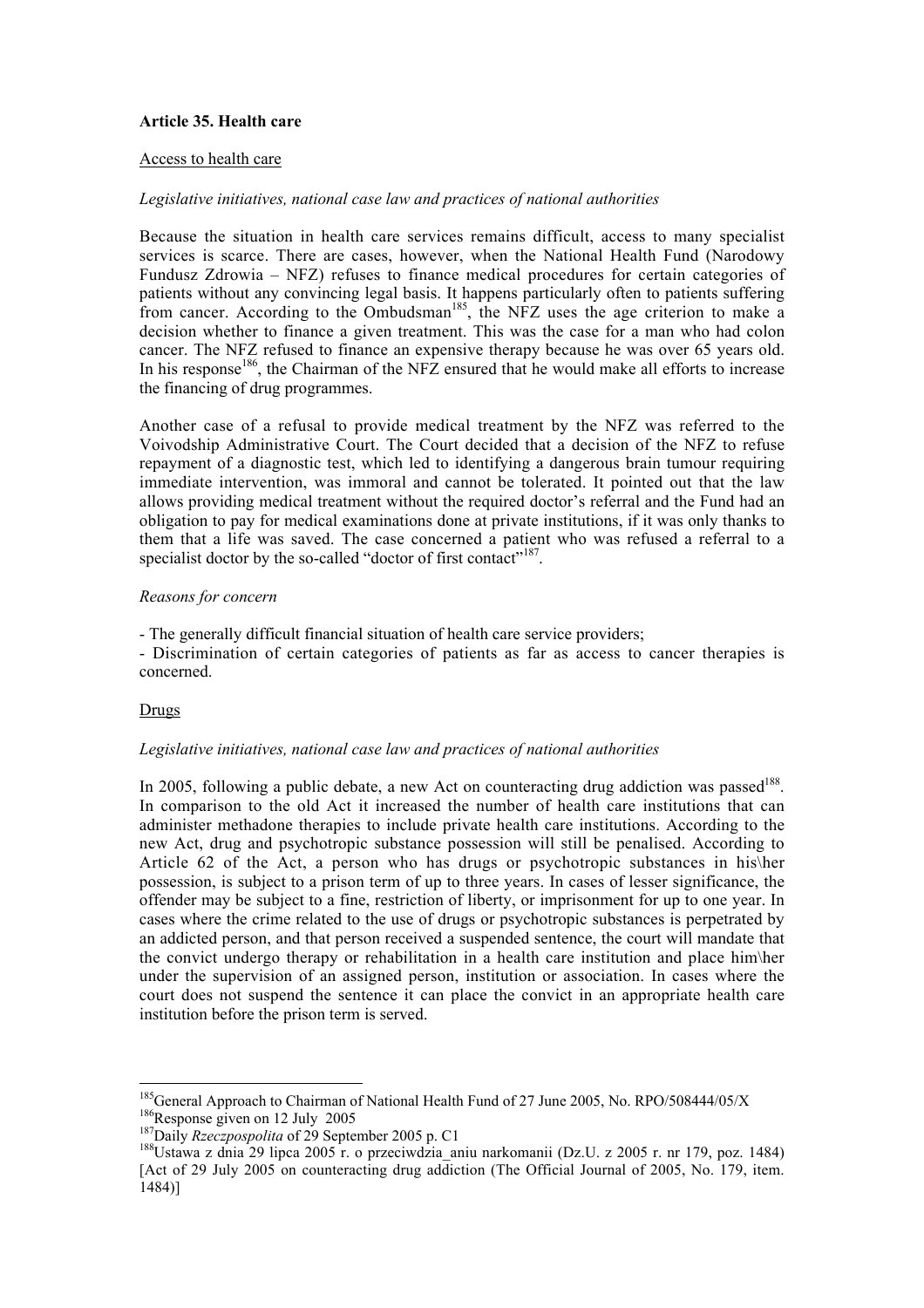The Act also introduces the possibility of suspending the pre-trial proceedings by the prosecution office, if an addicted person or a user of psychotropic substances, who was accused of committing a criminal offence for which the penalty is less than five years of prison time voluntarily submits to treatment and rehabilitation or participation in a preventivemedical programme carried out by a health care institution. After the public prosecutor initiates the proceedings, it can take into account the results of the treatment and either proceed further with the accusation or make a request to the court to conditionally discharge the accused.

## Article 36. Access to services of general economic interest

## Article 37. Environmental protection

# The right to access to information in environmental matters<sup>189</sup>

## *Legislative initiatives, national case law and practices of national authorities*

In 2005, the Sejm amended the following acts: the Environmental Protection  $Law<sup>190</sup>$ , the Water Law<sup>191</sup>, and the Act on the trading of the allowances to emit greenhouse gases and other substances into the atmosphere<sup>192</sup>. These amendments introduced a series of new or amended provisions concerning the open public's participation in making decisions and settlements in the scope of environmental protection. The amendments were aimed at implementing the European Union Law, in particular Directive 2003/35/EC regarding public participation<sup>193</sup>, the framework water directive 2000/60/WE<sup>194</sup>, Directive 2002/49/EC of 2002 relating to the assessment and management of environmental noise (i.e. the framework directive on the protection against noise)<sup>195</sup> and Directive 2003/87/EC regarding emission

 <sup>189</sup> Information from Jendro\_ka Jerzma\_ski Bar i Wspólnicy. / Jendroska Jerzmanski Bar & Partners. Prawo gospodarcze i ochrony \_rodowiska. Sp. z o.o. / Environmental Lawyers Wroc\_aw - Kraków - Toru\_

 $190$  Ustawa z dnia 18 maja 2005 r. o zmianie ustawy - Prawo ochrony \_rodowiska oraz niektórych innych ustaw, (Dz. U. Z 2005 r. nr 113, poz. 954) [Act of 18 May 2005 on the amendment of the Act – Environmental Protection Law and chosen other acts (The Official Journal of 2005, No. 113, item 954)]

<sup>&</sup>lt;sup>191</sup> Ustawa z dnia z dnia 3 czerwca 2005 r. o zmianie ustawy - Prawo wodne oraz niektórych innych ustaw (Dz. U. z 2005 r. nr 130, poz. 1087) [Act of 3 June 2005 on the amendment of the Act – The Water Law and chosen other acts (The Official Journal of 2005, No. 130, item 1087)]

<sup>192</sup> Ustawa z dnia 22 grudnia 2004 r. o handlu uprawnieniami do emisji do powietrza gazów cieplarnianych i innych substancji (Dz. U. z 2005 r, nr 281, poz. 2784) [Act of 22 December 2004 on the trading of the allowances to emit greenhouse gases and other substances into the atmosphere (The Official Journal of 2005, No. 281, item 2784)]

<sup>193</sup> Dyrektywa 2003/35/WE Parlamentu Europejskiego i Rady z 26 maja 2003 r. przewiduj\_ca udzia\_ spo\_ecze\_stwa w odniesieniu do sporz\_dzania niektórych planów i programów w zakresie \_rodowiska oraz zmieniaj\_ca w odniesieniu do udzia\_u spo\_ecze\_stwa i dost\_pu do wymiaru sprawiedliwo\_ci dyrektywy Rady 85/337/EWG i 96/61/WE (Dz. Urz. UE L 156 z 25.06.2003) [Directive 2003/35/EC of the European Parliament and of the Council of 26 May 2003 providing for public participation in respect of the drawing up of certain plans and programmes relating to the environment and amending with regard to public participation and access to justice Council Directives 85/337/EEC and 96/61/EC (The Official Journal of the EC L 156 of 25.06.2003)] 194 Dyrektywa 2000/60/WE Parlamentu Europejskiego i Rady z dnia 23 pa\_dziernika 2000 r.

ustanawiaj ca ramy wspólnotowego dzia ania w dziedzinie polityki wodnej (Dz. Urz. WE L 327 z 22.12.2000) [Directive 2000/60/EC of The European Parliament and of the Council of 23 October 2000 establishing a framework for Community action in the field of water policy (The Official Journal of the EC L 327 of 22.12.2000)]

<sup>195</sup> Dyrektywa 2002/49/WE Parlamentu Europejskiego i Rady z dnia 25 czerwca 2002 r. odnosz\_ca si\_ do oceny i zarz\_dzania poziomem ha\_asu w \_rodowisku (Dz. Urz. WE L 189 z 18.07.2002) [Directive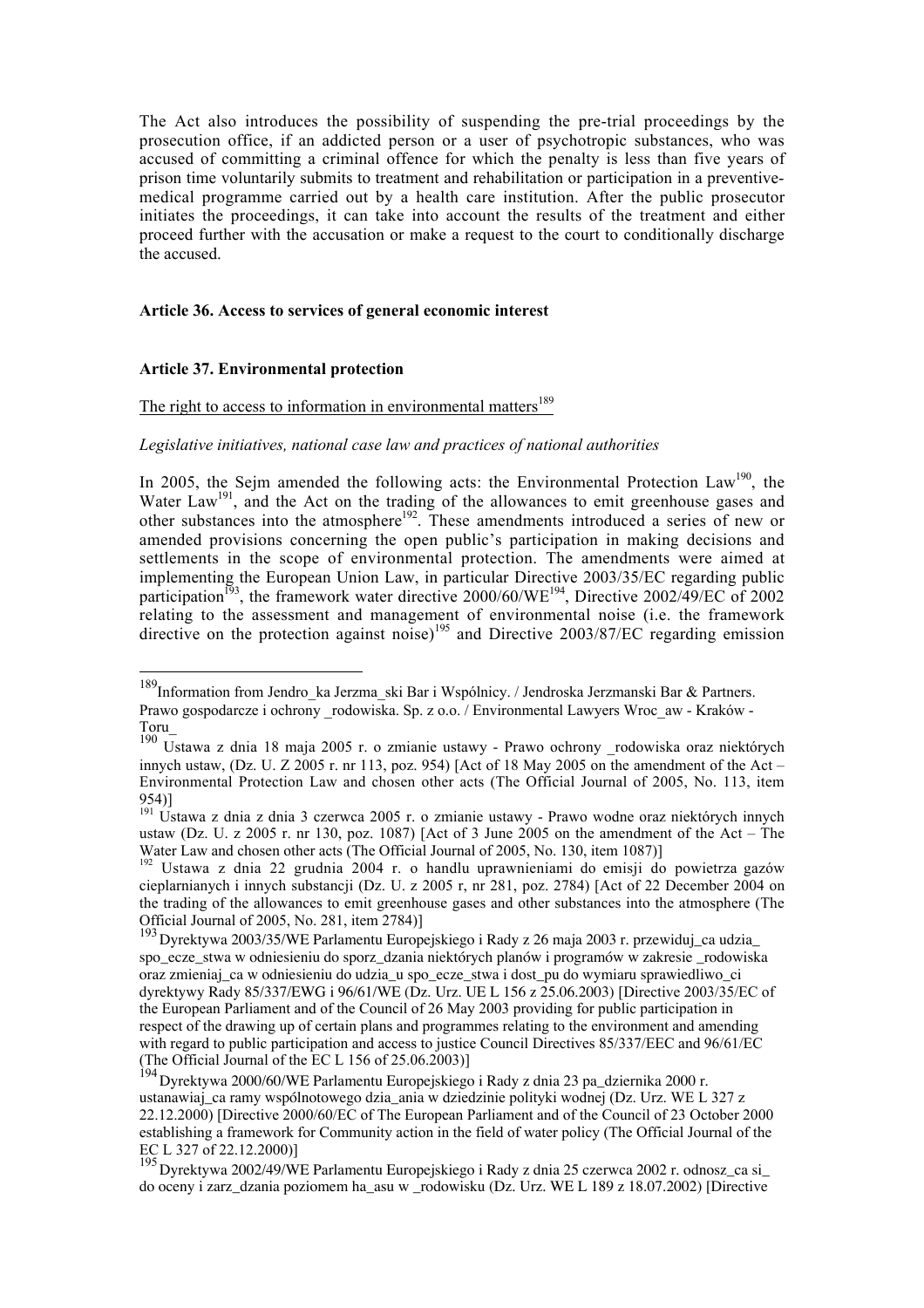allowance trading  $196$ ; however they also introduced provisions limiting the open public's participation in making decisions and settlements in the scope of environmental protection.

The amendment of the Act on environmental protection introduced, among other things, the obligation to publicly present the provisions of the drafts of such documents as: the state environmental policy, the environmental protection programme on all levels, the air protection programme and the programme on the protection of the environment against noise. The amendment also changed the deadline for submitting comments and motions by the public in the case of plans and programmes concerning environmental protection, which is now "at least 21 days" (instead of the strictly defined 21 days). The new provisions now also require the public announcement of information about the intention to carry out an administrative hearing, which is open to the public. The amendment of the act also introduces a change warranting the publication of information about the intention to refrain from performing assessments of the impact of the environmental protection plans and programmes on the environment. The amendment of the Act – The Water Law introduced a procedure concerning the public's participation in the preparation of plans for water usage, and the Act on the trading of emission allowances introduced an obligation to ensure the opportunity for the public to participate in the preparation of the national plan for awarding emission allowances.

However, the amendment of the Act – the Environmental Protection Law introduced a restriction in the public's participation in two ways – it limited the number of persons who are entitled to have the status of a party in proceedings and limited the opportunity for social organisations to benefit from the rights of a party in proceedings.

Thus, in the proceedings to grant permission for the emission of substances and energy into the environment, the status of a party is currently only granted to, apart from the mover, the entities administering the territory within the area where the above-standard effects are believed to occur.

The Act also limited the rights of social organisations to participate as a side in proceedings. In accordance with the amendment, only those environmental organisations may participate in a proceeding, which have expressed such a will and have additionally submitted their comments and conclusions. The social organisations' participation was also restricted in cases concerning the environmental conditions of the programmes and projects associated with environmental protection, as well as in proceedings for granting an emission permit.

The deadline for the transposition of Directive 2003/4/EC<sup>197</sup> passed on 14 February 2005, but the legislative body failed to introduce the required legal changes before this date. The Directive provides for the introduction of greater rights to the public in association with access to information about the environment than those included in the provisions currently binding in Poland.

 $\overline{a}$ 

<sup>2002/49/</sup>EC of the European Parliament and of the Council of 25 June 2002 relating to the assessment and management of environmental noise (The Official Journal of the EC L 189 of 18.07.2002)

<sup>&</sup>lt;sup>196</sup> Dyrektywa 2003/87/WE Parlamentu Europejskiego i Rady z dnia 13 pa\_dziernika 2003 r. ustanawiaj\_ca system handlu przydzia\_ami emisji gazów cieplarnianych we Wspólnocie oraz zmieniaj\_cej dyrektyw\_96/61/WE (Dz. Urz. WE L 275 z 25.10.2003) [Directive 2003/87/EC of the European Parliament and of the Council of 13 October 2003 establishing a scheme for greenhouse gas emission allowance trading within the Community and amending Council Directive 96/61/EC (The Official Journal of the EC L 275 of 25.10.2003)]<br><sup>197</sup> Dyrektywa 2003/4/WE Parlamentu Europejskiego i Rady z dnia 28 stycznia 2003 r. w sprawie

publicznego dost\_pu do informacji dotycz\_cych \_rodowiska i uchylaj\_ca dyrektyw\_ Rady  $90/313$ /EWG (Dz. Urz. UE L 41 z 14.02.2003) [Directive 2003/4/EC of the European Parliament and of the Council of 28 January 2003 on public access to environmental information and repealing Council Directive 90/313/EEC (The Official Journal of the EC L 41 of 14.02.2003)]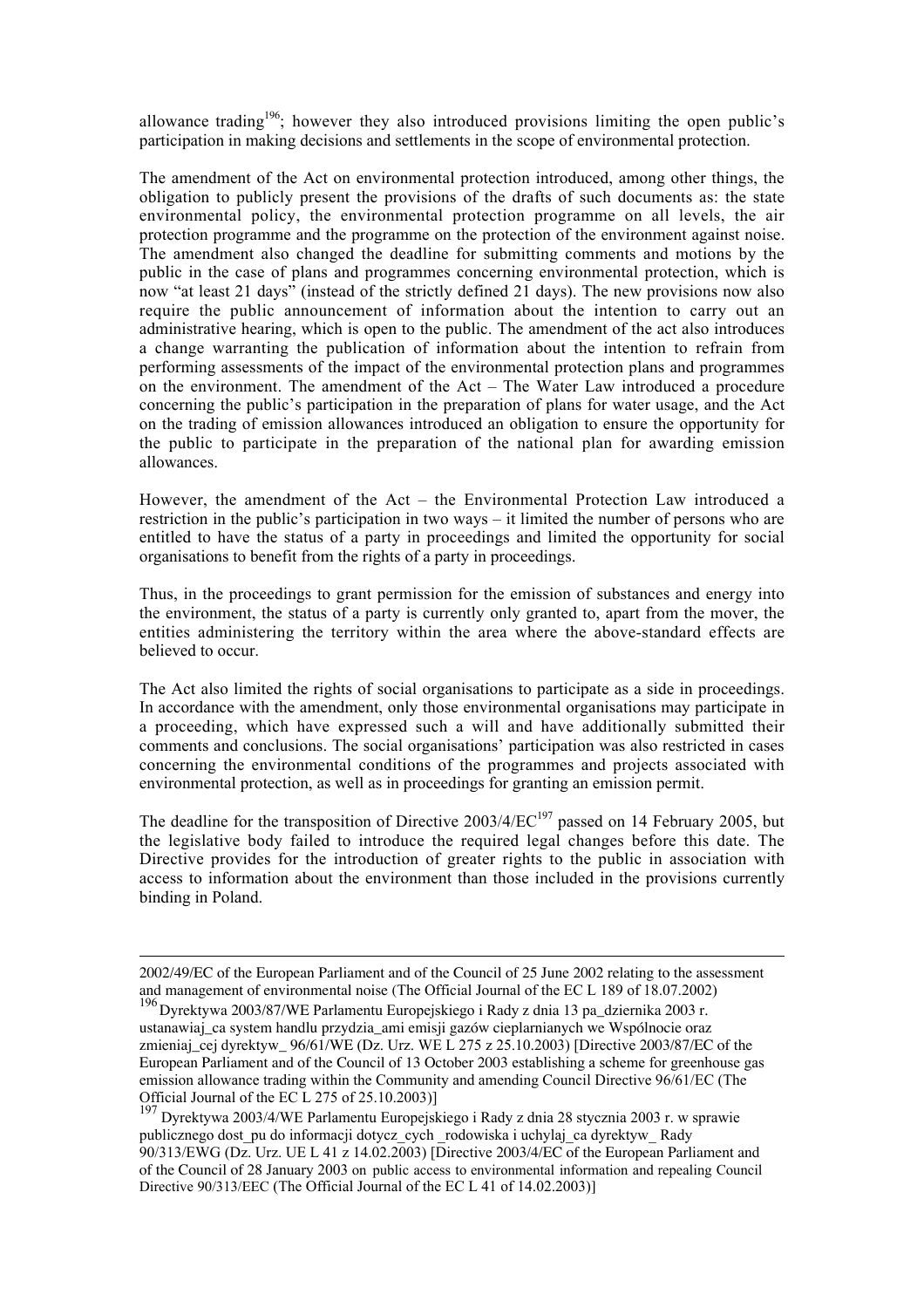On 24 August 2005, the District Court in Bielsk Podlaski passed a judgment recognising the claim of the environmental organisation Green Federation "Gaja" from Szczecin. The organisation lodged a civil claim against the Polish State Forest Service, which contracted – according to the organisation, illegally – the cutting-down of seven over 100-year-old oak trees in the Primeval Bialowieski Forest. The Green Federation "Gaja" stipulated for "the restoration of the previous state in accordance with the law by dedicating the amount of 9246.84 zloty ( around 2300 euros) to the performance of tasks associated with the plan aimed at protecting the nature reserve of the Primeval Bialowieski Forest". This case constitutes one of the first examples of the practical application of Article 323 para. 2 of the Act - Environmental Protection Law, which, among other things, provides environmental organisations with the opportunity to lodge a civil claim in the common interest of environmental protection (traditionally the possibility to lodge a civil claim is reserved for persons who have incurred damages, i.e. the ones whose personal legal interest was violated). The appeal was lodged by the Polish State Forest Service and the case is currently pending before the Regional Court in Bialystok.

#### *Positive aspects*

Implementation of European Union directives introducing a series of new or amended provisions regarding the open public's participation in making decisions and settlements in the scope of environmental issues.

## *Reasons for concern*

Restriction in the public's participation in environmental cases in two ways: limiting the number of persons entitled to have the status of a party in proceedings and limiting the opportunity for social organisations to benefit from the rights of a party in such proceedings.

#### Article 38. Consumer protection

## Protection of the consumer in contract law and information of the consumer

#### *Legislative initiatives, national case law and practices of national authorities*

According to the President of the Office of Competition and Consumer Protection (Urz\_d Ochrony Konkurencji i Konsumentów - UOKiK), two thirds of consumers in Poland are not familiar with their rights. Similarly, business persons do not know their obligations with regard to the consumers. Entities which have a dominant position on the market, i.e. those, which in the past operated in sectors closed to competition such as Telekomunikacia Polska, energy companies, or transport companies, are trying to eliminate competitors or prevent them from entering the market. UOKiK does not investigate individual complaints but actions undertaken on behalf of collective interests of consumers have an influence on the situation of the weaker participants of the market. In 2004, the UOKiK issued 154 decisions, and thanks to its activities 143 new clauses were entered into the register of forbidden contract clauses. It has to be noted that most businesses, which were fined by the UOKiK, disagree with the decisions and appeal these decisions to court, significantly prolonging the proceedings<sup>198</sup>.

The report of the UOKiK on the results of inspections of activities of construction and real estate development companies showed that many of them use forbidden clauses in their contracts. Among the 137 companies inspected throughout Poland, almost 2/3 used contracts in which there were forbidden clauses, and almost one in three companies made only oral contracts with their clients. According to the information from UOKiK, most of the

<sup>&</sup>lt;sup>198</sup>Information given by the President of Office of Competition and Consumer Protection to the daily *Rzeczpospolita* of 14-15 of May 2005 p. C3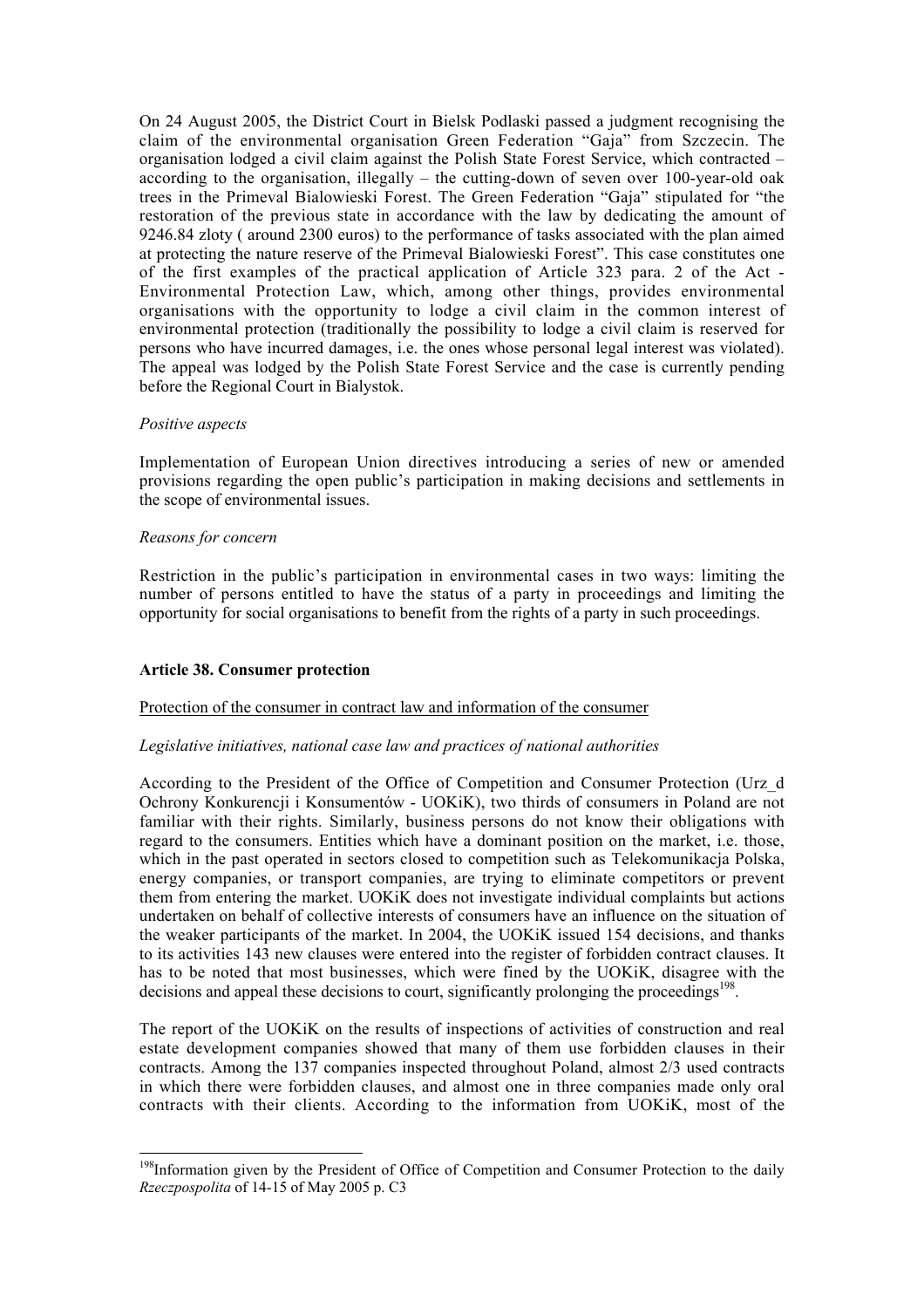companies removed the forbidden clauses from the contract forms soon after the inspection of the  $\widehat{O}$ ffice.<sup>199</sup>.

In 2005 UOKiK inspected supermarket chains and fined some of them for using marketing practices and advertisements which were meant to mislead the consumers. The inspected supermarkets offered improperly marked goods in their promotions. The improper marking usually consisted in the fact that the supermarket required payment for the goods, which were marked as 'free'. The Office considers this dishonest advertising was meant to deceive customers, which violates the Act on protection of competition and consumers $200$ .

UOKiK also studied the actions of dishonest companies that organise presentations or trips combined with shopping. Many companies give false information about the conditions of sales agreements. The President of UOKiK also found a violation of law by a company which gave the consumers false information about the right to withdraw from a sales agreement<sup>201</sup>.

UOKiK also intervened in the cases of wrongful practices of banks and Internet providers.

#### *Reasons for concern*

Cases of violations of consumer rights by dominant entities on the market.

<sup>&</sup>lt;sup>199</sup>Daily *Rzeczpospolita* of 29 September 2005 p.C1

<sup>200</sup> Ustawa z dnia 15 grudnia 2000 o ochronie konkurencji i konsumentów (Dz.U. z 2000 r. nr 122, poz. 1319) [he Act of 15 December 2000 on protection of competition and consumers (The Official Journal

of 2000, No. 122, item 1319] 201 Daily *Rzeczpospolita* of 6-7- August 2005 p.C2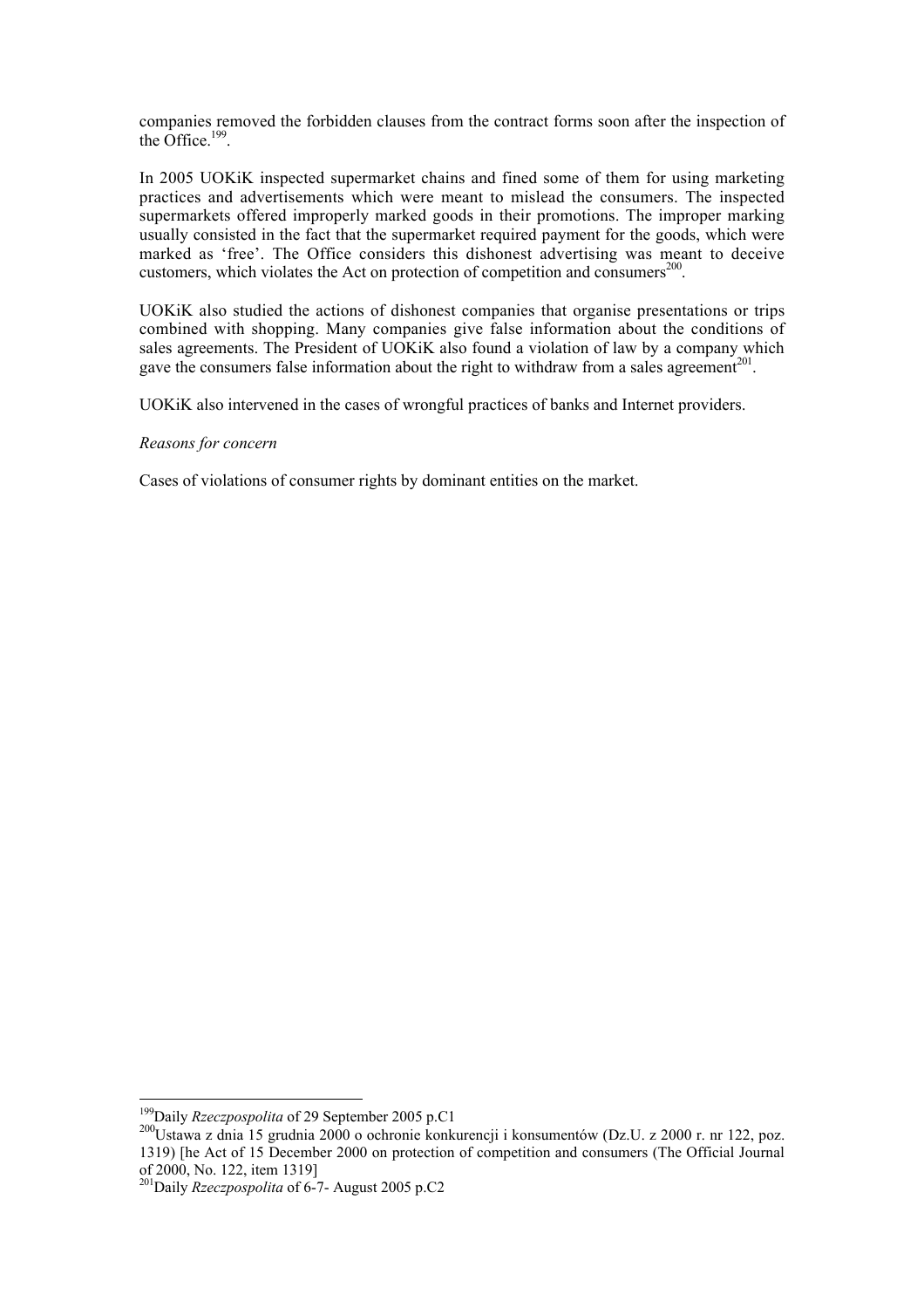# CHAPTER IV. SOLIDARITY

## Article 39. Right to vote and to stand as a candidate at elections to the European Parliament

## Article 40. Right to vote and to stand as a candidate at municipal elections

## Article 41. Right to good administration

This provision of the Charter will only be analysed in the Report dealing with the law and practices of the institutions of the Union.

#### Article 42. Right of access to documents

This provision of the Charter will only be analysed in the Report dealing with the law and practices of the institutions of the Union.

## Article 43. Ombudsman

This provision of the Charter will only be analysed in the Report dealing with the law and practices of the institutions of the Union.

## Article 44. Right to petition

This provision of the Charter will only be analysed in the Report dealing with the law and practices of the institutions of the Union.

#### Article 45. Freedom of movement and of residence

Right to social assistance for the persons who have exercised their freedom of movement

## *Legislative initiatives, national case law and practices of national authorities*

The Polish provisions grant the right to benefit from social assistance payments to foreigners staying on the territory of Poland, who possess permission to settle, permission to stay as a long-term resident of the European Union, permission to stay for a limited period, tolerated stay or refugee status, as well as to citizens of the European Union, if they have permission to stay<sup>202</sup>.

#### Article 46. Diplomatic and consular protection

 <sup>202</sup> Ustawa z dnia 12 marca 2004 r. o pomocy spo\_ecznej (Dz.U. z 2004 r. nr 64, poz. 593, z pó\_n.zm) [Act of 12 March 2004 on social assistance (The Official Journal of 2004, No. 64, item 593, with further amendments)]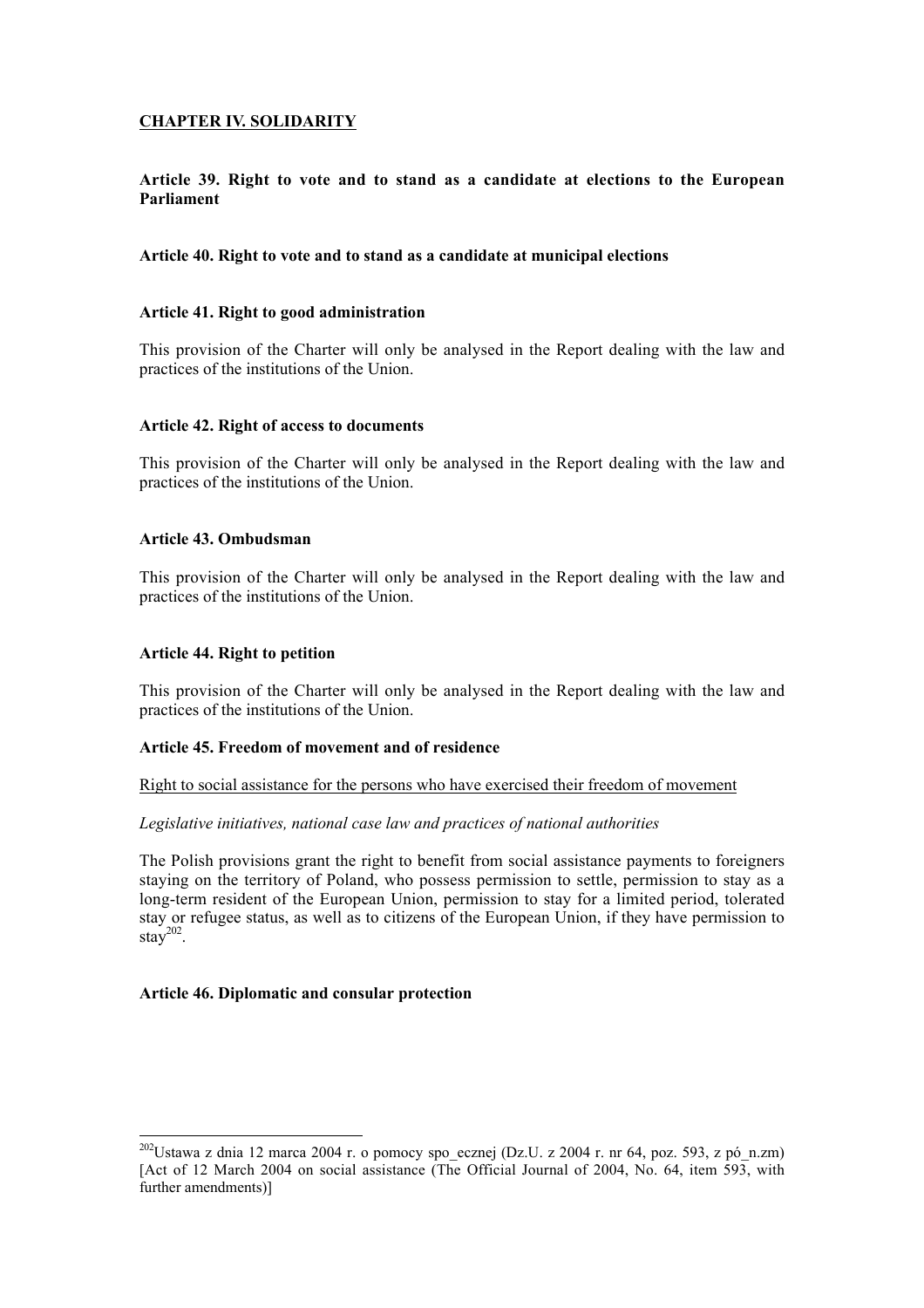# CHAPTER.V. CITIZENS' RIGHTS

## Article 47. Right to an effective remedy and to a fair trial

#### Access to a court and, in particular, the right to legal aid / judicial assistance

#### *Legislative initiatives, national case law and practices of national authorities*

The number of attorneys providing their services in Poland is still very low. According to data from the CCBE (Conseil des Barreaux Européens), 27 611 attorneys and legal advisors provide services in Poland, which means that there is one per 1.376 residents. In comparison, in Spain, which has a comparable population, there are five times as many licensed legal professionals. There has also been a multiple increase in the number of court cases<sup>203</sup> in Poland.

In the future an increase in the number of attorneys, legal advisers and notaries is supposed to be ensured by the Act on the advocate's profession<sup>204</sup>, passed by the Sejm, which should facilitate access to the legal profession. The Act came into force on 10 December 2005. In accordance with the amendment, the existing corporate exams for the attorney, legal advisor or notary apprenticeships shall be replaced by state-supervised exams conducted exclusively in the form of written tests organised by commissions appointed within the Ministry of Justice. Doctors of law, as well as individuals, who after completing their studies have been working on posts associated with the execution and creation of the law for at least five years, will also be allowed to take such an exam.

The Government has approved the Act on access to cost-free legal assistance, which establishes, inter alia, the Office of Legal Assistance for poor persons. However, it was not possible to submit the draft of this Act to the Sejm prior to the parliamentary elections. The new Government claims however, that it will continue dealing with the draft. At present, legal assistance for poor persons is provided mainly by non-governmental organisations.

The Supreme Court Resolution of 14 January  $2005^{205}$  regarding court supervision of arbitrators' decisions is also important for regulating access to the court. The Supreme Court confirmed that an individual is entitled to lodge a complaint against the judgment of the resolution passed by a panel of arbitrators as part of the arbitration proceedings<sup> $206$ </sup> introduced by the Code of Civil Procedure. Article 179 of the Public Procurement  $Act^{207}$  was not clear in this extent and its literary interpretation suggested the inadmissibility of such a complaint. The Supreme Court decided that since the judgment of the panel of arbitrators determines the legal situation of both the individual lodging an appeal, as well as the one placing the order, then each of these parties shall be considered as authorised to file a complaint against the resolution issued in the first instance by the arbitrators in accordance with the principle guaranteed by Article 78 of the Constitution of the Republic of Poland guaranteeing everyone the right to lodge an appeal from the first instance decisions of the courts and administrative organs. An exception to this principle would have to be clearly indicated by the Act.

 <sup>203</sup> <sup>203</sup>Daily *Rzeczpospolita* of 8 August 2005 p. C2<br><sup>204</sup>Llatarya z dnie 20 azaryze 2005 r. o odwolz

Ustawa z dnia 30 czerwca 2005 r. o adwokaturze i niektórych innych ustaw (Dz.U. z 2005, nr 163, poz. 1361) [Act of 30 June 2005 on the advocate's profession and other acts(The Official Journal of 2005, No. 163, item 1361)]<br><sup>205</sup>Uchwa a S\_du Najwy\_szego z 14 stycznia 2005 r. Sygn. III CZP 71/04 [Resolution of the Supreme

Court of  $\overline{14}$  January 2005, Signature III CZP 71/04]

<sup>&</sup>lt;sup>206</sup>Ustawa z dnia 28 lipca 2005 r. o zmianie ustawy – kodeks post powania cywilnego (Dz.U. z 2005 r. nr 78, poz. 1478) [Act of 28 July 2005 on the amendment of the Act - Code of Civil Procedure (The Official Journal of 2005, No. 78, item 1478)]

 $^{207}$  Ustawa z dnia 29 stycznia 2004 r. Prawo zamówie publicznych (Dz.U. z 2004 r. nr 19, poz. 177) [Act of 29 January 2004 The Public Procurement Act (The Official Journal of 2004, No. 19, item 177)]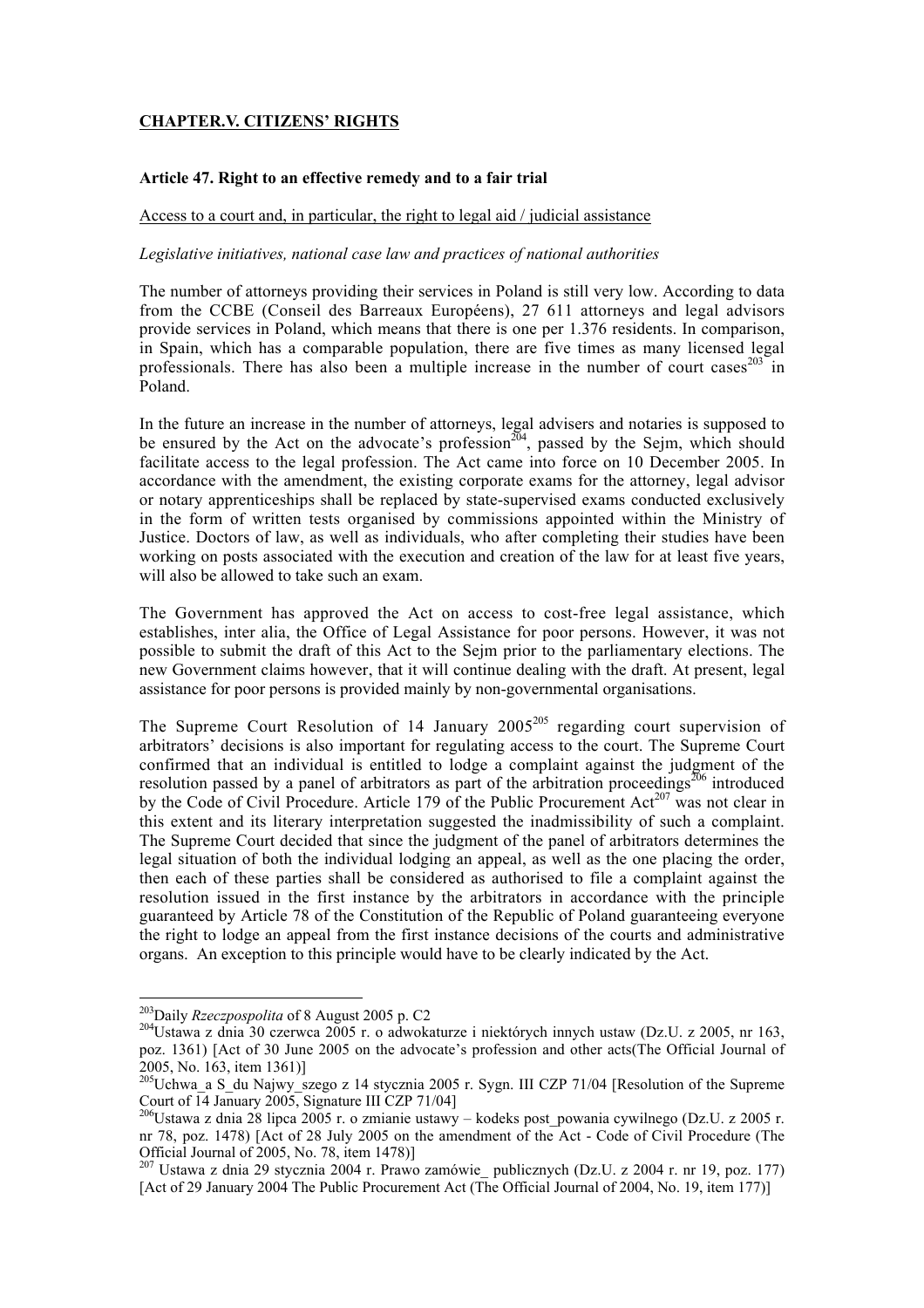## *Positive aspects*

The introduction of the new law facilitating access to legal professions.

## Independence and impartiality

## *Legislative initiatives, national case law and practices of national authorities*

A social study carried out by scientists from the Jagiellonian University has shown that according to the survey's participants, judges are the most corrupt parts of the administration of justice. Every other survey participant does not believe in the fairness of courts. Poles believe that a significant number of judges take bribes, are influenced by political affiliation and give in to pressure from their superiors. The study shows that these opinions are shared by lawyers, as well as a significant group of judges. One in every five declares that he/she is aware of the fact that his/her colleagues take bribes<sup>208</sup>.

The Sejm passed an Act amending provisions concerning the selection of lay judges<sup>209</sup>. The draft was prepared following revelations that during the previous selection of lay judges the candidates were recommended by political parties. The amendment gives the right to recommend a person for the post of lay judge to a group of at least 25 citizens inhabiting a given territory, as well as the presidents of courts, associations, trade union organisations and employer organisations, excluding political parties. As a result of the fact that there is a large number of criminal cases pending against lay judges (according to the statistical data of 19 March 2004, 135 criminal proceedings were pending or were completed against them), the amendment obliges a lay judge to file a declaration affirming that no criminal proceedings have been initiated against him. In accordance with this amendment, the lay justice's mandate will be terminated in the case of a final conviction for a criminal offence. Previously, if a lay judge was found guilty, the termination of the mandate was not obligatory – it was possible for him/her to be removed by the President of the Court following a motion from the commune council that selected him/her. Lay judges should also finish at least secondary education.

## *Positive aspects*

The new law making it impossible for individuals convicted or having criminal proceedings initiated against them, to serve as lay judges.

#### *Reasons for concern*

The opinion within the society that corruption in the administration of justice is widespread.

#### Reasonable delay in judical proceedings

*International case law and concluding observations of expert committees adopted during the period under scrutiny and their follow-up*

During 2005, in many cases against Poland, the ECHR found a violation of Article 6 par. 1 of the Convention due to the excessive length of judicial proceedings.

 $^{208}$ http://wiadomo\_ci.onet.pl of 18 July 2005 p. C1

 $\frac{109}{209}$  Ustawa z dnia 1 lipca 2005 o zmianie ustawy – Prawo o ustroju s\_dów powszechnych oraz niektórych innych ustaw (Dz.U. z 2005 r. nr 169, poz. 1413) [Act of 1 July 2005 on the amendment of the Act – The law on the structure of common courts and some other acts (The Official Journal of 2005, No. 169, item 1413)]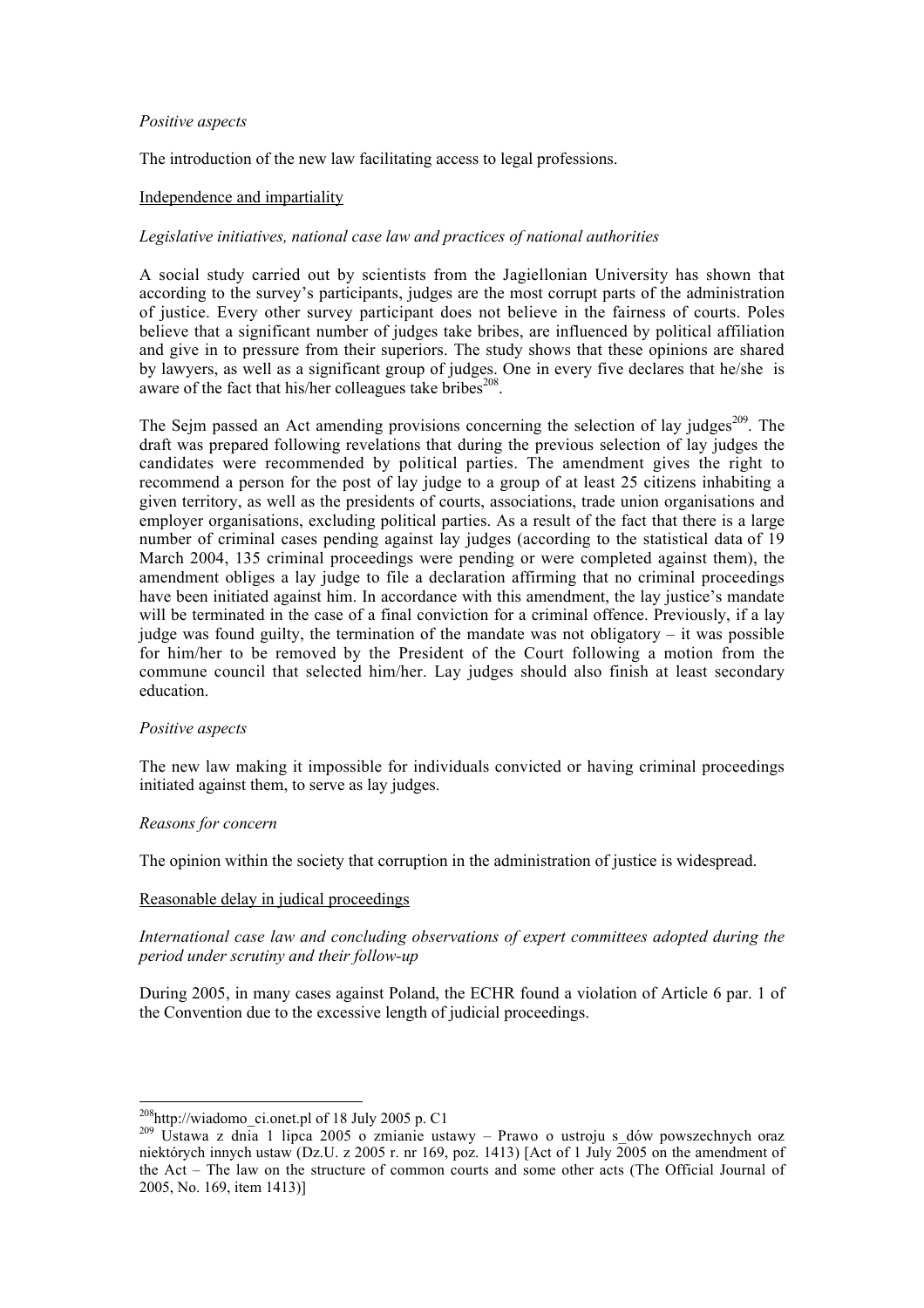## *Legislative initiatives, national case law and practices of national authorities*

During the first half of 2005, over 4.7 million cases were submitted to courts which were able to handle over 4.8 million cases. The current arrears amount to 1.5 million and are lower than during the same period of the previous year by around 300 000 cases<sup>210</sup>. Even if statistical data indicates generally gradual improvements in the work of justice system, courts still too frequently break or adjourn hearings without proper justifications.

The positive changes are most visible in warrant and registration proceedings and in the manner of handling the real-estate register. As of February 2005, 950 000 of the existing realestate registers were put into electronic form and 86 000 new registers were created. The computerisation of the courts is under way. The Ministry of Justice passed a new set of work provisions for courts which provide for, among other things, the possibility for the President of the court to establish a two-shift work system at courts, the extension of the hours for receiving clients, the shortening of the holiday break and the adoption of explicit principles regarding the sequence of admitting cases $^{211}$ .

During the first six months of 2005, 2 652 complaints<sup>212</sup> were submitted to the upper level courts on the basis of the new Act on a complaint against excessive length of the court proceedings<sup>213.</sup> In the first 10 months since the entry into force of this Act, 366 complaints were submitted to the High Administrative Court against the excessive length of administrative court proceedings $2^{14}$ .

The information received from the Helsinki Foundation for Human Rights shows<sup>215</sup> that there are situations in which the courts considering cases against the excessive length of a proceedings merely declare that the case is being prolonged, but do not grant any compensation.

On 19 August 2005 the President signed two Acts of 28 July 2005 amending the Code of Civil Procedure. The first one is aimed at reforming the arbitration jurisdiction<sup>216</sup>. The second one introduces mediation into civil procedure $^{217}$ . Thanks to these laws, in the case of efficient mediation the parties will be able to sign an agreement confirmed by the court. If a settlement is subject to execution, its sanctioning will take place during a proceeding to confer a feasibility clause. The new law on arbitration provides an opportunity for the court of conciliation to decide upon all disputes which can be the subject of a settlement, excluding cases concerning alimony. This also concerns cases intended to state the invalidity of resolutions passed by company organs, when this is provided for in their statutes or agreements<sup>218</sup>. Thanks to the amendment, the parties will be able to exercise their rights more quickly and efficiently.

<sup>4</sup>Daily *Rzeczpospolita* of 1 August 2005 C2

<sup>210</sup> <sup>210</sup>Statistical data available on the website of the Ministry of Justice  $\frac{211 \text{ Doi}}{211 \text{ Doi}}$ 

<sup>&</sup>lt;sup>211</sup>Daily *Rzeczpospolita* of 9 August 2005 p.C3<br><sup>212</sup>Statistical data obtained in the Ministry of Justice, <u>http://www.ms.gov.pl</u>

 $\frac{213}{100}$ Ustawa z dnia 17 czerwca 2004 r. o skardze na naruszenie prawa strony do rozpoznania sprawy w postepowaniu s\_dowym bez uzasadnionej zw\_oki, (Dz.U. z 2004 r. nr 179, poz. 1843) [Act of 17 June 2004 on a complaint against infringement on a party's right to have its case heard by a court without undue delay (The Official Journal of 2004, No. 179, item 1843)]<br><sup>214</sup>Deily *Presspectorality* of 1 Awayst 2005 C2

<sup>&</sup>lt;sup>215</sup> Program Dzia\_ania Prawne w Interesie Publicznym [The Programme – Public Interest Law Actions] Ustawa z dnia 28 lipca 2005 r. o zmianie ustawy – kodeks post\_powania cywilnego (Dz.U. z 2005 r. nr 78, poz. 1478) [Act of 28 July 2005 on the amendment of the Act – The Code of Civil Procedure (The Official Journal of 2005 No. 78, item 1478)]<br><sup>217</sup>Ustawe z dnie 28 linea 2005 r. o zmianie usta

Ustawa z dnia 28 lipca 2005 r. o zmianie ustawy – kodeks post powania cywilnego oraz niektórych innych ustaw (Dz.U. z 2005 r. nr 172, poz. 1438) [Act of 28 July  $\overline{2005}$  on the amendment of the Act – The Code of Civil Procedure and some other acts (The Official Journal of 2005 No. 172, item 1438)] 218 Daily *Rzeczpospolita* of 23 August 2005 p.C2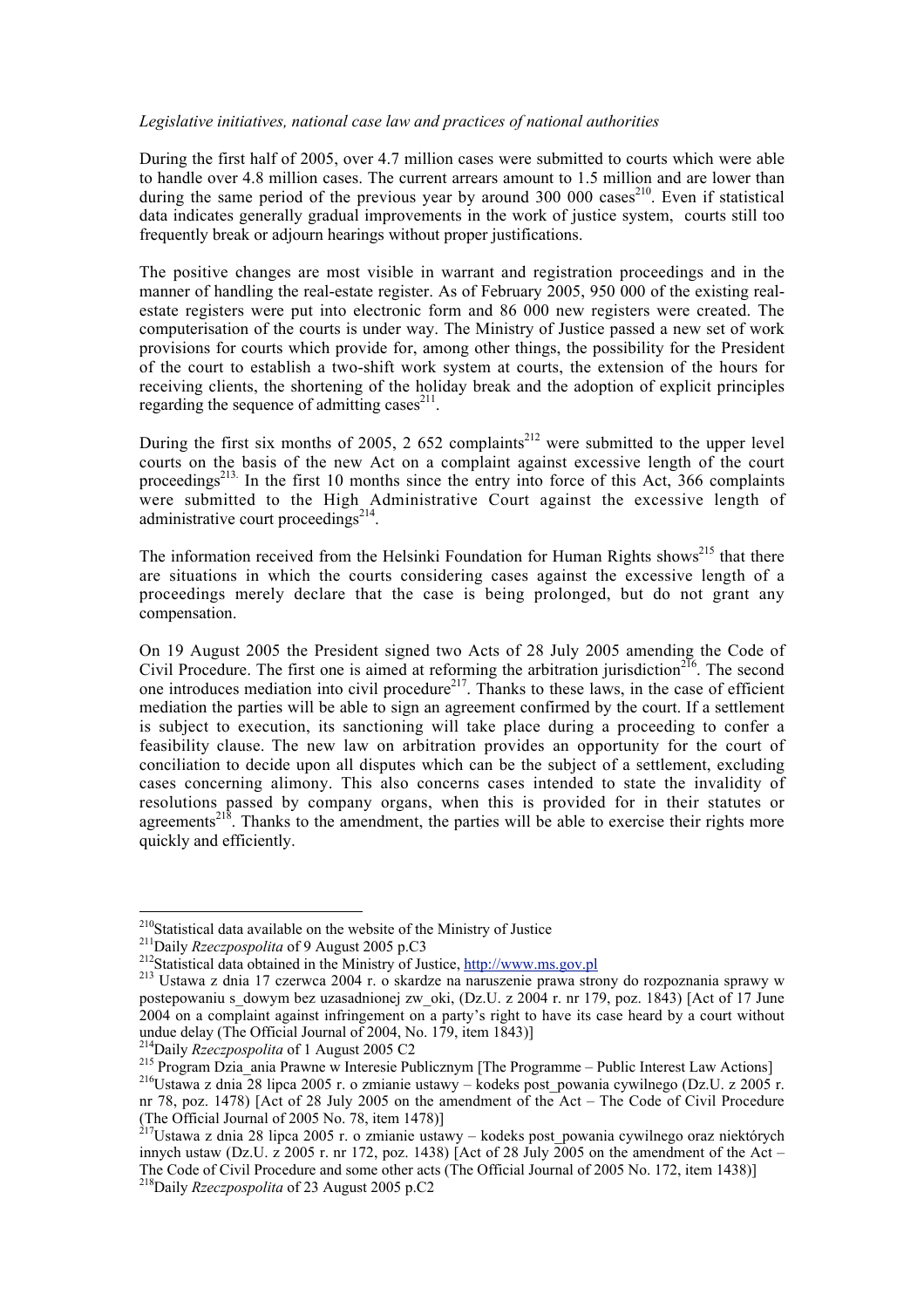## *Positive aspects*

- Improvements of the situation in the administration of justice concerning the length of the court proceedings;

- New law on mediation and arbitration.

## Right to the enforcement of judicial decisions

## *Legislative initiatives, national case law and practices of national authorities*

According to the information received from the Helsinki Foundation for Human Rights  $^{219}$ , the inability to execute court decisions, in particular in criminal and administrative cases, constitutes a serious problem. Information about the execution of judgments in criminal cases was included in the part describing developments within Article 4 of the Charter of Fundamental Rights. There are also frequent cases of refraining from the execution of administrative court decisions by public authorities.

## Article 48. Presumption of innocence and right of defence

#### Presumption of innocence

## *Legislative initiatives, national case law and practices of national authorities*

The problem consists in the violation of the principle of presumption of innocence in cases involving recidivists. The monitoring by the Helsinki Foundation for Human Rights<sup>220</sup> shows that there are cases in which the courts do not consider the evidence presented by the recidivists. They also constitute the largest group of persons being denied of an *ex officio* defence lawyer.

In the judgment of 26 October 2005, the Constitutional Tribunal declared inconsistent with the Constitution the provisions of the Act on the Institute of National Remembrance (Instytut Pami ci Narodowej – IPN) in the scope in which they deprive the interested persons – other than the victim – of the right to receive information about the documents that concern them, as well as the manner of gaining insight into those documents. According to the Tribunal, the judgment provided for an opportunity to directly exercise this right, also by persons other than victims. This enables persons accused of cooperation with the organs of national security during the period of communism, to include their own supplementations, rectifications, updates, explanations and documents, or their copies, in their documentation collected in the  $IPN<sup>221</sup>$ .

#### *Positive aspects*

The judgment of the Constitutional Tribunal enabling the interested persons to exercise their right to access to documents stored at the IPN.

#### *Reasons for concern*

Cases of violation of the presumption of innocence against recidivists.

<sup>219</sup> <sup>219</sup> Program Dzia\_ania Prawne w Interesie Publicznym [The Programme – Public Interest Law Actions]  $_{220\text{Program}}$  Dzia\_ania Brawne w Interesie Publicznym [The Programme – Public Interest Law Actional <sup>220</sup>Program Dzia\_ania Prawne w Interesie Publicznym [The Programme – Public Interest Law Actions] <sup>221</sup>Wyrok Trybuna u Konstytucyjnego z dnia 26 pa\_dziernika 2005 r. nr K 31/04 [Supreme Court Ruling of 26 October 2005, No K 31/04]